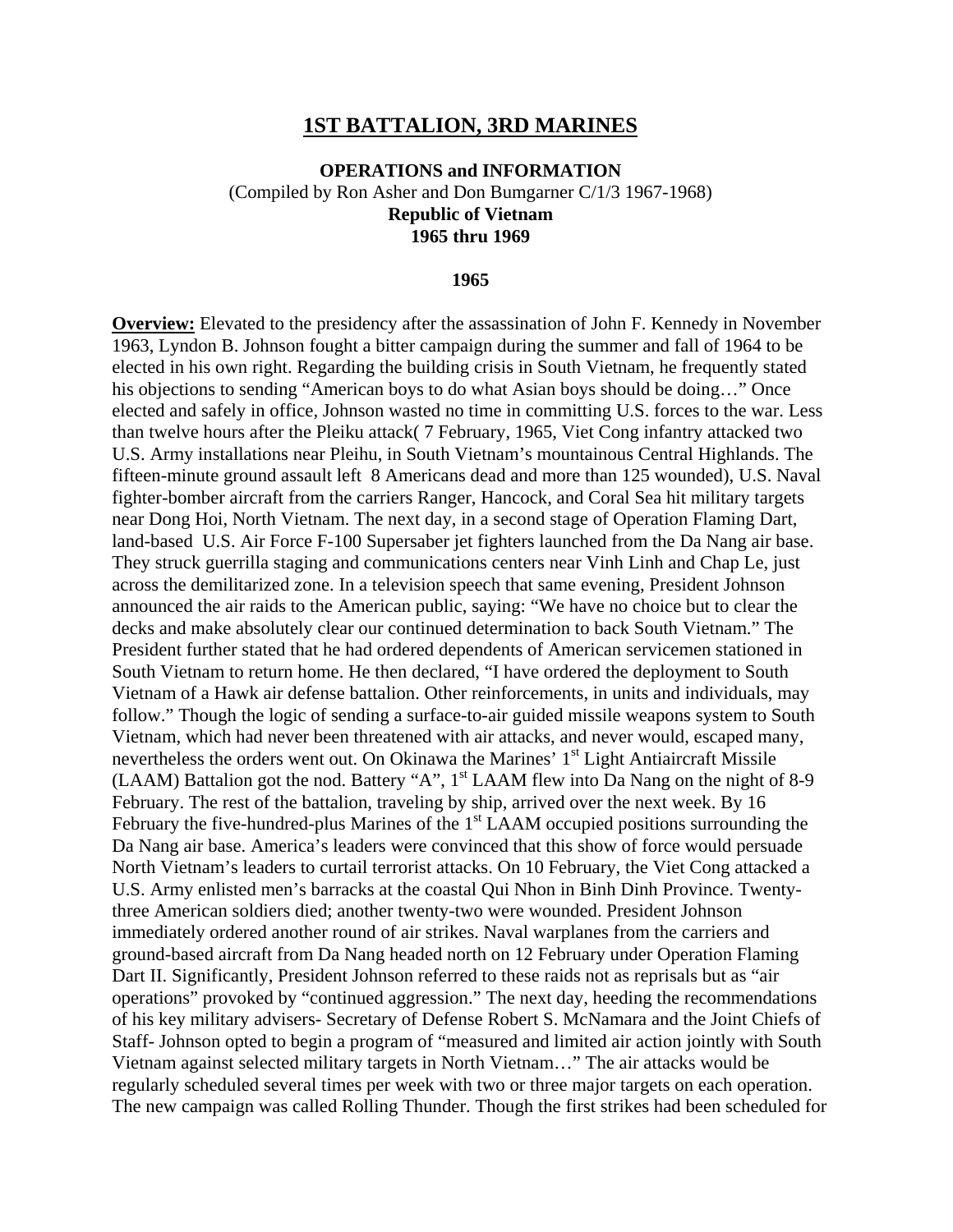20 February, renewed South Vietnamese political instability put Operation Rolling Thunder on hold. The day before, a military coup aimed at the current premier, Gen. Nguyen Khanh, failed. However, after a subsequent vote of no confidence from the Armed Forces Council, Khanh departed the country. The leadership of South Vietnam was again in doubt. Confronted with an unstable political situation just as a massive air campaign was commencing, Gen William C. Westmoreland, the new commander, U.S. Military Assistance Command, Vietnam (MACV), had gave reservations about the ability of the ARVN forces to protect the U.S. air base at Da Nang and the HAWK battalion. He ordered his deputy, Lt. Gen. John L. Throckmorton, to determine what level of U.S. ground forces would be needed for adequate security. Throckmorton responded within twenty-four hours. He recommended two battalions of Marines be deployed to guard the Da Nang complex. General Westmoreland concurred. He sent the request to his immediate superior, Adm. Ulysses S. Grant Sharp, Jr., commander in chief, Pacific, on 22 February. Admiral Sharp forwarded his positive endorsement of Westmorland's request to the Joint Chiefs of Staff. However, in a separate, private, backchannel cable to President Johnson, the U.S. Ambassador to South Vietnam, retired U.S. Army General Maxwell Taylor, expressed strong reservations about committing U.S. ground troops to South Vietnam. After the first contingent of American forces arrived, Taylor said, "It will be very difficult to hold the line" on further force commitments. Without a doubt, Taylor predicted, ARVN commanders would soon relinquish other "ground force tasks" to the Americans. These tasks were sure to escalate, the ambassador asserted, leading to his chief worry; "The white-faced soldier, armed, equipped, and trained as he is, is not a suitable guerrilla fighter for Asian forests and jungles. The French tried to adept their forces to this mission and failed. I doubt that U.S. forces could do much better." Despite Taylor's prescient view, Washington cabled him on 27 February that the Marines would land. Taylor was to so inform the South Vietnamese government. On 1 March, the minister of the South Vietnamese Armed Forces, Gen. Nguyen Van Thieu, and the Vietnamese chairman of the Joint General Staff, Gen. Tran Van Minh, approved the landing. Fearing opposition by some segments of the South Vietnamese population, Theiu and Minh requested that the landing of the Marines be accomplished as "inconspicuously as possible." Two battalions from the  $3<sup>rd</sup>$  Marine Division's  $9<sup>th</sup>$  Marine Expeditionary Brigade (MEB) had been aboard ships of the U.S. Seventh Fleet sailing off South Vietnam's coast since January. Several times the shipboard Marines had been within hours of hitting the beaches. Each time a cooling off of the crisis alleviated the landing. Now, however, word for the Marines to go ashore had come directly from Washington. There would be no last minute reversal of these orders. Brigadier General Frederick J. Karch, a dapper-looking, mustache-sporting veteran of two bloody World War II island campaigns, had taken command of the 9<sup>th</sup> MEB on 22 January, 1965. As the assistant division commander, Karch had made several visits to the country over the previous year. He did not like what he saw. In his opinion the ARVN were so weak that if Marines were to land in Vietnam he felt they should "make it North Vietnam, not South. If we go into Da Nang, we'll disappear into the countryside and never be heard from again." Nonetheless, when Karch got his orders he went to work. Spread aboard, the four ships of Naval Amphibious Task Force 76, were the  $2<sup>nd</sup>$  and 3<sup>rd</sup> Battalions, 9<sup>th</sup> Marines. (The Marine Corps does not use the traditional identifier "Infantry") Regiment" or "Artillery Regiment" in referring to its units. Instead, it simply refers to a regiment with its numerical designator followed by "Marines." Thus, the  $1<sup>st</sup>$  Marines is actually the  $1<sup>st</sup>$  Marine Infantry Regiment.) The  $2<sup>nd</sup>$  and  $3<sup>rd</sup>$  Battalions served as the Battalion Landing Teams (BLT). (The BLT is a basic Marine unit in an assault landing. The team's core is an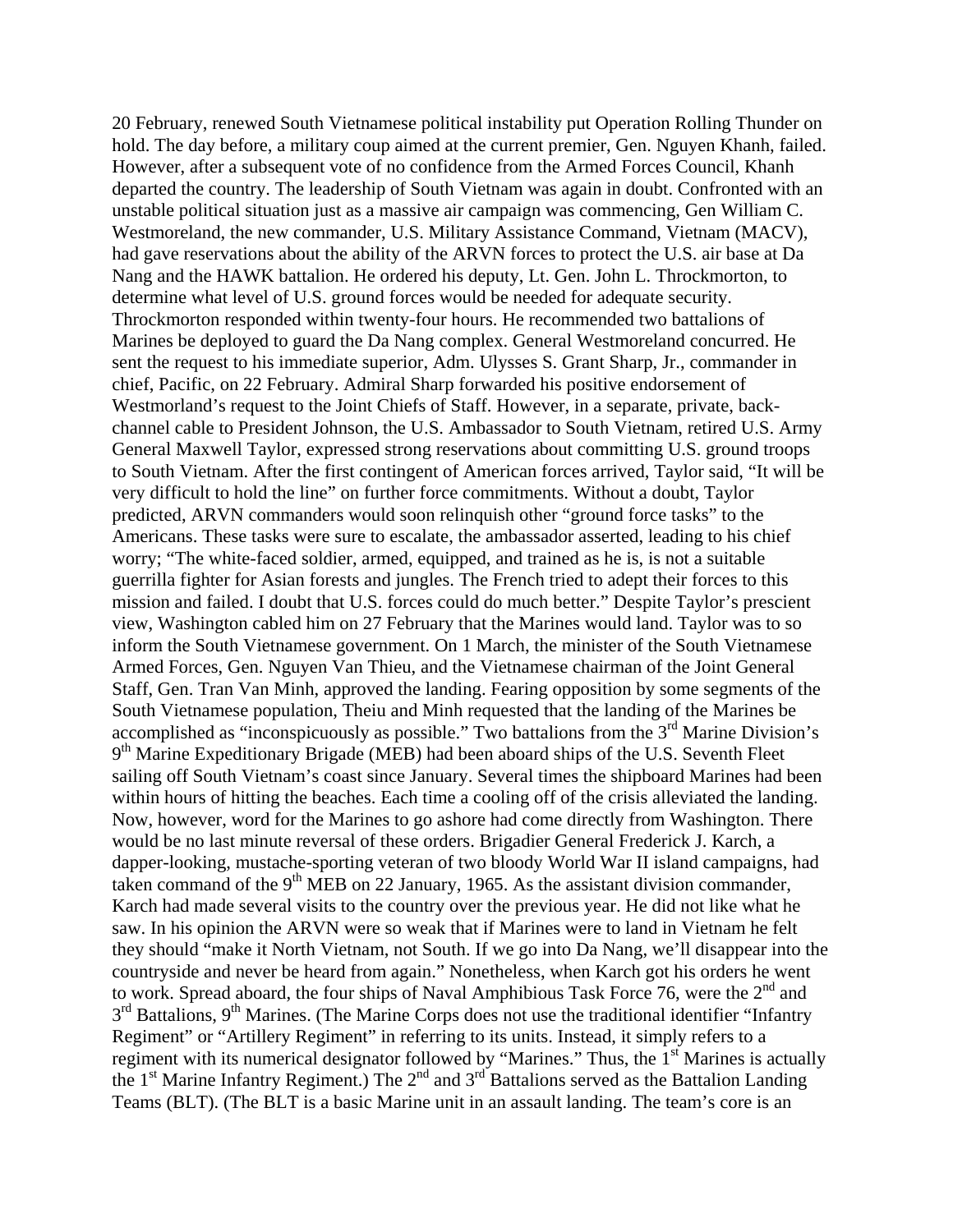infantry battalion reinforced by other mission-necessary combat and service units.) Karch selected BLT 3/9 to make an amphibious landing at Da Nang. The Marines would go ashore at Red Beach 2, north and west of the city. Once ashore, they would be carried by trucks to defensive positions at the air base. As a reserve, BLT 2/9 would remain aboard ship. The second of the two battalions would come directly from  $3<sup>rd</sup>$  Marine Division units at Okinawa. The  $1<sup>st</sup>$  Battalion,  $3<sup>rd</sup>$  Marines would be airlifted directly to Da Nang soon after the arrival of BLT 3/9. After completing a flurry of activities ashore related to getting his units ready for the actual landing, General Karch returned to his command ship, the Mount McKinley, on the evening of 6 March. Late the next day Admiral Wulzen handed Karch a dispatch. "Close Da Nang, Land the landing force," the message read. Karch turned to Wulzen. "Don, do you think in Washington they know what time it is in Da Nang? This means a night landing if we close Da Nang at this point." Besides that, the task force was experiencing the worst weather it had yet encountered while traveling around the South China Sea. Waves were cresting at four feet in a strong wind. Visibility was limited to two hundred meters. Karch contacted his headquarters. The orders were modified; the landing would commence the next day. No enemy action awaited Corporal Powers. Instead, when he reached the top of the beach a South Vietamese beauty queen placed a fragrant lei over his helmeted head. A short distance away a stone-faced, lei-draped General Karch watched as the four rifle companies of BLT 3/9 crossed the wet sand. Within thirty minutes Company "L" had boarded trucks and started for the airfield. It was soon followed by Companies "I" and "K"; Company "M" remained behind to provide security for the unloading of the battalion's equipment. As the Marines of BLT 3/9 began digging in at Da Nang air base, Air Force

C-130's carrying members of 1/3 from Okinawa entered South Vietnamese airspace. The first planeload touched down at 1300. Enemy snipers on nearby hills fired numerous rounds at the planes during the landings, but there were no injuries. By late afternoon two Companies, "B" and "C", plus the battalion Headquarters had arrived. Company "A" arrived a few days later, and Company "D" was already in-country providing security for a Marine Helicopter Squadron. Though they did not know it at the time, the Marines of the  $9<sup>th</sup>$  MEB had turned a corner in U.S. involvement in South Vietnam's internal conflict. Their arrival presaged a seven-year war that eventually called into question America's role in world affairs, divided America's citizenry like no issue since the Civil War, and cost the lives of nearly 55,000 members of the U.S. Armed Forces. Acclimating to their strange new surroundings occupied the Marines' first few weeks in South Vietnam. Few members of the expeditionary forces had ever experienced the enervating hat and humidity of this tropical country. The fetid odor of the human waste used as fertilizer in the surrounding rice paddies assaulted the senses. Throughout the day, peasants dressed in pajama-like clothing and sporting conical straw hats worked the paddies behind heaving water buffalo. Inside the air base's perimeter, ARVN soldiers lounged lazily as Marines worked under the debilitating sun to prepare their defensive bunkers. About the only time the South Vietnamese soldiers stirred was to beg for American cigarettes. If daytime scenes appeared bucolic, the arrival of sunset quickly changed that perception. Gunfire and explosions erupted at dusk. Marines nervously watched bright tracers cut colorful swaths across the night sky. From distant bamboo thickets, mortar shells flew skyward to crash in the paddies. The Marines were learning that the war in South Vietnam was unlike anything for which they'd been trained. Indeed, U.S. Marines were not trained for defensive roles. They were hard-charging warriors tasked with carrying the war to the enemy rather than waiting for the enemy to come to them. But their hands were tied. In their landing order of 7 March, the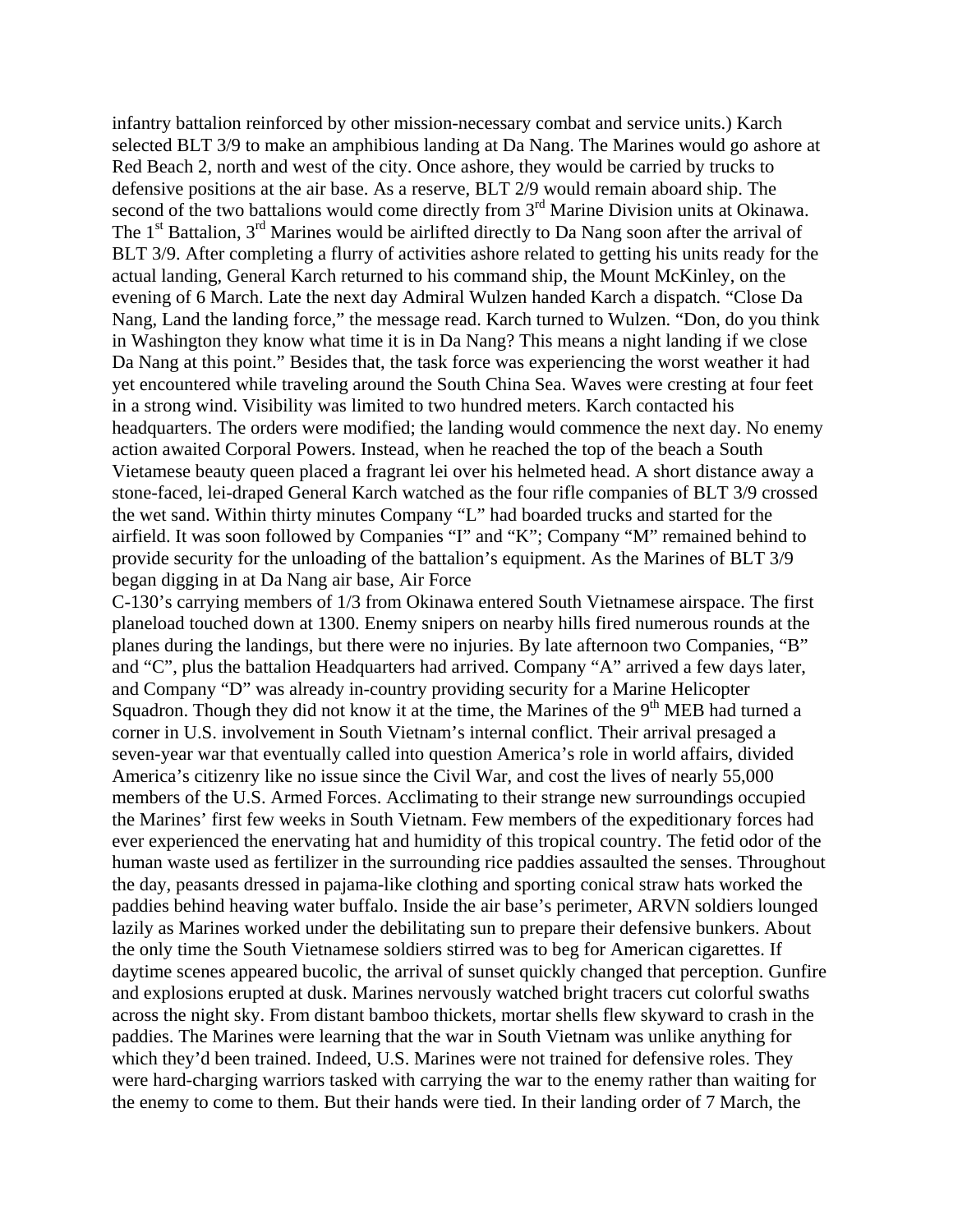Joint Chiefs of Staff had been clear: "The U.S Marine force will not, repeat will not, engage in day-to-day actions against the Viet Cong." As General Westmoreland told General Karch, the Marines would protect the Da Nang airfield, but "overall responsibility for the defense of the Da Nang area remains an ARVN responsibility." As a result of this restriction, the Marines' tactical area of responsibility (TAOR) covered about eight square kilometers of relatively unpopulated terrain. It encompassed the airfield and the high ground to the west where the HAWK missile batteries were ensconced. Security of the area to the south and east of the air base remained the province of the ARVN. With the Marines straining at their shackles, General Westmoreland took up their cause with Washington. He strongly recommended that U. S. forces in South Vietnam be increased and their role enhanced. Only by adopting his suggestions, Westmoreland argued, could the Viet Cong be blunted and the resolve of the ARVN stiffened. President Johnson concurred. On 1 April, he approved a twenty-thousandman increase in U.S. forces in South Vietnam, including additional Marines. More significantly, Johnson also authorized a change in the mission of the  $9<sup>th</sup>$  MEB to allow them to participate in "active Combat," under guidelines to be established by the Secretary of Defense. The Marines wasted no time in sending more troops to South Vietnam. On 10 April, BLT 2/3 landed across the beaches of Da Nang. Four days later BLT 3 / 4 began arriving. Two companies of 3 / 4 were immediately flown north to garrison the small airstrip at Phu Bia, about ten kilometers south of the old Imperial Capital of Hue. By the end of of April the 9<sup>th</sup> Marine Expeditionary Brigade consisted of four infantry battalions and a four-squadron aircraft group, as well as artillery and support units. Total troop strength neared nine thousand. General Westmoreland clarified the President's order on 14 April by providing the  $9<sup>th</sup>$  MEB with a concept of operations divided into four areas. Then they would conduct deep reconnaissance patrols of the enemy's avenues of approach. Third, they would undertake offensive action as a reaction force in coordination with the ARVN. Finally, the Marines would undertake an "intensifying program of offensive operations to fix and destroy the VC in the Da Nang area." General Karch immediately tried to implement his new orders. Unfortunately, the local ARVN commander agreed to only a six-square-kilometer increase in the Marines' TOAR. There was also a small increase in the defensive area for the 3 / 4 Companies at Phu Bia. On 20 April Marines at both locations began their patrol activities, extending out as far as ten kilometers. Two days later the Marines and the VC tangled for the first time. A patrol of men from Company "D", 3rd Reconnaissance Battalion and three dozen ARVN bumped into a VC force of more than one hundred men about thirteen kilometers southwest of Da Nang. After a flurry of small arms the patrol leader radioed for help. A company from 1/3, boarded helicopters and were choppered into the area. The combined force chased the VC for several kilometers, but the enemy disappeared into the heavily foliaged countryside. In this precursor of tens of thousands of firefights, the Marines killed one VC while having one of their own wounded. The Phu Bia Marines had their first contact on 24 April. A small force of Viet Cong surprised a recon squad's night defensive position on a hilltop two kilometers south of Phu Bia. The fight ended in minutes, but each side lost two men. While the Marines patrolled their new TAORs, a high level conference in Honolulu reached a major conclusion regarding U. S. efforts in South Vietnam. The conferees, led by Defense Secretary McNamara, agreed that the war was going to get worse before it got better. They thus authorized an increase of forty-two thousand troops for service to South Vietnam. Among them were five thousand additional Marines in three infantry battalions and three jet aircraft squadrons. These reinforcements would establish a new enclave at Chu Lai, seventy kilometers south of Da Nang in Quang Tin Province. The previous year Lt.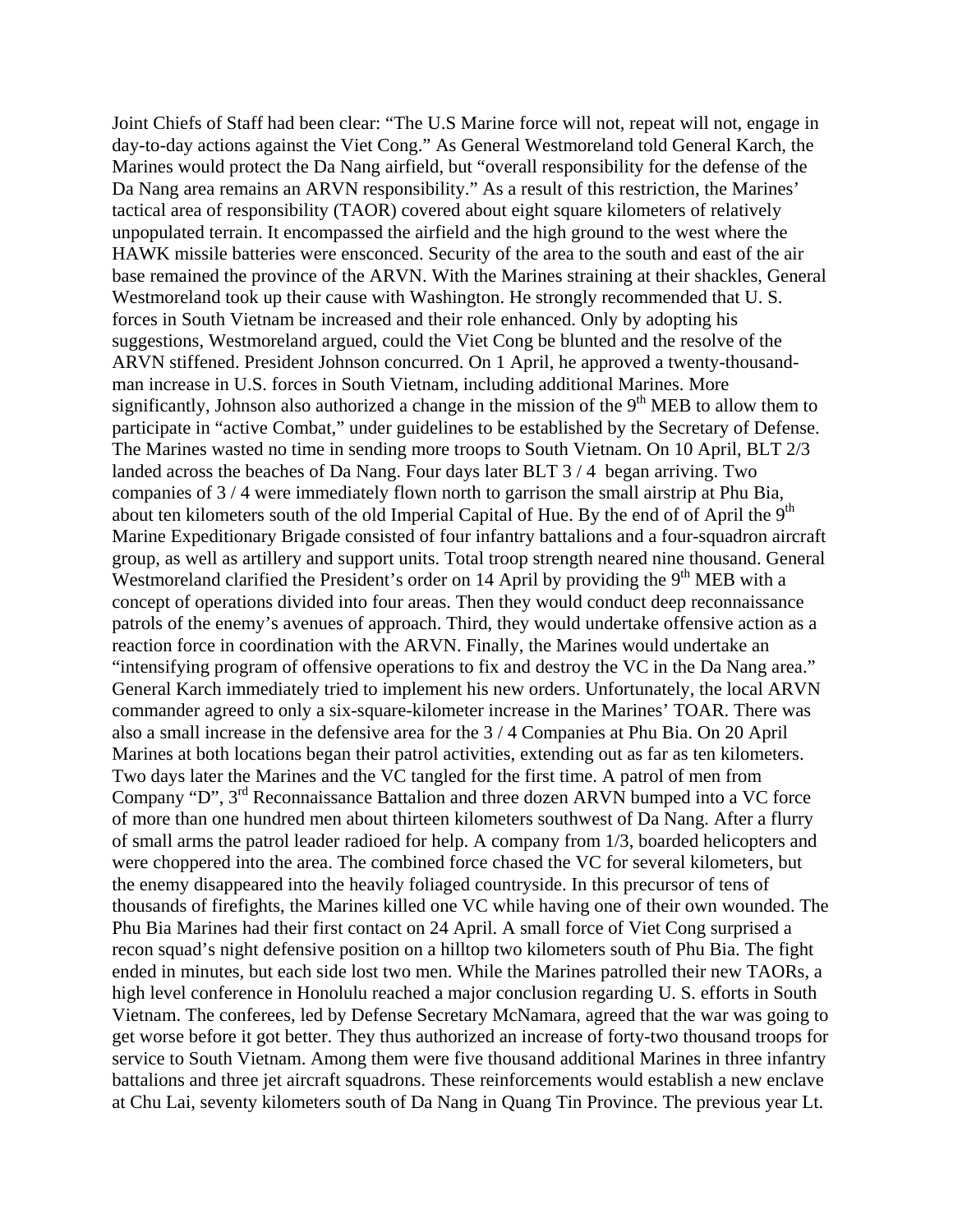Gen. Victor H. Krulak, commander of the Fleet Marine Force, Pacific, had surveyed the coastal plain dividing the two southern provinces of I Corps, Quang Ngai and Quang Tin. (For command control purposes, the ARVN high command had divided South Vietnam into Four Corps Tactical Zones: I Corps, the northernmost, consisted of the country's five Northern Provinces.) Krulak selected the area as a future site of an airfield. Because the site was not marked on his map, Krulak dubbed it Chu Lai, the Mandarin Chinese characters for his name. The Marines planned to construct an air base there with an eight-thousand-foot by onehundred-foot runway, as well as taxiways, parking, and maintenance facilities. Although the Marines initially expected the landing to be opposed, MACV assured them that the ARVN would secure the landing site. They were right. At 0730 on 7 May, transport ships off offshore disgorged their combat troop-laden amphibious vehicles. Thirty minutes later the first vehicle nudged onto the beach. As at Da Nang two months earlier, a group of South Vietnamese maidens passed out leis to the sweat-soaked Marines. As BLTs 1/4 and 2/4 came ashore, a cluster of dignitaries and members of the press watched from nearby. The riflemen ignored them. What they couldn't ignore was a large banner strung from trees behind the beach courtesy of the U.S. Army advisers assigned to the local ARVN forces. In huge letters no one could miss, the banner's greeting declared: "AHOY MARINES! WELCOME ABOARD! AREA SECURED." Pushing past the humiliating sign, the Marines moved inland to begin digging in. It was an uneventful landing. The only casualties were four men suffering from the effects of the high heat and humidity. By late afternoon the men of BLT 1/4 had set up several kilometers inland. Elements of the  $3<sup>rd</sup>$  Recon Battalion had also arrived from Da Nang. They secured the beachhead's southern flank. The next day the advance party of the Navy's Mobile Construction Battalion 10, which would build the air base, arrived. The hard-working Seabees immediately went to work. A few days later BLT  $3/3$  arrived from Okinawa, The  $3<sup>rd</sup>$  Recon Battalion then returned to Da Nang. With the arrival of  $3/3$ , seven of the  $3<sup>rd</sup>$  Marine Divisions' nine infantry battalions, and most of its artillery, and many support units were in South Vietnam. As a result, on  $6$  May, the  $9<sup>th</sup>$  MEB became the III Marine Expeditionary Force. However, because the term "Expeditionary" had negative connotations for the Vietnamese dating back to the French Expeditionary Force of the early 1950s, General Westmoreland requested a name change. The Marines complied. On 7 May, they re-designated their troops, the III Marine Amphibious Force (MAF). At the same time, the headquarters of the 3<sup>rd</sup> Marine Division, under Maj. Gen. William R. Collins, opened in South Vietnam. General Karch returned to Okinawa. General Collin's stay in South Vietnam did not last long. On 5 June, Maj. Gen. Lewis W. Walt assumed command of both III MAF and the 3<sup>rd</sup> Marine Division. A stocky, rugged former college lineman (football), Walt was one of the Marine Corps' most decorated officers, holding two Navy Crosses and the Silver Star for combat service in World War II and Korea. He would bring high level of aggressiveness and experience to the Marines during their early years in South Vietnam. Almost immediately, General Walt pushed MACV for an expansion of his TAOR and a more aggressive role for his men. General Westmoreland agreed. On 15 June, he authorized the III MAF to commence independent search and destroy missions in their TAORs. The Marines wasted no time complying. Daily combat patrols set out from the enclaves at Phu Bai, Da Nang, and Chu Lai (where the airfield was completed on 1 June, testifying to the outstanding capabilities of the Seabees). Contact with the VC escalated. (Semper Fi Vietnam, pages 4 to 13). ( WE can All verify the ESCALATION and Contact with the VC and NVA during Our Tours. Good and BAD days were had by All, Semper Fi MY Brothers!)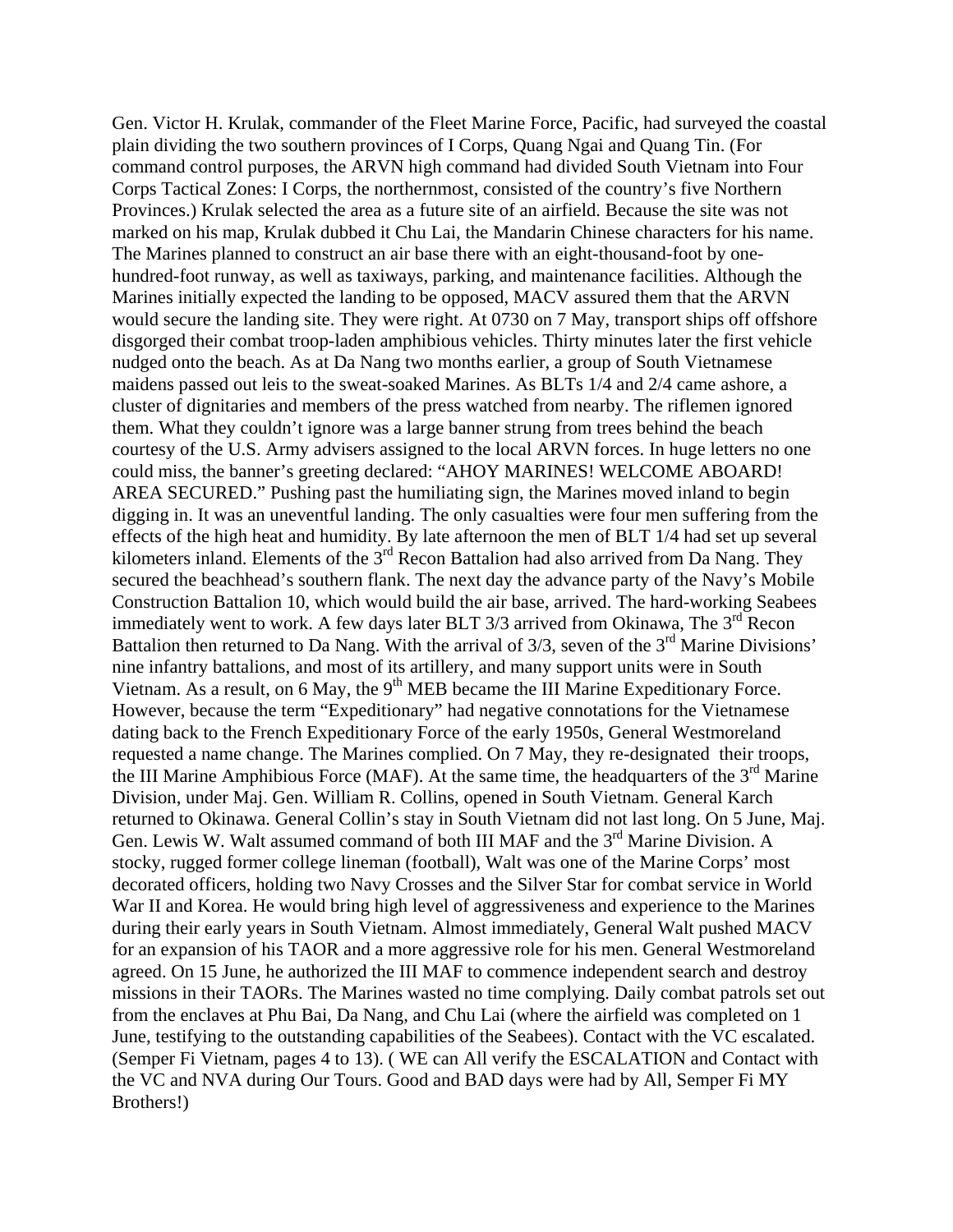# **21Feb65: (KIA / Fallen) CAPT JORDAN, L. W.** Co: "B"

# **07Mar65 to 12Mar65: DEPLOYMENT to VIETNAM**

Province: Quang Nam

Units: 1st BN./ 3RD MARINES was ordered DEPLOYED by 9TH M.E.B. from OKINAWA to DA NANG, RVN. The first six C-130's carried members of Charlie Co., arriving in the morning hours of 08Mar65. C/1/3 was assigned defensive and perimeter guard at the Airbase of Da Nang. Deployment by 1/3 was completed on 12Mar65, with ARVN Compound-Da Nang and L/3/9 in the area(per CD Rom). (Per HAMMOND- Vietnam Conflict Map, indicates 8Mar65, First U.S. Combat Troops land in Vietnam as two Marine Battalions come ashore near Da Nang. Apparently those two Battalions were 1/3 and 3/9).

- **MEDAL:** NATIONAL DEFENSE SERVICE MEDAL, issued to all Marines and Service Personnel who Enlisted or were Drafted during the Vietnam Era.
- **MEDAL:** VIETNAM SERVICE MEDAL, issued to all Marines Going to Vietnam, ONE Star for each Combat Campaign/Period one participates in!!
- **MEDAL:** COMBAT ACTION RIBBON, issued to ALL Marines that SERVED in Vietnam in Combat!
- **MEDAL:** REPUBLIC OF VIETNAN MERRITORIOUS UNIT CITATION, (Civil Action Medal, First Class Color with Palm), issued to Third Marine Division, Unknown dates.  $1<sup>st</sup>$  Battalion,  $3<sup>rd</sup>$  Marine Regiment, Third Marine Division..
- **MEDAL:** REPUBLIC OF VIETNAN CAMPAIGN MEDAL (with 1960 device), issued to all Marines Serving in Vietnam.
- **MEDAL:** PRESIDENTIAL UNIT CITATION, issued to the Third Marine Division, for the Task Force 79.4, from 08Mar65 to 15Sep67.
- **08Mar65:** Vietnam Service MEDAL, start of Vietnam Defense Campaign, from 08Mar65 to 24Dec65.
- **17Mar65:** 1/3 unk Company- Accidental Detonation of land mine/Friendly 1-WIA

#### **07Apr65 to 30Apr65:**

Province: Quang Nam

Units: 1ST BN./ 3RD MARINES, assumed defense of dominate terrain west of the Airfield at Da Nang, to include Hills 327, 268, 262- Complex. Also Hills 368, 312, and 278-Complex with B/1/3 and C/1/3 relieving I/3/9 and M/3/9 on 07Apr65(CD Rom).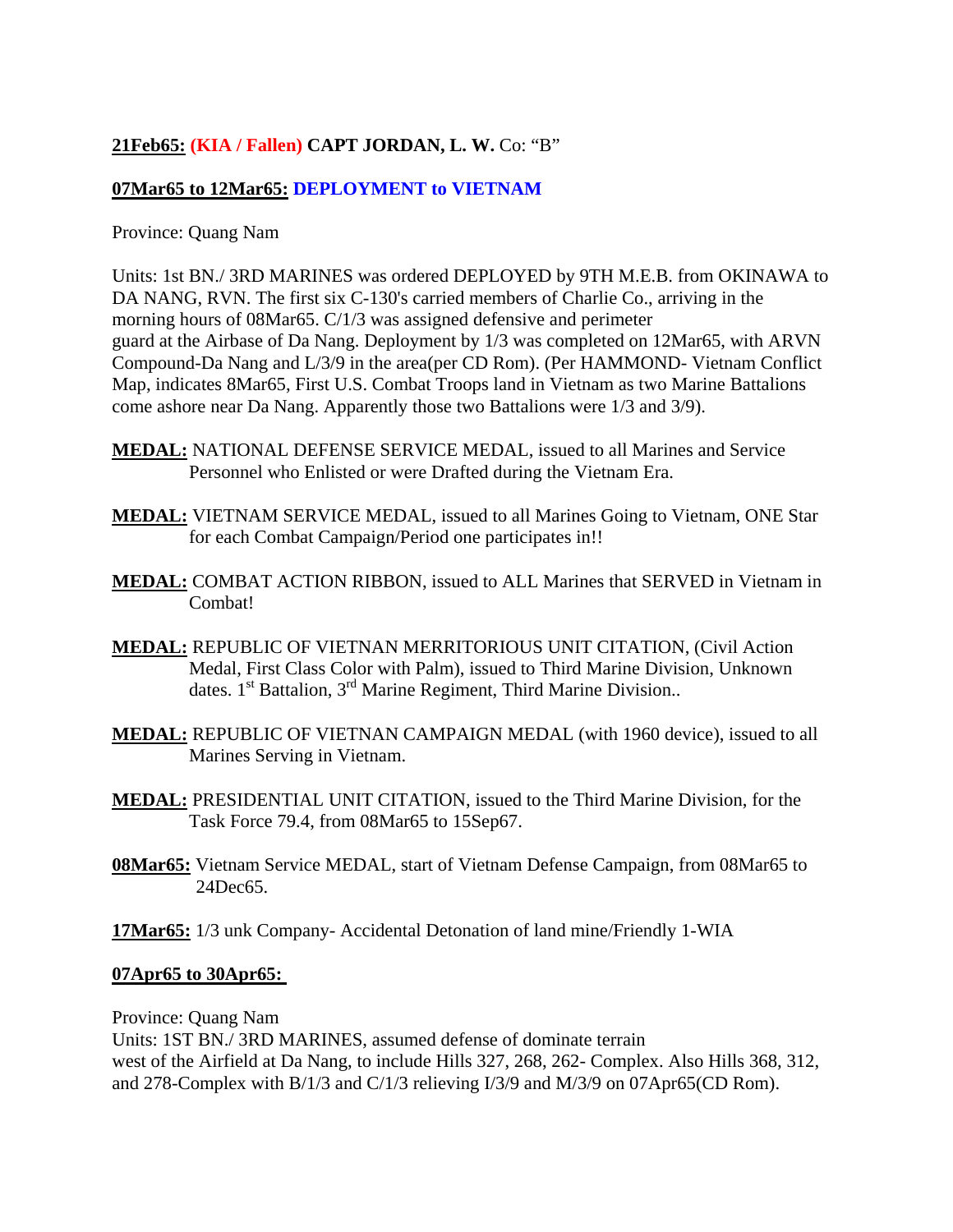- **12Apr65:** 1/3- Member 106mm Recoilless Rifle platoon Injured when M-274 vehicle over turned on him 1-Injury.
- **16Apr65**: 1/3- Recon Listening Post/Ambushed/5-VC/one member slightly injured around the eyes, by splinters, when a bullet struck a tree next to his face 1-WIA
- **22Apr65:** 1/3- Recon patrol Ambushed/Company size VC unit 1-WIA
- **22Apr65:** 1/3- Accidental Discharge Rifle in command post area/Friendly fire/one man slightly wounded 1-WIA(possibly)
- **26Apr65:** 1/3- Accidental Discharge Pistol/Friendly fire/Corpsman shot self in his leg 1-WIA
- **27Apr65:** Co. A- Combat patrol/Sniper fire/Booby Traps 2-casualties from mines, 1-casualty from Punji trap, and 1-small-arms fire 4-WIA
- **28Apr65:** Co. C- 6-Heat Causalities evacuated, 6-Injuries
- **29Apr65:** Co. B- Combat patrol/Sniper 1-WIA
- **30Apr65:** Co. D- Corpsman sprained ankle evacuated, 1-Injury
- **20May65: (KIA / Fallen)** PFC **FERNANDEZ, R. S.** Co: "D"
- **01Jun65:** Co. A- Two US ARMY Helicopters(UH-1B) fired Rockets and Machine-Gun Fire at elements of the Company. They made three passes initially ignoring smoke and wave-off signals by the troops. Then departed, Luckily NO Causalities.(Investigation by Regimental S-3 Conducted).

#### **03Jun65 to 05Jun65: Operation Order 327-65**

Province: Quang Nam

Units: 1/3(HQ-Battalion Command Group, Co's A, C, and D). Object: Three day search and destroy sweep near THIA LAI village on both sides of the SONG YEN river.

Cost: USMC - 3 KIA and 8 WIA with 57 ENEMY Captured, and unknown enemy KIA's and WIA's(CD Rom).

**04Jun65:** Co. A- Combat patrol/Sniper fire/3-5VC/automatic weapons 3-WIA's

**04Jun65:** Co. C- Sniper fire into position 1-WIA

**04Jun65:** Co. A- Sniper fire into position at dusk sustaining 3 wounded, 2-Died of Wounds after evacuation, 2-KIA's and 1-WIA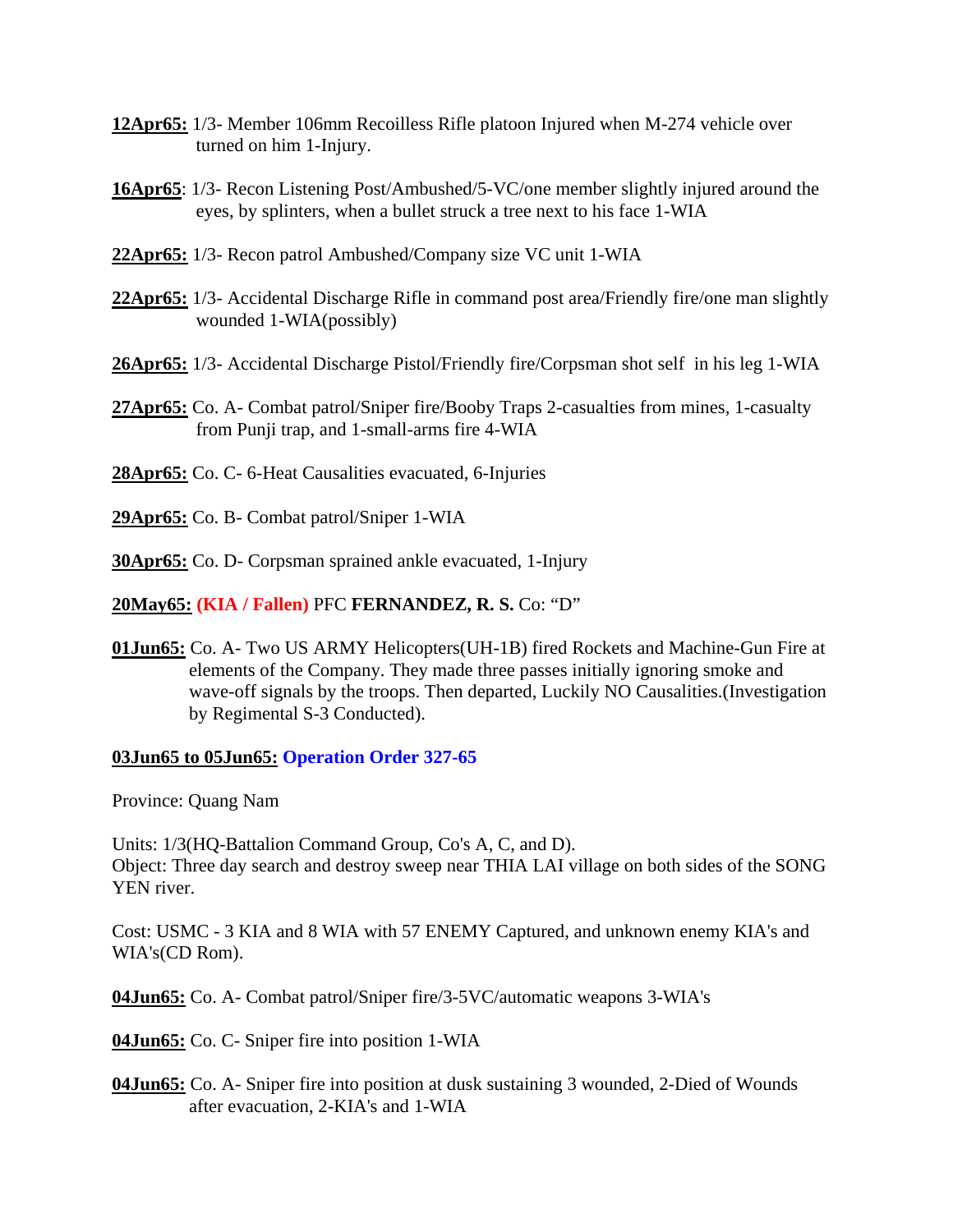### **04Jun65: (KIA / Fallen)** CPL **BIERMAN, C. M. Jr.** Co: "A" LCPL **STOKES, R. E.** Co: "A"

**05Jun65:** Co. C- Patrol approaching Village Ambushed from 3-directions/Unk size enemy force wounding 4 Marines(1-DOW after being medivaced) Hill 22 area,1-KIA and 3- WIA's

**05Jun65: (KIA / Fallen)** SGT **SULLIVAN, H. J. Jr.** Co: "C"

- **09Jun65:** Co. B- Tank hit a Mine 1-WIA
- **09Jun65:** Co. B- Accidental Discharge M-26 Grenade/ inside the company compound while turning ammo/Friendly Fire incident 3-WIA's

**11Jun65:** 1/3 unk Company- Bobby Trapped Grenade 1-WIA

**19Jun65: (KIA / Fallen)** CPL **LUCAS, D. G.** Co: "A"

- **29Jun65:** Co. D- 2nd Platoon with ARVN's/Mine Explosion possibly 81mm Mortar, 5- WIA's(also 2-ARVN WIA's)
- **30Jun65:** 1/3 after arriving in Vietnam on 08Mar65, participated in many Patrols, Ambushes, Sweeps(company, platoon, and squad sizes) and one Battalion size Operation. As of 30Jun65, 1/3 had sustained the following causalities(Booby Traps, Mines, Punji Pits, Sniper Fire, SAF, and Accidental) 3 KIA, 30 WIA, with 7 Injuries. Also 1/3 captured 88 VCS, and had 4 confirmed VCS-KIA's with unknown other VCS KIA's and WIA's. There were no stats for the month of May,1965.
- **04Jul65:** 1/3 unk Company(possibly A)- Booby Trapped Grenade trip wire, 1-WIA
- **07Jul65:** 1/3 unk Company- Point fire team crossing a stream an explosive charge detonated(Mine) 1-KIA and 3-WIA's

**07Jul65**: **(KIA / Fallen)**: PFC **BURNS, J. P.** Co: "B"

**08Jul65:** Co. A- Accidental discharge rifle/Foot injury 1-WIA

**09Jul65: (KIA / Fallen)** PFC **HOLMAN, M. D.** Co: "B"

**11Jul65:** Co. A- 2nd Squad, 2nd platoon en-route to night ambush site hit Mine, 2-KIA's and 4-WIA's

**11Jul65: (KIA / Fallen)** LCPL **SEISSER, K. A.** Co: "A" CPL **GAUTHIER, B. J.** Co: "A" (Posthumously- **NAVY CROSS** )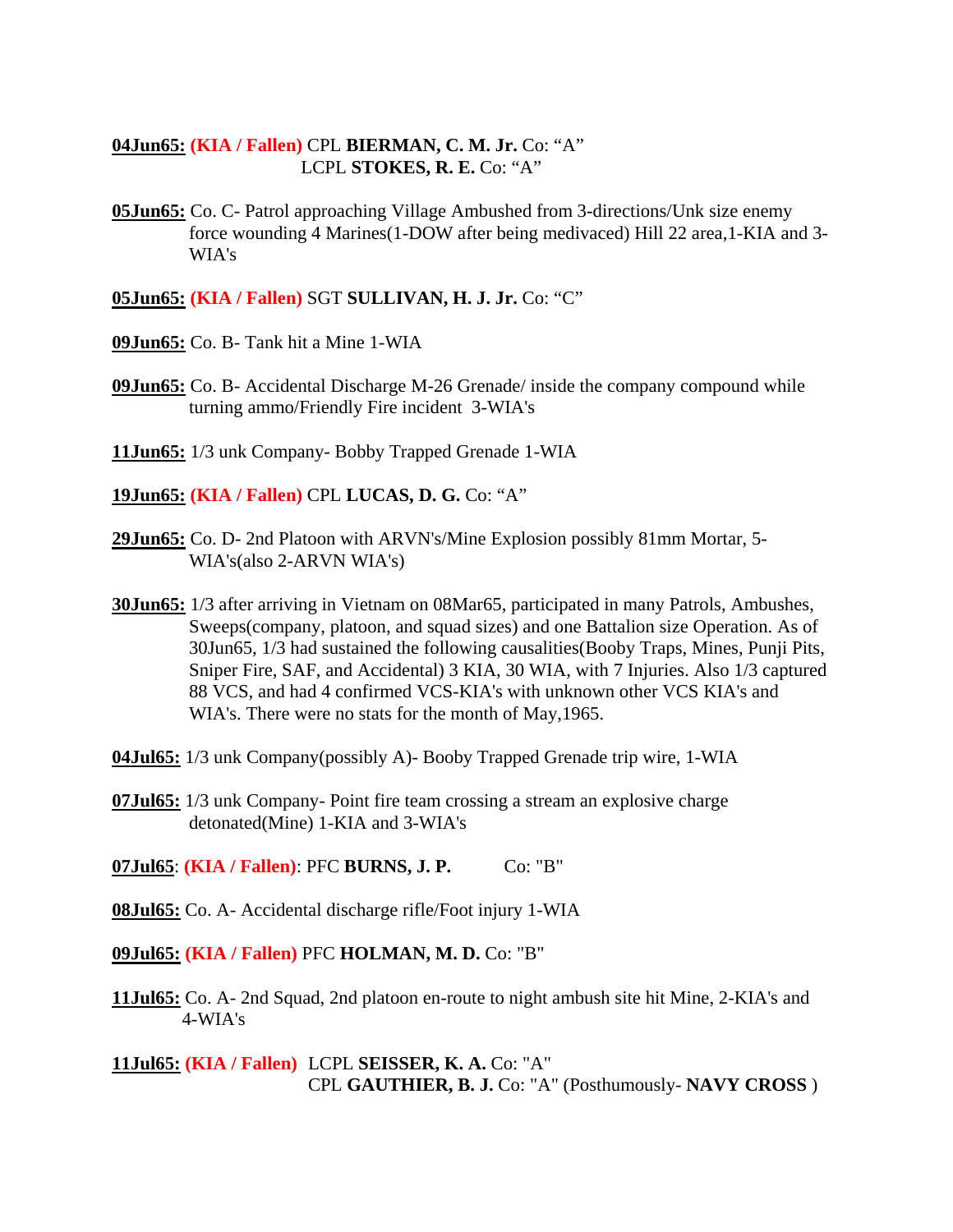(Citation) For extraordinary heroism while serving as a Marine Rifle Squad Leader with Company "A", First Battalion, Third Marines, Third Marine Division (Reinforced), in the Republic of Vietnam during the early morning of 11 July 1965. While moving to an ambush position eight miles southwest of Danang, Corporal Gauthier's squad suffered heavy casualties from the detonation of an enemy mine and subsequent secondary explosions. Shortly thereafter his unit came under Viet Cong fire from several directions. Although mortally wounded by the initial blast, he persistently refused medical aid until all of the casualties had been treated, meanwhile reorganizing his squad, establishing a defensive perimeter around the wounded, and directing fire against the enemy. During this time a helicopter attempted to evacuate the casualties but was driven off by intensive enemy machine gun fire. For a period of over two hours he continued to shout encouragement and direction to his men until he succumbed to his wounds. Corporal Gauthier's gallant leadership, indomitable fighting spirit, and inspiring devotion to duty reflected great credit upon himself and the Marine Corps and upheld the highest traditions of the United States Naval Service. He gallantly gave his life in the cause of freedom. (The NAVY CROSS Vietnam, page 126)

**12Jul65:** Co. A- Mine explosion, 1-WIA

- **16Jul65:** Co. D- Patrol Ambushed/1-rd 60mm mortar/small-arms 2-WIA's and one Marine with broken arm evacuated
- **17Jul65:** Co. D- Patrol hit Mine(M16A1 US made) installed by enemy, 1-KIA and 3-WIA's
- **17Jul65:** Co. D- Patrol hit another Mine/Attacked during Medivac small-arms additional wounded and a corpsman serving aboard the helicopter as a air evacuation medical assistant was killed, 1-KIA and 5-WIA's

**17Jul65: (KIA / Fallen)** LCPL **ROSE, D. L.** Co: "D"

**23Jul65:** Co. A- 3rd Platoon Patrol/Sniper fire 1-WIA

**25Jul65**: Co. D- Fire team patrol/Ambushed/3-VC 2-WIA's

**30Jul65:** Co. B- Mine explosion 2-KIA's and 1 WIA

**30Jul65: (KIA / Fallen)** CPL **FELKINS, W. D.** Co: "B" LCPL **JORDAN, L. W.** Co: "B"

**30Jul65:** Co. C- a listening post was discovered with the occupants dead. Circumstances indicate the Marines died of electrical shock caused by Lightning 3-KIA's

**30Jul65: (KIA / Fallen)** PFC **LOCKHART, C.** Co: "C" PFC **MANNING, P. P. Co: "C"** LCPL **SNOW, L. D. Co: "C"**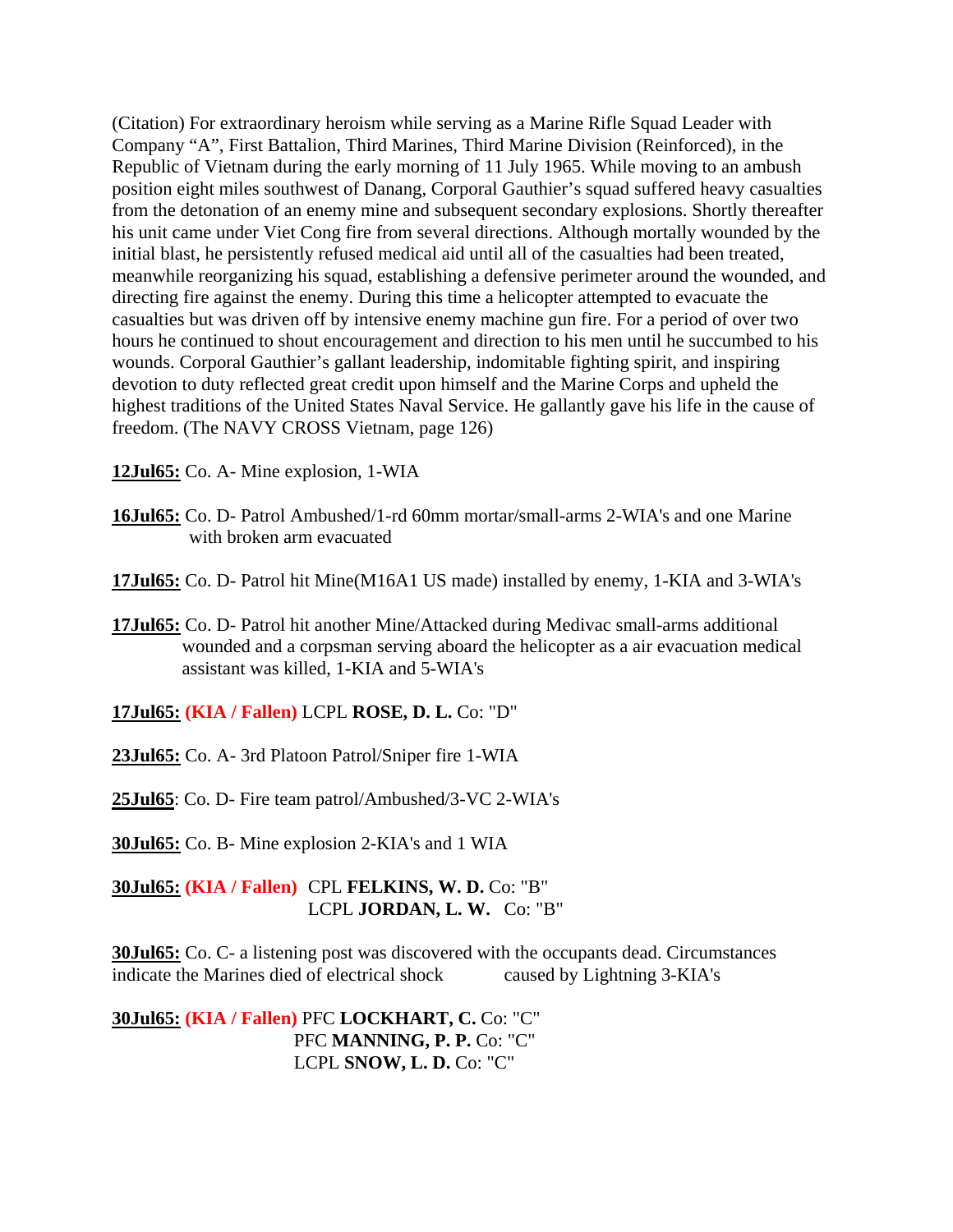**31Jul65:** For the month of July, 1/3 had encountered more enemy in Quang Nam Province in their TAOR, and sustained the following causalities 8 KIA and 28 WIA's. 1/3 also captured 22 VCS and had 10 VCS-KIA's.

#### **02Aug65 to 31Aug65: BLAST OUT I**

Province: Quang Nam

Units: 1/3

Object: Search and destroy sweeps north and west of Da Nang, unknown results(CD Rom).

**14Aug65:** Co. B- Booby Trapped gate 2-WIA's(1-Officer)

**18Aug65:** Co. A-Accidental Discharge Rifle/wound in leg 1-WIA

**21Aug65:** Co. A- Sniper fire into lines 1-KIA

**24Aug65:** Co. B- 2-Grenades into lines 1-WIA

**24Aug65: (KIA / Fallen)** LCPL **ARNOLD, M. Jr.** Co: "B" LCPL **FANKHAUSER, C. E.** Co: "B" PFC **GIVEN, F. A. Co: "D"**  SGT **HEINZE, K. K.** Co: "H&S" SGT **JOHNSON, G. V. Co: "D"**  LCPL **JOSSENDAL, R. L.** Co: "H&S" CPL **LAKE, J. W.** Co: "C" PFC **LEAF, J. B.** Co: "C" LCPL **McCARTNEY, H. C. Co: "B"**  CPL **MYERS, G. G.** Co: "A" LCPL **PERRIS, F. Co: "B"**  LCPL **SANDERS, J. J.** Co: "A" CPL **THOMPSON, O. T.** Co: "H&S" LCPL **BERTOMEN, N. Jr. Co: "Unk 1/3"**  LCPL **BRUNELLE, J. E.** Co: "Unk 1/3" LCPL **BURTON, C. W. Co: "Unk 1/3"**  PFC **CHASE, T. A.** Co: "Unk 1/3" PFC **CROW, T. M.** Co: "Unk 1/3" LCPL **DAVIS, R. L.** Co: "Unk 1/3" LCPL **FORD, J. A. III** Co: "Unk 1/3" CPL **GILFORD, J. A.** Co: "Unk 1/3" PFC HAMBLETON, B. N. Co: "Unk 1/3" PVT **MESA, R.** Co: "Unk 1/3" LCPL **MONAHAN, E. J. Jr.** Co: "Unk 1/3" PFC PFEFFERLE, W. W. Co: "Unk 1/3"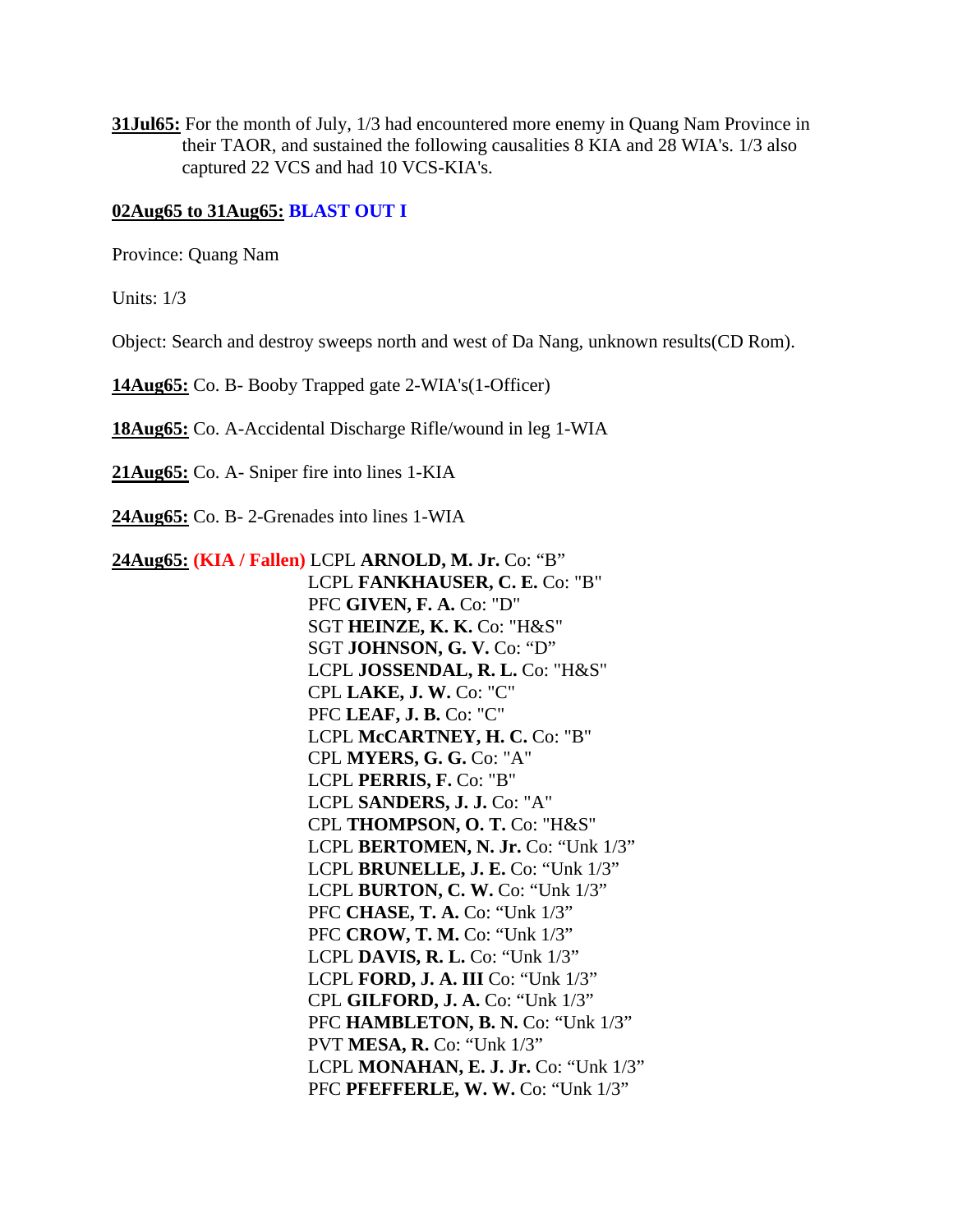LCPL **POWELL, R. L.** Co: "Unk 1/3" LCPL **RODRIQUEZ, F. Co: "Unk 1/3"**  LCPL **ROLAND, J. P.** Co: "Unk 1/3" LCPL **VOTAVA, J. J. Jr.** Co: "Unk 1/3" LCPL **WIEST, D. R.** Co: "Unk 1/3" LCPL **WILLIS, R. A.** Co: "Unk 1/3"

(The WALL-USA the Deaths are described: "Non-Hostile, Fixed Wing-Non Crew AIR LOSS, Crash at Sea! Bodies recovered. Unknown what Type of Plane Crashed)

- **31Aug65:** For the month of August, 1/3 was involved in operation of Blast Out I, and sustained 1 KIA and 4 WIA's. 1/3 captured 13 VCS and had 5 VCS-KIA's. On 31Aug65, 1/3 was relieved by 1/1, and boarded the U.S.S. BAYFIELD at Museum Beach for departure from the RVN. 1/3 possibly went back to Okinawa to re-group and re-train. The monthly stats for September, October, and November 1965 are not available. 1/3 returned to Vietnam for the month of December, 1965(CD Rom).
- **MEDAL:** REPUBLIC OF VIETNAM MERITORIOUS UNIT CITATION, (Gallantry Cross Medal Color With palm), issued to First Battalion Third Marines for period of 18Nov65 to 13Feb67.
- **21Nov65: (KIA / Fallen)** LCPL **FRANCIS, W. Jr.** Co: "C"
- **22Nov65:** Co. D- Unknown Type Amtrac accident crossing a river with unknown men lost(Body of S/Sgt TABOR later recovered) at least 1-KIA

**22Nov65: (KIA /Fallen)** SSGT **TABOR, M. C.** Co: "D" LCPL **BIGLEY, R. R.** Co: "D" PFC **FREEMAN, D. G.** Co: "D" CPL **HEDGE, B. W.** Co: "D"

**23Nov65: (KIA / Fallen)** 2LT **FIORENTIN, J. V.** Co: "D"

**25Nov65: (KIA / Fallen)** PFC **BOUINGTON, J. W.** Co: "B"

- **02Dec65:** Co. A- Patrol member fell into ravine, medivaced 1-Injury
- **04Dec65:** Co. A- One squad from Company provided cover for attempted recovery of Amtracs and bodies of USMC personnel lost in accident 11Nov65(Amtrac sinking at mouth of CA DE River) from 0700-1700 hrs

**04Dec65: (KIA / Fallen)** LCPL **TANNER, D. J.** Co: "B"

#### **09Dec65 to 23Dec65: HARVEST MOON**

Province: Quang Tin, 23 miles N/W of Chu Lia in Phuoc Ha and Que Son Valley Area.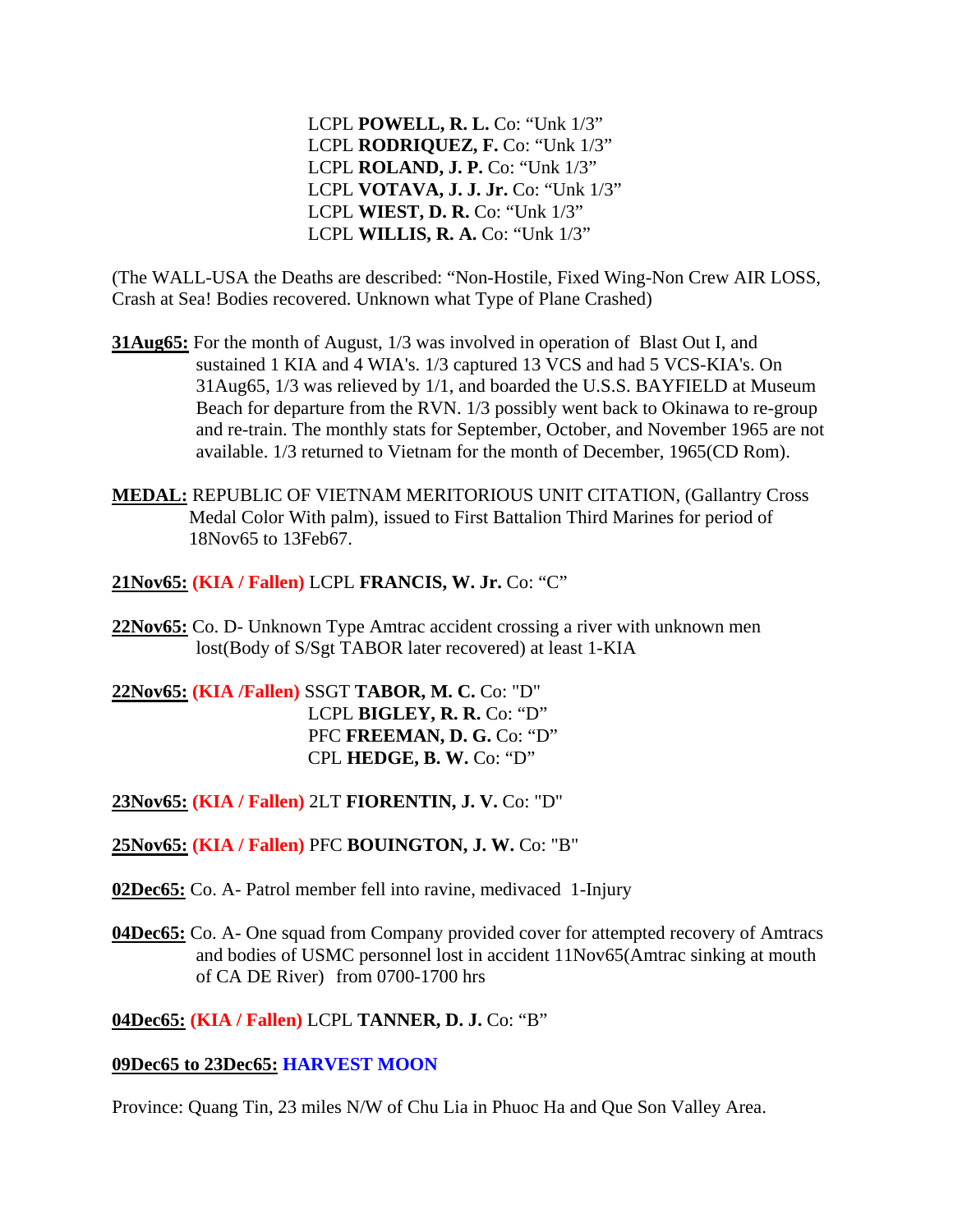Units: 3 rd Mar Div(HQ), 3rd, 9th, and 7th Marines

Object: D/1/3 assisted as reserve, and participated in operation.

Cost: Unknown cost to D/1/3(CD Rom).

**21Dec65:** A Badly decomposed body was found on the North bank of the CA DE River near NAM O Bridge. Body believed to be that of S/Sgt TABOR, D/1/3, missing since Amtrac accident on 22Nov65

**24Dec65:** Co. A- Night patrol/Ambushed 1-KIA and 1-WIA

**24Dec65: (KIA / Fallen)** LCPL **STANCROFF, D. C.** Co: "A"

- **25Dec65: (KIA / Fallen)** PVT **STEFFEN, C. R.** Co: "C"
- **25Dec65:** Vietnam Service MEDAL, start of Vietnamese Counteroffensive Campaign,from25Dec65 to 30Jun66.
- **30Dec65:** Co. C- 2 Injuries medivaced( 1-injured knee from patrol, -with snake bite) 2-Injured
- **31Dec65:** 1/3 for the month of December, operated in the Da Nang area of Quang Nam Province. 1/3 sustained 1 KIA and 1 WIA for the month. 1/3 also captured 26 VCS during December. Unknown when 1/3 returned to Vietnam, but there was mention of a body of D/1/3 S/SGT who had been lost 22Nov65 in Amtrac accident while crossing a river.

#### **1966**

#### **03Jan66 to 08Jan66: LONG LANCE**

Province: Quang Nam

Units: 1/1, A/1/3

Object: A/1/3 assisted 1/1 on operation(CD Rom).

#### **11Jan66 to 17Jan66: MALLARD**

Province: Quang Nam

Units: 3rd Mar(HQ), 1/3, 3/7

Object: Search and Destroy operation, assisted by G/3/7, and D/1/1 took over defensive positions of 1/3. Per CD Rom operation started on the 10th of January.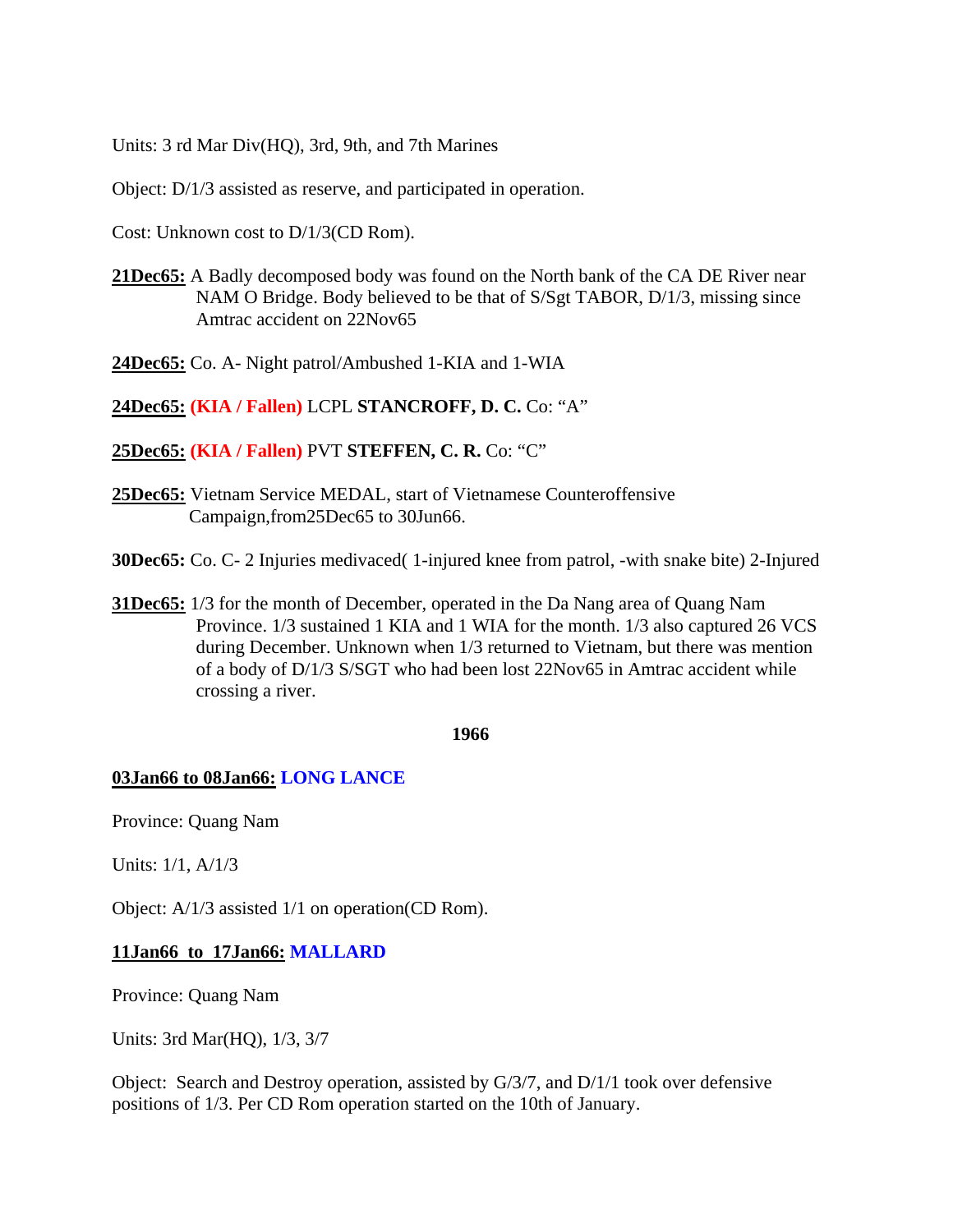Cost: 1/3 credited with 13 VCS-KIA and 4 VCS WIA. 1/3 had NO causalities for operation.

**12Jan66: (KIA / Fallen)** LCPL **BROWN, R. E.** Co: "D"

**13Jan66: (KIA / Fallen)** PFC **JONES, W. I.** Co: "C"

**16Jan66: (KIA / Fallen)** CPL **UELI, P.** Co: "C"

**17Jan66: (KIA / Fallen)** CPL **FLEMING, L. Jr.** Co: "B"

**19Jan66:** Co. D- A squad from the company being ferried across the Song Ca De River to a night ambush site on the north bank, a fire team at the time reported that the boat capsized, and sank after striking a sand bar. Two men were missing as a result of the accident. A search and rescue operation supported by LVT's and helicopters was unable to locate the 2 missing Marines. 2-MIA's (presumed drowned)

### **19Jan66: (KIA / Fallen)** CPL **HERRINGTON, R. J.** Co: "D" PFC **SPENCER, L. Jr.** Co: "D"

- **21Jan66:** Company A/1/3 was transferred to 1/7 and re-designated as B/1/7. B/1/7 joined this Battalion and assumed A/1/3
- **21Jan66:** Co. C- Squad night ambush/Ambushed/ small-arms 1-WIA
- **26Jan66:** 1/3 unk Company- Two Vietnamese women rowed three Viet Cong dressed as farmers across the CA DE River from TRUNG DINH. The Viet Cong surprised a Marine outpost(checkpoint) and killed them (weapons missing-1-rifle and 1-pistol). The Viet Cong fled to the mountains west of the TAOR. The women were captured in a search of TRUNG DINH on the 28th of January 2-KIA's

**26Jan66: (KIA / Fallen)** PFC **TATE, A. M.** Co: "D"

**27Jan66: (KIA / Fallen)** PFC **HENDERSON, H.** Co: "D"

**31Jan66:** 1/3 for the month January, sustained 4 KIA, 11 WIA, and 2 Drowned. 1/3 also captured 7 VCS, with 13 VCS-KIA's, and 5 VCS-WIA's for the month (CD Rom).

**01Feb66: (KIA / Fallen)** PFC **HAYNES, W. T.** Co: "C"

# **05Feb66 to 06Feb66: ROUGH RIDER**

Province: Quang Nam,Thau Thien

Unit: D/1/3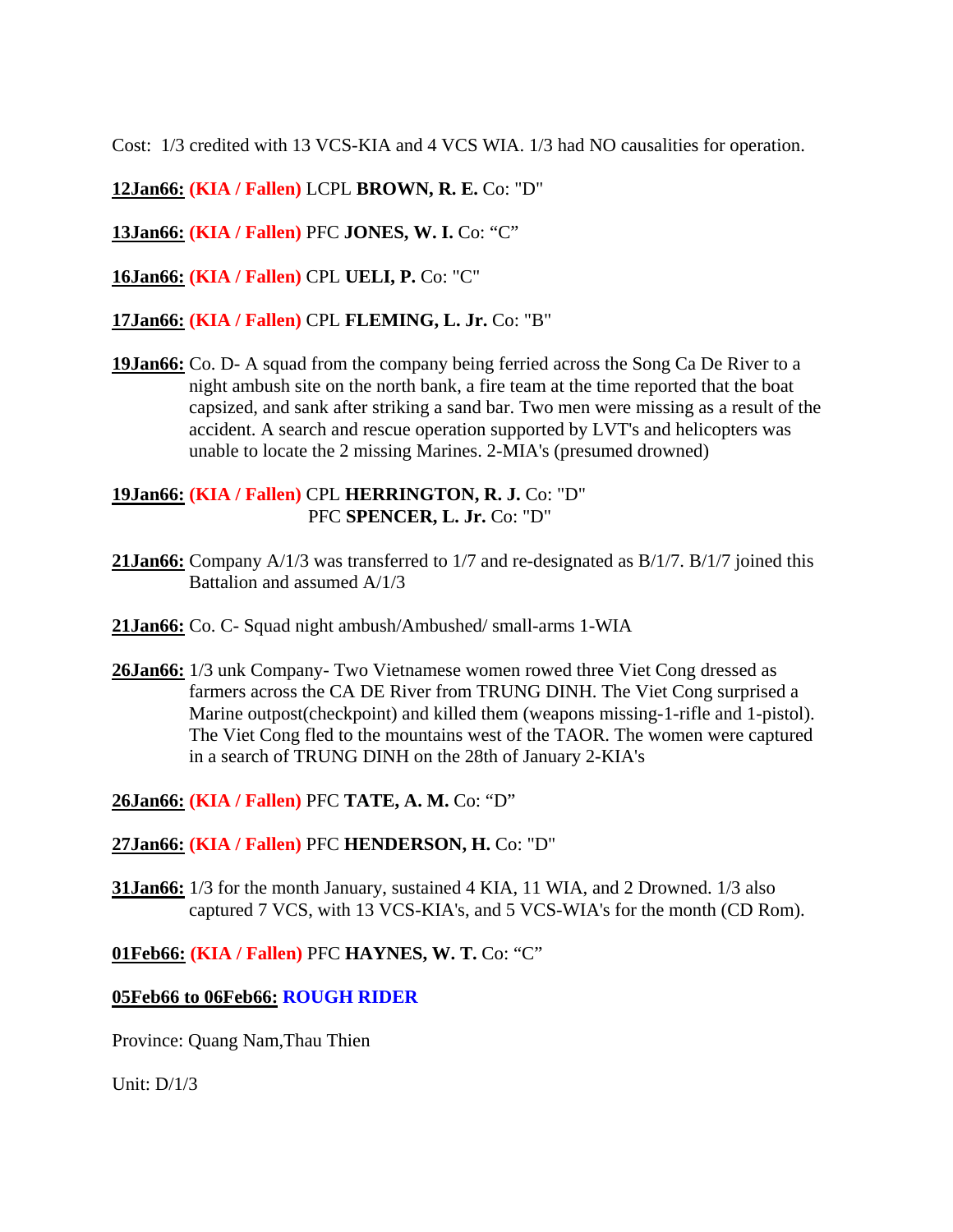Object: Company D provided security and protection for Truck Convoy from Da Nang to Hue/ Phu Bia and return(CD Rom).

**07Feb66:** Co. D- Night patrol/fire-fight/3-VC (1-WIA medivaced Died of Wounds) 1-KIA

### **07Feb66: (KIA / Fallen)** PFC **OSBORNE, C. E.** Co: "D"

- **09Feb66:** Co. D- Night ambush/Crossing river on Amtrac/Ambushed/8-VC/small-arms 1- WIA(a LVT crewman also WIA)
- **14Feb66:** Co.C- Lead Amtrac of 3 involved in transportation of elements involved in S&D operation at Truang Dinh hit a land Mine 5-KIA's, 21-WIA's, and 1-ARVN-KIA

**14Feb66: (KIA / Fallen)** PFC **AVERY, A. J.** Co: "C" CPL **GOGGAN, H. G.** Co: "C" PFC **MARKS, R. E.** Co: "C" PFC **NICHOLS, E. W.** Co: "C" LCPL **WAYMAN, B. R.** Co: "C"

**15Feb66: (KIA / Fallen)** PVT **STEPHENSON, W. N.** Co: "C"

**16Feb66: (KIA / Fallen)** PFC **CRABBE, F. E.** Co: "C"

#### **17Feb66: ROUGH RIDER**

Province: Quang Nam, Thau Thien

Unit: C/1/3

.

Object: Security for Truck Convoy to Hue/ Phu Bia and return(CD Rom)

**22Feb66: (KIA / Fallen)** PFC **OLVERA, A. M.** Co: "D"

**23Feb66: (KIA / Fallen)** CPL **RABINOVITZ, J.** Co: "C"

- **25Feb66:** Co. D- Night squad ambush/Received 1-Grenade into their position from 1-VC 2- WIA's
- **26Feb66:** Co. D- Patrol/Bobby Trap 1-WIA
- **28Feb66:** Co. A- A squad patrol and a squad ambush, both from the Company, became disoriented and left their designated routes, and encountered each other. Both units opened fire/Friendly Fire incident 4-KIA's and 8-WIA's

**28Feb66: (KIA / Fallen)** PFC **GILBERT, F. D.** Co: "A" PVT **HUBISZ, J. F.** Co: "A"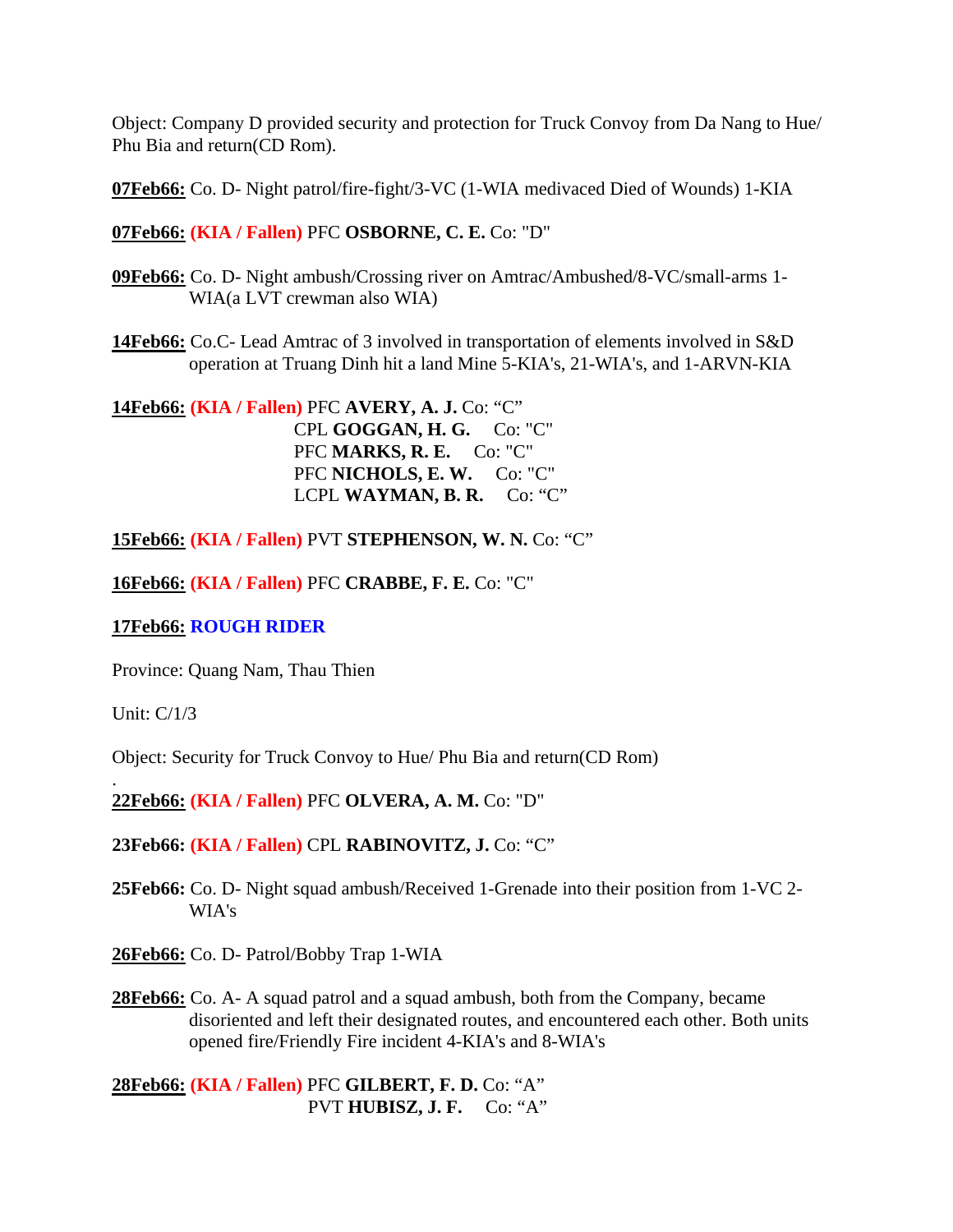### LCPL **WOLCHESKI, R. J.** Co: "A"

- **28Feb66:** For the month of February 1/3 sustained 10 KIA and 18 WIA, from enemy contact in the TAOR. 3 men also died of unknown causes. Also 1/3 captured 3 VCS, with 3 VCS-KIA and 10 VCS-WIA's.
- **01Mar66:** Co. B- A squad at an night ambush position, lost radio contact with its CP and commenced return to CP in accordance with instructions. On the way to the CP, this squad encountered another squad from the same platoon returning to the CP on its patrol route. The point of the patrol unit fired one round at the returning ambush unit/Friendly fire incident 1-KIA

**01Mar66: (KIA / Fallen)** PFC **LOPEZ, R.** Co: "B"

- **07Mar66:** Co. D- platoon patrol/Booby Trapped Grenade 2-WIA's
- **30Mar66:** Co. D- A squad on patrol opened fire on two members of the point element of the patrol who had lost the trail and had moved to the flank of the main body. 6-8 rounds fired/Friendly fire incident 1-WIA
- **31Mar66:** For the month of March 1/3 sustained 1 KIA and 4 WIA's. 1/3 also captured 5 VCS, with 1 VCS-KIA and 3 VCS-WIA's in it's TAOR. D/1/1 was attached to 1/3 and assisted on three Rough Rider operations to Hue/ Phu Bia.

# **01Apr66 to 11Apr66: ORANGE**

Province: Quang Nam

Unit: 1/3

Object: Search and destroy operation led by 1/3(HQ), and assisted by units D/1/1, I/3/3, H/3/3, C/1/4, and C/1/5. Credited with 57 VCS-KIA's and 35 VCS-WIA's-probable. USMC causalities for the operation 3 KIA's and 18WIA's assisting units per CD Rom.

**02Apr66: (KIA / Fallen)** SGT **BURTON, D. R.** Co: "B" CPL **COURCHANE, D. L.** Co: "B" CPL **CUELLAR, J. C.** Co: "B" LCPL **HAINES, P. A.** Co: "B" LCPL **MENZIES, A. J. N. Co: "B"** PFC **MOSS, W. D.** Co: "B" SSGT **OWEN, T. W.** Co: "B" LCPL **PIOTROWSKI, D. J.** Co: "B" LCPL **RUSSELL**, **D. G. Co: "B"** PFC VILLA, F. Co: "B" LCPL **WILLIAMS, R. M. Co: "B"** PFC WRIGHT, R. H. Co: "B"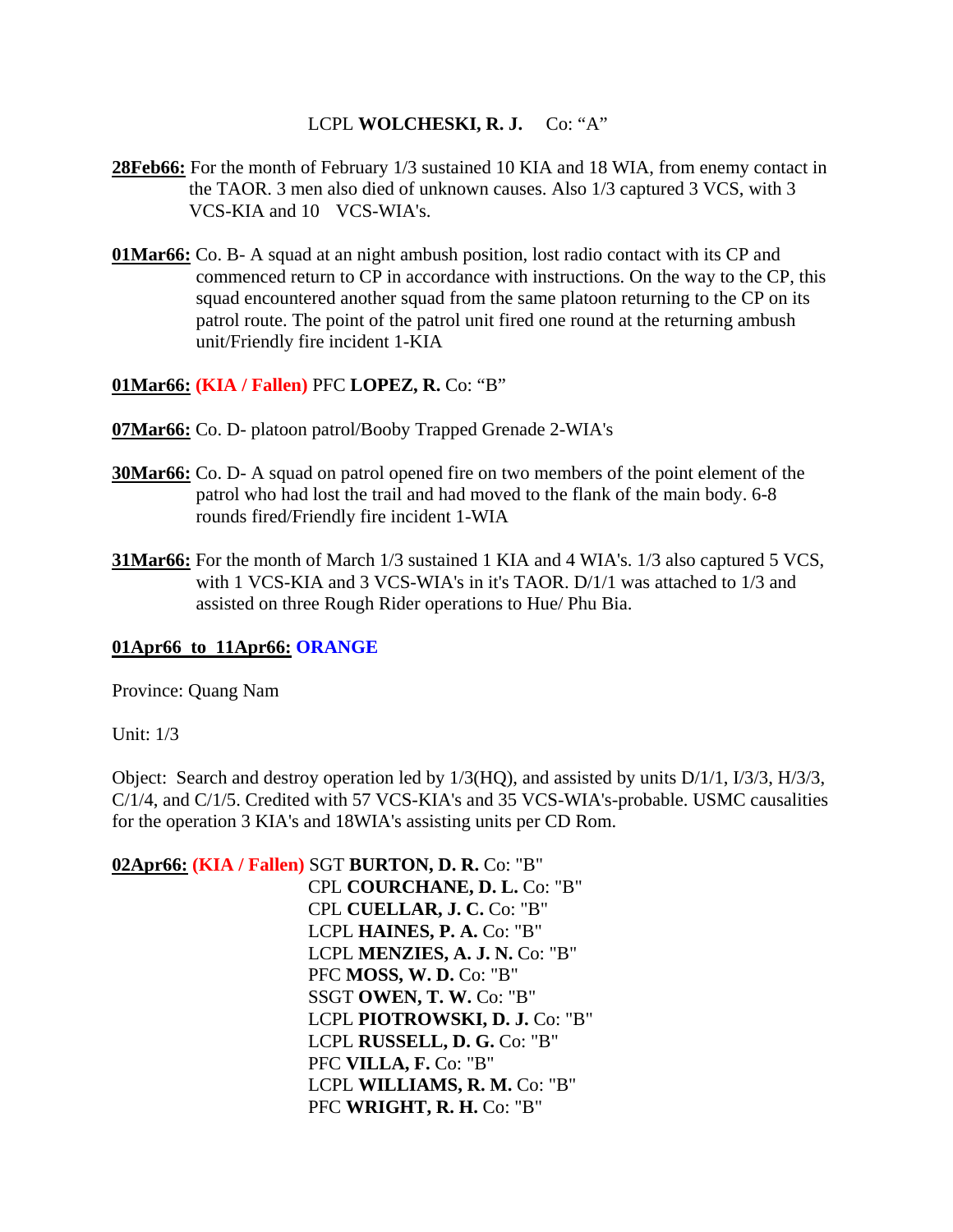### LCPL **YOUNG, D. E.** Co: "B"

#### **02Apr66:** AWARDED the NAVY CROSS-Co: "B" CPL Claude G. LEBAS

(Citation) For extraordinary heroism as a Rifleman with Company "B", First Battalion, Third Marines, Third Marine Division (Reinforced), Fleet Marine Force at Quang Nam Province, Vietnam, on 2 April 1966. When his platoon came under heavy automatic-weapons and mortar fire, Corporal Lebas, sighting the enemy mortar position, withdrew to the rear and retrieved three assault weapons. Returning alone through an open area covered by heavy fire from two directions, he single-handedly destroyed the enemy mortar position just as it was adjusting fire on the company command group. Upon returning to his platoon, it was discovered that a machine gunner had been killed and that he and his weapon were one hundred meters forward of the secured position. Even though his platoon was assuming a reserve position, Corporal Lebas turned and, while shouting for covering fire, rushed out to retrieve the weapon. The enemy fire was so intense that his covering force was driven back to a more secure area. With complete disregard for his own safety, Corporal Lebas grabbed the gun and returned to safety amid a hail of bullets. It was later learned that two enemy rounds were imbedded in his haversack, stopped only by the rations he was carrying. Corporal Lebas' actions were in keeping with the highest traditions of the Marine Corps and the United States Naval Service. (The NAVY CROSS, pages 195 and 196).

#### **02Apr66:** AWARDED the NAVY CROSS-Co: "B" LT Willis C. WILSON

(Citation) For extraordinary heroism as a Platoon Commander with Company "B", First Battalion, Third Marines in connection with operations against communist forces in the Republic of Vietnam on 2 April 1966. During Operation ORANGE, Lieutenant Wilson's platoon became heavily engaged with the enemy near the hamlet of Lap Thuan. Intense enemy mortar fire, close-range small-arms fire, and barbed wire obstacles covered by automatic weapons prevented the forward movement of the platoon. Although painfully wounded during the initial mortar barrage, Lieutenant Wilson courageously moved up and down his platoon's positions, directing his men and judiciously ordering the deployed squads to bypass the barbed wire in an attempt to eliminate the Viet Cong threat. When his platoon sergeant was wounded and became entangled in the barbed wire, Lieutenant Wilson, with complete disregard for his own safety, started across seventy-five meters of open terrain in an attempt to retrieve the mortally wounded man, who was still being hit by small-arms fire. Before he could reach the sergeant's position, Lieutenant Wilson was caught in the hail of small-arms fire and seriously wounded in the shoulder. Although thwarted in the rescue effort, he competently resumed direction of the platoon and established a strong base of fire to provide cover for a deployed squad. When a radio operator was wounded in a sudden flurry of Viet Cong fire, Lieutenant Wilson again braved the withering fire to assist the man. For the third time, he was hit, sustaining a serious wound in the chest from small-arms fire. With extraordinary determination and presence of mind, he continued to maintain direction of his platoon. Increasing the rate of fire from his base squads, he launched an attack by the enveloping squad which finally silenced the Viet Cong fire. By his exceptional valor despite his suffering from multiple wounds, daring initiative and unswerving dedication to duty throughout, Lieutenant Wilson upheld the highest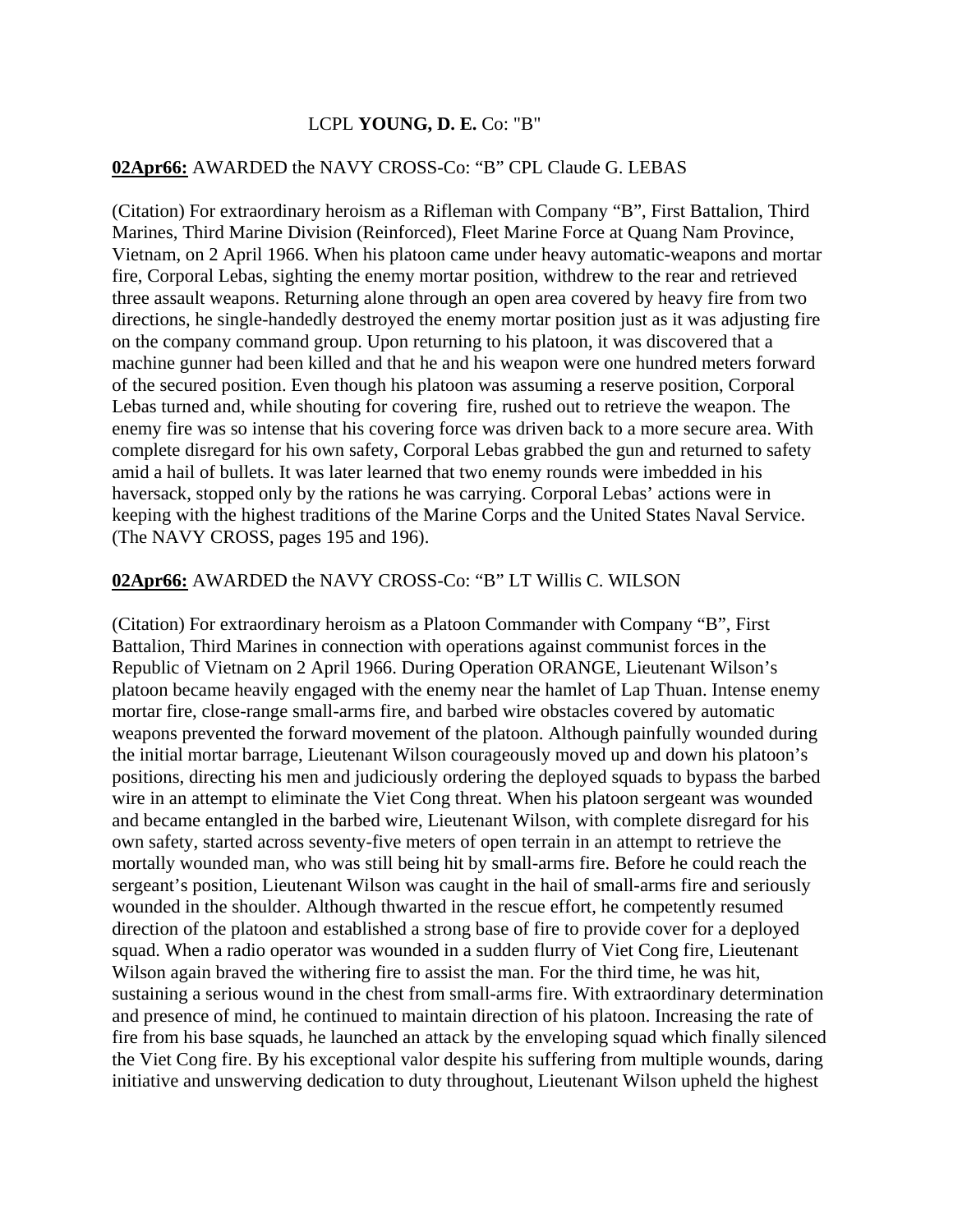traditions of the Marine Corps and the United States Naval Service. (The NAVY CROSS, page 348).

**03Apr66: (KIA / Fallen)** CPL **NAIL, G. D.** Co: "B"

**06Apr66: (KIA / Fallen)** LCPL **Mc ELHANNON, J. P.** Co: "D"

**11Apr66: (KIA / Fallen) LORENZ, H. J.** Co: "H&S"

- **17Apr66:** Co. C- Night patrol detected 4-VC/Fire-fight/ squad reinforced with RF personnel/Grenade into group 4-WIA's and 3-RF forces-WIA's
- **17Apr66:** Co. B- Early morning attack on out post and lines/2-squads VC/2 hour battle 1-WIA
- **22Apr66:** Co. D- Night squad ambush going to site/Booby Trapped Grenade 1-WIA
- **24Apr66:** Co.1/3 unk Company- Night fire-team ambush/Contact Fire-fight with 2- VC/Attacked by 5 additional VC/reinforced by squad 1-WIA
- **28Apr66:** Co. D-Platoon patrol base being established/Ambushed/4-VC/ 10-15 Small-arms rounds 1-WIA(Platoon Commander)
- **31Apr66:** 1/3 reported for the month of April sustaining 14 KIA's and 33 WIA's(possibly a lot assisting units on operation Orange included), with one man Died of unknown causes. 1/3 also had 19 VCS captured, 63 VCS-KIA's and 35 VCS-WIA's. D/1/1 still attached to 1/3 conducted three more Rough Rider operations to Hue/ Phu Bia and returned. 1/3 from log entries possibly only sustained 1 KIA and 8 WIA's for the month).

#### **04May66 to 05May66: COUNTY FAIR**

Province: Quang Nam Unit: 1/3 unknown companies with possible ARVN unit. Object: Psychological operations: Audio-Visual teams showed movies and handed out leaflets and pamphlets in conjunction with a "County Fair" in village of NIEU THACH SAN. No enemy contact.

# **11May66 to 19May66: CORMORANT 3-1**

Province: Quang Nam Units: D/1/3 and Recon 1/3 Object: Search and Destroy mission. Cost: No USMC causalities, and 6VCS-KIA(CD Rom).

**17May66:** Co. C- Night squad patrol/Ambushed/3-VC 1-WIA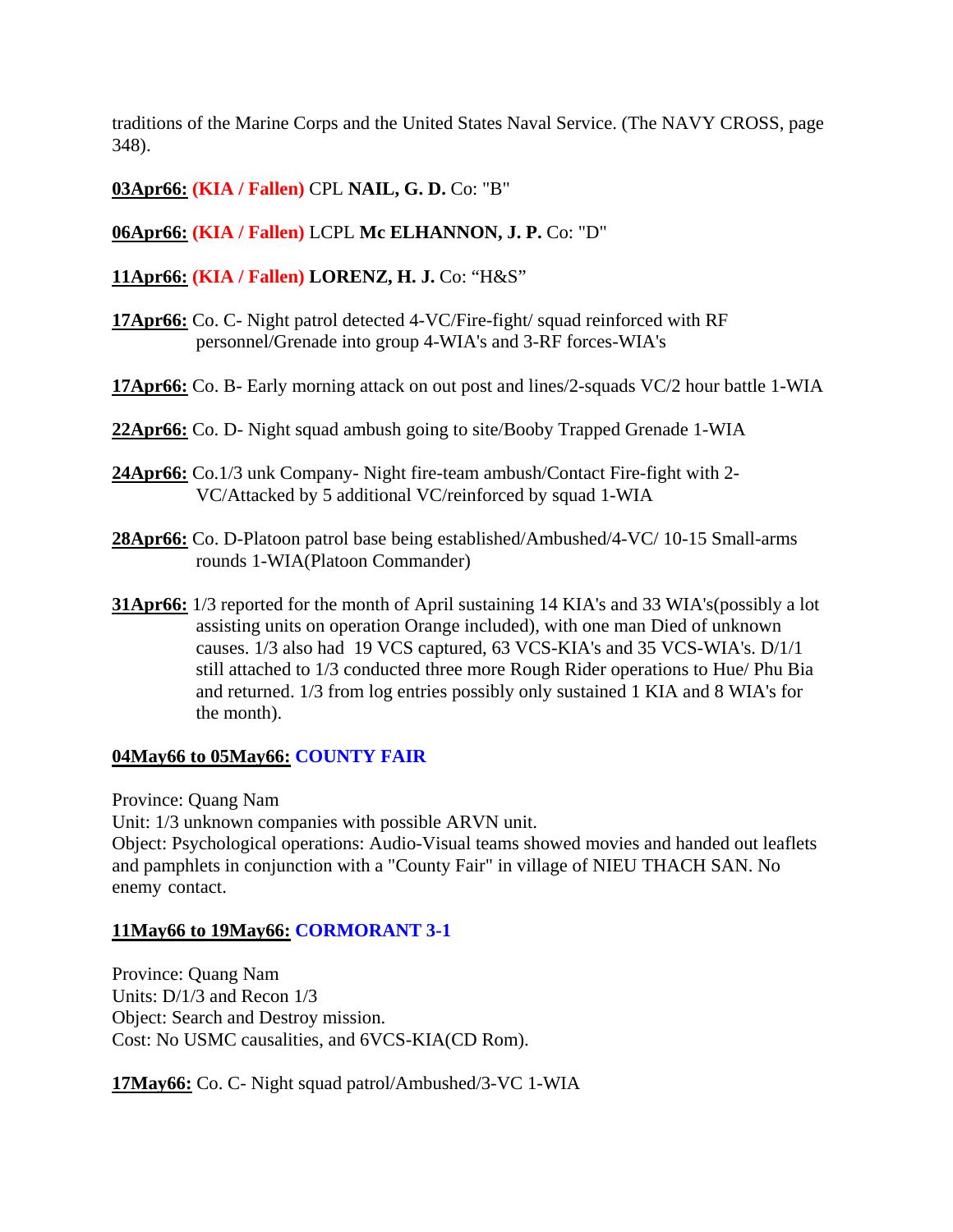**19May66:** Co. B- Road Block/Fire-team/Ambushed/Unknown number of VC 2-KIA's, 2- WIA, and 3 M-14 rifles taken/stolen

# **19May66: (KIA / Fallen)** LCPL **JOZWIAK, R. E.** Co: "B" SGT **KEEN, J. L.** Co: "D" PFC **SUTHERLIN, W. R. Co: "B"**

# **21May66: (KIA / Fallen)** HM1 **BISHOP, R. W.** Co: "Unk 1/3"

- **22May66:** Co. C- Squad patrol member stepped in a Bear Trap/Leg bruised unknown if 1- Injury or WIA
- **29May66:** Co. D- Night patrol/Ambushed/Small-arms fire and Grenades 2-WIA's
- **31May66:** For the month of May 1/3 sustained 2 KIA and 5 WIA's with one Died of disease. Also 1/3 captured 9 VCS, with 7 VCS-KIA's and 2 VCS-WIA's. D/1/1 still attached to 1/3 conducted a Rough Rider operation to Hue/Phu Bia and returned(CD Rom).

# **01Jun66 to 07Jun66: CORMORANT 3-2**

Province: Quang Nam Unit: C/1/3 Object: Search and Destroy mission. Cost: No apparent causalities(CD Rom).

**03Jun66:** Co. B- Night squad ambush/prior to site/1-Grenade incoming 1-WIA

# **09Jun66: (KIA / Fallen)** PFC **WILLIAMS, R. G.** Co: "D"

# **10Jun66 to 11Jun66: COUNTY FAIR in AN DINH**

Province: Quang Nam

Units: D/1/3 and H&S/1/3

Object: Above units with District and Regional Forces conducted County Fair in An Dinh village.

# **13Jun66 to 16Jun66: ROUGH RIDER**

Province: Quang Nam, Thau Thien

Unit: A/1/3

Object: Company A furnished protection to convoy to Phu Bia and back to Da Nang(CD Rom).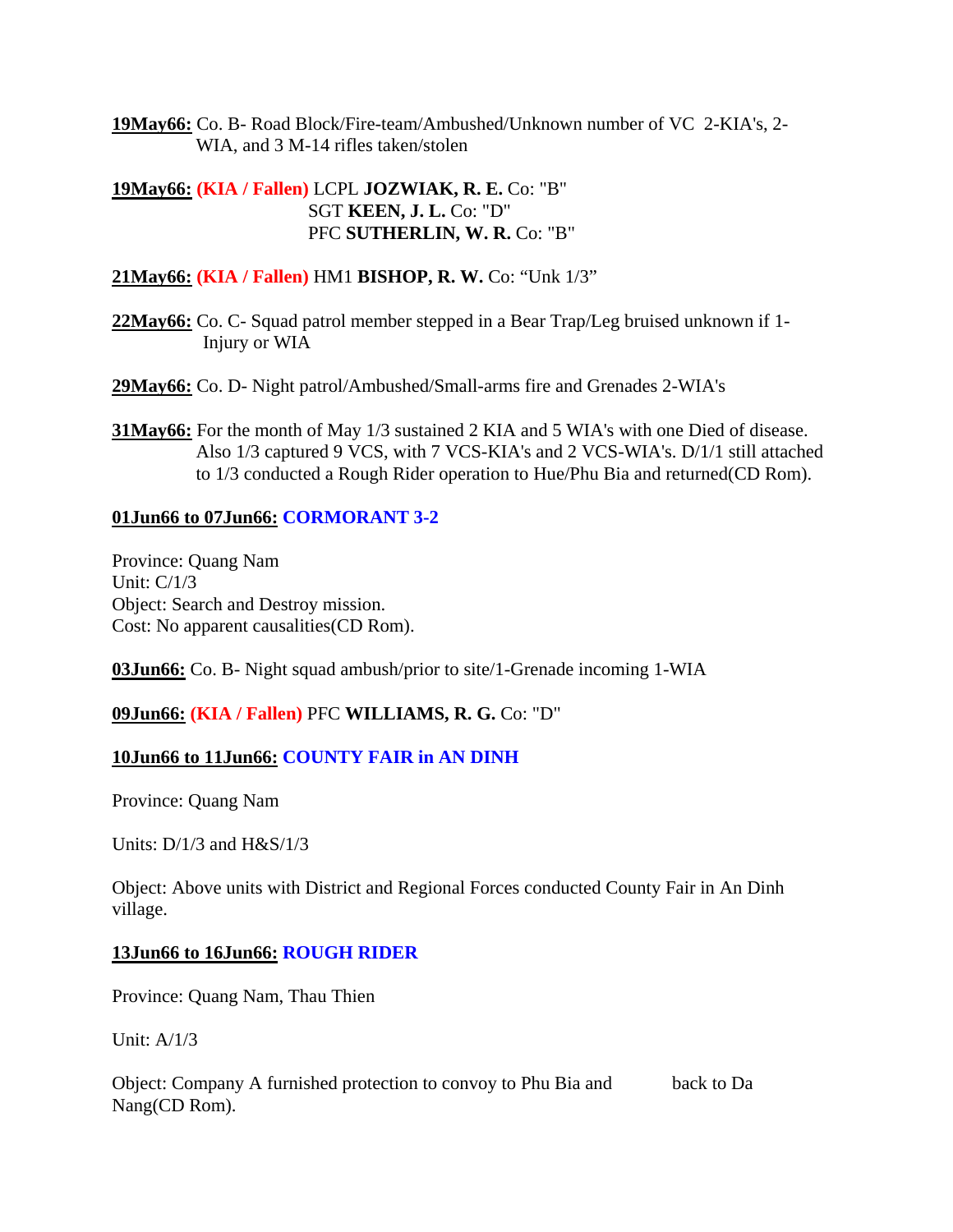# **16Jun66 to 17Jun66: ROUGH RIDER-SOUTH**

Province: Quang Nam, Quang Tin, Tam Ky

Unit: A/1/3-two platoons

Object: Provided security and protection for truck convoy from Da Nang to Tam Ky in connection with 1st Mar Division Operation "KANSAS", and return. Another platoon from A company provided security for a second truck convoy on 17Jun66 from Da Nang to Tam Ky and back.

**Over-view: Operation LIBERTY**- On 7 June, the new Operation Liberty began with the heavy crash of preparatory artillery fire. The shells blasted thirty-five target areas in the front, the renewed sweeps started. The enemy responded with nothing more than light small arms fire. In fact, most friendly casualties resulted from enemy-sewn mines and booby traps. By 15 June, the regimental realignment was complete. The 9<sup>th</sup> Marines had their TAOR reduced by nearly half, to just two hundred square kilometers, as the 3<sup>rd</sup> Marines moved to their west and the  $1<sup>st</sup>$  Marines took over their eastern flank. With all the infantry regiments in their new positions, Operation Liberty continued through the end of June. Enemy resistance was light and scattered; the aggressive movement of the rifle companies prevented the VC from offering any major, organized resistance. At the end of Operation Liberty, the Marine commanders were confident that they could at last pacify the Da Nang enclave.(Semper Fi Vietnam, pg 71).

#### **June 1966: LIBERTY**

Province: Thau Thien On 19Jun66 after Battery W/1/13 received 6 rounds of 60mm mortar fire, companies A, C, and D of 1/3 supported by LVT's conducted a series of intensive search and clear operations held within the 1/3 TAOR in connection with Operation "LIBERTY". These operations are to be continued and intensified by means of a "ROUND UP" operation. These operations till 29Jun66 ended with 1/3 sustaining 8 WIA's, and capturing 42 VCS. Also 1 confirmed VCS-KIA and 10 probable KIA's.

**27Jun66:** Co. B- A 60mm mortar round being fired at a defensive position of the 3rd Platoon, detonated about 4 feet out of the tube/Friendly Fire incident/Accident 5-WIA's

**28Jun66:** 1/3- Two S-2 Scouts on the Battalion OP/Booby Trapped Grenade 2-WIA's

#### **30Jun66: ROUNDUP**

Province: Thau Thien

Units: 1/3(Companies A, C, and D), and Co A, 1st AmTrac Bn.

Object: Search and clearing operation in AP THUY TU village, attempting to capture wanted suspects.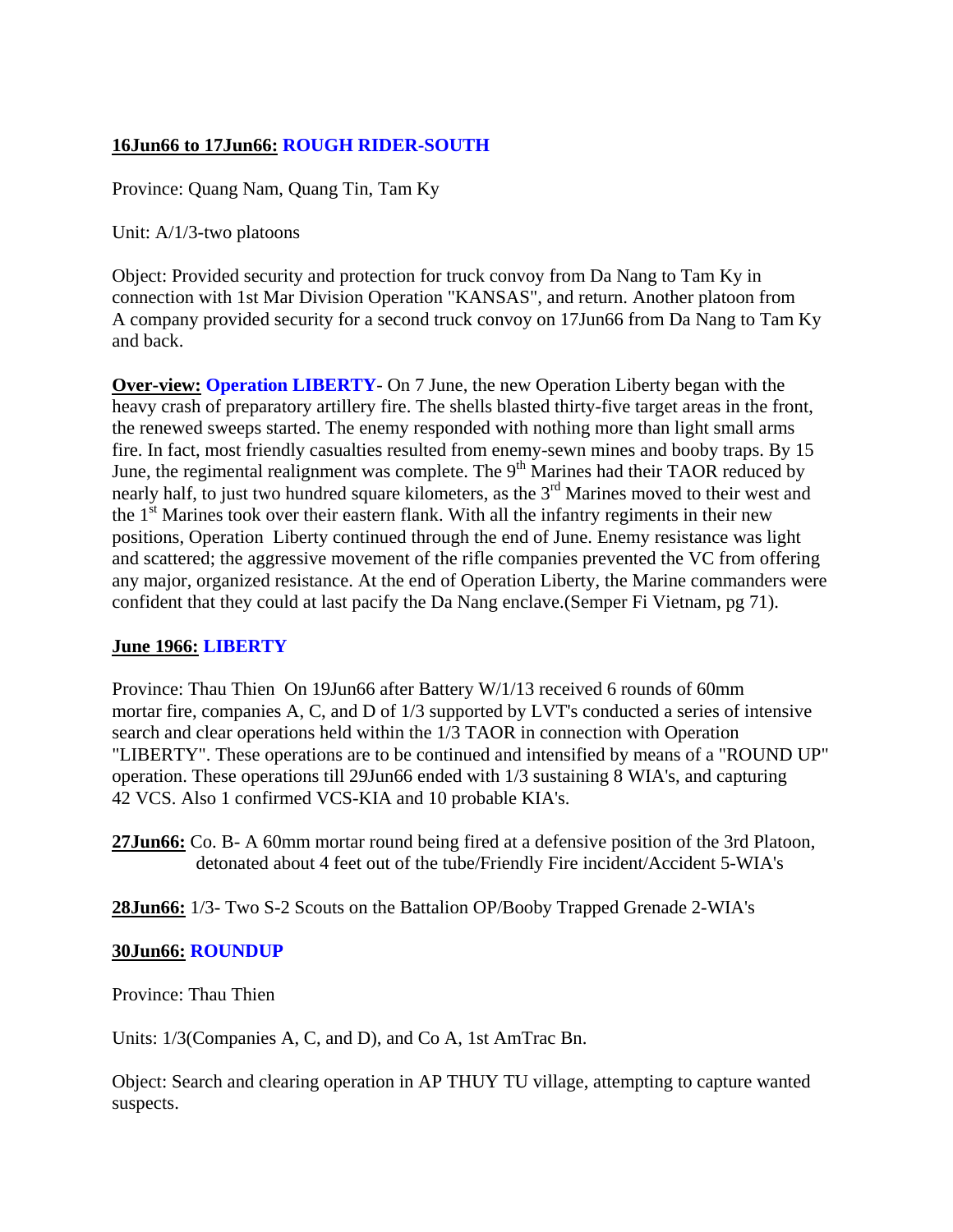Cost: There was NO enemy contacts, no causalities(CD Rom).

- **30Jun66:** For the month of June 1/3 sustained 9 WIA's and 0 KIA's with 46 VCS captured, 11 VCS-KIA and 10 probable VCS-KIA's Operation "LIBERTY" totals included.
- **01Jul66:** Vietnam Service MEDAL, Vietnamese Counteroffensive, Phase II, start 01Jul66 to 31May67.
- **03Jul66:** Co. B- Night patrol/Ambushed/received 10 rounds Small-arms fire/9-10 VC fled area 1-WIA

**Over-view: Operation MACON**- The action heated up on 4 July when Company K, 3/9, was violently attacked three kilometers northeast of An Hoa. Assigned to protect the engineers working on the Liberty Road, which connected Da Nang and An Hoa, the company had patrolled the area for several days without finding any sign of the foe. Then, just before noon on that Independence Day, a flurry of Viet Cong rifle grenades suddenly dropped out of the blazing hot sky. The missiles exploded with violent effectiveness among the grunts. One of the amphibious tractors accompanying the weary column was knocked out immediately. As the frantic Marines scrambled to find cover, mortar shells erupted among them. Seconds later, repeated bursts of enemy small arms and automatic weapons fire tore into the men. The company was pinned down. Two companies were rushed to Company K's aid. For more than two hours the three units battled the well-armed VC. Finally, as night neared, the enemy commander pulled out his troops. In all, eight Marines died and sixteen were wounded in the ambush. Based on evidence found at the site, Marine intelligence identified the enemy unit as part of the Viet Cong R-20 Battalion. When this information reached General Walt, he immediately authorized the  $3<sup>rd</sup>$  Marine Division to initiate Operation Macon, with five battalions. As planned, Operation Macon would begin with the rifle companies of 3/9 continuing to sweep around An Hoa. Two battalions of the  $3<sup>rd</sup>$  Marines would then be helilifted into LZ's to the northeast. The  $3<sup>rd</sup>$  Battalion,  $9<sup>th</sup>$  Marines would then turn in that direction and push the VC into the waiting Marines. Early on the morning of 6 July, the artillery tubes of the  $12<sup>th</sup>$  Marines pumped more than five hundred rounds of high explosives into the LZ's. Then CH-46's appeared on the horizon. Within minutes, they had settled in a cloud of dust and disgorged their cargo of infantrymen. The next day 3/9 headed northeast. Reinforced by fourteen tanks, the battalion reached the lines of 1/3 on 10 July. Only scattered handfuls of VC had been found along the way. The results of this phase of Operation Macon were isappointing. The following day the new commander of the  $9<sup>th</sup>$  Marines, Col. Drew J. Barrett, opened phase three. The companies of 1/3 wheeled and swept east while 3/9 retraced its steps to the west. Neither battalion had any significant contact during this phase. The Marine riflemen continued crisscrossing the scrub-covered ground, splashing through rice paddies, and slowly working their way through thick tangles of undergrowth, but they found no VC. With the R-20 Battalion apparently out of the area, Colonel Barrett ordered Operation Macon closed out on 14 July. Later that same afternoon, a Marine recon patrol spotted four hundred VC assembling about ten kilometers east of An Hoa. The patrol immediately called for both artillery and air strikes. Within minutes the lethal shells and bombs slammed into the enemy formation. The barrage killed at least thirty-five but, more importantly, scattered the rest. Because of this reappearance of the R-20 Battalion, Colonel Barrett revived operation Macon. All activity in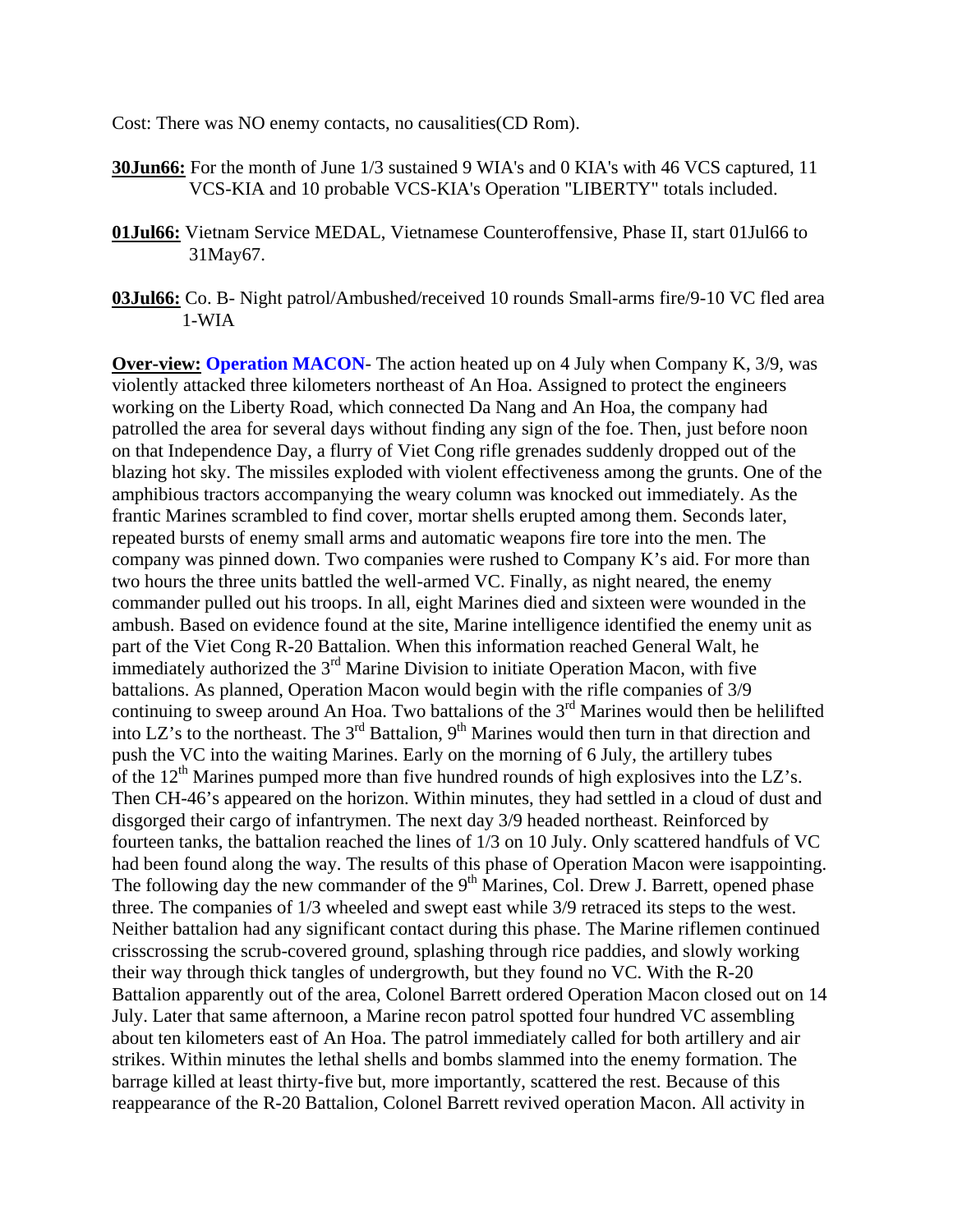the An Hoa AO would fall under its umbrella. Barrett, and General Kyle, wanted to maintain a strong presence in the region to not only keep the enemy off balance but also to guard the engineers while they finished the Liberty Road. As July turned into August, enemy contact decreased. Colonel Barrett reduced his operational force to just 3/9. The rest of the summer saw these Marines constantly patrolling the AO. Only occasionally did any significant contact develop. By the last week of October, enemy sightings were so rare that it was decided to end Operation Macon on the twenty-eighth. In the 117-day operation, 380 enemy were killed at a cost of 24 Marines dead and 172 wounded.(Semper Fi Vietnam, pgs 71-73).

### **04Jul66 to 14Jul66: MACON**

Provinces: Quang Nam & Thua Thien (An Hoa Industrial Complex)

Units: 9th Mar(HQ), 3/9, 1/3, 3/3

Object: Operation to CLEAR the An Hoa area south of Da Nang. The main fighting ends on 14 July, but sweeps and patrols continue through 27Oct. Other participating units- 1/9, 2/9, and 2/3.

Cost: USMC- 24 KIA and 173 WIA. The Regiment kills roughly 380 ENEMY. Per 3rdmarines-operations lists 507 Enemy KIA. Per CD Rom, 1/3(Command Group, Companies A, D, and H&S) was attached to the 9th Marines for Operation "MACON" from the period 6- 14Jul66. For the operation 1/3 reported capturing 23 VCS with 5 confirmed VCS-KIA's, 2 probable VCS-KIA's, and 1 probable VCS-WIA. No report of 1/3 causalities. Then the 1/3 Units were attached to TASK FORCE DELTA from the 15-31Jul66 for Operation "HASTINGS"

**07Jul66:** Co. C- Night/Early morning patrol/Booby Trapped Grenade/2-WIA's and RF-WIA

**08Jul66:** Co. B- Night ambush returning from ambush site/3-incoming Grenades 2-WIA's

**11Jul66:** Co. B- Patrol encountered 3-VC/small-arms and 2-Grenades 2-WIA's

**Over-view: Operation HASTINGS**- Brigadier General Lowell E. English, the 3<sup>rd</sup> Marine Division's assistant division commander, met with Maj. Gen. Ngo Quang Truong, the  $1<sup>st</sup>$ ARVN Division commander, and Colonel Sherman in Hue on 11 July. The three commanders agreed that a Marine task force would conduct operations in northern Quang Tri Province just south of the DMZ. The insertion would be an extension of operation Hastings, the code name of the ongoing reconnaissance effort. The ARVN forces would operate to the south of the Marines. General Walt met with General Westmoreland in Hue the next day. After the command briefing that outlined the plan for Operation Hastings, Westmoreland not only approved it but authorized Walt to transfer up to an entire division to Quang Tri Province. Initially, though, Walt told General Kyle to just establish a forward headquarters for the  $4<sup>th</sup>$ Marines at Dong Ha. Kyle then reactivated TF Delta, with General English as its commander. Four infantry battalions- 2/1, 1/3, 2/4, and 3/4 - plus an artillery battalion, 3/12, made up the task force. On 14 July, General English established his headquarters at Cam Lo. The terrain of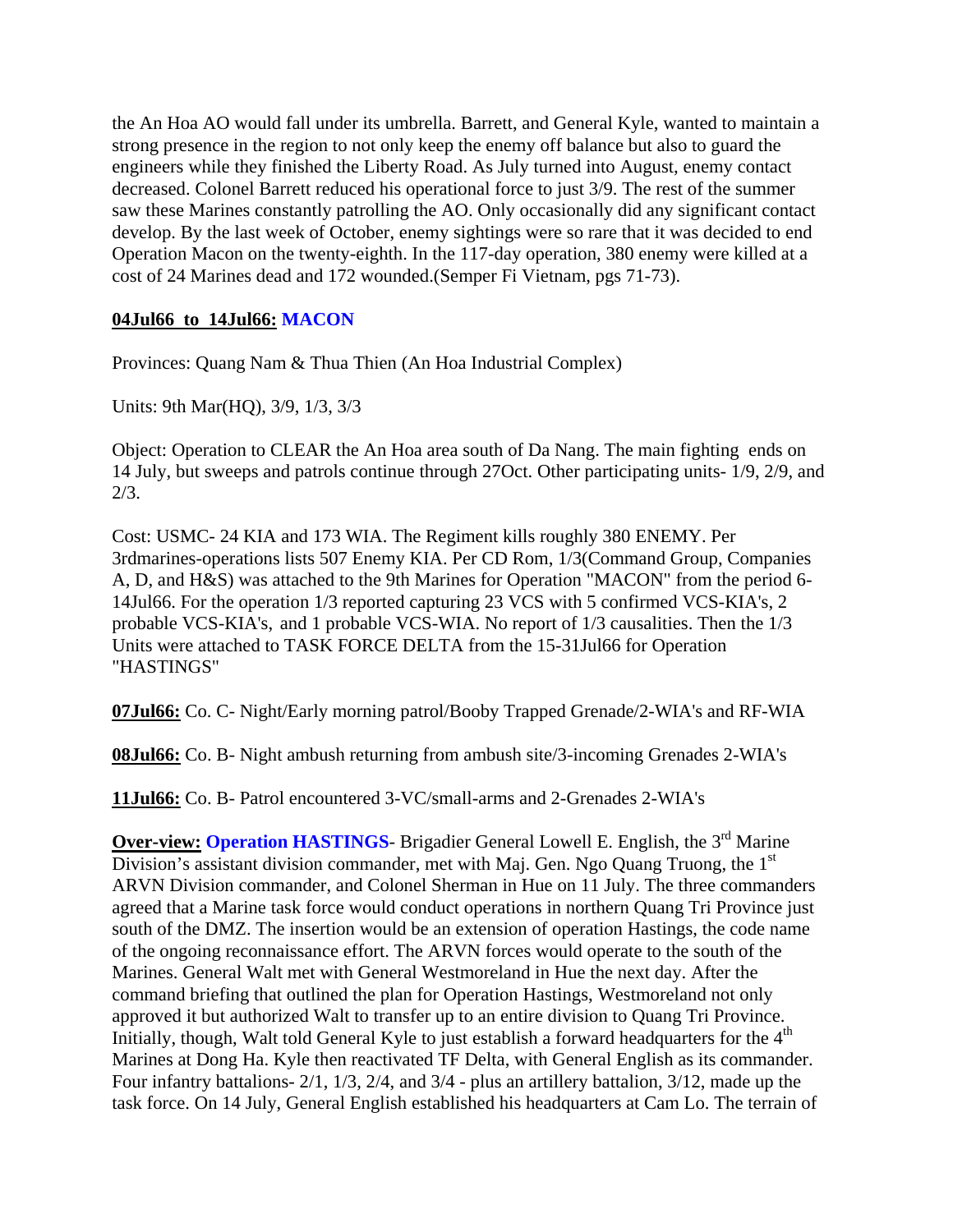TD Delta's new operational area varied from coastal plain to steep, rugged, jungle-clad mountains. Around Cam Lo and Dong Ha, the ground is relatively flat. To the north, rolling hills begin. All are covered with dense scrub and elephant grass. Thick strands of trees fill many of the valleys. Villages and hamlets, many with masonry buildings, dot the countryside. Farther north and west, sharp ridges and steep hills climb to more than five hundred meters in height. The heavy jungle foliage covering the rough terrain made ground travel extremely difficult, if not impossible. And helicopter landing zones were few and far between. Based on intelligence reports, General English decided to seek the enemy in the Song Ngan Valley. This heavily forested area lay just two kilometers south of the DMZ. Hills 200 and 208 dominated the valley's southwestern end; Hill 100 guarded the northeast approaches. It was on Hill 208 that the 324B NVA Division was believed to have set up its command post. The plans called for 3/4, under Lt. Col. Sumner A. Vale, to land at LZ Crow, situated between Hills 200 and 208. Five kilometers to the northeast, 2/4, now commanded by Lt. Col. Arnold E. Bench, would come into LZ Dove, about one kilometer east of Hill 100. Bench's battalion would then push southwest toward Hill 208 and 3/4. The  $2<sup>nd</sup>$  Battalion, 1<sup>st</sup> Marines (later replaced by 1/1) guarded Dong Ha; 1/3 protected General English's headquarters at Cam Lo. As a diversion, the SLF, 3/5, would make an amphibious assault along the coast northeast of Dong Ha. Once the SLF battalion was established ashore, its control would pass to General English. In the meantime, the 1<sup>st</sup> ARVN division would conduct operations north of Dong Ha and west of Route 1. At first light on 15 July, a flight of A-4's dropped out of the sky over the Song Ngan Valley. Hurtling earthward, the screaming Skyhawks unleashed tons of bombs on the two LZs. As thick, dark clouds rose skyward, F-4 Phantoms raced in at treetop level. With pinpoint accuracy they dropped napalm-filled canisters on the target. Huge sheets of black-accented flames burst among the foliage, sucking up the oxygen and killing all living creatures. Once the jets had finished, the artillery tubes of 3/12 at Cam Lo opened fire. Beginning at 0725 and lasting twenty minutes, the howitzers poured hundreds of rounds of high-explosive shells on the LZs. As they finished, the staccato beat of helicopter rotors echoed over the valley. At 0745 the first wave of CH-46s carrying the Marines of 3/4 hovered over LZ Crow. Within minutes the troops were on the ground and fanning out around the LZ. The initial landings passed uneventfully. By the time the second wave dropped into the LZ, the NVA were ready to respond. Suddenly, enemy small arms fire filled the air. In taking evasive action, two CH-46's collided and fell earthward. A third helicopter, maneuvering to avoid the crashed pair, slammed into a tree. Two Marines died and seven were injured in the crashes. Later that day enemy fire hit another helicopter. Belching flame and smoke, it hit the ground near Lieutenant Colonel Vale's CP. Thirteen men died and another three were injured in this mishap. The sardonic Marines quickly dubbed the area "Helicopter Valley." Lieutenant Colonel Bench's Marines (2/4) began arriving atLZ Dove about 0935. Once on the ground the three companies (one company from each battalion had remained behind at Phu Bai) started advancing southwest toward 3/4. Though there was no enemy contact, the oppressive heat, high humidity, and difficult terrain greatly hampered the battalion's progress. Conditions were so bad that by midafternoon it had moved only three kilometers. It was another story at Vale's (3/4's) end of the valley. While Company "I" secured the LZ, Company "L" moved west to occupy Hill 200. No sooner had Company "L" left the perimeter than it was peppered with small arms fire. The company hit the ground. Vale sent Company "K" to the south to cross the Song Ngan, which ran between LZ Crow and Hill 208. It, too, started taking enemy fire almost as soon as it left the LZ. Just a few hundred meters to the south, members of Company "K" stumbled on a two-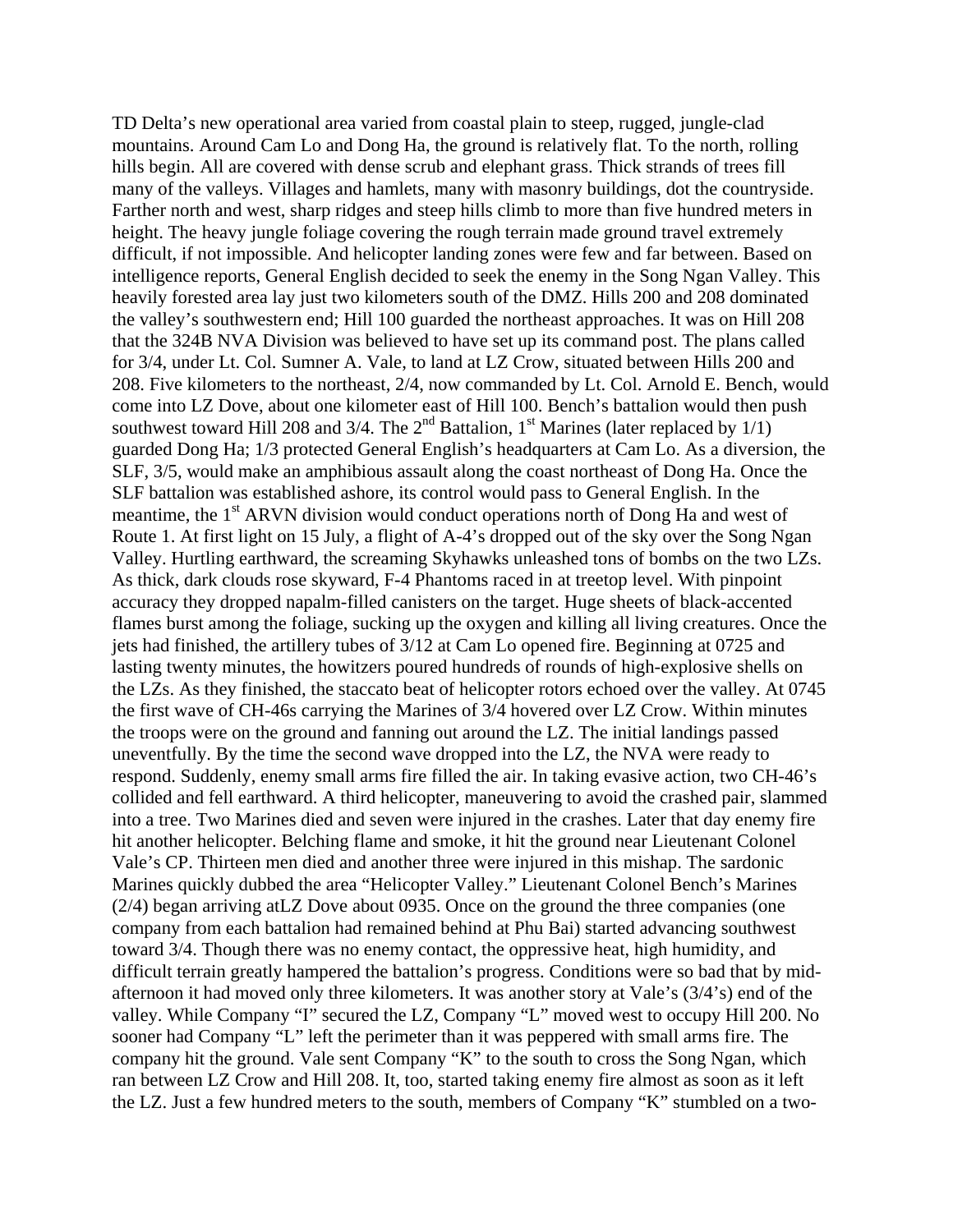hundred-bed hospital hidden deep in the dense foliage. After killing the four stay-behind guards, the Marines pressed on. The closer they came to the river, the heavier the enemy fire became. Each time they neared the bank, a wall of lead greeted them. Four times the company tried to ford the river. Four times deadly enemy fire lashing out of the nearly impenetrable jungle drove the men back. Company "K's" commander, Capt. Robert J. Modrzejewski, finally decided to pull back his company and form a tight, night defensive perimeter. They'd try again in the morning. While Modrzejewski's company dug in, enemy machinegun and mortar rounds suddenly raked Company "I" and the battalion CP. At 1930 Lieutenant Colonel Vale reported to General English that he was completely surrounded. But then, thirty minutes later, the enemy's fire slackened. Vale told English that he thought the enemy retreated. Then, at 2015, the NVA hit Modrzejewski's company (K). For the next three hours, Modrzejewski's company battled the determined foe. The pitch-black darkness hid the NVA from the Marines, who resorted to flinging hand grenades blindly into the jungle. Modrzejewski later said, "It was so dark we couldn't see our hands in front of our faces, so we threw our trip flares [into the jungle] and called for a flare plane. We could hear and smell and occasionally see the NVA after that. In the morning we found twenty-five bodies, some of them only five meters away, stacked on top of each other" Eventually the NVA slithered back into the jungle, but they still harassed a nervous Company "K" throughout the night. Realizing that he was badly outnumbered, Lieutenant Colonel Vale asked for help. General English immediately ordered 2/4 to abandon its mission and go directly to Vale's aid by moving along the easier terrain bordering the river. Early the next morning a heavy shower of enemy mortar rounds again fell on Vale's CP (3/4). While Marine jets and artillery blasted the suspected gun sites, Company "K" again tried to ford the Song Ngan(river). As before, heavy enemy small arms fire blasted the Marines. With his troops pinned down in the jungle, Modrzejewski called for air strikes. To the northeast, Bench's battalion (2/4) headed out shortly after dawn. Though the men fought the NVA on and off throughout the day, suffering nine casualties including two dead, they arrived at Vale's location by 1500. Though there were now six marine rifle companies facing them, the NVA did not back off. During the night of 16-17 July, they struck again. As before, the heaviest attacks tore into Company "K" (3/4). Modrzejewski's company, positioned about eight hundred meters south of the two battalion CP's, was hit about 1930. Screaming, yelling, and firing a variety of automatic weapons, and nearly invisible from more than two meters away, the NVA tore into all sides of Company "K's" thin perimeter. Over the next four hours the embattled Marines threw back three intense ground attacks, one of which was stopped just five meters from them. Modrzejewski displayed gallant leadership that night, but he credited accurate artillery fire, and a flare ship that stayed on station all night, with helping him hold back the NVA. In the morning his men found seventy-nine NVA bodies around their laager site. Combined with the twenty-five they had killed the night before, Company "K" had acquitted itself very well. Surprisingly, only one Company "K" Marine was killed; five were seriously wounded and forty were slightly wounded in the fight. On the morning of 17 July, Lieutenant Colonel Vale (3/4) abandoned any plans he still had to take Hills 200 and 208. Instead, he sent Company "L" to help Modrzejewski. That evening General English changed the plans of the two battalions. On 18 July, 2/4 would move out of the valley, heading northeast to a position about fifteen hundred meters south of the DMZ. Vale's 3/4, meanwhile, would stay behind to destroy the three downed helicopters and a cache of NVA ammo uncovered by Company "L". When that was done they would follow 2/4 to the northeast. In the meantime, 3/5, the SLF, which had successfully completed its amphibious landing on 16 July, would be airlifted into a parallel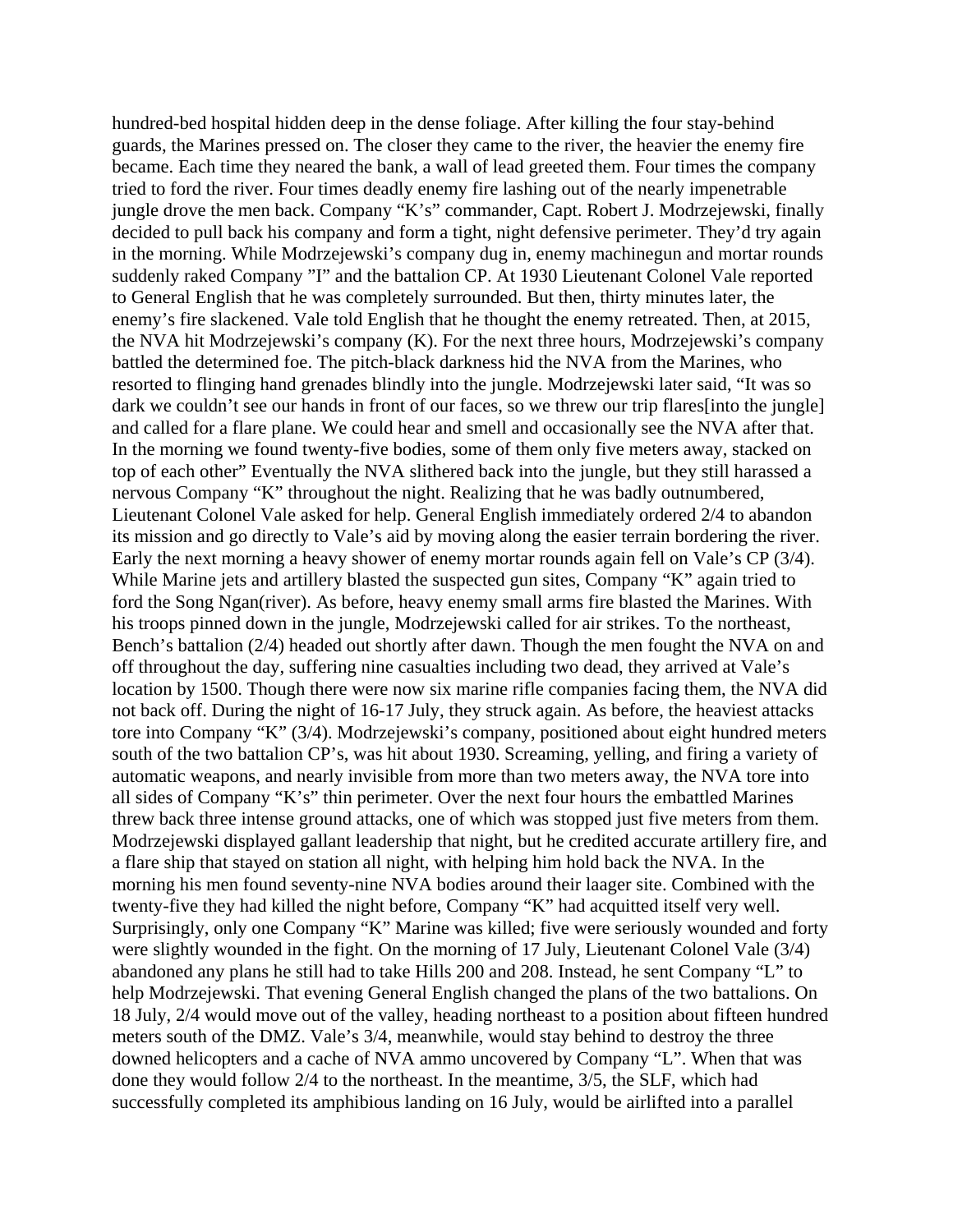valley about three kilometers to the south of Helicopter Valley. There the Marines would not only exploit a B-52 strike made on 17 July but act as a blocking force for any NVA escaping from the Song Ngan area. At midmorning on 18 July, 2/4 started its trek back to the northeast. The battalion moved without interference. By 1500 Bench's men had established a defensive perimeter at their new position. At 1400 Vale's battalion (3/4) began its movement to trace 2/4's steps out of the valley. Vale ordered Company "K" to remain behind to provide security for the engineers blowing the ammo and helicopters. At 1430, the NVA hit. Enemy mortar shells fell first, crashing down all across the LZ and the battalion area with thundering booms. Lieutenant Colonel Vale (3/4) and some of his headquarters staff were still at their CP. Because their fighting holes had already been filled in, all Vale and his staff could do was double-time to the east. They did. Company "K" wasn't so lucky. Pinned down by mortars, the men further immobilized by bursts of heavy automatic weapons fire blasting them from three sides. The  $1<sup>st</sup>$ Platoon, led by SSgt John J. McGinty, was some distance from the rest of the company. Before Modrzejewski could get to the platoon, the attacking NVA had successfully isolated it. Wearing pith helmets and new green uniforms, and firing AK-47 semiautomatic rifles, scores of NVA infantry swarmed toward McGinty and his thirty men. Firing as fast as they could reload magazines, the trapped Marines killed dozens of the enemy, but still they kept coming. McGinty later said, "We just couldn't kill them fast enough." Unable to reach McGinty, Modrzejewski called for air and artillery support. Within minutes both were hitting as close as fifty meters from the lines. At one point in the fight some NVA swarmed over one of the nearby downed helicopters. Modrzejewski called in a jet. "Napalm got about twenty of them, and then another forty in the middle of the landing zone," he recalled. Lieutenant Colonel Vale rushed Company "L" back to the aid of Company "K", which was battling for its life. Not until just about 1700 were the relieving Marines able to break through. Laying down a heavy base of fire, they finally freed McGinty and his trapped men. Everyone then pulled back, bringing their wounded but leaving the dead in the tall elephant grass. A short time later two platoons from Company "I" arrived to help, too. With the enemy at last repulsed, the exhausted Marines formed a ragged column of walking wounded, wounded to be carried, and able-bodied men. They proceeded upstream. By 1900 the two battalions had again joined up. Casualties had been heavy. Company "K" alone suffered 14 dead and 49 wounded, out of a pre-battle strength of 130. The NVA casualties were estimated at 138 dead. Both Modrzejewski and McGinty would later be decorated with the Medal of Honor for their valor. The next day Company "K" was pulled from the field for rebuilding, but the rest of the two battalions remained in place. They spent the next two weeks crisscrossing the valley looking for the NVA. However, the elusive foe avoided contact. For all practical purposes the battle for helicopter Valley was over. Heavy fighting did erupt to the south where 3/5 was operating. On 24 July, Lt. Col. Edward J. Bronars ordered his Company "I" to establish a radio relay station atop Hill 362, about seven kilometers southwest of Hill 200. Captain Samuel S. Glaize's company had no problems getting to the top of the hill. However, when Glaize sent his  $2<sup>nd</sup>$  Platoon down the far side, the NVA suddenly opened fire. Blazing away with AK-47 and machine-gun fire from well-established fighting positions hidden deep within the heavy jungle, the NVA easily mowed down the Marines. Under covering fire from their buddies at the top of the hill, a few  $2<sup>nd</sup>$  Platoon members at the rear of the column scrambled to safety. The NVA then crept out of the jungle and mercilessly murdered any living Marines. Only by playing dead did a few of them survive this brutal massacre. Next, four NVA mortars started dropping rounds across the top of the Hill 362. Because they had not been able to dig any holes, the members of Company "I" were ripped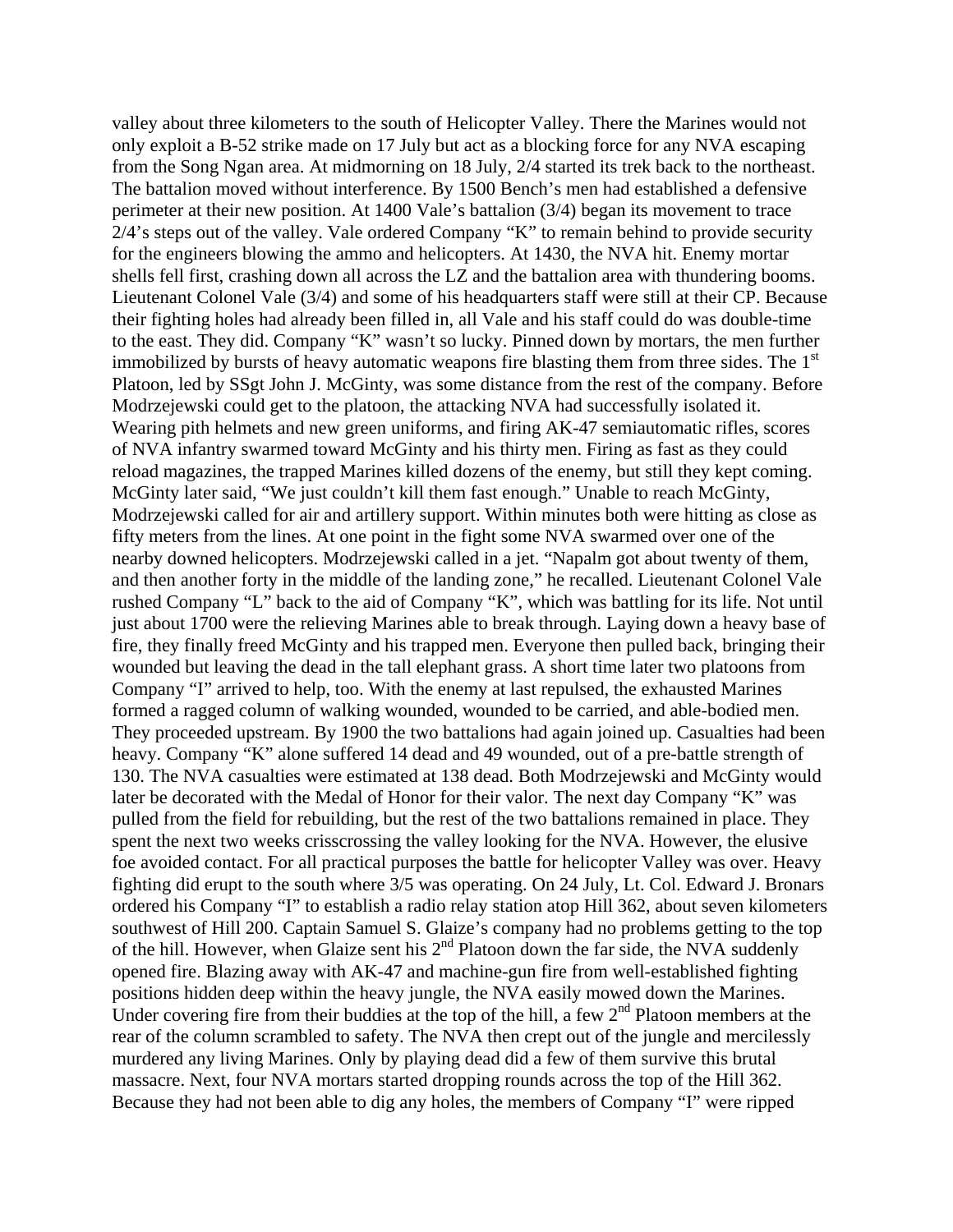apart by the shells. The pounding lasted for hours before a Marine helicopter gunship finally arrived and silenced the enemy weapons. As soon as he learned of Company "I's" ordeal, lieutenant Colonel Bronars ordered Company "K" to their relief. These fresh troops made it to within three hundred meters of Company "I's" position before renewed heavy enemy fire stopped them cold. Company "K" was forced to dig in for the night where it was. To add to the already bad situation, heavy rainsqualls that evening hampered evacuation of casualties. Only eleven wounded from Company "K" were pulled out before the medevac operation was called off. The sister companies spent a terror-filled night on Hill 362 as NVA mortar shells pounded them continually. Enemy soldiers probed the Marines' lines all night, appearing as shadowy ghosts in the misty jungle. One young Marine later said, "The Commies were so close we could hear them breathing." By dawn, however, the enemy was gone. Company "K" pushed forward and finally linked up with Glaize's company. It had been a tough fight. Company "I" alone suffered one hundred casualties- eighteen dead and eighty-two wounded. Marines policing the battlefield found only twenty-one enemy bodies in the nearby jungle. The fight for Hill 362 marked the end of large-scale action during operation Hastings. General Kyle met with General English on 26 July. After reviewing the situation, Kyle ordered the battalions withdrawn. Over the next few days the Marines departed their AOs. On 30 July, 3/5 returned to the control of the Seventh Fleet as the SLF. General English deactivated his task force headquarters on 1 August. Control of operation Hastings passed to the 4<sup>th</sup> Marines, now commanded by Col. Alexander D. Cereghino. The operation officially ended on 3 August. Marine intelligence believed that the 324B NVA Division had either moved north of the DMZ or slipped into the impenetrable jungle to the west. Westmoreland disagreed. Not only did he think that the 324B Division was still south of the DMZ, but his intelligence specialists reported that two more NVA divisions, the  $304<sup>th</sup>$  and  $341<sup>st</sup>$ , were preparing to cross the DMZ.(per Semper Fi Vietnam, pages 78 to 86).

#### **15Jul66 to 03Aug66: HASTINGS**

Province: Quang Tri- North of ROCKPILE B/T Route 9 and DMZ, Ngan Valley-"Helicopter Valley".

Units: 2/1, 1/3, 2/4, 3/4, and 3/5; Artillery Battalion 3/12.

Object: In the largest Marine operation to date in Vietnam FIVE BATTALIONS and ARTILLERY attack the NVA 324B Division, which has infiltrated across the DMZ. The main fighting 15 July to 3 Aug. area north of Rockpile. The operation had started 7 July with Task Force Delta 4th Mar(HQ), and other participating units 3/9, 1/1, 1st ARVN Division, and VMC. MAG-16 Helicopters flew 10,000 sorties and Attack Aircraft flew 1677 sorties (Stingray Tactics) during operation.

Cost: USMC- 126 KIA and 448 WIA, ARVN loses- 21 KIA and 40 WIA, and ENEMY dead 880-PAVN. Per 3rdmarines- operations 3rd Mar Div operation in Quang Tri Province against NVA 324B Division in area of DMZ with 882 Enemy KIA and 183 U.S. KIA. Per CD Rom, 1/3( Command Group Alpha, Companies A, B, D, and H&S) was attached to TASK FORCE DELTA from 15-31Jul66 for Operation "HASTINGS". No casualty or enemy stats.

**15Jul66: (KIA / Fallen)** CPL **REID, J. M.** Co: "B"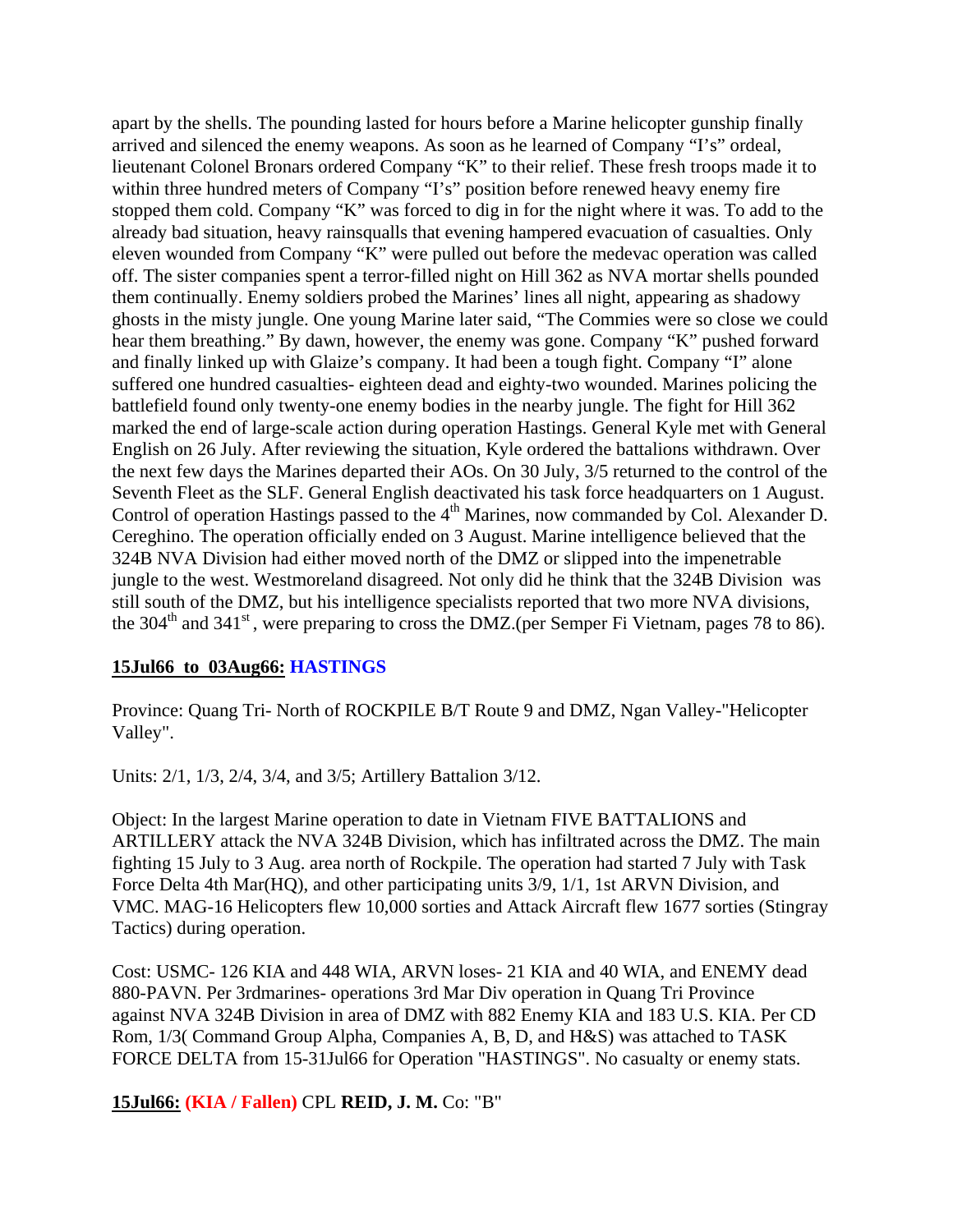**19Jul66:** Co. C- Patrol night ambush crossing the CA DE River in an aluminum boat Sank/Accident/3 rescued by LVT, unable to find others 3-Mia

# **19Jul66: (KIA / Fallen)** LCPL **KEMPER, T. B.** Co: "C" LCPL **MALBROUGH, C. R. Co: "D"** PFC Mc GUIRK, C. A. Co: "C" 1LT **RATHE, P. H.** Co: "D"

**20Jul66:** Co. C- Recovered one body of Marine from boat accident prior night 1-KIA

**21Jul66:** 1/3- Recovered other 2 Marines bodies from boat accident of 19Jul66 2-KIA's

**22Jul66: (KIA / Fallen)** LCPL **BERRY, L. M.** Co: "B"

**27Jul66:** Co. C- Assisted unit E/2/3 on "County Fair- AN DINH" as blocking force

- **31Jul66:** Company C remained in the 1/3 TAOR, and was assisted by units E/2/3, E/2/4, H/2/4,L/3/3, I/3/9 and L/3/9 through the month. 1/3 sustained 5 WIA's and 5 KIA's for the month of July. Also indicated captured 5 VCS, with 12 confirmed VCS-KIA's and 7 probable VCS-KIA's; and 2 probable VCS-WIA's. There were three"County Fairs" and two "Rough Rider" convoys to Phu Bia and one "Rough Rider" convoy to Operation "HASTINGS-2" handled by other different assisting units. The enemy stats from Operation "Macon" not included above. Updated 1/3 month totals inflicted on the Enemy was 17-C/KIA's(confirmed), 9-VC/KIA's (probable), 3- VC/WIA's(probable), and capturing 28-VCS .
- **01Aug66:** 1/3 relieved from Operation Hastings by Task Force Delta and returned to assigned sector of Da Nang TAOR by choppers. The returning Companies relieved those units that had replaced them. Company C was moved to Battalion Reserve in the Bn. C.P. area,

**Over-view: Operation PRAIRIE**- To monitor NVA activities in Quang Tri Province, III MAF authorized Operation Prairie to commence on 3 August 1966. The original units participating in the operation included 2/4 at Dong Ha, a howitzer battery from 3/12, and a variety of supporting units, including a platoon of tanks, an antitank platoon, engineers, and logistical troops. The primary element of Operation Prairie, however, was the  $1<sup>st</sup>$  Force Recon Company. The plan for Operation Prairie called for five-man recon teams to be inserted by helicopter along suspected enemy routes. If the teams found the NVA, they could call for artillery, helicopter gun-ships, or close air support to bombard them. If these weapons proved insufficient, rifle companies would be airlifted into the scene. Once again it didn't take long for the recon Marines to find the enemy. Operating four kilometers north of the Rockpile, a prominent terrain feature west of Cam Lo, a recon team spotted a good-sized NVA force on 6 August. After calling in artillery fire down on the enemy, the team suddenly found itself threatened by other NVA. A reaction platoon from Company "E", 2/4, was rushed into the area to help the recon Marines. By the time it arrived on the scene, though, the enemy had slipped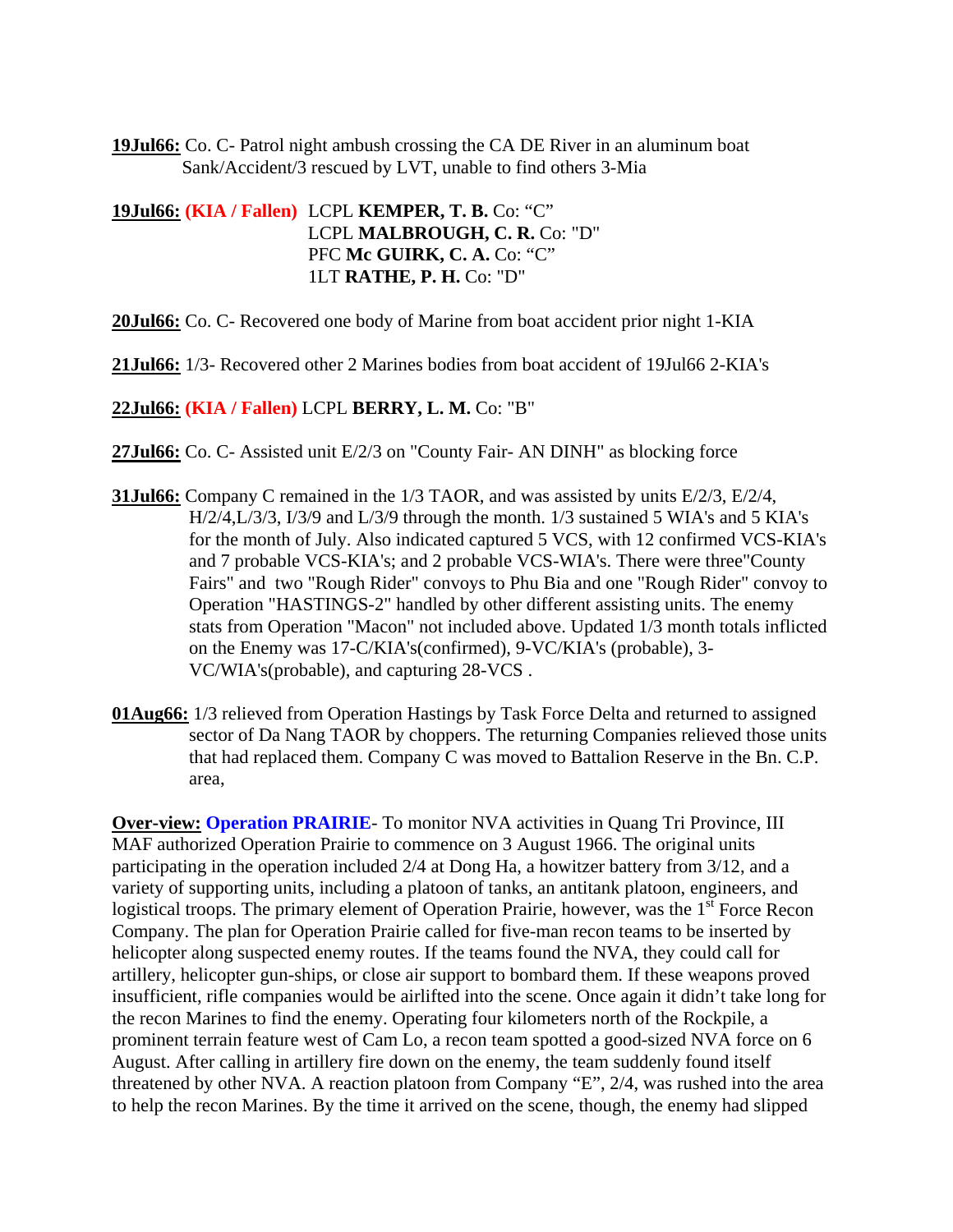away. The combined force searched for two days but could not reestablish contact. On 8 August, the troops were being lifted out of a quiet LZ when the NVA suddenly opened fire on the helicopters from a nearby ridge. Then, without warning, the enemy soldiers poured out of the jungle, surrounding the twenty-five Marines still on the ground. The stranded men quickly set up a defensive perimeter. Within minutes the NVA killed the Company "E" lieutenant and his platoon sergeant. Command of the beleaguered unit passed to the recon team leader. He called for air strikes and artillery. Within minutes both were pounding the NVA back into the jungle. At Dong Ha the Company "E" commander, Capt. Howard V. Lee, rounded up seven volunteers as a relief force. Two UH-34 gun-ships flew alongside the troop-carrying helicopter. Deadly accurate enemy fire forced all three ships to land some distance from the trapped men. That didn't stop Lee, though. Disregarding the marauding enemy, and accompanied by just two other men, Lee broke through the jungle to join his isolated troops. For the rest of the night the stoic Marines, aided by artillery fire and helicopter gun-ships, fought off the NVA. At dawn on 9 August, Company "F", soon followed by the rest of Company "E", reached Lee and his men. As usual, the NVA had pulled out. Captain Lee received a well-deserved Medal of Honor for his brave actions. This fight convinced Colonel Cereghino that the enemy was indeed operating in strength in Quang Tri Province. On 13 August, he established a regimental forward CP at Dong ha and ordered 1/4 north from Phu Bai. Once the fresh battalion arrived, 2/4 headed west along Route 9 toward the Rockpile, about twenty kilometers away, on 17 August. The men made it about halfway before strong, enemy machine-gun fire from Hill 252, south of the road, forced them to a halt. Air and artillery support were called in, but neither could budge the welldug-in enemy soldiers. Lieutenant Colonel Bench then brought up tanks from Cam Lo. When they arrived, the two M48 behemoths fired point-blank at the enemy positions. This support finally allowed the infantry to capture the hill the next day. The Marines then continued on and established a night defensive perimeter north of the Rockpile. During the next six days, 2/4's infantry companies fanned out and looked for the NVA in the dense jungle. They found them nearly everywhere. Hardly a day went by without some element of 2/4 making contact with the NVA. The clashes were always deadly but brief. Before artillery or air support could be brought to bear on the slippery enemy, they had pulled out, leaving the Marines to evacuate their wounded and dead before renewing the search. On 21 August, from the eastern slopes of a sharply contoured northwest-southeast-running hill mass just northwest of the Rockpile, the enemy began firing a 12.7mm machine gun at re-supply helicopters servicing the Marine recon team atop the Rockpile. Despite repeated air strikes and artillery missions, the automatic weapon kept firing away. Lieutenant Colonel Bench ordered Company "E" to find and destroy the NVA weapon. The sixty men of Company "E", still understrength from its fight on 9-10 August, jumped from helicopters east of the suspected enemy location on the newly named Razorback Ridge on the afternoon of 23 August. Fanning out across the steep hillside, the Marines immediately noticed numerous caves, some quite large. All appeared to be empty. About 1630, while preparing to end their search, the Marines heard voices coming from one of the caves. The new company commander, Capt. Edwin W. Besch, deployed his men around the cave's entrance in hopes of taking a prisoner. Suddenly, NVA hidden in nearby caves opened fire. The enemy's fire was so intense that the Marines were pinned down, unable to move, within minutes. Lieutenant Colonel Bench, advised of Company "E's" perilous situation, immediately formed a composite relief force, consisting of a platoon each from Companies "F" and "G" and his headquarters company. Led by the S-3, Capt. John J. W. Hilgers, the makeshift relief force landed at the base of the Razorback late that evening. Fighting uphill, the relieving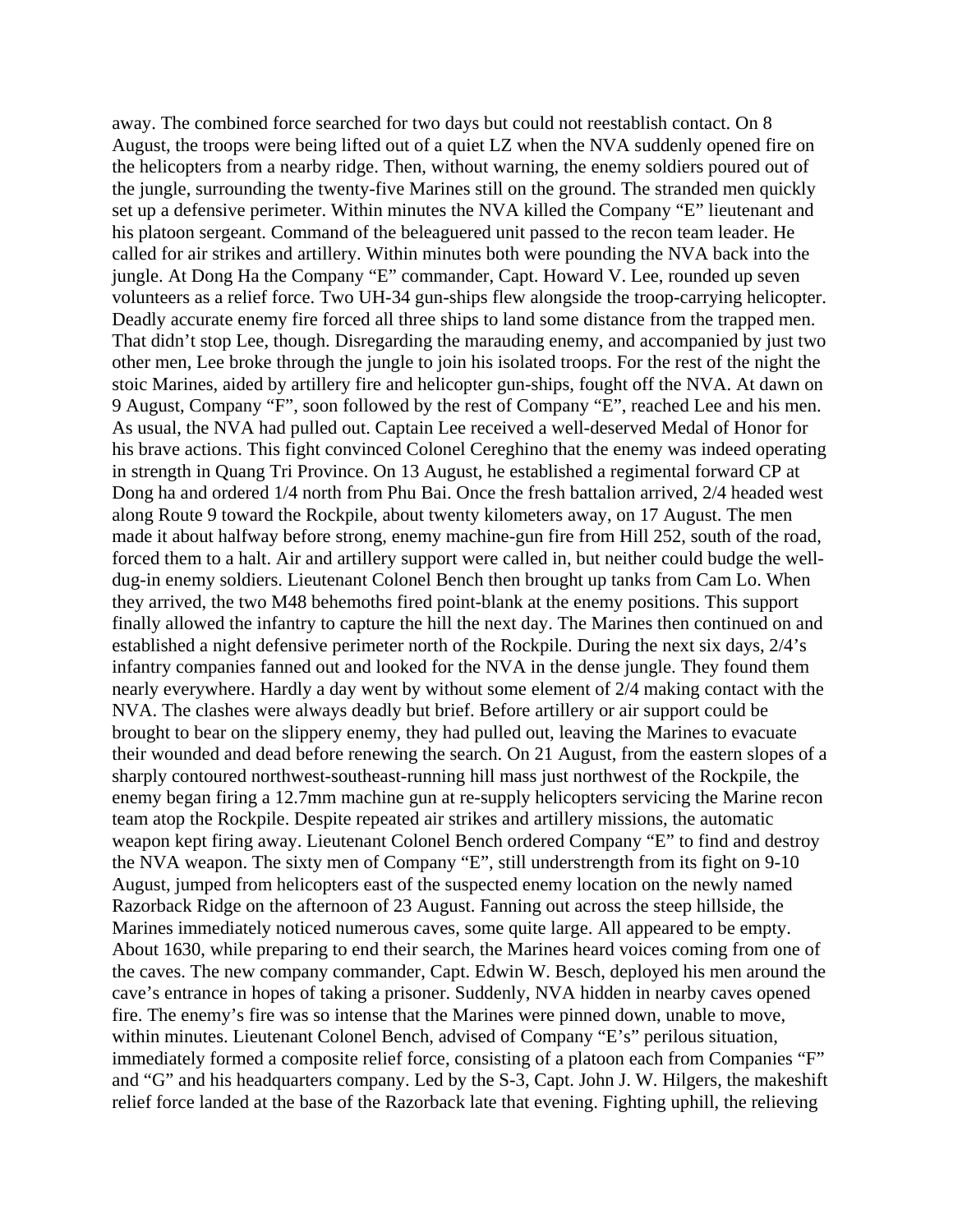Marines reached the trapped men just after midnight. At daybreak the combined force repulsed a vicious ground attack from NVA streaming from the caves. By midmorning on 24 August, the fight for the Razorback was over. The Marines suffered twenty-one dead and ninety-nine wounded, but the NVA had lost a key position from which they could have captured the Rockpile. The rest of August and early September were relatively quiet in Quang Tri Province. Colonel Cereghino decided to expand his AO to include the Con Thien region, which lay due north of Cam Lo and just three kilometers south of the DMZ. He ordered Lieutenant Colonel Bench to take his battalion on a reconnaissance-in-force sweep of the area. Company "H", 2/4, and a platoon of tanks from Company "C", 3<sup>rd</sup> Tank Battalion headed north from Cam Lo early on 7 September. That afternoon helicopters carried the rest of the battalion northward to LZs spaced around Con Thien. The very next day Company "G" found a force of NVA about one kilometer northeast of Con Thien. The resulting firefight lasted three hours and cost five Marines their lives. On 9 September, Bench's Companies "E" and "F", supported by tanks, found a dug-in NVA company just south of the DMZ. From trenches extending deep into the DMZ, the enemy raked the Marines with heavy machine-gun fire. Only the direct fire from the tanks finally broke the enemy resistance. The Marines swept the area for several more days but found no more NVA. Bench's battalion returned to Cam Lo on the thirteenth. A few days later combat action intensified to the west. Acting on intelligence reports that NVA were establishing a stronghold on the Nui Cay Tre ridgeline in the rugged, jungle-covered mountains three kilometers north of the Rockpile, Colonel Cereghino ordered 1/4, under Lt. Col. Jack Westerman, to probe north. On 15 September, Companies "B" and "D" started through the dense, triple-canopied jungle. At noon the next day the NVA struck, The two companies were immediately surrounded by a full battalion of NVA. For the next two and a half days the battle flared. Marine air and artillery constantly pounded the NVA, but the enemy wouldn't give up. Not until elements of the reinforcing 2/7 reached the two encircled companies on the evening of 18 September did the NVA sneak away. In spite of the intensity and duration of the fight, friendly casualties were surprisingly light: only nine Marines were killed. Colonel Cereghino sent (1/4) back to the Rockpile on 19 September, and 2/7 continued on to the Nui Cay Tre area. The closer they moved to the ridgeline, the heavier the enemy fire became. After two days of this, Cereghino pulled 2/7 back to the Rockpile , too. He not only felt that Nui Cay Tre was too well defended for the forces he had, but the NVA had reoccupied the Razorback. Cereghino decided he had to clean out the Razorback before he could tackle Nui Cay tre. On 22 September, two companies of Lt. Col. John J. Roothoff's 2/7 attacked up the western slope of the Razorback. That day and the next passed uneventfully. Then, on the twenty-fourth, wellconcealed NVA in mutually supporting bunkers unleashed a vicious sheet of automatic weapons fire on Company "G". Burdened with heavy casualties, the company could not withdraw. Lieutenant Colonel Roothoff ordered Company "F" to aid its embattled sister company. Company "F" made only a few hundred meters before it, too, was ambushed and pinned down. By the end of the day the two companies had suffered thirteen killed and fortyfive wounded. Once again, Marine close air support prevented a larger disaster. Under this protective umbrella of high explosives, the two rifle companies recovered their casualties from the dense undergrowth and retreated to safety. The next day Colonel Cereghino sent Roothoff's mauled battalion back to its parent regiment at Chu Lai for rebuilding. It was replaced on the battlefield by 2/9. Stymied at the Razorback, Cereghino now decided to have another crack at Nui Cay Tre. He sent Lt. Col. William J. Masterpool's 3/4 against Nui Cay Tre from the east. Following a heavy artillery barrage on the morning of 22 September, CH-46s brought the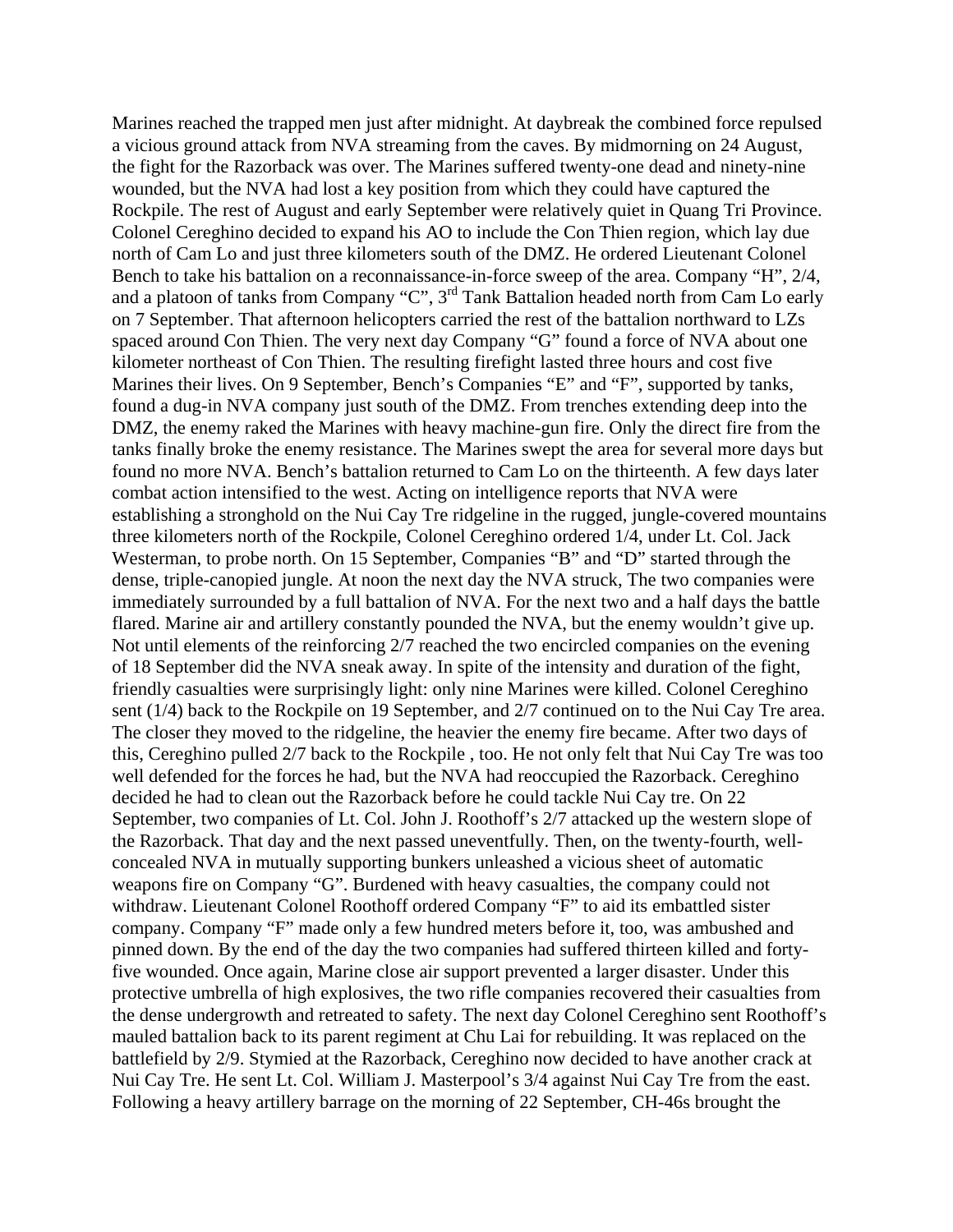battalion into a LZ, about four kilometers east of the hill mass, just south of Hill 362. Starting forward, the Marines soon encountered the most difficult terrain they'd yet faced. A six-foot layer of tangled brush covered the ground. Trees up to eight foot thick had such a dense canopy of leaves that whatever sunlight penetrated cast an eerie, netherworld pall over the jungle. Forward movement was limited to mere meters per hour as the enervated Marines hacked through the thick jungle with machetes. Sometimes they had to wait for bombs or napalm to blast or burn the jungle ahead of them before they could move. Not until 26 September did Company "L", 3/4, secure Hill 400, the battalion's first objective. Along the way it became obvious that the Marines were deep in enemy territory. Company commander Capt. Roger K. Ryman said, "As we got closer to (Hill) 400 … we saw more and more enemy positions, including enough huts in the ravines to harbor a regiment, and piles and piles of ammunition. NVA bodies lying around and hastily dug graves were signs we were moving right behind them." At 0730 the next day Company "K" pushed southwest from Hill 400 preparatory to the battalion's movement toward Hill 484, three kilometers to the west. The enemy soon hit them with such fury that by noon the company was surrounded, with eight dead and twenty-five wounded. Not until late that afternoon did the NVA break contact. Lieutenant Colonel Masterpool dispatched the rest of the battalion to link up with Company "K" and set up a multicompany night defensive position (NDP). At the crack of dawn the next morning, Company "K" started out of the NDP. Almost immediately the Marines ran into NVA in heavily reinforced bunkers. Captain James J. Carroll pulled back his men and called for artillery. As soon as the barrage ended, the NVA attacked. Heavily camouflaged, the enemy soldiers were barely visible as they poured out of the jungle. The fighting was so intense that one of Carroll's sergeants later said, "You couldn't tell who was firing, Charlie or us. They had everythingmortars, heavy weapons, and mines- and they even had ladders in trees for spotters to climb and direct fire." Elements of Companies "I" and "M" arrived just in time to help Captain Carroll's Marines throw back the enemy. The fighting raged until late on 28 September. The three companies then withdrew and consolidated back atop Hill 400. After being re-supplied, Lieutenant Colonel Masterpool continued his methodical movement toward Hill 484. By the evening of 3 October, the battalion was in position. The next morning, Company "M" sent a platoon against the bunkers guarding the hill. It was soon thrown back. Another platoon moved around the right flank. It, too, fell back under a barrage of NVA grenades. Unable to make any progress, Company "M" retreated. Then, Marine jets unleashed high explosives on the hill all the rest of the day and into the next morning. At 1000 on 5 October, Company "M" again charged forward. Resistance was tough, but by 1330 the Marines controlled Hill 484. The hardwon victory was tarnished by the friendly fire deaths of three Marines on Hill 400, including Capt. James Carroll. He was later posthumously awarded the Navy Cross for his valor during the fight for Hill 484. The artillery base on the plateau wast of Cam Lo was renamed Camp Carroll in his honor. The  $3^{rd}$  Battalion,  $4^{th}$  Marines suffered twenty dead in taking Nui Cay Tre. More than fifty more were wounded. The enemy suffered at least one hundred dead. From then on Nui Cay tre would be known as "Mutter's Ridge" after Lieutenant Colonel Masterpool's radio call sign. This intense fighting raised General Westmoreland's concerns about the enemy's intentions for Quang Tri Province. He believed that the NVA would move more troops across the DMZ, increasing the pressure on III MAF. Even worse, he feared that the enemy might try to outflank the Marine strongholds at the Rockpile and Dong Ha by slipping troops into the province via the mountainous terrain of northwestern Quang Tri Province. To blunt these movements Westmoreland suggested General Walt put Marines at Khe Sanh.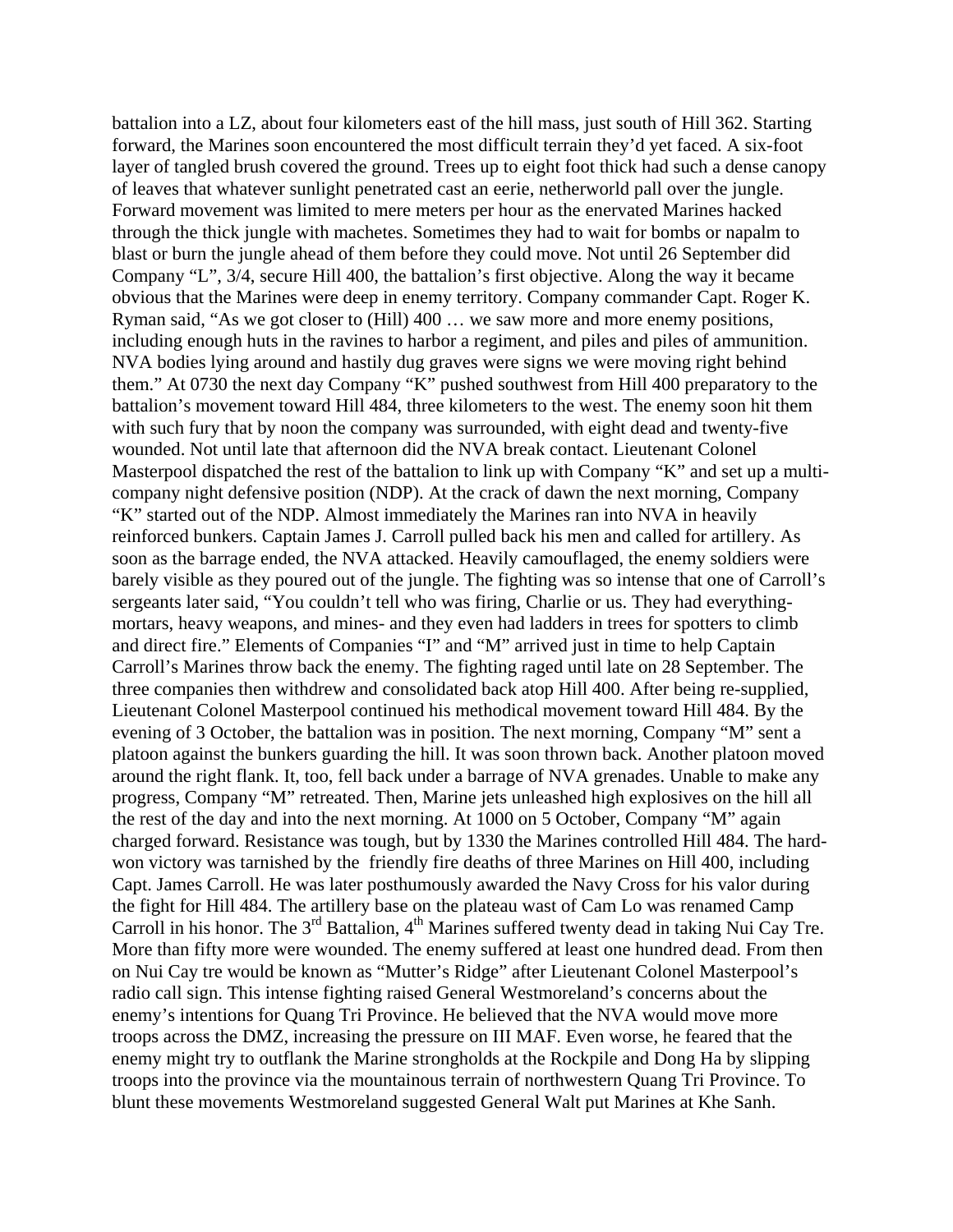General Walt resisted. His staff supported him, feeling that Khe Sanh had no military value. In fact, General English thought that the loss of Khe Sanh would have absolutely no effect on any operations in Quang Tri Province. "It's far away from anything," he said. "You could lose it and you really haven't lost a damn thing." The Marines' position was negated on 26 September when MACV intelligence pinpointed an NVA base camp just fourteen kilometers northeast of Khe Sanh. Rather than lose face by being ordered by MACV to reinforce Khe Sanh, General Walt issued the necessary orders himself. On 29 September,  $1/3$  was lifted by C-130 transport planes from Da Nang directly to Khe Sanh. The troops immediately began extensive patrolling of the rugged, inhospitable terrain surrounding the base. They occasionally saw the enemy but made no significant contact. At about this time, MACV intelligence received reports of a major buildup of enemy forces all along the DMZ. As a result, General Westmoreland became convinced that the North Vietnamese were preparing for a massive attack into Quang Tri Province. One intelligence analysis even predicted a three-division invasion in less than three days. Though that did not happen, IIIMAF reactivated Task Force Delta on 1 October. General English set up his command post at Dong Ha and assumed responsibility for Operation Prairie from Colonel Cereghino. General English had six infantry battalions (1/4, 3/4, 2/5, 1/3, 2/9, and 3/7) supported by artillery and other units in TF Delta when he took command. With all this increased activity in Quang Tri Province, General Walt ordered the 3<sup>rd</sup> Marine Division to move its headquarters north from Da Nang to Phu Bai. When General Kyle opened his new headquarters there on 6 October, he also deactivated TF Delta. In its place he established at Dong Ha a division forward headquarters under General English. At the same time, Operation Prairie transitioned from a specific operation to an area of operations. Also, responsibility for the important Da Nang TAOR transferred to the 1<sup>st</sup> Marine Division. The Marines were ready, but the expected NVA offensive never materialized. In fact, enemy contact dropped off sharply right after the fight for Mutter's Ridge. The III MAF continued to hear of large enemy formations around the DMZ, but if they were actually there they stayed hidden. By the end of 1966, III MAF reduced the force in Quang Tri Province to just one regiment, the  $3<sup>rd</sup>$  Marines, operating with four infantry battalions. The  $4<sup>th</sup>$  Marines moved south to participate in Operation Chinook near Hue. Operation Prairie, which would extend into 1967, had prevented the NVA from establishing a major base in Quang Tri Province. But the cost had been high; two hundred Marines were killed and more than one thousand were wounded. Reported enemy deaths were a little more than one thousand. And the shuffling and reshuffling of Marine units had adversely affected the ongoing pacification efforts favored by III MAF. As the Marines' second year in South Vietnam ended, General Walt felt that the North Vietamese leaders were succeeding in their efforts to draw his troops away from the populous costal plain into the rugged interior mountains, where the NVA could win a war of attrition. With III MAF strength at nearly seventy thousand men in two infantry divisions, a full air wing, and a logistical command, General Walt now commanded the largest force of the Marines deployed overseas since World War II. And the Marines were fighting two distinctly separate wars: the  $3<sup>rd</sup>$  Marine Division conducted a more or less conventional ground campaign in northern I Corps, and the 1<sup>st</sup> Marine Division continued the combination of large unit operations with major pacification efforts in the south. This separation of effort would continue into 1967. ( per Semper Fi Vietnam, pages 86 to 95).

#### **03Aug66 to 29Sep66: PRAIRIE I**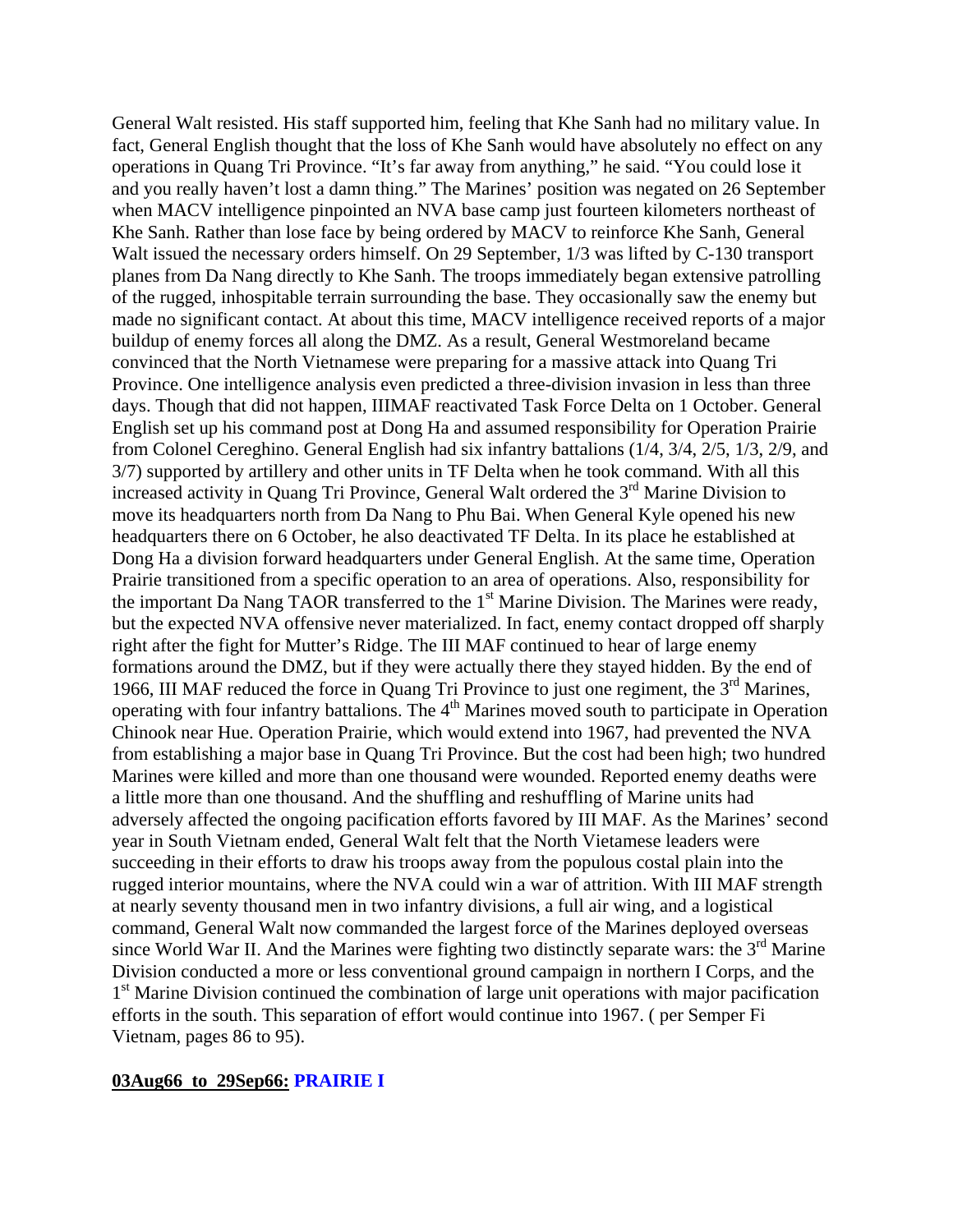Province: Quang Tri- in Con Thien and Gio Linh areas of DMZ.

Units: 3rd Mar Div(HQ), 1/3, 2/3, 3/3, 1/4, 2/4, 3/4, 2/5, 2/7, 3/7, 2/9, 1/26, and 3/26.

Object: III MAF opens reconnaissance effort and uses Stingray Tactics in area south of DMZ. Continues through 13 Sept. as operation Prairie to STOP NVA Divisions penetration into Quang Tri Province. On 29Sep66 Marine KC-130's transports and land 1/3 and Artillery Battery 1/13 at the air field of KHE SANH, S/W of the Rockpile. C/1/3 is at Khe Sanh till operation Prairie ends 31Jan67.

Cost: USMC- 200 KIA and 1000 WIA and ENEMY dead 1397-PAVN. 1/3 was the Battalion in Reserve for Operation "Prairie I", while in it's TAOR in Da Nang area. 1/3 continued to be the Battalion in Reserve after it's move to Khe Sanh, and assisted as needed in the overall operational plans(CD Rom).

# **04Aug66 to 05Aug66: COUNTY FAIR 3-15**

Province: Quang Nam

Unit: D/1/3

Object: Combined operation with ARVN Regional Forces in AP QUAN NAM village. There was no enemy contact (CD Rom).

# **06Aug66 to 07Aug66: ROUGH RIDER-North**

Province: Quang Nam, Thau Thien

Unit: C/1/3

Object: Convoy security to Phu Bia and return(CD Rom).

**14Aug66:** 1/3 unk Company- Night Patrol(4-Marines and 4-ARVN RF)/Ambushed/received 4- Grenades 3-WIA's (4-WIA's also of ARVN-Ra's)

# **15Aug66 to 19Aug66: CORMORANT 3-3**

Province: Quang Nam

Unit: C/1/3

Object: Search and Destroy mission. No enemy contact(CD Rom).

# **16Aug66: COUNTY FAIR 3-19**

Province: Quang Nam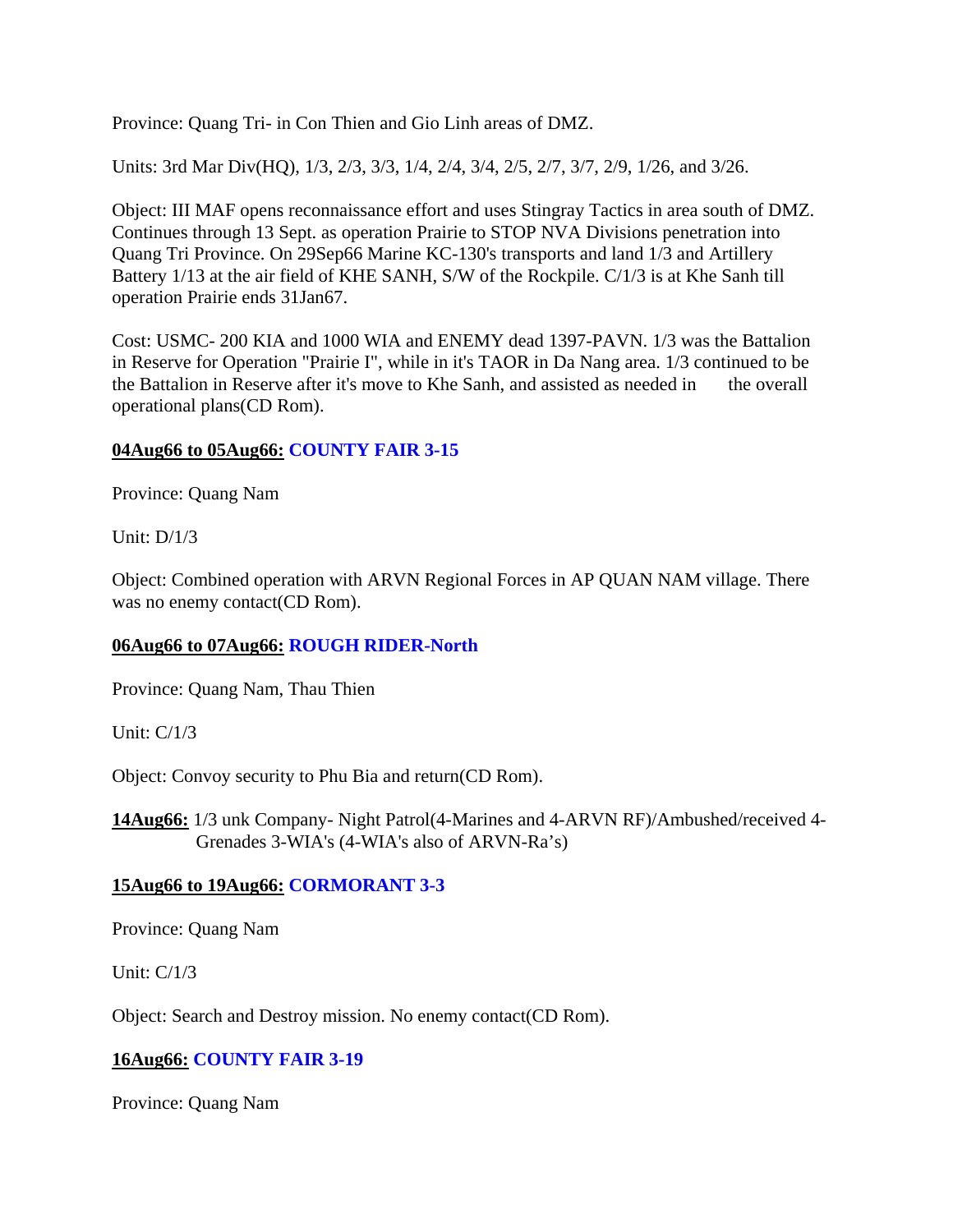Unit: B/1/3

Object: Company B assisted by elements of H&S and Regional ARVN Forces conducted operation in village of THAN VIN. There was no enemy contact, and only one day operation(CD Rom).

### **19Aug66 to 30Aug66: ALLEGHENY**

Province: Quang Nam

Units: 2/3, C/1/3

Object: Company C attached to 2/3 for the operation(CD Rom).

# **22Aug66: (KIA / Fallen)** PFC **BOORAS, P. W.** Co: "H&S"

**28Aug66:** 1/3 unk Company- 3-Trucks from LAAM Battalion struck by fragments of Claymore type mine 3 WIA's

### **28Aug66: (KIA / Fallen)** LCPL **ROLLINS, A. Jr.** Co: "D"

### **30Aug66: BLUE SPRINGS**

Province: Quang Nam

Unit: C/1/3(one platoon)

Object: Drone Recovery, no enemy contact(CD Rom). Co. D- Two squads night patrols(PPB)/Engaged 3-5 VC/Area Illuminated/ one Marine injured by Artillery Illumination Canister 1-WIA

**30Aug66:** For the month of August 1/3 reported sustaining 3 WIA's and 1 KIA with one other enlisted Died-Unknown why. Also 1/3 captured 2 VCS, had 4 VCS-KIA, and 2 VCS-WIA probable. .

# **31Aug66: (KIA / Fallen)** PFC **COMSTOCK, A. E. Jr.** Co: "C"

# **02Sep66 to 03Sep66: ROUGH RIDER-North**

Province: Quang Nam, Thau Thien, Quang Tri

Unit:  $C/1/3$ 

Object: Convoy security to Dong Ha and return(CD Rom).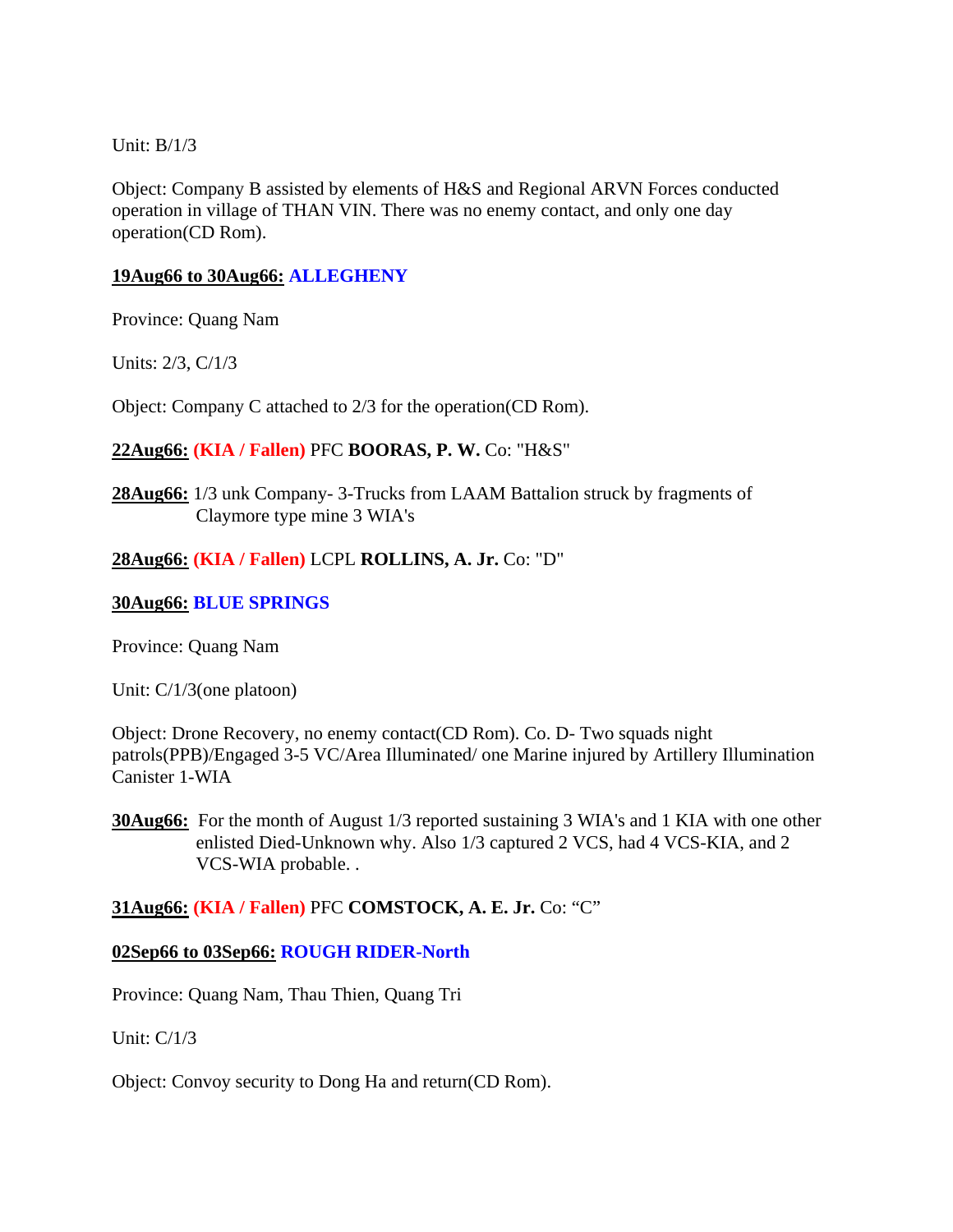# **03Sep66: (KIA / Fallen)** LCPL **GRINNELL, T. D. III** Co: "H&S"

# **13Sep66: BLUE SPRINGS**

Province: Quang Nam

Unit: D/1/3

Object: Security for drone recovery, no enemy contact(CD Rom).

**13Sep66:** 1/3 unk Company- Two Night squad patrols had an accidental encounter with each other/Friendly fire incident 2-KIA's and 2-WIA's

**13Sep66: (KIA / Fallen)** PFC **ELLIS, C. P.** Co: "D" PFC **EVANS**, A. Co: "D"

**14Sep66:** Co. C- Attached platoon of ARVN-RF's/ Accidental Discharge Carbine rifle/ Friendly fire incident 1-KIA

**14Sep66: (KIA / Fallen)** PFC **DINGELDEIN, D. G.** Co: "C"

# **15Sep66: BLUE SPRINGS**

Province: Quang Nam

Unit: C/1/3

Object: Provide security for photo drone recovery(CD Rom).

**16Sep66:** Co. A- Squad patrol/Booby Trap-unknown type/Detonated 1-WIA

**17Sep66:** Co. D- Early morning squad patrol/Booby Trap unknown type/Detonated 3-WIA's

#### **18Sep66: BLUE SPRINGS**

Province: Quang Nam

Unit: C/1/3

Object: Patrol from Company C provided security for drone recovery operation(CD Rom).

**18Sep66:** Co. D-Night squad patrol was attacked by a herd of Wild Pigs injuring 3- Marines/Evacuated 3-Injuries/possible WIA's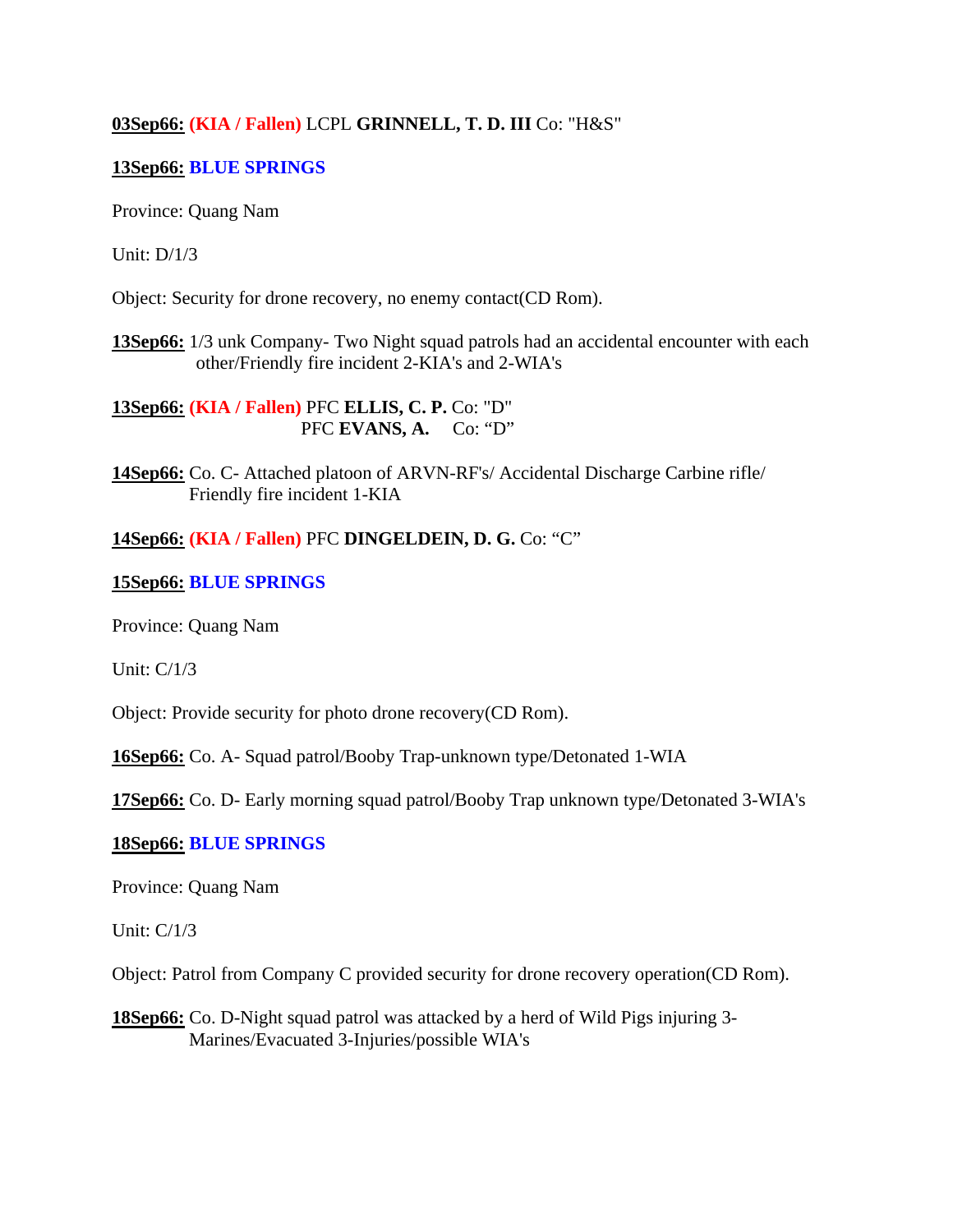**21Sep66:** Co. A- Squad in night defensive position near KIM LIEN/Attacked by 10-20 VC/Reinforced by squad from NAM-O Bridge on Amtrac's/1-VC KIA was found inside the squad's perimeter 4-KIA's and 1-WIA

**21Sep66: (KIA / Fallen)** PVT **FREEMAN, J. O.** Co: "A" PFC **HOYT, N. L.** Co: "A" PFC **JOLLEY**, **J. W. Jr.** Co: "A" SGT **KINDT, T. P.** Co: "A"

**22Sep66:** Co. D- Night patrol/Booby Trap/Detonated 3-WIA's

**22Sep66: (KIA /Fallen)** PFC **LAKEY, L. L.** Co: "D"

**23Sep66:** Co. D- Squad patrol/Booby Trap/Grenade causing Mine detonation 5-WIA's

### **23Sep66 to 24Sep: BLUE SPRINGS**

Province: Quang Nam

Unit:  $C/1/3$ (squad)

Object: Squad from Company C provided security for drone recovery, located but not removed, and relieved by Squad from H&S Company. The drone was recovered the next morning.

#### **23Sep66 to 26Sep66: COUNTY FAIR 3-30**

Province: Quang Nam

Unit: C/1/3,H&S/1/3

Object: Companies C and H&S with local Forces conducted the operation in the village of KIM LIEN, where Company A had been attacked a few days prior. The operation started the night of the 23rd, with the forces in place on the morning of the 24th.Then concluded two days later. Cost: No friendly causalities, and 10 VCS captured(CD Rom).

**Over-view: First Battle of Khe Sanh-** Marines who saw western Quang Tri Province for the first time were impressed with its beauty. Deep shades of green blanketed the numerous hills and low mountain peaks that dotted the area. The lush vegetation on the mountains included thick strands of vine-choked trees that stretched more than one hundred feet skyward. The lowlands were covered by fields of six- to eight-foot-high elephant grass and densely tangled bamboo thickets. Sparsely populated by nomadic bands of mountain tribes know as Bru, the jungle also served as home to a wide variety of wildlife, ranging from miniature deer to tigers. For years the North Vietnamese had operated in the region with bold impunity, using the area as one of its major infiltration routes into the south. The tall trees protected the enemy's trails from aerial observation. On the ground the dense grass limited ground visibility to mere meters. Only a handful of isolated U.S. Army Special Forces camps impeded the NVA's efforts. As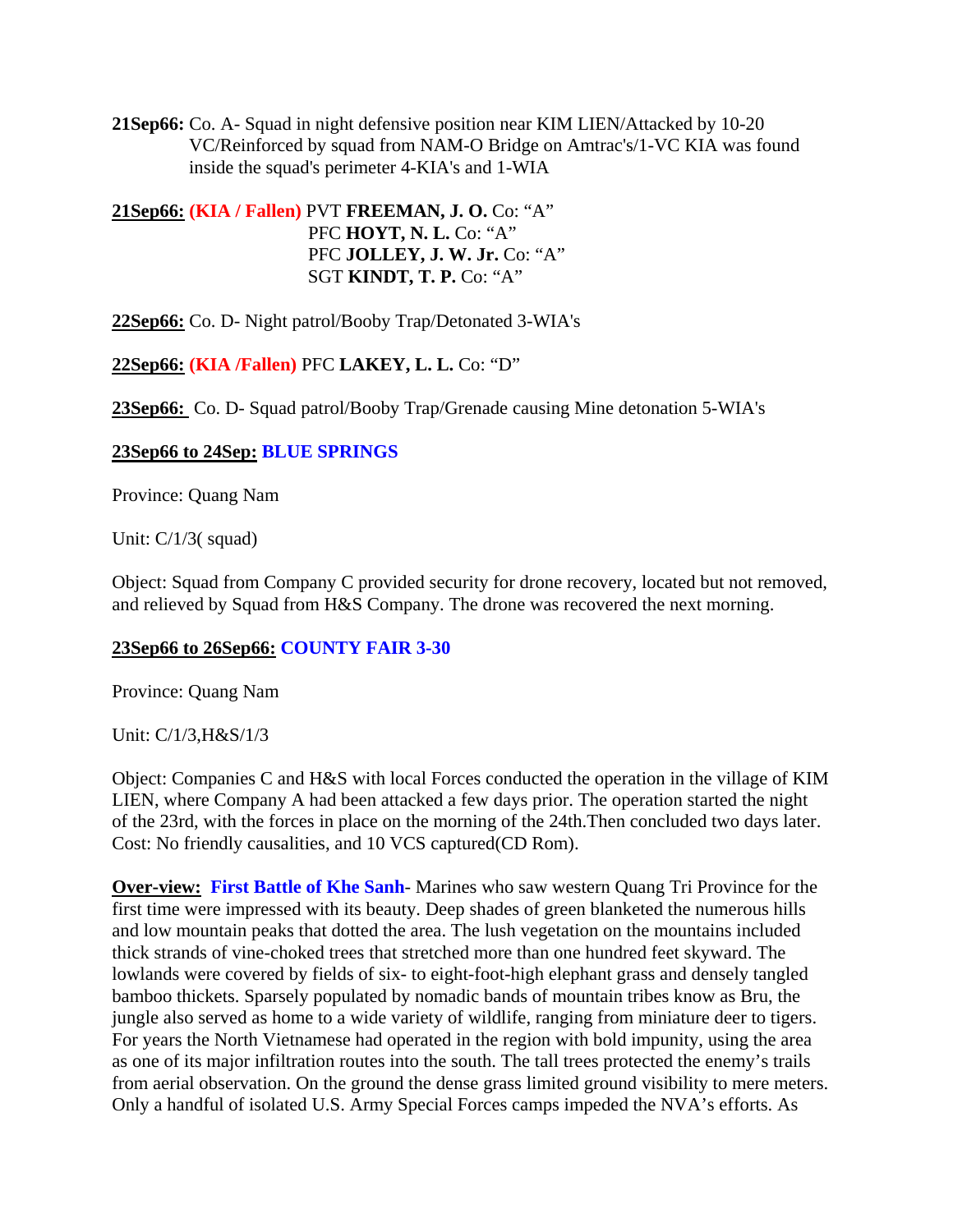concern over the enemy's plans for an invasion of Quang Tri Province mounted in the fall of 1966, MACV pressured III MAF to garrison the small outpost at Khe Sanh. Although General Walt initially resisted these overtures because they were inconsistent with his strategy of controlling the populous coastal regions, he eventually relented. In the fall of 1966, III MAF garrisoned the old Special Forces base with 1/3 ( 1/3 flown into Khe Sanh by C-130's on 29 September from Da Nang) and a battery from 1/13. The Marines heavily patrolled to the north, where Hill 1015, about fifteen hundred meters away, dominated the area, and to the northwest, where Hills 861, 881N, and 881S, six kilometers from the combat base, overlooked the infiltration route from the northwest. The patrols found little evidence of an enemy presence in the jungle-covered hills. As a result, III MAF reduced operations around Khe Sanh to a reconnaissance effort. In early February 1967, a single company, Company "B", 1/9, supported by Battery "I",  $12<sup>th</sup>$  Marines, defended the base. (per Semper Fi Vietnam, pages 135 and 136). (1/3 was transported back to Okinawa to Regroup and Retrain for SLF/BLT, per DJB).

- **30Sep66:** 1/3 (Command Group Alpha and three Companies A, B, and D) were deployed from Da Nang TAOR to reinforce the US Army Special Forces Camp at KHE SANH per reactivated Task Force Delta. Company C was attached to Bravo Command Group temporarily. Units from 2/3 and H/2/26 relieved our old TAOR.
- **30Sep66:** For the month of September 1/3 reported 9 WIA's and 9 KIA's. 1/3 also captured 22 VCS, with 1 VCS-KIA, and 2 VCS-WIA's probable. Per daily log entries 1/3 had 23 WIA's and 3 KIA's reported(CD Rom).
- **18Oct66:** Co.C- Squad patrol/Booby Trap/Detonated 1-WIA
- **23Oct66:** Co. A- Squad patrol/Sniper fire/unk VC 2-WIA's
- **24Oct66:** Co. C- Listening Post/Attacked/Small-arms automatic fire 10 rounds 1-WIA
- **31Oct66:** 1/3's mission for the month of October was to occupy and defend the area surrounding the Khe Sanh Special Forces Camp, and the Airfield Complex against mortar and ground attack; to coordinate all operations with ARVN and U.S. Forces in the area; to conduct operations to detect any enemy activity in the assigned sector; and to conduct a Civic Action Program within its capabilities. 1/3 sustained 4 WIA's and NO KIA's, while capturing 3 VCS and 2 VCS-WIA's probable for the month.
- **10Nov66:** Co. H&S- Marine while checking suspicious person in front of perimeter shot by Sniper 1-WIA
- **30Nov66:** 1/3 continued to occupy and defend Khe Sanh Special Forces Base and Airfield during the month of November. 1/3 also participated through out the month with Operation "Prairie". For the month 1/3 sustained 4 WIA's and NO KIA's with No VCS or kills,
- **03Dec66:** Co. B- Night patrol/Noises heard/Fire-fight 1-WIA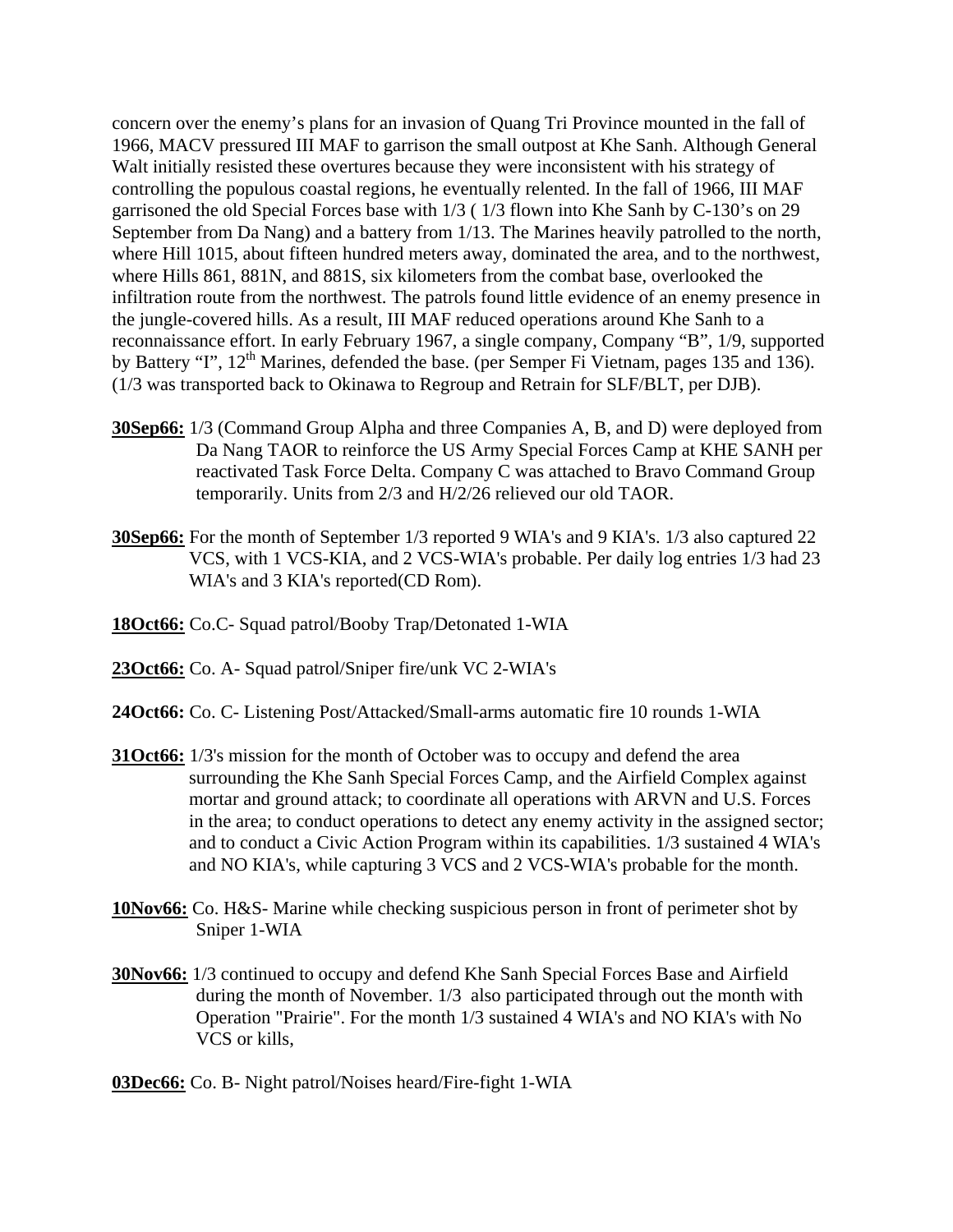**09Dec66:** Co. A- Patrol leader fell into Punji Trap 1-WIA

**19Dec66: (KIA / Fallen)** LCPL **HERRINGTON, R. N.** Co: "D"

**31Dec66:** 1/3 still at Khe Sanh occupying and defending, and still participating in Operation "Prairie" as needed. A Truce over Christmas and New Years continued light enemy contact. 1/3 sustained 3 WIA's and No KIA's with 2 VCS-KIA's probable and 1 VCS-WIA probable for the month of December.

#### **1967**

**13Jan67:** Co. A- Squad patrol/Enemy contact/6-VC/incoming Small-arms 2-WIA's

**26Jan67:** Co. A- Sparrow Hawk platoon inserted to rescue a Force Recon unit under Enemy fire with causalities, CH-46 Helicopter Down unknown why, during insertion of Company A. Air-strikes and Flare Ship on station through-out the night/Enemy contact light. Extraction successful the next morning !-KIA and 9-WIA's (Including 2-wounded Recon Marines)

**27Jan67: (KIA / Fallen)** PFC **SRSEN, S. A.** Co: "A" (NAVY CROSS Posthumousl)

(Citation) For extraordinary heroism as a Rifleman while serving with Company "A", First Battalion, Third Marines in the republic of Vietnam on 27 January 1967. Private First Class Srsen was with the First platoon, Company "A", when it was engaged in action as a reaction force assigned to link up with a reconnaissance patrol. Early the next morning following the linkup, Private First Class Srsen's squad came under heavy small-arms fire and grenade attack. When an enemy grenade landed in his squad's position, Private First Class Srsen warned three other members of the squad, allowing them to take cover and escape injury. Wounded in his right side and leg from the grenade, Private First Class Srsen, after being treated by a corpsman requested permission to return to his position in the perimeter. Approximately thirty minutes later another enemy grenade landed close to another Marine and Private First Class Srsen gallantly pushed him to the ground, thereby saving his life. Mortally wounded by the exploding grenade, Private First Class Srsen, by his dauntless courage and grave concern for another had risked his life to save that fellow Marine, thereby upholding the highest traditions of the Marine Corps and the United States Naval Service. He gallantly gave his life for his country. ( The NAVY CROSS Vietnam, page 309)

**31Jan67:** 1/3 continued to develop, maintain, and man perimeter defensive positions around Khe Sanh Airstrip and Facilities for the month. Twice during the month a thirty-man SPARROW HAWK was inserted to assist Force Reconnaissance Elements needing help. The end of the month was preparing for rotation to BLT and Deployment from Khe Sanh, to Da Nang, and out of RVN to OKINAWA. 1/3 sustained 17 WIA's and 1 KIA while the enemy count was 15 VCS-KIA's and 15 VCS-KIA's probable for the month of January.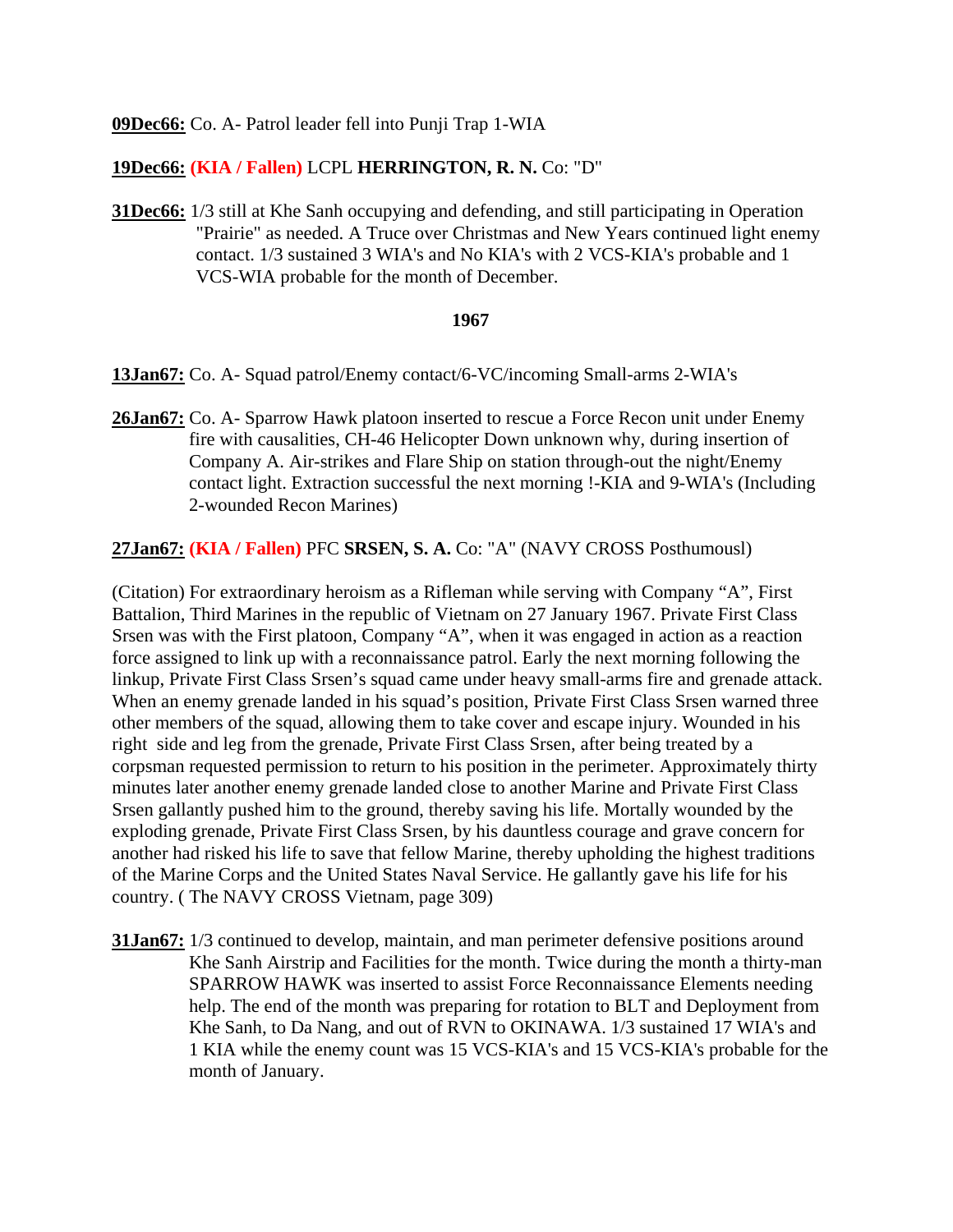**31Jan67:** The Battalion processed monthly Activity Reports from Dec 1965 (When the Battalion returned to Vietnam) till the end of Jan 1967. These reports show how busy the Battalion was for this 14 month period, and the following: PATROLS(including Ambushes) Squad size- 6314 Platoon size- 453 Company size- 12 Search and Destroy OPERATIONS Platoon size- 18 Company size- 30 Battalion size- 8 Combined(with other Units)- 8

For the period, from landing in Vietnam(Mar 1965) to the end of Jan 1967, 1/3 had sustained 60-KIA's and 188-WIA's, with 3- who had Died. 1/3 also claimed 149-VC/KIA's(confirmed), 34-VC/KIA's(probable), 59-VC/WIA's(probable), and that 270 VCS had been captured(CD Rom).

**Feb 67 to Apr 67:** 1st Battalion 3rd Marines to OKINAWA and PHILIPPINES to REGROUP and RETRAIN as BLT-26, for assignment to SPECIAL LANDING FORCE - ALPHA.

The first part of the month of April was spent training for "Spec Ops" on Okinawa. The remainder of the month was devoted to Counter Guerrilla Warfare School, Demo-Land mine Training, and Jungle Lane/Trap line Indoctrination. The BLT then went to NB Subic Bay, Philippines for an additional three days training.

#### **01Feb67: (KIA / Fallen)** PFC **RUSSELL, G. W.** Co: "B"

- **28Feb67:** 1/3(most of 1/3) transferred from Khe Sahn to Da Nang via fixed wing aircraft on the 1st and 2nd of February. Company B remained at Khe Sahn, and was flown to Da Nang on the 6th. 1/3 assisted 3/1 re: security of the Marble Mountain Complex, and on the 7th began loading(embarking) on ships for transfer to Okinawa. With Embarkation completed on the 8th, the ships( USS Carter Hall-LSD-3, USS Henrico-APA-45, and USS Washburn-AKA-108) headed for Okinawa. 1/3 was designated BLT-1/3 during it's transfer to Okinawa. Arriving and disembarking between the  $13<sup>th</sup>$  and  $16<sup>th</sup>$  of February at Okinawa, and was re-designated from BLT-1/3 back to 1/3. 1/3 was transported via trucks to Camp Schwab to Re-group and Re-train. 1/3 received many replacements; and was trained at the Counter Guerrilla Warfare School, the Demolition-Land mine Warfare School, and the Jungle Lane/Trap Lane Indoctrination School at NTA (Northern Training Area) till the end of February.
- **31Mar67:** For the month of March 1/3 continued Training and receiving more replacements. Training was conducted at Squad, Platoon, Company, and Battalion levels; with emphasis placed on unit Tactics and Field Work. Continued training at the NTA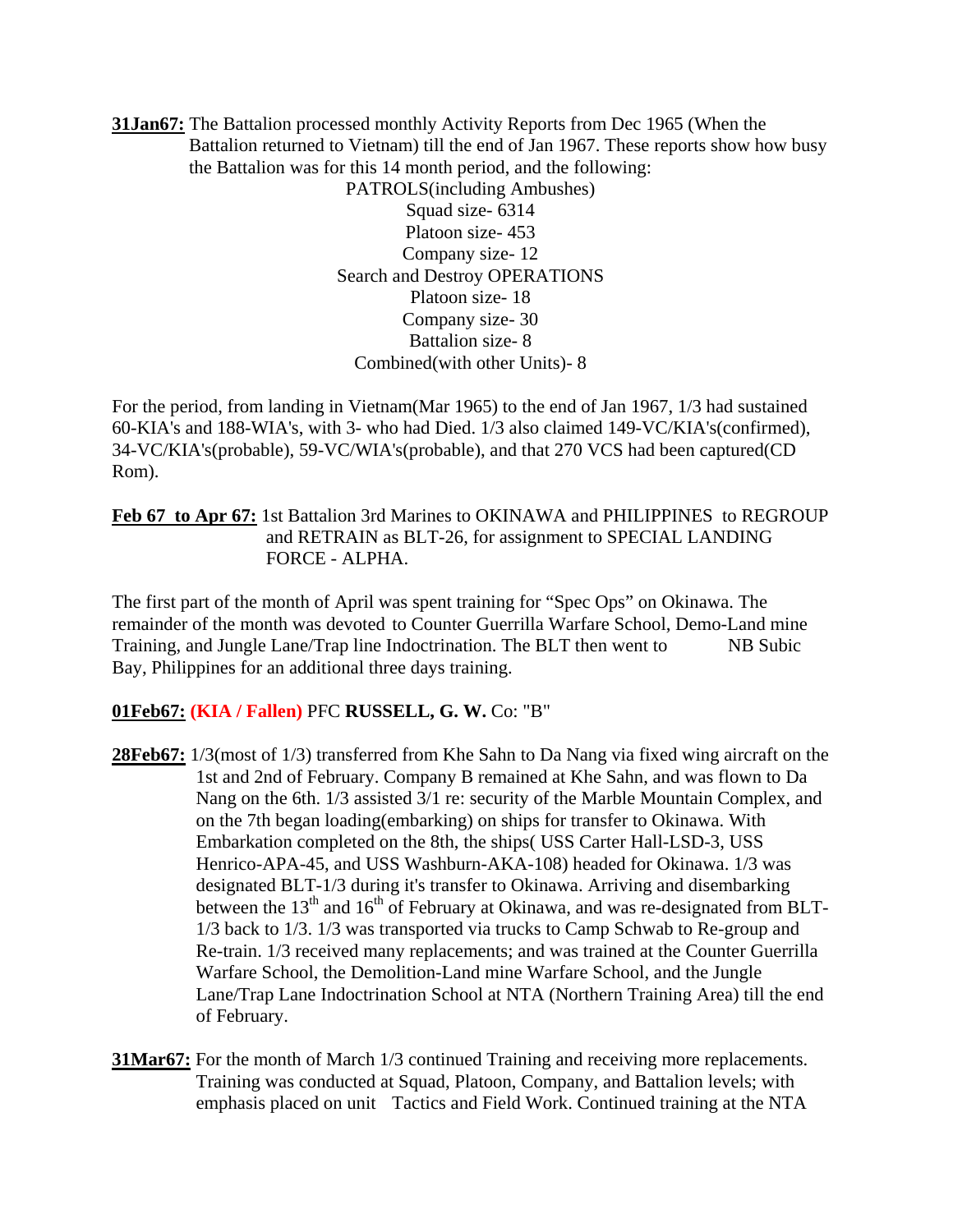Schools, and  $1/3$  members were issued the M-16 Rifles on the  $20<sup>th</sup>$  (supposedly the first Marines to be issued M-16's for Combat in Vietnam).1/3 was also trained and indoctrinated in Helicopters (CH-34's), Tank Infantry Training, Wet NET, and LVT training through the end of March. 1/3 was re-designated BLT-1/3 OPCON 9th MAB. Command RLT-26 later to Special Landing Force-ALPHA. Capt. RECZEK was transferred from Battalion S-4 to Company Commander of CHARLIE Company. The Battalion was at almost full strength with 68-Officers(both USMC and USN) and 1750-Enlisted(both USMC and USN-Corpsmen).

**MEDAL:** REPUBLIC OF VIETNAM MERITORIOUS UNIT CITATION, (Gallantry Cross Medal Color With Palm), issued to First Battalion, Third Marines for period of 04Apr67 to 20Sep69.

#### **06Apr67: (KIA / Fallen)** LCPL **GUTIERREZ, E. L.** Co: "A"

#### **07Apr67: (KIA / Fallen)** SGT **DUFF, J. C. Jr.** Co: "H&S"

- **MEDAL:** PRESIDENTIAL UNIT CITATION, issued Fifth Marine Regiment (Reinforced), First Marine Division (Reinforced), for period of 25Apr67 to 05Jun67, First Battalion Third Marine Regiment, (SLF-A) from 25Apr67 to 17May67 (Operation Beaver Cage/UNION).
- **27Apr67:** 1/3 continued training and started to embark on the ships of the SLF on the 3rd of April. Training continued on board the ships, with Special Operations Training for future RVN activity. A large Battalion Size- Learning Exercise(LEX) was conducted in the area of Kin Village(Camp Hansen), on the 6th and 7th, then BLT-1/3 back loaded on board the ships of TG 76.4.( USS Okinawa-LPH-3 with Squadron of Helicopters from HMM-263, USS Bayfield- APA-33, USS Point Defiance-LSD-31, and USS Seminole-AKA-104). BLT-1/3 continued to sail towards NB Subic Bay, Philippines for additional Spec. Ops. Training. The BLT was ordered to proceed to land further WEST of the Philippines, and entered the Combat Waters of RVN on then Two days later(the 19th), the BLT was headed back to NB Subic Bay, for additional training. From the 20th to the 23rd the BLT was at the SLF Camp, Subic Bay training. BLT 1/3 was back in the Territorial waters of the Republic of Vietnam on the 25th of April awaiting further orders, with Operation "BEAVER CAGE" to start on the 28th of April. Our prior two days in the Waters of Vietnam, could have been for the Battle of HILL 881 by Khe Sahn, which was being reported Heavily in the newspapers and TV at home in the States at that time. BLT-1/3 was at full strength with 68-officers and 1750- enlisted including Navy Doctors and Corpsmen.

**Over-view: Operation UNION**- As envisioned by the operations staff of the 1<sup>st</sup> Marines, Operation Union would begin as soon as Company  $F(2/1)$  made a significant contact with the enemy. Then, elements of the regiment's  $3<sup>rd</sup>$  Battalion would be lifted in to reinforce the company( $F/2/1$ ). If a major battle broke out, other rifle companies from the 1<sup>st</sup> Battalion( $1/1$ ), as well as the opconned 3/5, could be flown in.Early on the hot, humid morning of 21 April,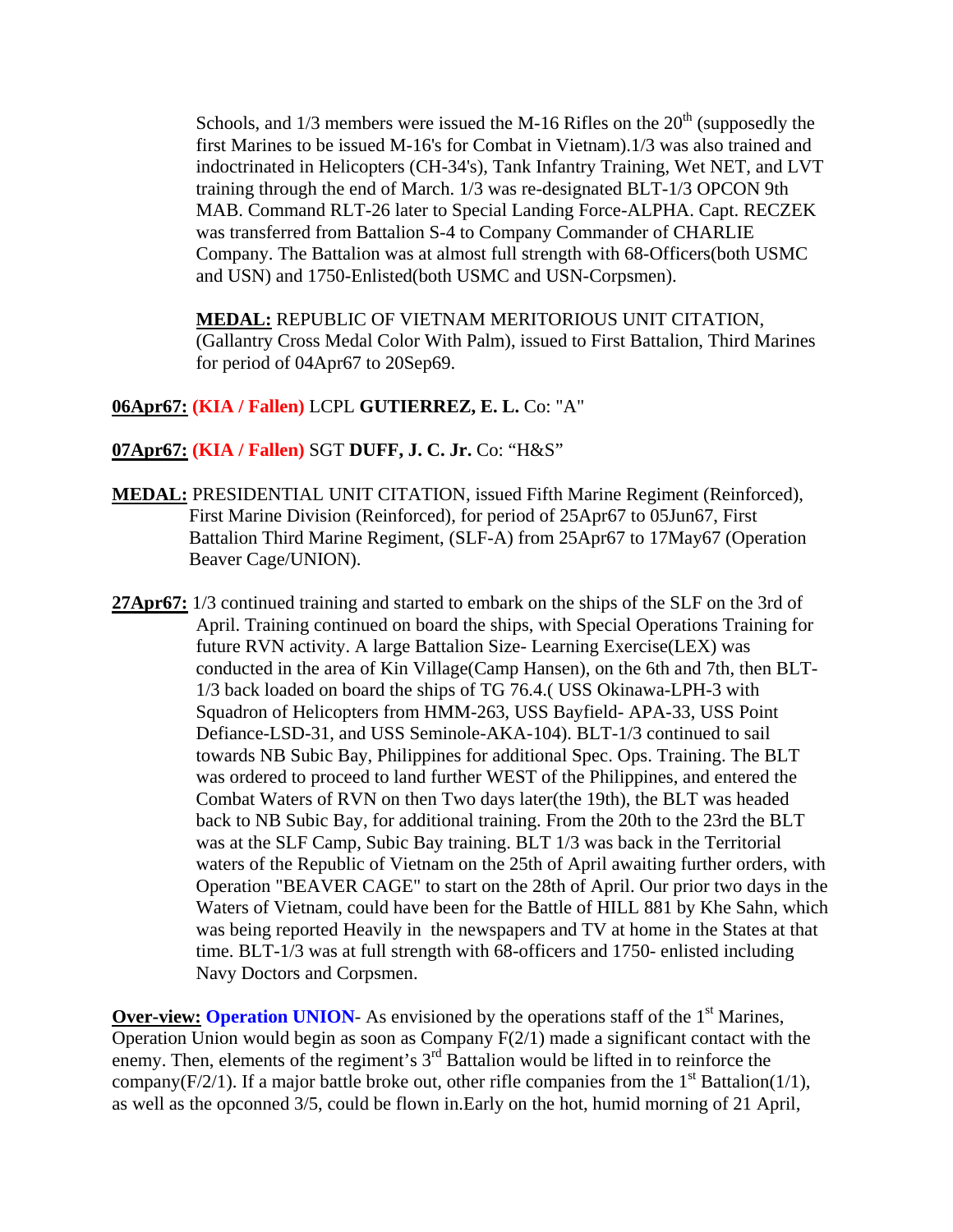Company F(2/1), commanded by Capt. Gene A. Deegan, left the Nui Loc Son outpost. As the Marines headed east across the wide valley floor, they occasionally fired on several small bands of NVA. Around 0700 the company's scouts spotted a large enemy force entering Binh Son (1), a hamlet four kilometers to their northwest. Deegan took his company after the NVA but was stopped by a vicious blast of enemy fire. The riflemen inched their way back to the safety of a tree line. At 0930 Deegan called for artillery and air strikes. Ninety minutes later Company F(2/1) again headed for Binh Son (1). The two lead platoons had barely crept past the hamlet's first few thatched huts when heavy enemy small arms and automatic weapons fire stopped them in their tracks. Artillery and air strikes again hit the enemy, but Deegan's platoons remained pinned down. By this time, Companies I and M, 3/1, as planned, had landed at a LZ fifteen hundred meters north of Binh Son (1). Unfortunately, the LZ was hotly contested. The fresh companies battled their way to Deegan, who by this time had been seriously wounded. Late in the afternoon the lead elements of 3/5 landed east of the fight, then headed west to link up with the embattled forces. After dark, 1/1 arrived at Nui Loc Son. Despite the darkness they immediately moved to the battle. The fighting raged on into the next day. The Marines finally cleared Binh Son (1), then chased the fleeing NVA to the north. While in retreat the enemy was repeatedly pounded by accurate artillery fire and air strikes. The chase continued for several more days, but the enemy got away. On  $25$  April, the  $5<sup>th</sup>$  Marines took over the operation, permitting the  $1<sup>st</sup>$  Marines to return to the Da Nang TOAR; Company F,  $2/1$ , however, stayed at Nui Loc Son. The 5<sup>th</sup> Marines' units continued patrolling the area but found no major enemy formations. Despite this, Marine intelligence sources continued to report large numbers of the enemy in the area. To force the enemy's hand, Col. Kenneth J. Houghton, commander of the  $5<sup>th</sup>$  Marines, decided to send Lt. Col. Peter L. Hilgartner's  $1/5$  into the mountains north of Hiep Duc. For the first few days after the 1 May landing, enemy contact was light. Then, the battalion continued west along the ridgeline, the contacts became more numerous and more intense. In the meantime, while 1/5 struggled through the mountainous terrain, SLF Alpha, BLT 1/3, under Lt. Col. Peter A. Wickwire, entered the Que Son Valley and began a sweep northwest of Que Son village. They, too, found the enemy resistance increasing as they neared the mountains. On 10 May, Hilgartner's Company C(1/5) came under heavy fire from a well-entrenched enemy force as it moved up the southwestern slope of Hill 110, four kilometers north of Que Son. Though they took the hill, Company C(1/5) then found itself pinned down by heavy machine-gun and rifle fire from the higher hill mass to the southeast. The company commander called for help. Companies B and C, 1/3, were the closest available reinforcements. They immediately moved toward the fighting, but they hadn't proceeded very farthrough the thick vegetation before determined enemy fire stopped them. Artillery fire and air support couldn't help them, because the foes were too close. These two companies now called for help, but only a single platoon of Company A made it into a nearby LZ before heavy fire drove off the succeeding helicopters. Then a UH-34 went down, closing the LZ. Lieutenant Colonel Hilgartner now ordered his Company A, operating about two kilometers to the east, to help the two 1/3 companies. As A, 1/5, neared the fight, it, too, came under heavy enemy fire. As the company commander was aggressively urging his men forward, four Marine F-4's dropped out of the sky. Mistaking Company A for NVA, the jets fired. Eight rockets burst on the hillside, filling the air with jagged chunks of red-hot metal. Five Marines died and twenty-four were wounded. Company A(1/5) wasn't going anywhere for the rest of the day. As the only remaining unengaged unit, Hilgartner's command group and his Company D(1/5) fought their way to a nearby hill overlooking the battlesite from the southeast.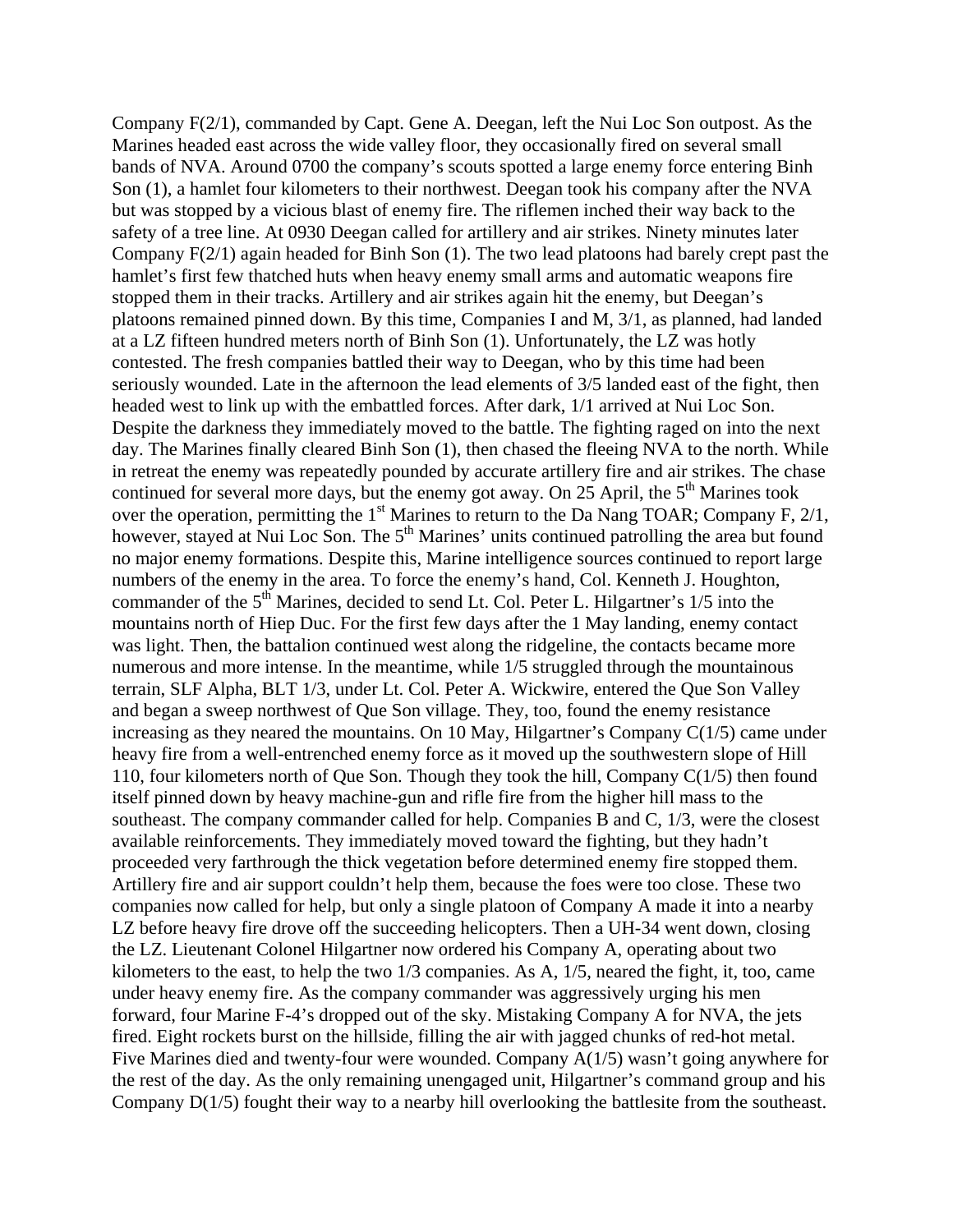The battalion mortar men immediately went to work dropping rounds onto the enemy's positions below them. At 1530, Company M, 3/5, landed at Hilgartner's position. Company  $D(1/5)$  then pushed forward and finally linked up with Company  $C(1/5)$ . Together, they drove the enemy to the northwest. The two companies from the BLT 1/3 also pursued the NVA into the rugged hills but soon lost them. After the fight 116 enemy dead were found; 33 Marines were killed and another 135 were wounded. Though BLT 1/3 returned to SLF control on 12 May, the other three battalions-1/1, 1/5, and 3/5- remained in the AO. For the next five days the Marines stayed in nearly constant contact with the enemy. The generous use of artillery and air support killed dozens of enemy soldiers. The last significant contact occurred on 15 May when members of 1/5 stumbled on a sizable enemy bunker complex. After a heavy preparatory barrage of artillery fire, the marines attacked. Resistance was light- most of the NVA had already fled. On 16 May, 1/1 left the Que Son Valley to return to Da Nang. The next day Colonel Houghton officially closed down Operation UNION. In all, the twenty-seven day campaign had cost the Marines 110 dead and 473 wounded. A body count revealed 865 enemy dead.(per Semper Fi Vietnam, pgs 103-105).

# **27Apr67: (KIA / Fallen)** LCPL **BENTON, J. A.** Co: "D" SGT **CASTRO, R. A.** Co: "D" LCPL DYER, B. C. Co: "D" PFC **OSBORNE, S. W. Jr.** Co: "D" LCPL **PENNINGTON, R. K.** Co: "D"

(Above Marines lost in Helicopter Accident while transferring Marines between Ships, the day before the start of Operation Beaver Cage, per CD Rom).

# **28Apr67 to 12May67: BEAVER CAGE (UNION)**

Provinces: Quang Nam, Quang Tin and Tam Ky- Que Son Valley, 25 miles south of Da Nang, north of Chu Lia.(Also in Quan Que Son and Quan Thang Bin Provinces too).

Units: 1st Mar Div(HQ), 1/1, 2/1, 1/5, 3/5, and 1st ARVN Ranger Group. SLF-A 1/3(BLT-1/3)portion of operation Union called Beaver Cage.

Object: Three Marine and Three ARVN Battalions conduct SWEEPS 30 miles south of Da Nang- operation Union had started 20Apr67. SLF-ALPHA landing in Que Son Valley. BLT 1/3 and HMM 263 sweep area through 12 May. SLF Alpha's landing in April on operation BEAVER CAGE, signaled a drastic increase in the operational tempo. The combat days went from 12 per month, to 16.5 in April and to 22 in May. The remainder of the year reflected a much heavier reliance on the SLFs. Not only did the number of combat days increase, but the number of operations more than doubled. Que Son Valley. "C" company secured LZ Oriole at 0711 on the 28th. At 1435 3,000 pounds of rice were discovered and destroyed. At 1600 two VC were captured and an additional two at 1715. On the 30th at 1155 10 VC were spotted in a rice paddy and artillery was called in, 5 possible VC KIA. On the 30th C co Marines were airlifted to LZ Buzzard at 2200. The first two days heat caused more casualties than the enemy. On May 2nd C co Marines received sniper fire, fired on and killed a VC woman running from the advance party and an enemy force of at least a platoon attacked company "C" as it dug in for the night. The company came under 82mm Mortar, 57 recoilless rifle, and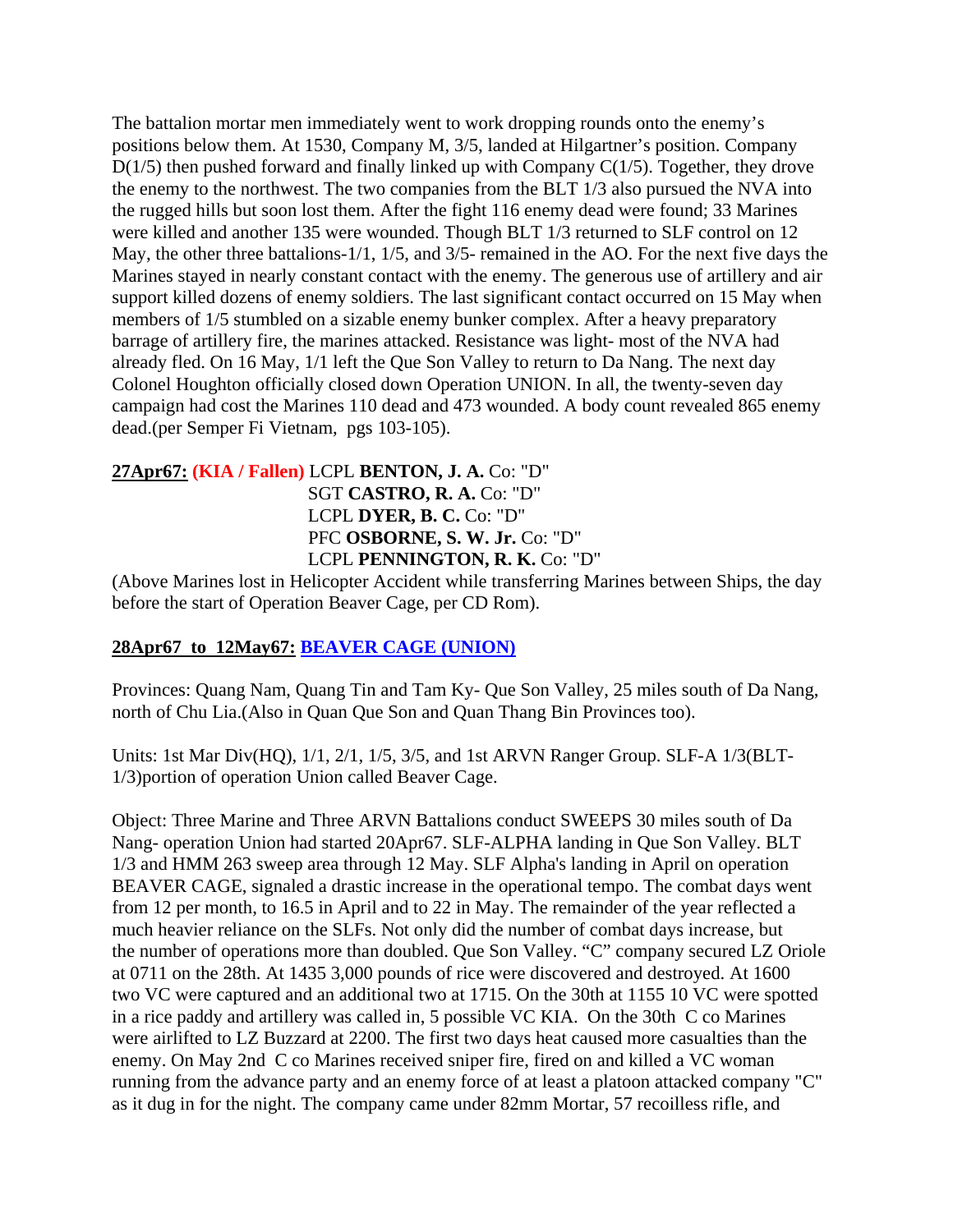automatic weapons and small arms fire. "Puff the Dragon" USAF AC-47 gunships and "Spooky" flare planes along with Marine Artillery, 105 and 107 mm, and the BLT's own supporting arms pounded the suspected communist positions, the enemy fled. The enemy fought back, and on the 5th hit BLT headquarters and support elements with mortar and small arms fire as they evacuated a landing zone. On the 5th, a huge tunnel complex was discovered by C company, lights and demo requested. On the 6th, two WIA from sniper fire, returned fire with 60mm mortars. On the 7th all personnel turned in flak jackets to decrease load. In-coming mortar fire was also received. On the 8th, 5 VC were detained by C company, and additional mortar fire was received. On the 9th, 1/5 and BLT joined in a sweep to the east. On the 10th companies "B" and "C" engaged the enemy in a day-long action, including the insertion of a 40 man "Sparrow Hawk" unit to attack a sizeable VC force. Additional units from 1/5 were moved in to help cut-off the enemies movement into or out of the battle area. Four air strikes by fixed wing and five by Klondike Gunships assisted the company. On the 10th, C company was pinned down by fire from a village., moved into trench line and are receiving heavy fire, pinned down again . Heavy contact continues. On May 12th, the LZ was secured by elements of 3/5 and C co Marines were extracted from LZ Magpie and Quail \*\*

Cost: SLF-USMC- 55 KIA and 151 WIA. Enemy 181 communist KIA and 66 POW's.\*\* (For operation Union total was USMC- 110 KIA and 473 WIA. Enemy total was 865 KIA with 173 Captured). Per 3rdmarines-operations 1st Mar Div operation with 965 Enemy KIA and U.S. 53 KIA. BLT-1/3 for the total Operation sustained 55-KIA's and 201-WIA's, with 5 additional Deaths due to loss of helicopter in transferring personnel between ships. Also 1/3 reported 181- VC/NVA KIA's (confirmed), 136-VC/NVA KIA's(probable), and captured and detained 66- VCS. Charlie Co. sustained 13-KIA's and 57-WIA's during this operation.

- **28Apr67:** BLT-1/3 commenced Operation "Beaver Cage" on the 28th of April. The first four days were in support of Operation "Union". D Company with tanks made an Amphibious Landing on the beach area referred as Red Beach, and Companies A, B, and C with the BLT command element operated inland, approximately 27 miles SSE of Da Nang AB. During this time only light enemy contact was made, however the BLT suffered Heat Causalities and more than 100 personnel were medivaced during this period. The temperature during this operation was hot and humid with temperatures well over a 100 degrees during the day and approximately 75 degrees at night with only one day of rain. After four days the BLT shifted 5 miles north and set up Headquarters in vicinity of LZ Cardinal Que Son district. The Companies were assigned individual TAOR's and enemy contact began to increase in size and frequency.
- **30Apr67:** Co. B- Receiving SAF during lift out from LZ in helicopters 1-WIA
- **02May67:** Co. C- Attacked by estimated reinforced platoon of VC with 82mm mortars, 57mm Recoilless Rifle fire, Automatic and small arms fire while digging in for the night. Artillery, Air strikes, Huey Gunships, Flare ship, and PUFF assisted throughout the night. Med-Evac and Re-supply commenced at daybreak 0630 hrs on the 3rd) 4- KIA's and 20-WIA's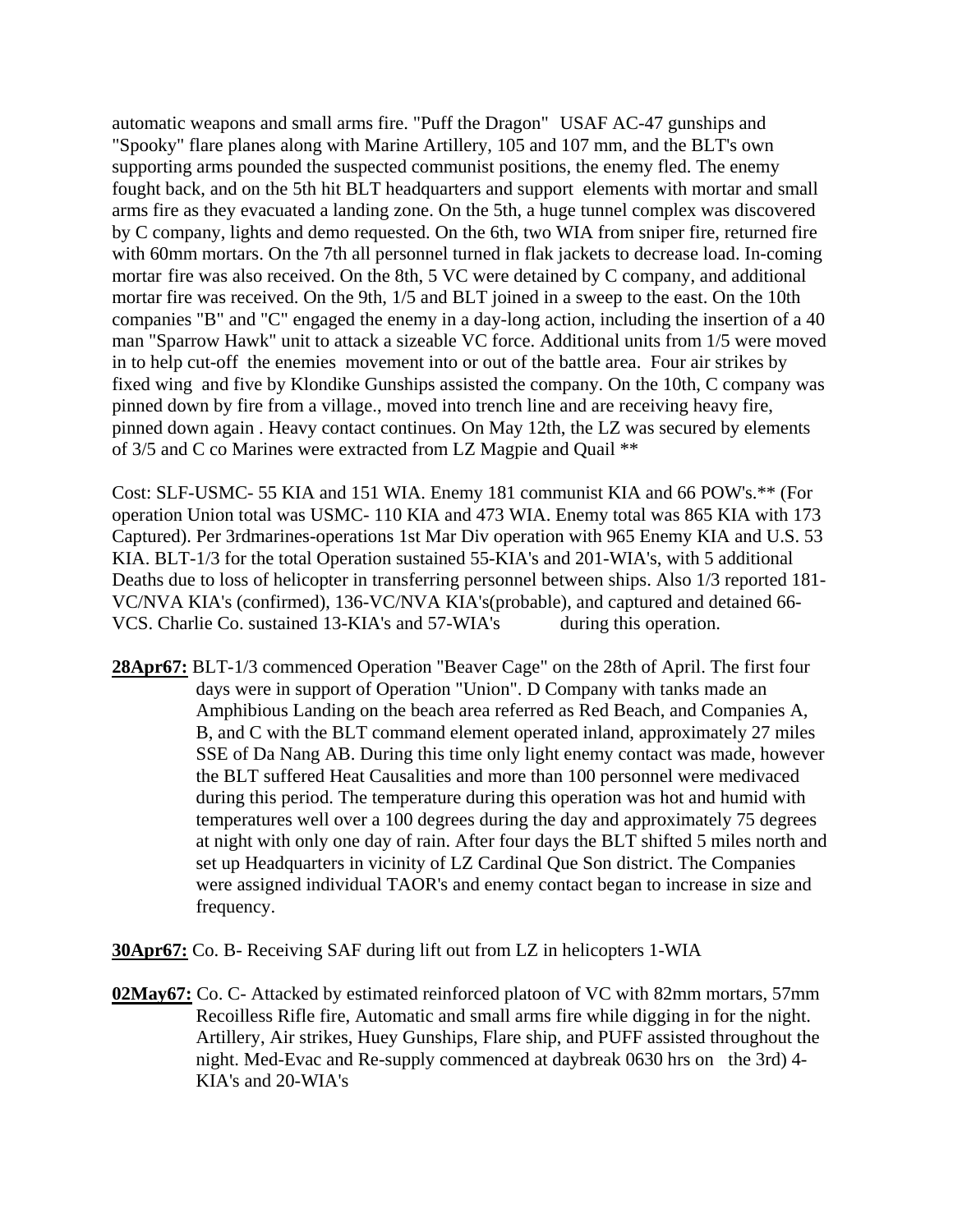#### **02May67: (KIA / Fallen)** 2LT **MALLON, T. W.** Co: "C" PFC **MUNDAY, P. D.** Co: "C" PFC **SIMMONS, C. J.** Co: "C" LCPL **VAUGHN, G.** Co: "H&S" (Possibly attached to C/1/3)

(As the company was digging in for the night on a hill top, dusk was upon us, and a group of guys were returning from a water-run WE were AMBUSHED by the NVA.57 recoilless rounds and small arms and machine gun fire, major confusion. After night long struggle, with assistance from PUFF and much ARTY support, the night ended. 2LT MALLON was discovered in front of the lines)

**03May67:** Co. A- Early evening WATER-RUN patrol contacted 2-VC then Attacked by unknown number of VC. Four squads committed to assist the water patrol ran into heavy automatic and small arms fire (ambushed), Artillery and Huey Gunships called in, with support immediately available and used it throughout the area. The men (patrols)outside the perimeter, returned with the WIA's, but 14 men were still cut off from the rest. The cut off squad returned with their WIA's. Artillery missions continued through the night. At first light, the squads returned to the battle area, observed 60-70 VC, and called in more Artillery. After everything secure, and the bodies recovered(morning of the 4th) 14KIA's and 9-WIA's

# **03May67: (KIA / Fallen)** HN **BALCH, J. I.** Co: "A"

PFC **BORAWSKI, J. D.** Co: "A" (D-Btry, 2/11, 1<sup>st</sup> Mar Div att) PFC **BUTTON, M. D. Co: "A"** LCPL **CARNLINE, T. M. Co: "A"** PFC DICKERSON, T. E. Co: "A" PFC **FALWELL, D. W. Co: "A"** PFC **GILBERTSON, R. M. Co: "A"**  PFC **LA ROSE, J. R.** Co: "A" LCPL **MURRY, E.** Co: "A" CPL **PLESAKOV, L. P.** Co: "A" PFC **ROSE, R. J.** Co: "A" LCPL **SPICER, E. D.** Co: "A" PFC **SWEESY, J. E.** Co: "A" CPL **URICK, J. W.** Co: "A" PFC **VERBILLA, D. Co: "A"** 

**04May67:** Co. D- 20 VC in village/firefight 1-WIA

**04May67:** Co. D- Receiving mortars and small arms fire 2-WIA's

**04May67:** Co. C- Sniper fire 1-WIA

**04May67:** Co. D- While crossing a valley east of Hill 65, encountered intensive enemy resistance and had elements pinned down by 50 VC in fortified positions. Air and Artillery called in and supported by Co. C which had moved to Hill 65. Heavy fighting ensued, fighting continued throughout the night. Company D elements in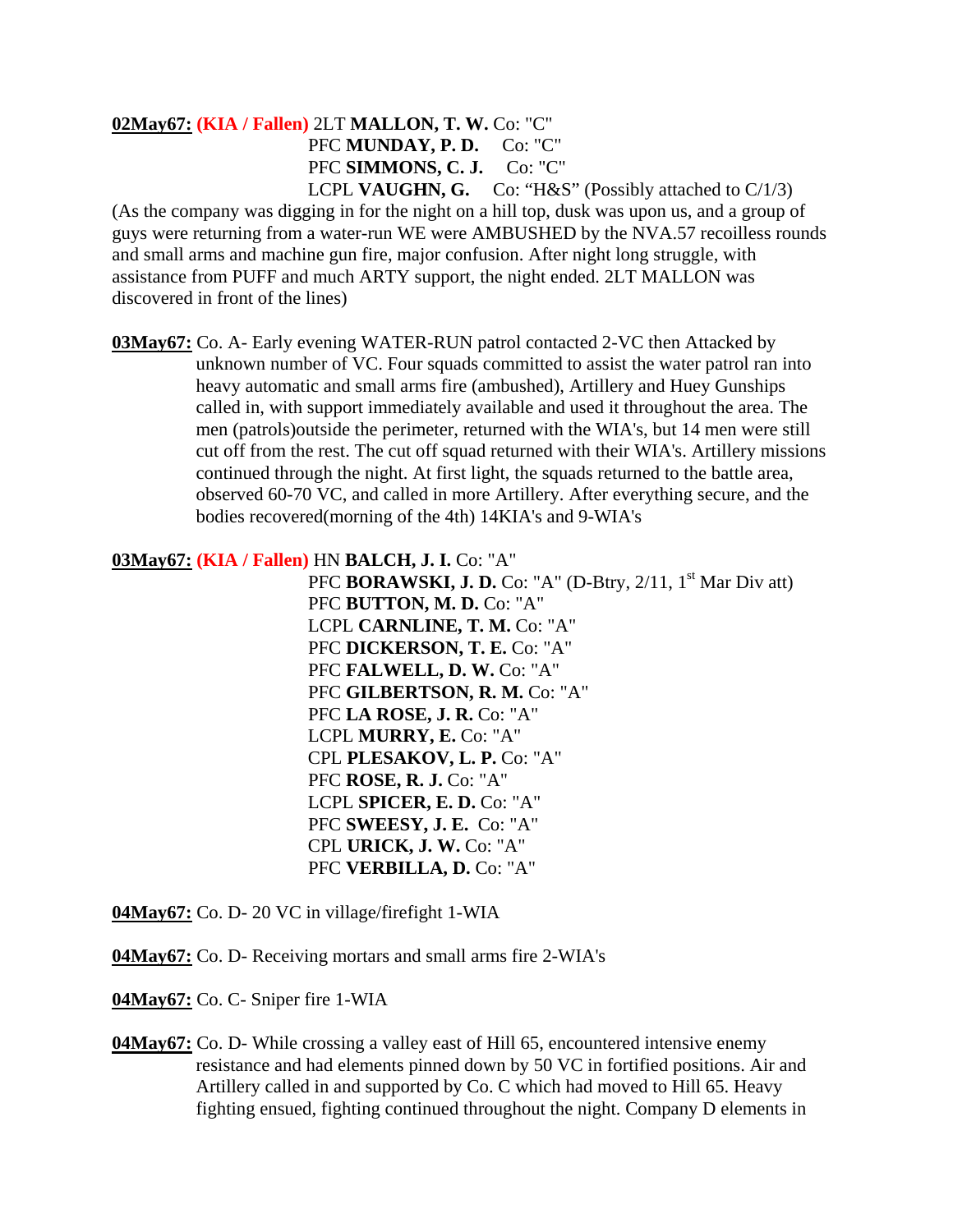contact with the enemy withdrew to Hill 65 under cover of darkness with all KIA's extracted from the Battle Zone at 2325 hrs. One M-60 MG with firing mechanism removed, one .45 Cal pistol, and one M-16 rifle lost in action. 11 KIA's and 26 WIA's all evacuated on morning of the 5th.

**04May67: (KIA / Fallen)** LCPL **GOMEZ, J. M.** Co: "D" PFC **HICKMAN, D. A. Co: "D"** PFC **HOLLINGSWORTH, D. R. Co: "D"**  CPL **Mc MAHON, F. A.** Co: "D" CPL **MINTON, D. W.** Co: "D" HM3 **SOVEY, E. C. Jr.** Co: "D" LCPL **ALLEN, M. L.** Co: "D" (SILVER STAR Posthumously)

Citation: The President of the United States takes pride in presenting the Silver Star Medal (Posthumously) to Melvin L. Allen (2232029), Lance Corporal, U.S. Marine Corps, for gallantry and intrepidity in action against the enemy while serving with Battalion Landing Team 1/3 in the Republic of Vietnam on 4 May 1967. As a fire Team Leader with the Third Platoon, Company D, First Battalion, Third Marines, THIRD Marine Division, Lance Corporal Allen was on a search and destroy operation in Tinh Quang Nam Province during Operation BEAVER CAGE. The Third Platoon came upon an open area before reaching An Xuan village. The Third Squad, deployed on the right flank before moving to the village, was caught in the open and pinned down by heavy automatic weapons and accurate sniper fire from a numerically superior Viet Cong force of company size, and sustained several casualties. Lance Corporal Allen, with full knowledge of the hazards involved and with complete disregard for his own safety, repeatedly exposed himself to enemy fire in an attempt to aid the wounded Marines. He was mortally wounded on his fourth attempt. Lance Corporal Allen's daring actions and loyal devotion to duty in the face of the enemy reflected great credit upon himself and the Marine Corps, and were in keeping with the highest traditions of the United States Naval Service. He gallantly gave his life for his country.

# **05May67: (KIA / Fallen)** CPL **CAVAZOS, M.** Co: "D" PFC HISSONG, H. L. Co: "D" PFC **MANNION, D. J. Co: "D"**

**05May67:** Co. B- Booby Trap 1-WIA

**06May67:** Co. C- Sniper fire 2-WIA's

**06May67:** Co. B- Sniper fire/Small arms fire 2-WIA's

**07May67:** Co. D- Mortar attack 1-KIA and 6-WIA's

**07May67: (KIA / Fallen)** SGT **HALL, M. L.** Co: "D"

**08May67:** Co. D- Mortar attack 3-WIA's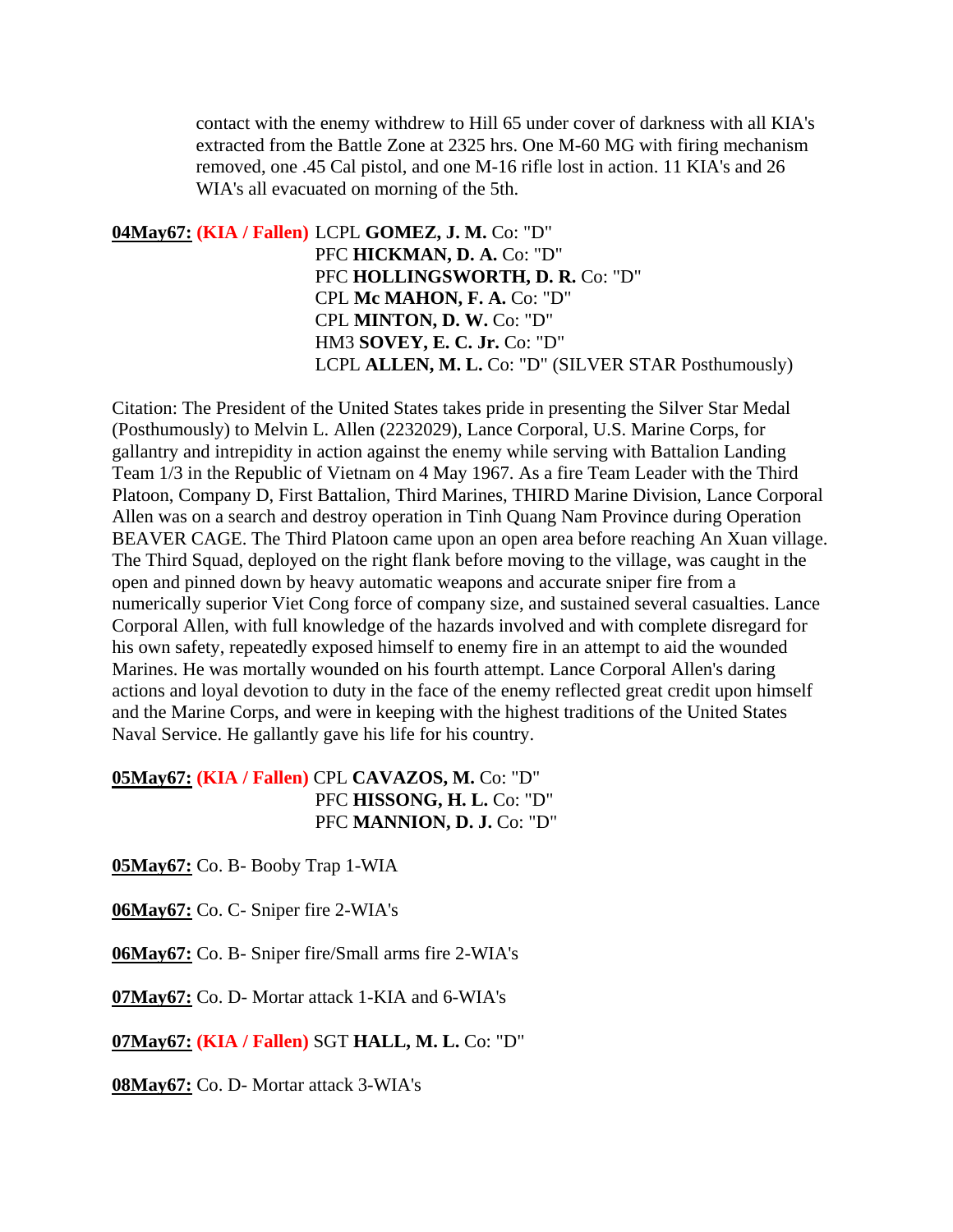**08May67:** Co. C- Mortar attack 3-KIA's and 10-WIA's

### **08May67: (KIA / Fallen)** CPL **LAKEY, J. E.** Co: "H&S" (possibly attached to C/1/3) PFC **ROWELL, D. L. Co: "C"** CPL **SHAW, W. M. Jr.** Co: "C"

**09May67:** Co. C- Mortar attack 1-WIA

**10May67:** Co's. B, C, and D- Co's B and C sweeping east, with Co. D in trace moving down the center of the valley. Co. B received SAF and automatic weapons fire from Hill 110. Co. C mortars firing on Hill 110, Co. B reports 1-WIA and VC moving towards them, and requests Co C to check out and assist. Co. D reports C/1/5 is 300 meters west of Hill 110 moving east. Co. B reports taking Heavy Sniper fire and that 20 VC moving East. Co C moving 3rd Platoon to left flank of Co B. Co's B and C receiving mortar fire, Co. B pinned down by Heavy fire suffering unknown number KIA and WIA. Requesting Close Air Support, and Co C attempting to envelope with one platoon to stop enemy fire from the village. The enveloping platoon of Co C reports receiving mortars, and Co B requests Co's C and D to link up on left and right flanks respect fully. Co B reports one company of VC wearing green uniforms and helmets, well camouflaged and entrenched on Hill 110. C/1/5 to sweep area to east after Air strikes on Hill 110. Co C has one platoon Pinned Down by heavy fire from village and Air Strikes called in. Co C needs help on left flank, withdrawing platoon from right flank to assist pinned down platoon on left. Co C has VC in trench line directly in front of position delivering heavy fire, and units are still pinned downed. Heavy contact continues, more air strikes called in. Co B reports approximately 6-KIA's and 23-WIA's, all friendly, in Co C's Zone. A SPARROW HAWK 40-man unit arrived in Zone at 1300 hrs, and almost immediately suffered 5-WIA's and were pinned down in the LZ area. Heavy contact with enemy continues, more air strikes, and contact finally started to lessen with enemy fleeing to east. Co's B, C, and D under command/control  $1/5$ established a perimeter for the night.

Causalities reported for the Day Long Battle of May 10th were 22-KIA's and 88-WIA's(Co C's included), and 86 VC/NVA KIA's confirmed. The Operation ended two days later, with no more enemy contact, and 1/3 being helicoptered back aboard the ships of BLT.

**10May67: (KIA / Fallen)** CPL **TOLBERT, D. D.** Co: "A" PFC **BERWEGER, A. F. Co: "B"**  PFC **FOY, T. L.** Co: "B" PFC **GRUEBER, R. R.** Co: "B" PFC **HEWITT, B. C. Co: "B"**  SGT **JACOBS, D. D.** Co: "B" PFC **MC GEE, K. W. Co: "B"** PFC **MILLER, R. P. Co: "B"** PFC PITTENGER, D. J. Co: "B" PFC **RILEY, J. C.** Co: "B"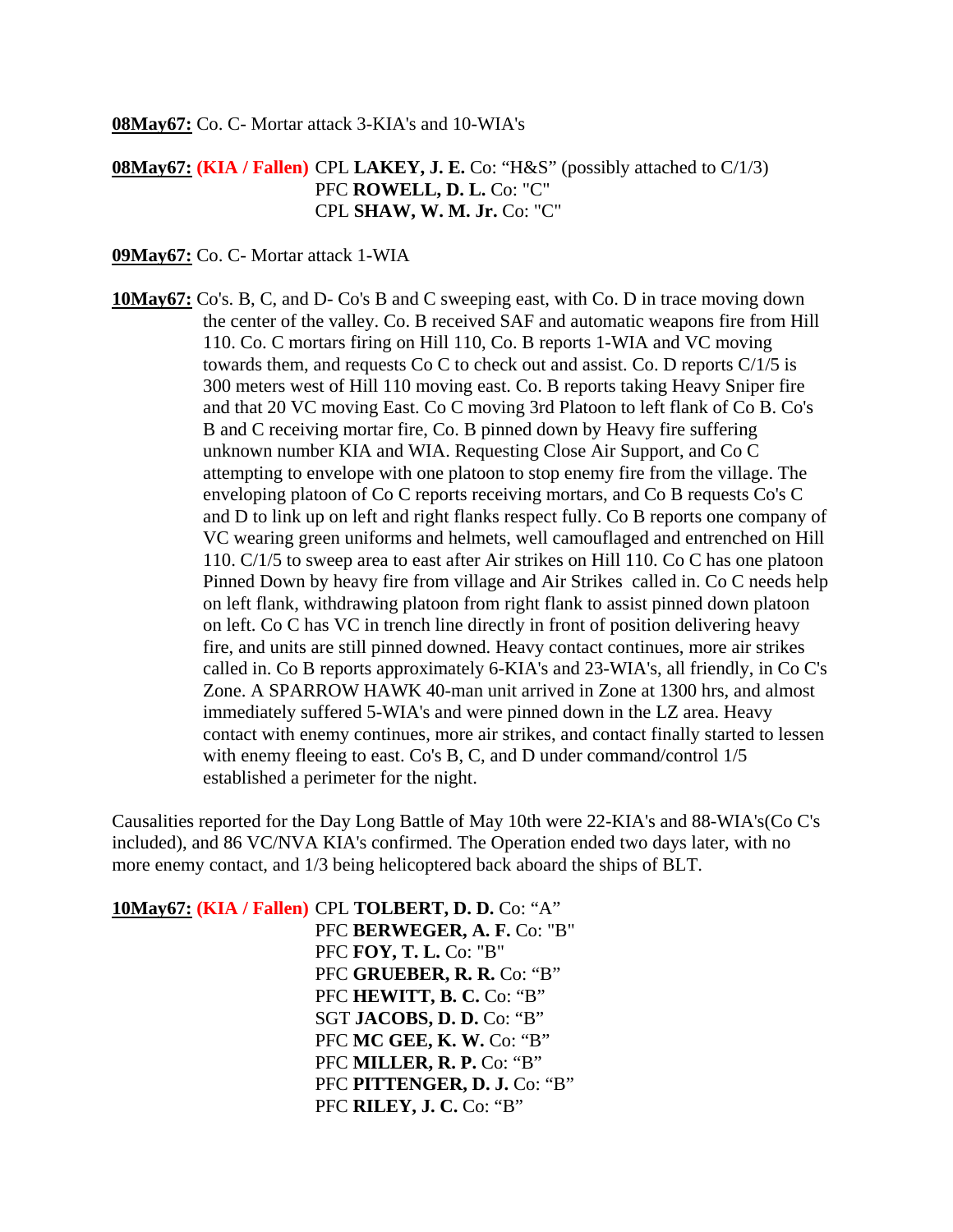CPL **WOODS, S. S.** Co: "B" LCPL **BISHOP, J. M. Co: "C"**  PVT **BROWN, A. L.** Co: "C" PFC **COOPER, J. R. Co: "C"**  PFC **DARLING, A. J. III** Co: "C" LCPL HART, D. M. Co: "C" PFC **CUOZZO, F. X.** Co: "D" HN **CHAMBERS, S. D. Co: "H&S"** SSGT **ARQUERO, E. A.** Co: "B" (NAVY CROSS Posthumously)

(Citation) For extraordinary heroism as Platoon Sergeant, First Platoon, Company "B", Battalion Landing Team 1/3, in the Republic of Vietnam on 10 May 1967. While participating in Operation BEAVER CAGE in the Tinh Quang Nam Province, Staff Sergeant Arquero's platoon was lead unit, in a company search and destroy operation, when heavy contact was made with two companies of Viet Cong and North Vietnamese regular forces. His flank security began receiving heavy automatic weapons fire and sustained several casualties. He immediately made his way to its position through the hail of enemy fire and courageously directed effective return fire. In order to provide much needed time for his platoon to deploy, he organized an assault element from the remaining members of his flank security. By this time the enemy fire power had increased in severity and effectiveness, yet he daringly continued to expose himself. Without concern for his own safety, he rallied his brave assault force and charged directly into the entrenched enemy positions. This action, which cost him his life, halted the advance of the enemy long enough to allow his platoon time to extract its wounded and withdraw to a defensive position. As a result of his heroic conduct and fearless devotion to duty, Staff Sergeant Arquero undoubtedly saved the lives of many comrades, upholding the highest traditions of the Marine Corps and the United States Naval Service. He gallantly gave his life for his country. (The NAVY CROSS Vietnam, page 16)

CPL **REID, J. M.** Co: "C" (NAVY CROSS Phosthumously)

(Citation) For extraordinary heroism as a Rifle Squad Leader while serving with Company "C", Battalion Landing Team 1/3 in the Republic of Vietnam on 10 May 1067. While participating in Operation BEAVER CAGE, Corporal Reid's platoon became heavily engaged in combat with a Viet Cong and North Vietnamese troop unit and was receiving casualties from enemy automatic weapons, small arms and mortar fire. One machine gun team was placed completely out of action by enemy mortars. Seeing that enemy fire had his platoon pinned down in exposed positions, he unhesitatingly moved across open ground to the machine gun, seized it and advanced another 20 to 30 meters. Being forced down several times during this maneuver, he reached his new position and delivered a heavy volume of accurate fire on the enemy positions, temporarily halting their fire, which allowed six other members of his squad to gain a covered position. Corporal Reid continued firing the machine gun from the exposed position in the rice paddy to thwart the advance of enemy troops attempting to overrun his platoon and endanger the Company's flank. While in his exposed position, Corporal Reid was wounded in the leg by rifle fire and as he moved forward to gain cover, he was hit again and mortally wounded. By his daring action and devotion to duty, Corporal Reid gave his life to save those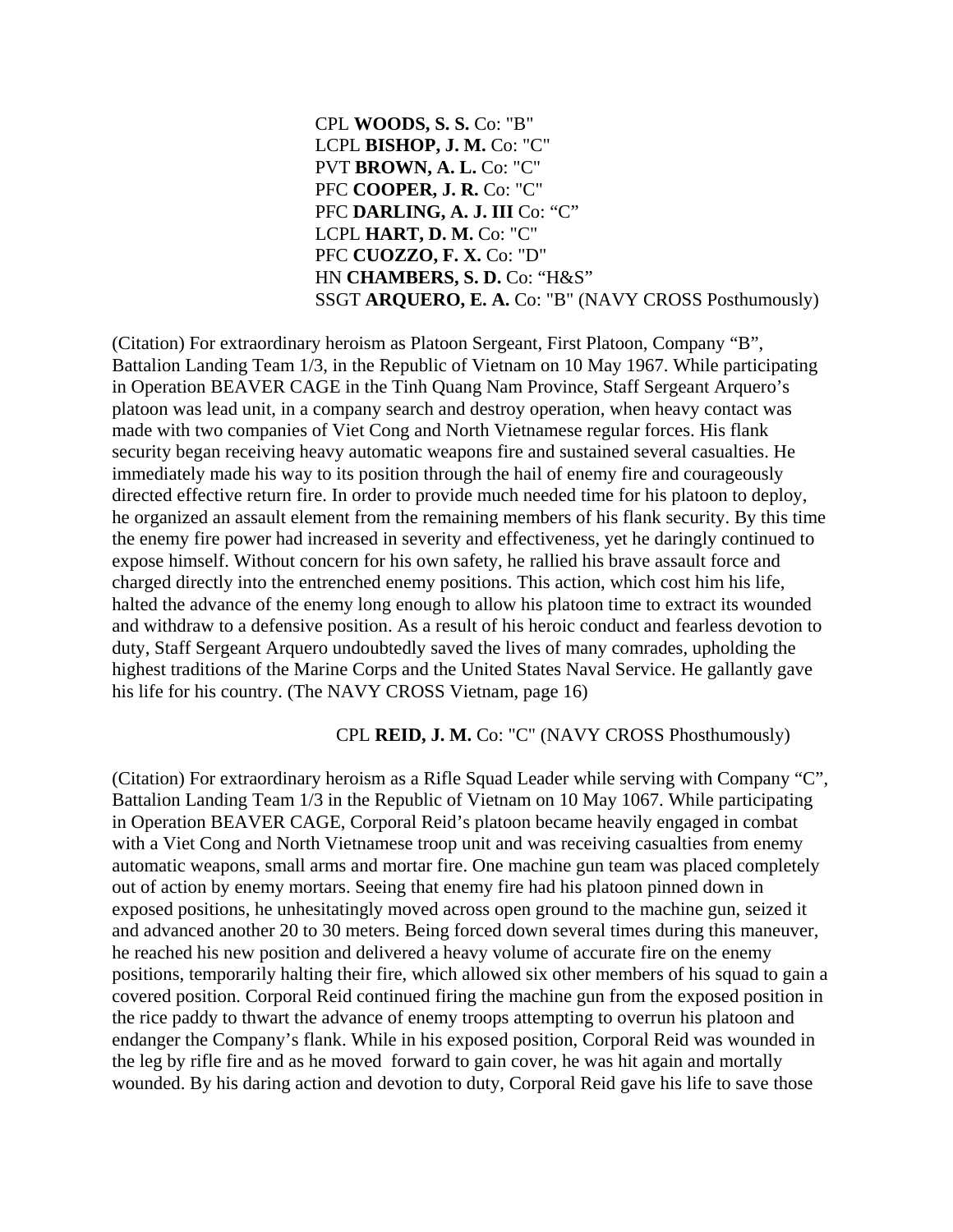of his fellow Marines, thereby upholding the highest traditions of the Marine Corps and the United States Naval Service. He gallantly gave his life for his country.

#### CPL **SANDERS, T.** Co: "C" (NAVY CROSS Phosthumously)

(Citation) For extraordinary heroism as a Machine Gun Squad Leader with Company "C", Battalion Landing Team ONE THREE, in the Republic of Vietnam on 10 May 1967. While participating in Operation BEAVER CAGE, in Tinh Quang Nam Province, Corporal Sanders enabled his platoon to move from positions exposed to heavy automatic and small arms fire, to a protected trench line, by advancing himself to an exposed position with his squad's machine gun when all other members of the squad became casualties. He then placed a heavy volume of accurate fire on the Viet Cong and North Vietnamese Army troops causing them to cease fire. When the enemy troops advanced to the cover of the trench line, in which other members of his platoon were located, he placed himself between the enemy and friendly troops. As the enemy approached to within six meters in front of him, Corporal Sanders delivered machine gun fire down the long axis of the trench line killing approximately two of them and wounding three others before he was killed by enemy fire. As a result of his heroic conduct and fearless devotion to duty, his actions enabled nine Marines, some of whom were wounded, to gain cover in the trench line and to gain positions where grenades and M-79 fire could be delivered on the enemy. By his outstanding courage, exceptional fortitude and valiant fighting spirit, Corporal Sanders served to inspire all who observed him and upheld the highest traditions of the Marine Corps and the United States Naval Service. He gallantly gave his life for his country.

**Over-view: Operation HICKORY/BEAU CHARGER**- The Beau Charger portion of the combined operation began early on 18 May. Fifteen UH-34's loaded with men from Company "A", 1/3, lifted off the deck of the USS Okinawa and headed inland. At 0800 they arrived at LZ Goose, which sat within small arms range of the north bank of the Ben Hai. As the first helicopter touched down, enemy machine-gun fire raked its entire length, killing one infantryman, wounding three crew members and three infantrymen, and destroying the craft's radio. Four other troop-carrying aircraft and two UH-1 gun-ships were also hit, but the entire wave got into the LZ. Within minutes the 2<sup>nd</sup> Platoon was spread out around LZ Goose. Based on the pilot's report, subsequent landings were diverted to LZ Owl, about eight hundred meters to the south. About this time, Company "D" successfully completed their amphibious landing. Ninety minutes later Company "B" came ashore. Both of these companies, plus the rest of Company "A", then double-timed toward LZ Goose, where the fighting still raged. Even after the forces linked up, the enemy wouldn't quit. Company "A" sent one of its platoons on a wide flanking maneuver around a tree line in an attempt to break the enemy's defenses. They were surprised by an NVA ambush. Only after a furious hand-to-hand fight were the grunts able to pull back to their perimeter. The skillful employment of gun-ships and air strikes eventually force the NVA to retreat, leaving sixty-seven of their comrades dead on the battlefield. Operation Hickory also began at 0800 on 18 May as Marines from 2/26 and 2/9, supported by tanks and ONTOs (tracked vehicles each mounting six 106mm recoilless rifles), headed north from Con Thien. At the same time, CH-46 Sea Knight helicopters carried 3/ 4 northwest of Con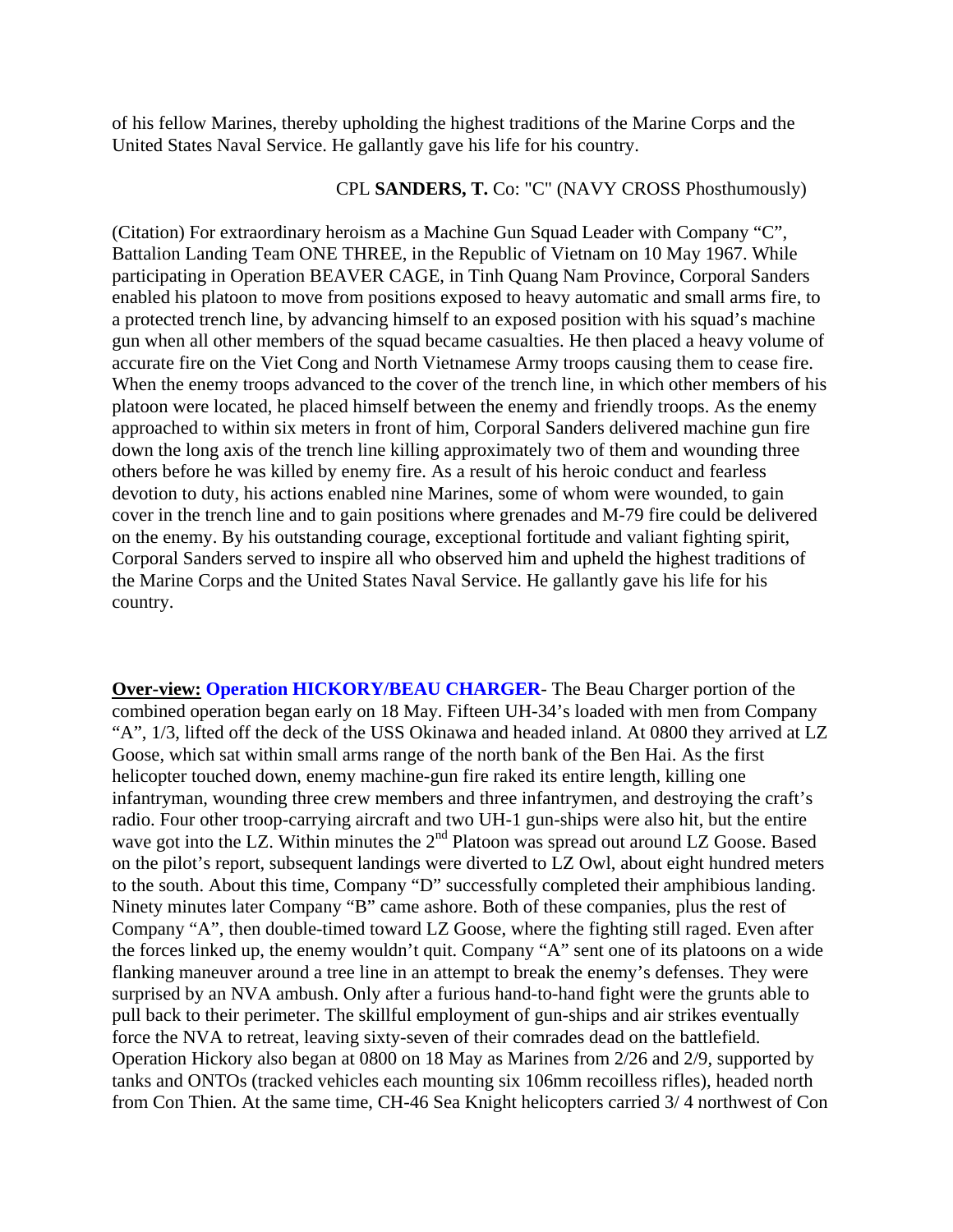Thien into an LZ actually within the DMZ. These Marines would act not only as a blocking force to prevent any NVA from escaping to the north, but also to prevent any reinforcements from heading south. Within three hours of jumping off, the lead elements of 2/26 made contact with what ultimately turned out to be two battalions of well-dug-in NVA. The fight developed quickly as more Marines pressed forward. Within minutes the air was filled with the pop-pop of rifles, the staccato report of machine guns, the heavy booms of the tank cannons and recoilless rifles, and the sharp explosions of mortar rounds. From their deep, well-prepared bunkers, the NVA poured a veritable hail of lead on the Marines. The battalion commander and his operations officer were wounded and evacuated. Soon, the attack ground to a halt as the riflemen sought cover. Late that afternoon, 2/9 maneuvered forward on 2/26'sright flank, hoping to overrun the enemy. It didn't work. Heavy enemy fire forced them to halt, too. With no hope of breaking the enemy's resistance, the Marines pulled back, bringing 5 dead and 142 wounded with them. Throughout the night 75 radar-controlled air strikes blasted the NVA's positions. Starting at 0500 the next day, an intense artillery barrage pounded the enemy defenses. At 0700 the infantry started forward in the attack. Once again the supporting arms had done a masterful job;  $2/26$  had overran the enemy line by 1030. Only 34 enemy dead and 9 wounded were found. After policing the battlefield, the two battalions continued north against sporadic resistance. In the meantime, 3/4 headed southeast from its LZ, hoping to trap any NVA fleeing from its sister battalions. Though they experienced only light contact, they did find several enemy supply caches filled with vast quantities of rice and ammo, all of which was destroyed in place. The next two days of Operation Hickory passed quietly. Then on 20 May, Company "K", 3/9, working as a screening force to the southwest of the main forces, found the enemy emplaced in mutually supporting bunkers in a jungle-covered draw. The NVA fired first, pouring a steady stream of automatic weapons fire into the advancing troops. Because of the terrain Company "K" could not maneuver to get an advantage over the foe. Company "L" pushed forward to help them, but they. Too, found they couldn't advance under the blistering NVA fire. Both companies dug in for the night, one on each side of the draw. Friendly artillery pounded the enemy throughout the night. The next morning Company "M" linked up with its two sister companies and took the lead in the renewed attack. Together, the three rifle companies finally cleared the area. Only thirty-one dead NVA were found. The Marines lost twenty-six killed and fifty-nine wounded in the action. That same day, SLF Bravo, BLT 2/3, joined the Hickory forces, landing by helicopter northwest of Gio Linh. They swept north, reaching the south bank of the Ben Hai River by midday on 22 May. Two days later the battalion turned south. It met no resistance during its movement but did uncover two extensive bunker complexes, including one made with steel-reinforced walls. The bunkers were filled with supplies; one contained more than one thousand 60mm mortar rounds. Two other battalions, 3/4 and 2/26, swept the DMZ to the southwest, toward the mountains west of Con Thien. At the same time the  $3<sup>rd</sup>$  Battalion, 9<sup>th</sup> Marines moved northwest, sweeping through the DMZ. To the east the other Operation Hickory battalions resumed search and destroy operations south of the DMZ in Leatherneck Square. The last major contact in Operation Hickory came on 25 May at Hill 117, about five kilometers west of Con Thien. Early that morning, Company "H", 2/26, was hit by a blistering barrage of small arms fire from two enemy companies occupying mutually supporting bunkers. The fighting ragged at close quarters for more than an hour before the company pulled back, evacuate casualties, and call in supporting fire. While the jets and artillery bombarded the hill, Company "H" maneuvered to the north. There it linked up with Company "K", 3/4 (opconned to 2/26). Both companies then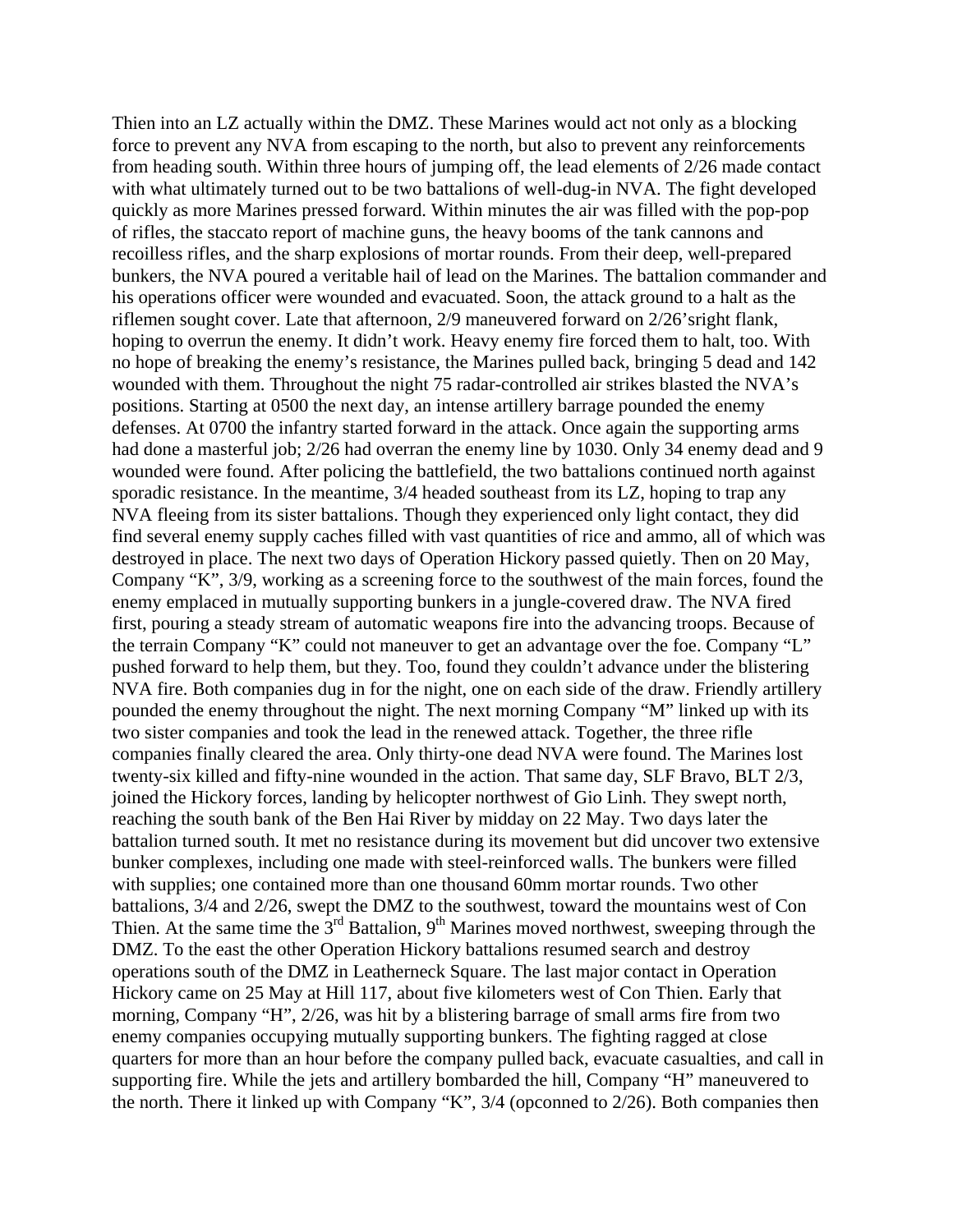attacked the hill but were soon pinned down by a vicious hail of fire. Unable to maneuver, the two battered companies set in for the night, protected by a constant barrage of artillery shells ringing them and pounding the NVA positions. The day's losses were fourteen Marines killed and ninety-two wounded. Early the next morning while re-conning the area, the UH-1E helicopter containing the battalion commander, his executive officer, and two company commanders was shot down. All four were wounded, but only the battalion commander and the commander of Company "K" had to be evacuated. The pending attack was delayed while the attack units were readjusted. On 27 May, Companies "E" and "F", 2/26, now opconned to (3/ 4), moved against Hill 117 behind a moving wall of artillery fire. They encountered only minimal resistance and secured the hill by 1600. The next day, the  $3<sup>rd</sup>$  Battalion,  $4<sup>th</sup>$  marines moved west of Hill 117, sweeping deeper into the mountainous area. They met no further resistance. On 29 May, they turned back toward Con Thien. Operation Hickory was the first large-scale allied foray into the DMZ. This effort changed the rules, signaling the NVA that they no longer had a sanctuary there. At the same time, the TAOR had been cleared of all civilians, giving the Marines complete freedom in the future use of supporting arms. The cost of these gains had been high. The Marines suffered 142 killed and 896 wounded. Enemy casualties were nearly 800 killed and 37 captured. In addition, several large stores of enemy supplies were captured, denying the NVA valuable food, ammunition, and medicine. When Operation Hickory ended on 28 May, all participating units became part of the ongoing Operation Prairie IV. They continued their search and destroy sweeps of Leatherneck square and the terrain southwest of Con Thien. (per Semper Fi Vietnam, pages 130 to 134).

#### **18May67 to 26May67: HICKORY / BEAU CHARGER**

Provinces: Tinh Quang and Quang Tri- just below the Ben Hoi river in southern half of DMZ. Units: Hickory-3rd Mar Div(HQ), 1/9, 2/9, 3/9, 1/4, 3/4, 2/26; SLF-Alpha (BLT 1/3 and HMM-263 on operation Beau Charger); SLF-Bravo (BLT 2/3 and HMM-164 on operation Belt Tight);

and the 5th ARVN Regiment on operation Lam Son 54.

Object: Marine forces launch three simultaneous operations, first SWEEP through southern half of DMZ. SLF-A lands under code name Beau Charger, along the coast. 2/26, 2/9, 3/9, and 3/4 begin sweep around Con Thien under Hickory. Two days later SLF-B lands N/E of Con Thien under code name Belt Tight. The operation ends 26th of May. Hickory started 16May67 and ended 28th. Because of enemy buildup in the DMZ, General Westmoreland authorized the entry of forces into the DMZ just south of the Ben Hoi river. The first of these operations was named HICKORY for the 3rd Marine Division, BEAU CHARGER for SLF-Alpha, BELT TIGHT for SLF-Bravo, and LAM SON 54 for the South Vietnamese forces. The scheme of the operation was to get all units on the Ben Hoi river and sweep south destroying all enemy units and

installations in their path. A free fire zone was established and the Vietnamese Police removed 10,000 non-combatants from the area. The first helo of the first wave ,Co A, into the operation(Beau Charger) was raked with gunfire, the co-pilot, crew chief, gunner, and three grunts were all wounded. Another grunt fell out of the helo and was killed. Four other UH-34's two UH-1E's also suffered damage in the assault. Fighting was fierce, the Marines engaged the enemy in hand-to-hand fighting and eleven jets came in to provide close air support. On the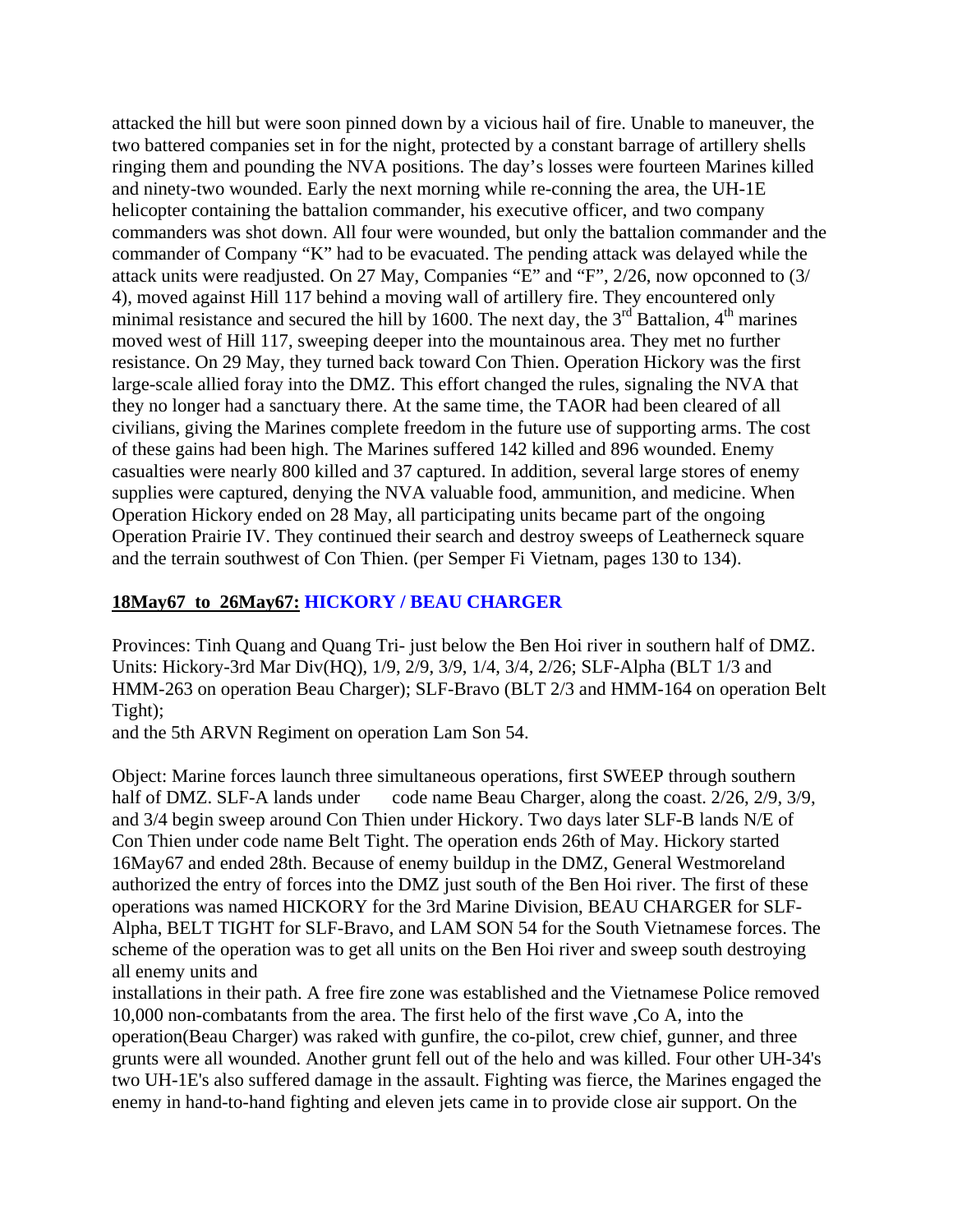18th at 1430 C co landed at LZ Owl. At 1830, 43 non-combatants were removed from the DMZ and one VC was KIA by C co. On the 19th, 20 rounds of 82mm, 68 rounds 60mm, and 40

rounds of 85mm were incoming causing 4 C co WIA.. On the 26th all units were extracted from "White Beach".

Cost: USMC- 142 KIA and 896 WIA with 447 Enemy KIA.(this is for total of all three operations). Per 3rdmarines-operations operation Hickory I had 367 Enemy KIA and unknown U.S. losses.

BLT-1/3 for Operation Beau Charger sustained 23-KIA's and 99-WIA's, while inflicting on the enemy 85-VC/NVA KIA's (confirmed), 84-VC/NVA KIA's(probable), and capturing 6- VCS/POW's (one Died of Wounds). 1/3 also evacuated approximately 536 friendlies out of the DMZ.

- **18May67:** From HAMMOND- Vietnam Conflict Map, states that U. S. Marines and ARVN units FIRST enter the DMZ. BLT 1/3 and the other Marine Battalions along with the ARVN units, participated the First Operations into the Southern half of the DMZ. Up to the Ben Hoi River and possibly across it. This may have been our first time in the DMZ, but WE will be back many more TIMES, in the future months and years.
- **18May67:** Co. A-Assault elements landed at LZ Goose, and immediately came under intense enemy fire, while Co. D was making an amphibious landing with tanks at Green Beach. The second wave of Co. A via helicopters landed at LZ Owl, not under enemy fire. One platoon from Co D and a light section of Tanks, joined Co A at LZ Owl, followed by the rest of Co A and Co B too. Co A and Tanks linked up with elements of Co A at LZ Goose. Co's A and B involved in Heavy fighting with three reinforced enemy rifle companies near LZ Goose during the day. Co C landed at LZ Owl, after a Command Group had already arrived. A total of 43 noncombatants were evacuated from the DMZ this date. 1/3 (mainly Co A and B) sustained 19-KIA's and 43-WIA's from the heavy enemy contact this date.

18May67: **(KIA / Fallen)** PFC **ANDERSON, C. L.** Co: "B" LCPL **CHEEK, K. N. Co: "A"**  PVT **CHRISTENSEN, E. J.** Co: "A" PFC DALGLIESH, M. A. Co: "B" 1LT **DOBBIN, L. D. II** Co: "B" LCPL **DOYON, P. F.** Co: "A" CPL **GODWIN, S. M.** Co: "B" LCPL **HAZZARD, F. G.** Co: "C" PFC **KRAMER, D. D. Co: "B"**  CPL **LAND, R. L.** Co: "B" CPL **MACOMB, O. E. Jr.** Co: "B" ESN **McCORMICK, J. W. Jr.** Co: "B" 2LT **McKEON, J. T. Jr.** Co: "B"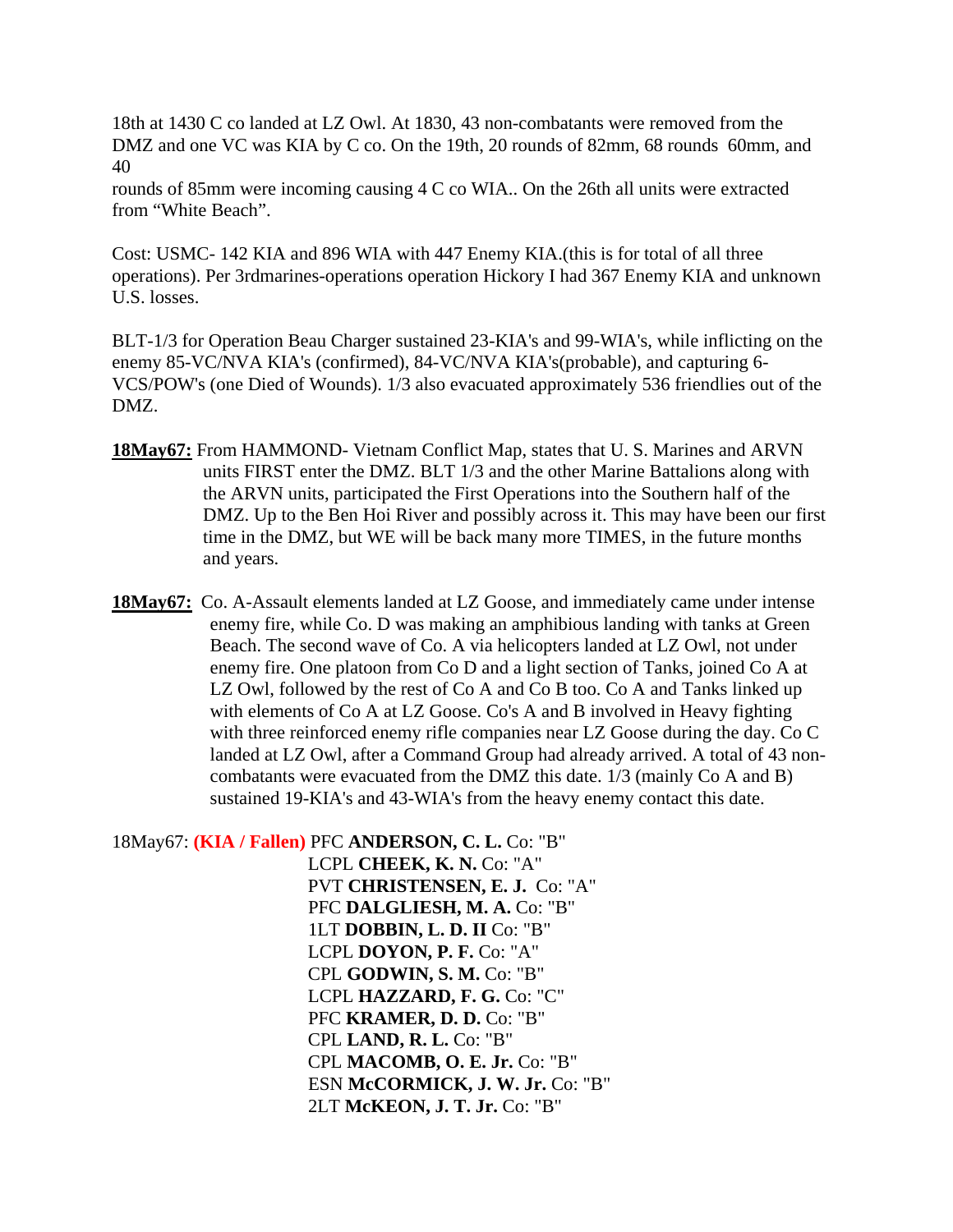# CPL **MITCHELL, C. U.** Co: "B" LCPL **NEMCHIK, J. J. Jr.** Co: "A" HM3 **SMITH, M. F.** Co: "B" PFC WILSON, J. T. Co: "A"

CPL **KECK, R. F.** Co: "A" (NAVY CROSS Posthumously) (Citation) For extraordinary heroism while serving as a Machine Gun Squad Leader with Company "A", Battalion Landing Team 1/3, Ninth Marine Amphibious Brigade, in the Republic of Vietnam on 18 May 1967. During Operation BEAU CHARGER, in Quang Tin Province, Corporal Heck's squad was landed by helicopter into a heavily defended enemy position. Due to the large volume of intense enemy ground fire, the helicopters were forced to disperse over a wide area, causing isolation of many small units. Finding himself, and his gun team separated from the main body of his company, Corporal Keck quickly placed his gun into action. Observing one machine gun within hand grenade range of the teeming enemy trench lines, he rushed to the aid of his men under vicious enemy fire, finding one lone survivor. He quickly evaluated the situation and decided to move the gun to a safer position to keep it in action. While breaking the gun down into two groups, he was wounded by an enemy grenade. Disregarding his painful wounds, he quickly killed the enemy soldier who had thrown the grenade with a accurate burst of machine gun fire. Realizing that only one man could possibly make it back across the deadly fire-swept terrain, Corporal Keck ordered his gunner to return, while he gave covering fire. During this unselfish action, he was mortally wounded. By his courageous actions, bold initiative, intrepid fighting spirit and sincere concern for others, Corporal Keck reflected great credit upon himself and the Marine Corps, and upheld the highest traditions of the United States Naval Service. He gallantly gave his life for his country.

**19May67:** Co. D- With A/1/12 and W/1/12(Artillery Batteries), and BLT 1/3 Command elements at Green Beach received three volleys of 85mm fire(approximately 132 rounds total), which caused 3-KIA's and 8-WIA's.

**19May67: (KIA / Fallen)** PFC **BROWN, W. L.** Co: "D" CPL **FERNANDEZ, R. S.** Co: "1/3" (C Co, 3rd AMTRAC)

**19May67:** Co's. B and C- Received approximately 20 rds 82mm mortars, 68 rds 60mm mortars, and 40 rds of 85mm fire, with 4-WIA's

19May67: **(KIA / Fallen)** CPL **SARMENTO, H. M.** Co: "B" CPL **STECKER, J. C.** Co: "B" PFC **MITCHELL, W. J. Jr.** Co: "C"

**19May67:** BLT-1/3- Evacuated a total of 274 non-combatants from the DMZ this date.

**20May67:** Co. D- An units at Green Beach received 30 rds of 85mm fire from North Vietnam, sustaining 1-KIA and 2-WIA's

**20May67: (KIA / Fallen)** PFC **FLACK, R.** Co: "D" (A Btry, 1/12)

**20May67:** BLT-1/3- Evacuated another 135 non-combatants from the DMZ this date.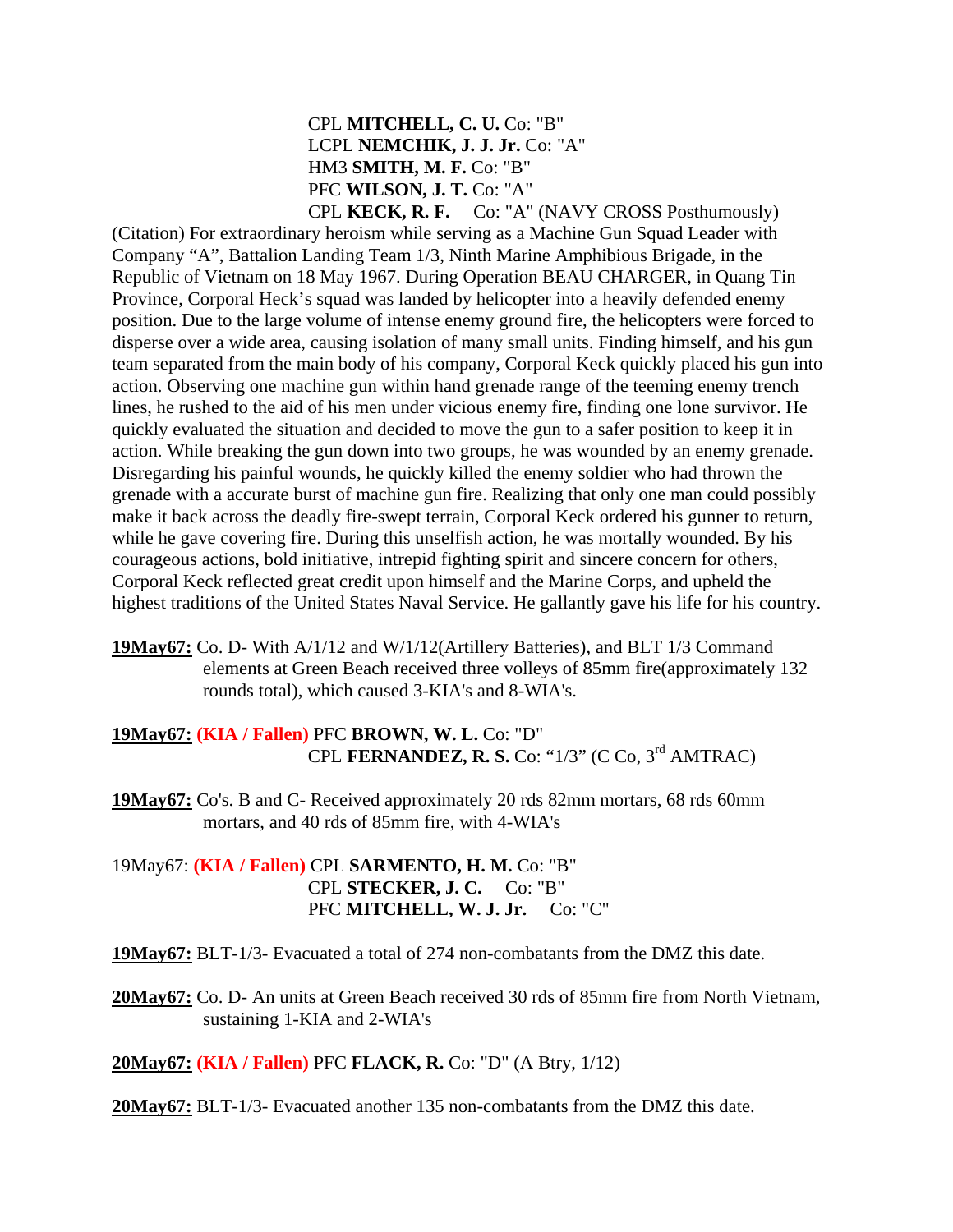### **21May67:** BLT-1/3- Evacuated 84 non-combatants from DMZ

- **23May67:** BLT-1/3- Units observed a twenty-four hour Truce in honor of Buddha's birthday, with NO incidents reported.
- **25May67:** BLT-1/3- Prepared for Phase III of operation Buea Charger, the Amphibious Withdrawal from the DMZ. At 2000 hrs, the units started their movement to the coast at White Beach, stopping for periods of time, and moving at night. Co D was last to withdraw at 1010 hrs on the 26th, ending the operation.
- **27May67:** Personnel, supplies, and equipment were transferred from the USS Bayfield-APA-33 which was relieved by the USS Duluth-LDP-6.
- **01Jun67:** Vietnam Service MEDAL, Vietnamese Counteroffensive, Phase III, start 01Jun67 to 29Jan68.

#### **02Jun67 to 05Jun67: BEAR BITE**

Provinces: Thian Quang Tri & Tinh Thua Thien- 40 clicks south of DMZ, Street Without Joy area.

Unit: BLT-1/3

Object: Starting on the 2nd, BLT 1/3 spent 72 hours probing and destroying unoccupied enemy positions. Snipers and a stuck Marine tank were the only casualties on this operation. C co landed at LZ Starling with no contact. Bunkers and Punji pits were found and destroyed. Small arms fire was received with no casualties. Re-supply Helos received sniper fire, C co sent out patrols to engage. Two fire fights were fought on the 4th, with C co having 1 VC KIA, and one VC WIA. On the 5th the Battalion was airlifted 4th Mar area.

Cost: 2 communist KIA, 9 POW's.

This was an Amphibious and Heliborne assault in southern Quang Tri northern Thua Thien Province. BLT-1/3 sustained NO Causalities, but inflicted 2-KIA(confirmed), 9- KIA(probable), and captured 9-VCS on the enemy.

# **03Jun67: (KIA / Fallen)** PFC **TREMAINE, C. L.** Co: "B"

# **07Jun67 to 11Jun67: COLGATE**

Provinces: Quang Phu Vang &Thua Thien

Units: 4th Mar(HQ), BLT-1/3, 2/26, 3/26, 3/12-Artillery.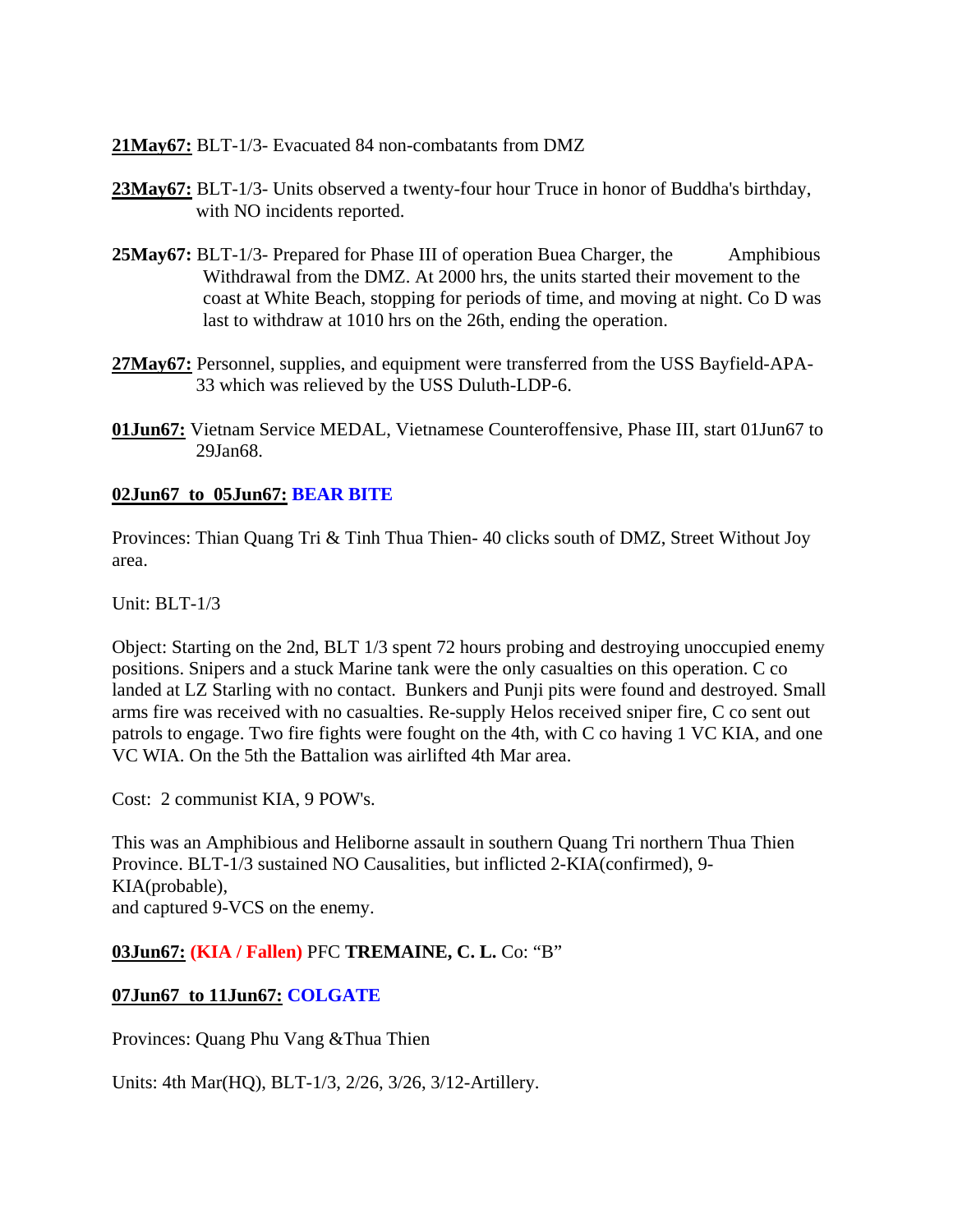Object: Was to be a blocking force for Co B,D and A. Airlifted into LZ Eagle and Hawk. Two VC were captured hiding in the water, and 4 VC were engaged by C co and UH-1 helos. On the 11th the Battalion was airlifted to Phu Bai, and was trucked to 4th Mar area. Uneventful.. Company C was op-con to 4th Marines during the period 11-20 June on Operation CUMBERLAND. Helilifted into area 7 miles east of Phu Bia. The first day Co's A and B made heavy contact with an intense enemy force. The last four days were light contact. 1/3 sustained 3-KIA's and 29-WIA's, while inflicting 24-VC/KIA(confirmed), 15-VC/KIA's (probable), and capturing 58-VCS. Later a village Chief indicated the Enemy had suffered 125- 150 KIA's that first day of the operation. 1/3 had control and command of operation, and were assisted by units H/2/26 and K/3/26.

**07Jun67:** Co. A- Armed Huey reported two VC in area. One squad sent to location, taken under fire immediately by small arms, and 9-12 rounds of 60mm mortar fire. Requested air, artillery, and 81mm mortar fire, on estimated one company of enemy in area well dug in. 2-KIA's, 12-WIA's and 1-ARVN-WIA

**07Jun67: (KIA / Fallen)** LCPL **HALL, J. W.** Co: "A" LCPL **WHIPS, F. D. Co: "A"** 

**07Jun67:** Co. B- Moving up in support of A Co., made heavy contact with enemy, received heavy small arms and 82mm mortar fire. 1-KIA and 1-WIA

#### **07Jun67: (KIA / Fallen)** LCPL **BAIRD, J. R.** Co: "B"

- **07Jun67:** Co. B- Element moving to left flank of fortified position detonated a large mine or a 81mm mortar dud. 7-WIA's
- **08Jun67:** Co. B- Night patrol made contact with enemy, fire fight ensued. 1-WIA

# **15Jun67 to 23Jun67: CHOCTAW**

Provinces: Tinh Quang Tri & Tinh Thien

Units: 4th Mar(HQ), BLT-1/3, 1/4, 2/4, 3/12-Artillery.

Object: Search and destroy.Tedious sweeps west of Route 9, along the Thac Mai river. C co was returned to BLT 1/3 from Operation CUMBERLAND on the 20th. The operation was limited to sniper and small arms harassing fire. Co C uncovered 200# rice, ammo cans and ammo, flack jackets, detcord , medical supplies, comm wire, and 2 booby traps. A boat and tunnel were also found. VC were found in the tunnel, 2 VC KIA Punji pits and stakes were uncovered and destroyed. 2 VC and 3 VCs were apprehended.

Cost: USMC- 19 WIA, 9 communist KIA and 15 POW's. Choctaw initially consisted of several smaller unit missions and commitments assigned to the 4th Marines in the Three Rivers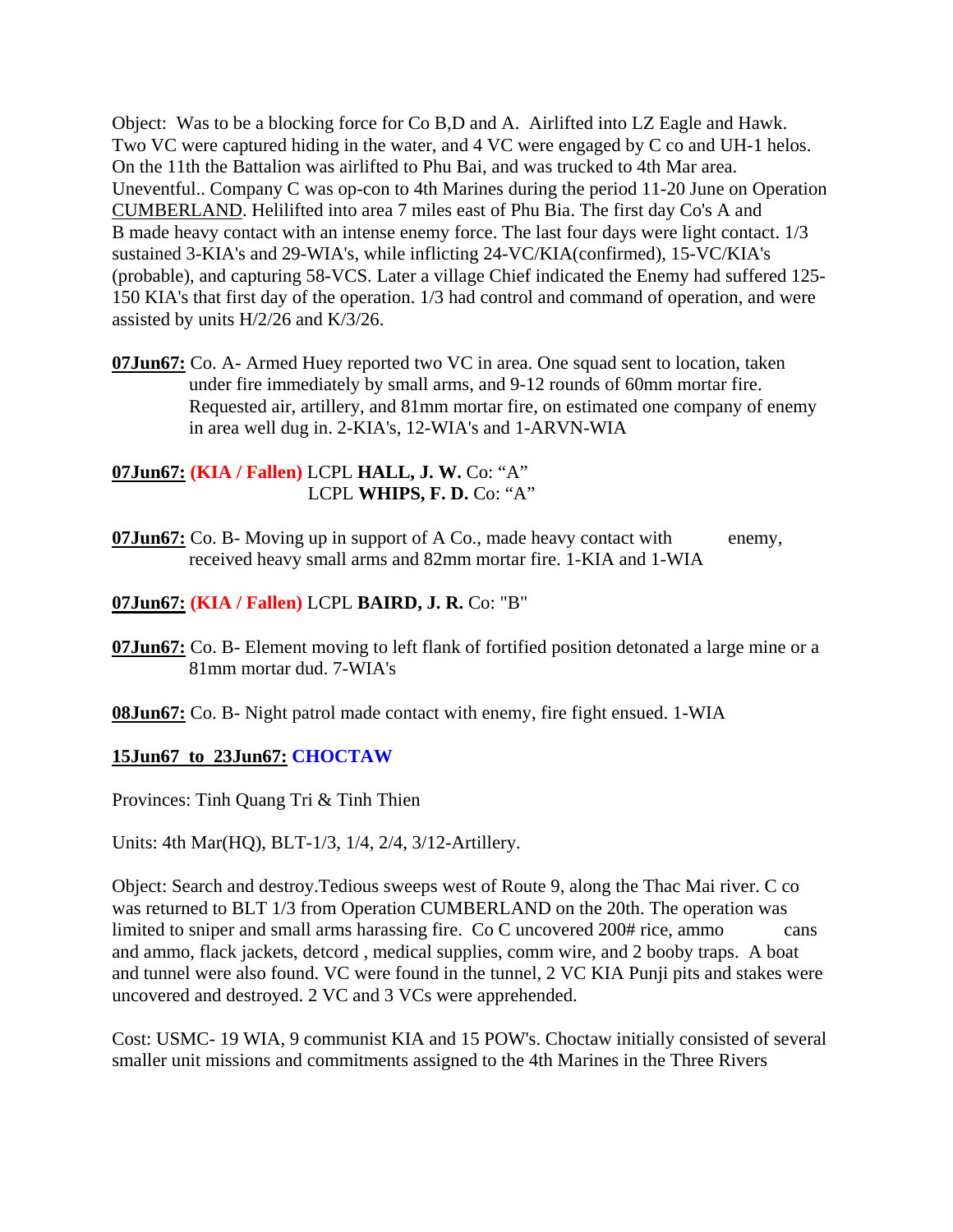Area, starting on the 13th of June. On the night of the 21st, a Battalion Sweep back in the "Bear Bite" area, characterized by a Night Foot movement to area to start sweep, ending with limited

action and enemy contact. BLT-1/3 sustained No KIA, and 17-WIA's while inflicting 9- VC/KIA's(confirmed), 20-VC/KIA's (probable), and capturing 15-VCS.

 **13Jun67:** Co. A- Discovered 50 punji traps both foot and man size, well camouflaged. Two men fell into man size trap. 1-WIA

**13Jun67:** Co. A- Booby trap, 1-WIA

**15Jun67:** Co. A- While searching area one Marine stepped on mine, 2-WIA's

- **16Jun67:** Co. A- Received 5 rounds 60mm mortars into LZ as three Helo's landing. No damage to Helo's, 2-WIA's
- **17Jun67:** Co. A- Booby trap mine, 1-WIA

**19Jun67:** Co. C- Booby trapped grenade, 3-WIA's

**21Jun67:** Co. B- Enemy contact, Fire fight received automatic weapons fire, 2-WIA's

**21Jun67:** Co. C- Foot punji trap stepped into, 1-WIA

**21Jun67:** Co. B- Night patrol received small arms and grenades(possible M-79 rounds). 1- WIA

# **25Jun67 to 28Jun67: MARYLAND**

Province: Thau Thien Units: 4th Mar(HQ), BLT-1/3.

Object: Search and destroy.\*\* C co found 2 VC in spider holes and were captured. 2 VC and 2 VCs females were also detained. The BLT killed 7 communist, took 35 prisoners, and salvaged almost 9 tons of rice at cost of 3 Marines wounded.

Cost: USMC- 3 WIA, Enemy 9 KIA and 35 POW's. BLT-1/3 back to Phu Bia, in command and control for operation Maryland, assisted by F/2/26.Helolifted back into area of prior "Colgate" operation, back into LZ's Hawk and Eagle. Search and Destroy forcing the VC into ARVN units. Light contact for us, but Heavy contact for ARVN units with enemy losses over 100 VC/KIA (confirmed). BLT-1/3 sustained No KIA and 4-WIA's while inflicting 7- VC/KIA's(confirmed), 5-VC/KIA's(probable), and capturing 35-VCS. After operation to COL CO Island and back aboard the ships of BLT.

**26Jun67:** Co. D- A 1st platoon night ambush received small arms fire from a hut in their vicinity. 2-WIA's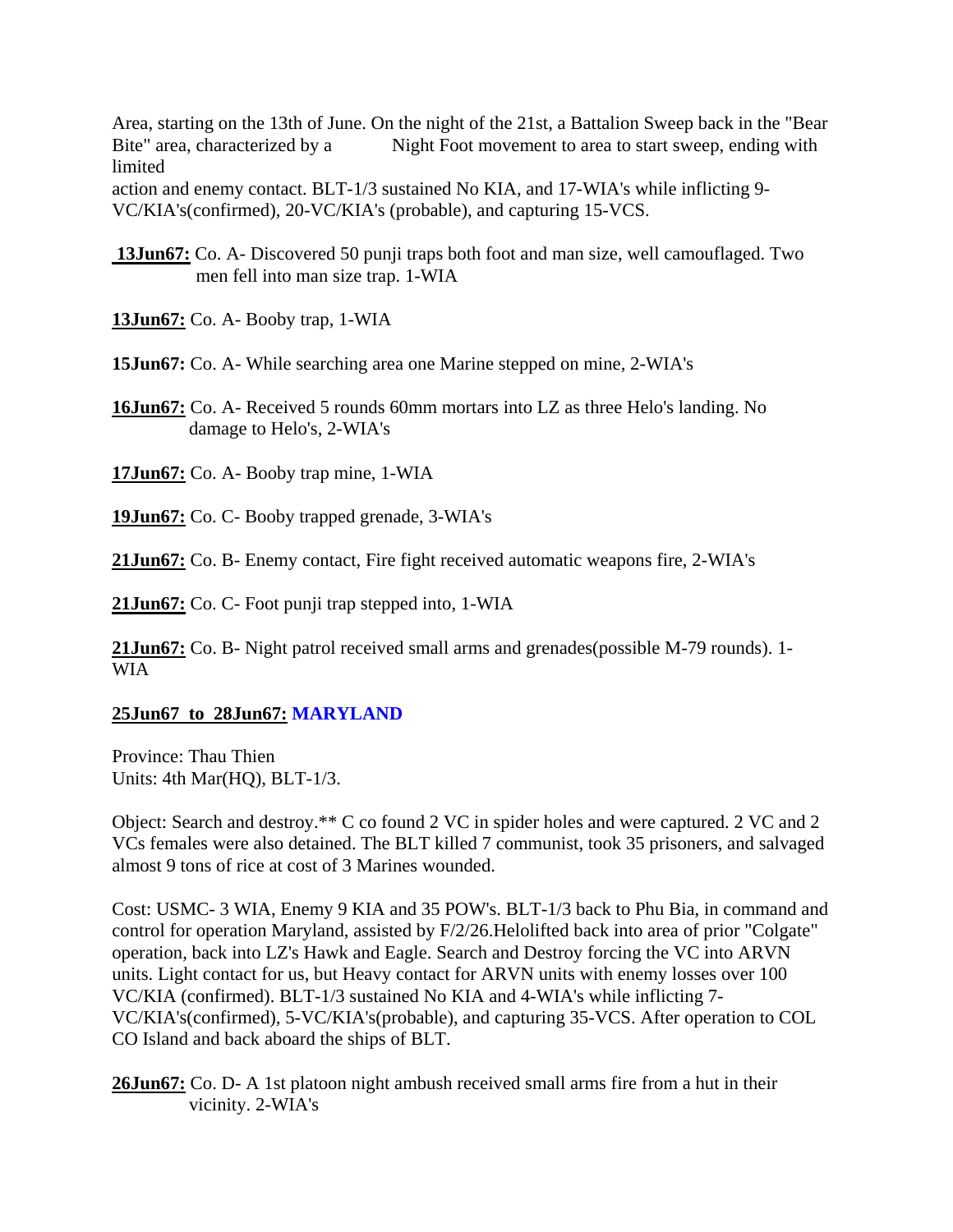**28Jun67:** Co. D- Friendly fire incident, while walking his relief for a radio watch at night. 1- WIA

**30Jun67:** For the month of June BLT-1/3 had participated in four Operations, mostly operating in the 4th Marines area, and sustaining a total of 6-KIA's and 48-WIA's. During the month 1/3 was credited with 49-VC/KIA's(confirmed), 49-VC/KIA's(probable), and capturing 117-VCS.

**(Over-view): Operation BUFFALO**- On the morning of 2 July, Company "B", 1/9, now rebuilt after its fight near Khe Sanh and commanded by Capt. Sterling K. Coates, was sweeping north of the newly cleared trace about three kilometers northeast of Con Thien in conjunction with Company, "A", 1/9. Because the TAOR assigned to the regiment was so large, the time span between infantry sweeps of a given section sometimes exceeded two weeks. This lag did not go unnoticed by the NVA. The astute enemy began moving back into a given area as soon as the Marine rifle companies moved on. To counter this tactic, Col. George E. Jerue, the  $9<sup>th</sup>$ Marines commander, ordered Lt. Col. Richard J. Schening to return to the same ground in which his  $1<sup>st</sup>$  Battalion had operated less than a week earlier. As Company "B" moved north along Highway 561, actually a ten-foot-wide dirt road bordered by three-foot-high hedgerows, it came under sniper fire at about 0900. Capt. Coates maneuvered his command group and the  $3<sup>rd</sup>$  Platoon out to the left to flank the enemy. Increasingly heavy fire halted that movement. Coates then ordered his 2<sup>nd</sup> Platoon to move to the right. To Coates's surprise it was driven back with high casualties before it had proceeded very far. As the  $2<sup>nd</sup>$  Platoon moved back on the road, enemy artillery and mortar fire started falling in the area. Casualties began to build. A short distance to the west, Capt. Albert C. Slater turned his Company "A" to move to Coates's aid. The company made it less than one hundred meters before it ran into mines and small arms fire. Soon Slater had so many casualties that he couldn't move. In the meantime, the fighting around Company "B" grew more savage. The NVA cut off Coates and the 3<sup>rd</sup> Platoon. North Vietnamese soldiers then sneaked forward through the thick shrubbery and used flamethrowers to ignite the brush along the road. Marines fleeing the blaze were cut down by small arms fire or artillery bursts. Then, artillery fire dropped on the command group. Captain Coates, his radio telephone operator (RTO), two platoon leaders, the artillery forward observer (FO), and several others all died in the opening salvo. The forward air controller assumed command of the shattered company. From the rear, the  $1<sup>st</sup>$  Platoon tried to move forward to help the others, but it was soon halted by brutal blasts of enemy fire from both flanks. The enemy seemed to be everywhere. The platoon commander, SSgt. Leon R. Burns, called for napalm strikes as close as twenty meters to his position in an effort to hold the enemy at bay. Under this protective cover, Burns slowly pushed forward until he linked up with the remnants of the  $2<sup>nd</sup>$  Platoon. At about 1030 Lieutenant Colonel Schening, alerted to the battle, dispatched from Con Thien a rescue force composed of four M48 tanks accompanied by a rifle platoon from Company "D". He also asked Colonel Jerue for the release of Company "C" from security duty at the regimental CP at Dong Ha. The battalion S-3, Capt. Henry J. M. Radcliffe, and the S-2,  $1<sup>st</sup>$  Lt. Gatlin J. Howell, led the reaction force out of the combat base. The small column moved down the trace without incident. As soon as they swung north on Route 561, however, they were hit by heavy enemy fire. About the same time, helicopters began landing Company "C" at an LZ right in front of the rescue column. Radcliffe ordered the platoon from Company "D" to secure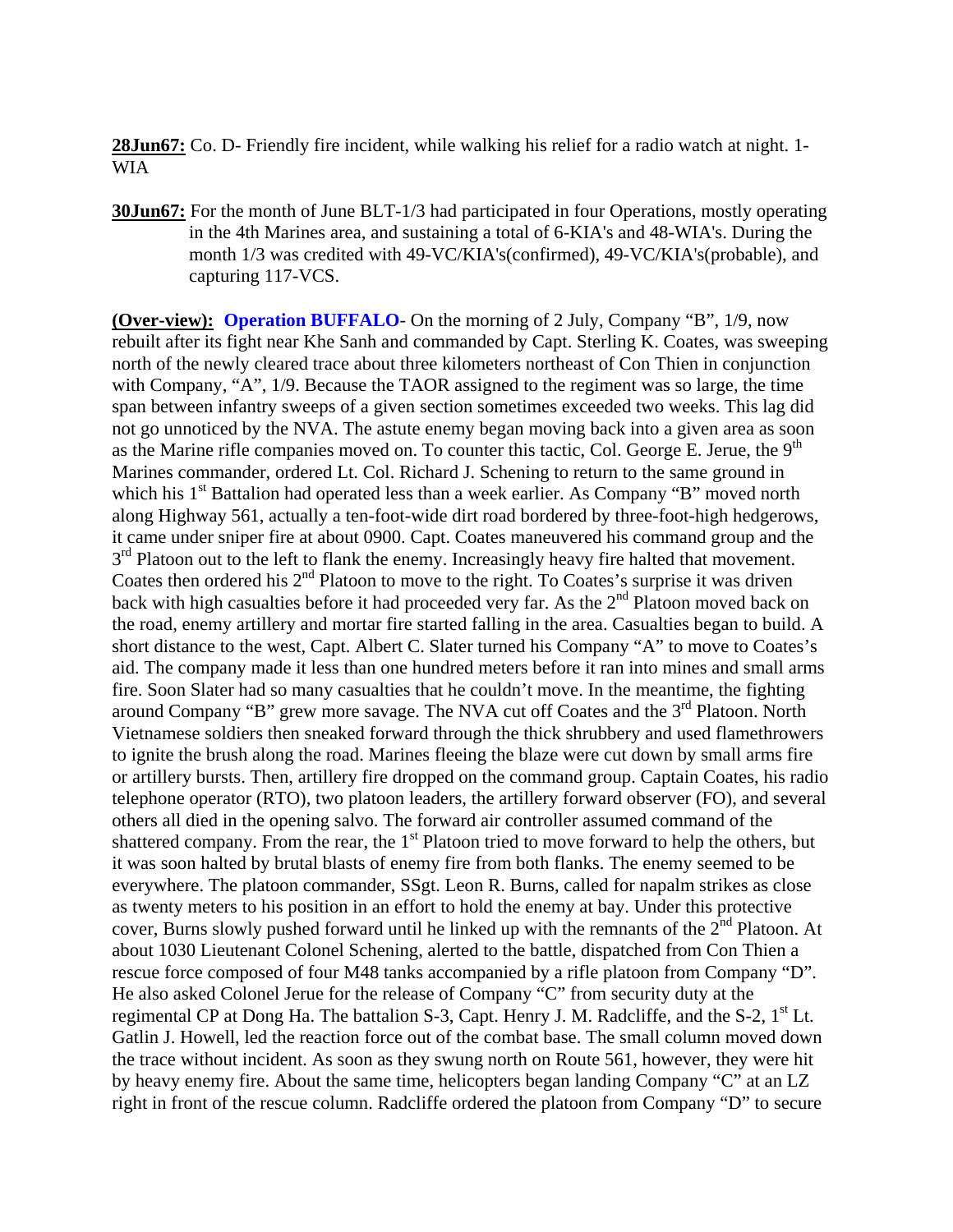the LZ. Just then an enemy artillery barrage slammed into the area. Eleven Marines fell. Radcliffe gathered up a platoon from Company "C" and, with the tanks, pushed onward. About six hundred meters up the road he found Sergeant Burns. Looking at the handful of Marines around the setgeant, Radcliffe asked Burns where the rest of Company "B" was. "This is what's left of the company, sir," Burns replied. Radcliffe was too stunned to respond. After sending the 1<sup>st</sup> Platoon's wounded to the rear, the relief force, along with Sergeant Burns and his few remaining able-bodied men, pushed forward to recover the rest of Company "B's" casualties. They found so many bodies that there wasn't enough room for them on the tanks. Some had to be left behind. Lieutenant Howell was particularly bothered by the scene. He had only recently relinquished command of the 3rd Platoon after leading it for eight months. Determined not to leave any of his former comrades behind, he repeatedly exposed himself to carry wounded back to the tanks. Captain Radcliffe estimated that Lieutenant Howell helped bring no less than twenty-five wounded to safety. As the pathetic column started back to the LZ, it was hit by enemy artillery and mortar fire. Then, two tanks hit mines, causing more casualties and further slowing the withdrawal. As the gruesome parade finally reached Company "C's" LZ, more enemy artillery shells struck. Many of the earlier casualties still awaiting evacuation were hit again. Corpsmen who braved the flying metal, to rush, to help the wounded fell in the blasts. In the resulting confusion about fifty wounded started making their way down the trace toward Con Thien. When they were spotted, Lieutenant Colonel Schening sent out a party to meet them and assist in their evacuation. While all this was going on, Company "A" came under enemy attack, too. The first flight of medevac helicopters had just departed with some of the earlier casualties when NVA mortar shells fell on the LZ. Minutes later, enemy infantry attacked. One platoon was quickly cut off, it eventually fought its way through the enemy and joined Radcliffe's force. The remaining members of Company "A" fought the enemy to within fifty yards of its position before their furious fire, and supporting artillery, broke up the attack. At 1500 Lieutenant Colonel Schening advised regiment that he had all his units engaged and had no reserve. Based on this, Colonel Jerue ordered his 3<sup>rd</sup> Battalion into the fight. By 1800 three companies and the battalion command group from 3/9 were in position north of the trace. The  $3<sup>rd</sup>$  Battalion took operational control of Companies "A" and "C", 1/9. The fresh Marines quickly attacked the NVA's left flank. This aggressive action forced the enemy back. A short time later, the survivors of Company "B" and the platoon from Company "D" pulled back to Con Thien. A head count the next day showed that 1/9 had suffered 84 dead, and 190 wounded, and 9 missing in the ambush. Most of the casualties had been from Company "B". In fact, only 27 Company "B" Marines remained on their feet. The heroic conduct that terrible day earned both Lieutenant Howell and Sergeant Burns a Navy Cross. On 3 July, BLT 1/3 from SLF Alpha joined with 3/9 for the attack north to recover the remaining Marine dead and drive the enemy out of the area. The two battalions started the attack before dawn on 4 July. Almost immediately the  $3<sup>rd</sup>$  Battalion ran into heavy resistance from NVA dug in just south of Company "B's" battle site. The resulting fight, which lasted most of the day, involved tanks, artillery, and air support, as well as infantry. Not until 1830 did the Marines finally overrun the enemy's lines. Fifteen men died and 33 were wounded in the action. Because of the unexpected heavy resistance, BLT 2/3 from SLF Bravo was committed to the fight. Helicopters airlifted it into an LZ north of Cam Lo. From there it moved north toward Con Thien. The Marines spent 5 July recovering and evacuating Company "B's" dead. The next morning the rifle companies resumed their northward attack. The BLT 2/3 was hit first. Three kilometers south of Con Thien, a well-dug-in NVA force dropped a barrage of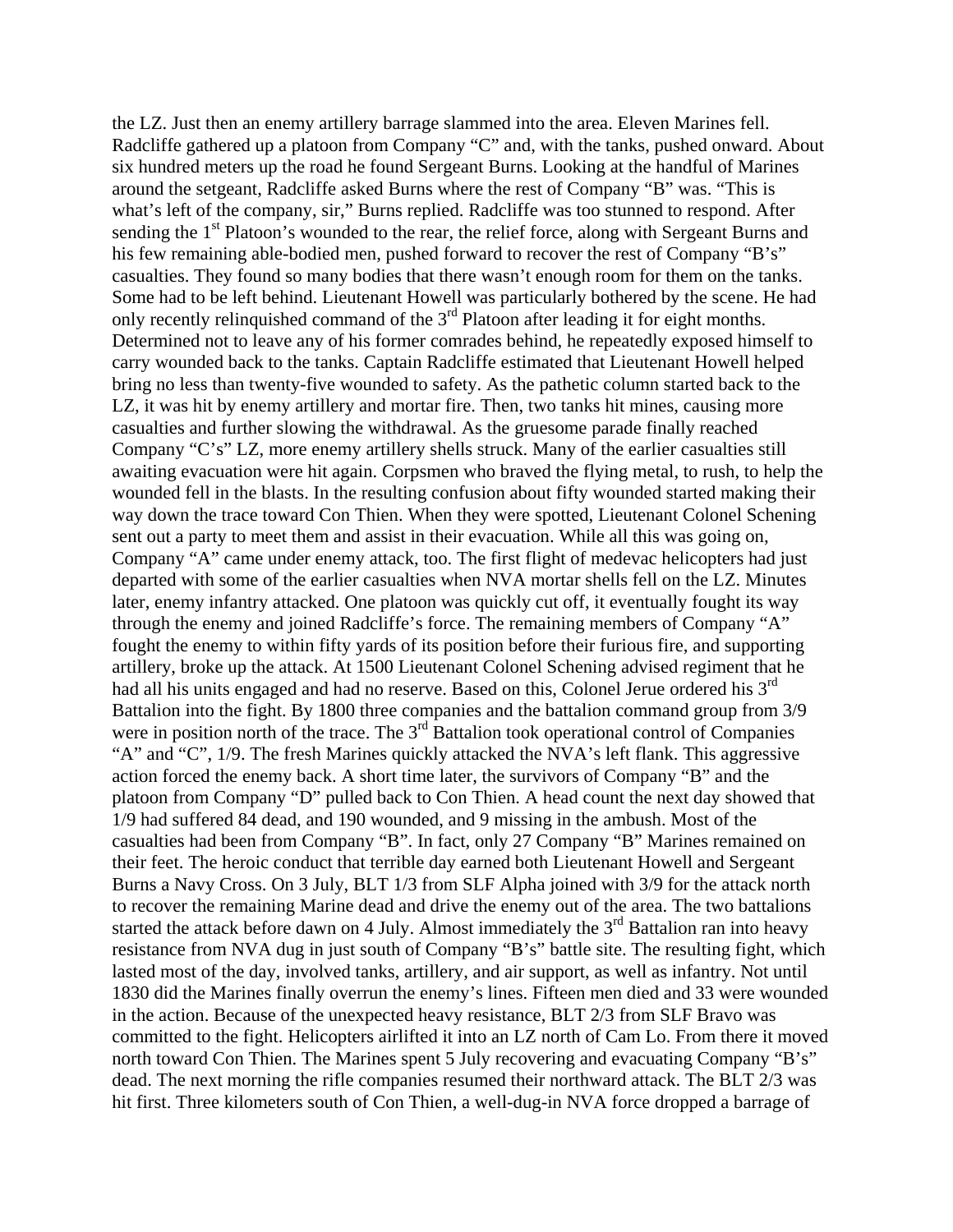mortar shells on the Marines. Attacking aggressively across the brush-clad terrain, the battalion lost 5 dead and 25 wounded before driving away the enemy. To the northeast of Con Thien, 1/3 and 3/9 were harassed by sporadic enemy artillery and mortar fire as they advanced toward the DMZ. At the zone's southern edge the two battalions halted to set up a night defensive position. Company "A", 1/9, and the survivors of Company "C" were sent about 1,500 meters to the northwest to guard the force's left flank. Once his men had dug in, Captain Slater sent a patrol north to the Ben Hai River to watch for any enemy activity. A short time later the patrol excitedly reported that they had spotted a force of more than 400 NVA fording the Ben Hai and heading right for Company "A". Slater hurriedly ordered the patrol back. He then passed the word to his Marines. Everyone dug deeper, checked and rechecked their weapons, and waited. About this time, a heavy and accurate artillery barrage ripped into the main force. The artillery shells fell like rain in a thunderstorm. In a relatively short period nearly 600 shells hit 3/9 and about 1,000 landed on 1/3. While the enemy artillery pounded the two battalions, the 400-man force of NVA of NVA infantry ran smack into Captain Slater's Marines. When they closed to 150 meters of his perimeter, Slater gave the order to open fire. The initial onslaught of heavy fire caught the NVA by surprise. They scattered, some running right into the Marines' lines. Soon, however, they reorganized themselves and swarmed all around Slater's position. Fire discipline born of intense training and their well-constructed bunkers gave the Marines the upper hand. The NVA probed from all directions but couldn't breach the company's perimeter. A few enemy soldiers crept close enough to heave grenades into the friendly lines, but individual Marines hunted down and killed these intruders. Slater also skillfully employed his artillery support, dropping shells to within 50 meters of his position. Faced with an impregnable position, the NVA began withdrawing just before midnight. Small arms fire and an occasional grenade harassed the Marines throughout the night, but they had held against a far superior force. When patrols left the perimeter at first light, they found 154 NVA bodies scattered around their position. Only 12 Company "A" Marines had been wounded. Captain Slater's gallant leadership that night earned him the Navy Cross. While Slater's company fought its lone battle, the rest of what was later identified as the 90<sup>th</sup> NVA Regiment hit the two battalions. Throughout the night of 6-7 July, NVA infantry assaulted the main force's positions. The Marines responded with every bit of supporting arms at their disposal, including flare ships, attack aircraft, helicopter gun-ships, naval gunfire, and all available artillery. Unable to penetrate the tightly defended perimeter, and repeatedly battered by the intense bombardment, the NVA began retreating at about 2130. The next morning the Marines policed the battlefield. Assessing the damage done to the NVA was extremely difficult due to the extensive destruction caused by the supporting fire. The enemy dead had been badly damaged by the high explosives. Only by counting canteens could an estimate be made. In all, the Marines claimed eight hundred dead NVA. Though they had suffered incredible losses, the NVA weren't defeated. All day on 7 July, NVA artillery and rockets pounded the Marine positions. Largecaliber, long-range artillery pummeled Con Thien. One shell tore into 1/9's command bunker. Among the eleven killed was Lieutenant Howell. Among the eighteen wounded was Lieutenant Colonel Schening. He had the dubious distinction of adding a fourth Purple Heart to the ones he'd already collected for wounds received in World War II and Korea. Enemy ordnance also rained on the Marine base at Dong Ha. So intense was the bombardment that the  $9<sup>th</sup>$  Marines were forced to move their headquarters from Dong Ha to northeast of Cam Lo to escape the shelling. The last significant action on Operation Buffalo came on 8 July, southwest of Con Thien. After reaching the combat base following its northerly sweep, BLT 2/3 had turned west,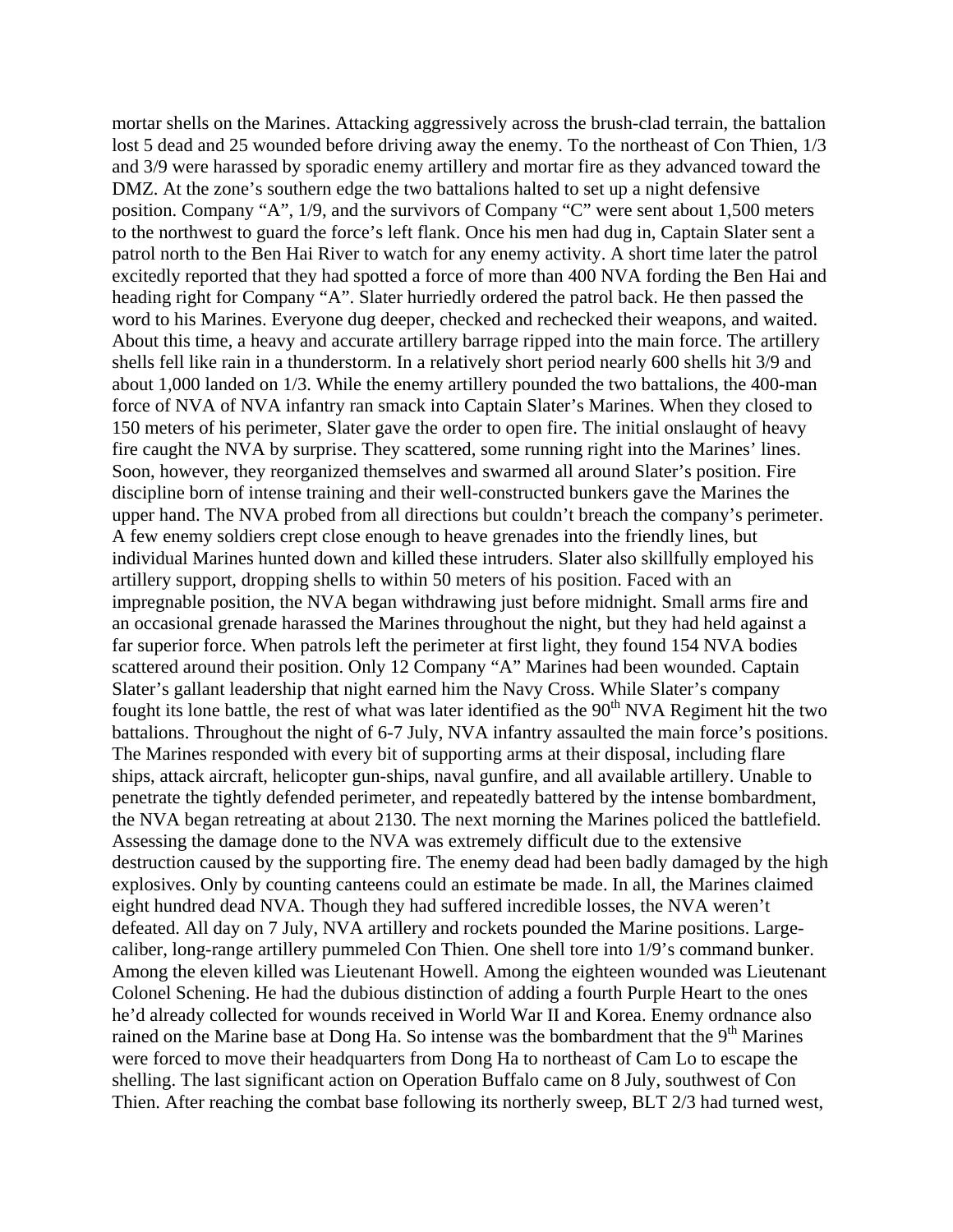then south. Soon afterward Company "G" discovered an enemy bunker complex. After calling in air strikes and artillery, the Marines quickly overran the enemy, killing thirty-one NVA and losing two of their own. About a kilometer to the southwest, Company "F" engaged another enemy force that same afternoon. Initially, one of the company's patrols had had a brief fight with what appeared to be a small band of NVA stragglers. However, the enemy's firing continued to build. First Lieutenant Richard D. Koehler then led the rest of his company into the attack, thinking that his superior firepower would overwhelm the enemy. He was wrong. No sooner had he arrived on the scene than enemy 82mm mortar shells started dropping among the grunts. Koehler called for help. Once again the timely arrival of Marine close air support saved the day. When the fight was over, Company "F" counted 118 dead NVA on the battlefield. However, 14 Marines were killed and 43 were wounded in the fight. The Marines ended Operation Buffalo on 14 July. The NVA's plans, to capture Con Thien had failed, but it had been a vicious battle. Enemy losses were recorded as 1,290 killed against 159 Marines killed and 345 wounded. (per Semper Fi Vietnam, pages 147 to 153).

#### **03Jul67 to 13Jul67: BEAR CLAW / BUFFALO**

Province: Quang Tri- Op was initially set for this area but when 1/9 & 3/9 got ambushed it changed to the area around Con Thien. South of the DMZ.

Units: 3rd Mar(HQ), 3/3, 3/4, 1/9, 2/9, 3/9, SLF-A(BLT 1/3), SLF-B (BLT 2/3), 9th Mars(HQ).

Object: Major elements of the 304B NVA Battalion and the 90th NVA Regiment were in the area. 1/9 conducts sweep north of Con Thien and makes HEAVY contact. Both SLF-lpha(1/3), Bravo( $2/3$ ), and  $3/9$  move into reinforce. Battle dies out 14th July. B/1/9 acquired name "The Walking Dead". The original operation was called BEAR CLAW, but when 1/9 got into trouble when it encountered two battalions of the NVA 90th Regiment when they were sweeping around Con Thien. SLF-Alpha was committed to assist them on July 3rd. The first wave of helicopters landed 2,500 meters south of the designated LZ. By the time  $1/3$  had picked up its units and linked up with 3/9 on the right flank the fighting had waned. A UH-34 was "down" in the C co area, CH53 lifted it out two days later. The 5th of July opened with a mortar barrage on companies A and C. Exchanges of mortar and artillery punctuated the next day. On the 6th, Gas Agents were used against C co by the NVA, incoming mortar rounds also killed 4 and wounded 3 C co men. On July 7th a Marine tank was hit and the fighting was so savage that BLT 1/3 did not reach the tank to recover the bodies until the next day. Continues air strikes and artillery were fired, over 200 KIA NVA were spotted by aircraft, ( this was in

 addition to the immediate battlefield KIAs C co Marines saw. On the morning of the 8th, 1/3 was ordered to withdraw. Complications were that it was daylight, 600 meters of open terrain had to be crossed, the battalion was in contact, two of the attached tanks were crippled, and the battalion had just received a much needed but cumbersome re-supply. The withdrawal was successful. The next four days, the battalion swept the perimeter of Con Thien, recovered the 11 bodies of

1/9, but paid in Marine casualties. With Buffalo nearing an end, MACV directed 1/3 join forces with  $1/4$  and do a southward sweep of the DMZ, operation HICKORY II was initiated.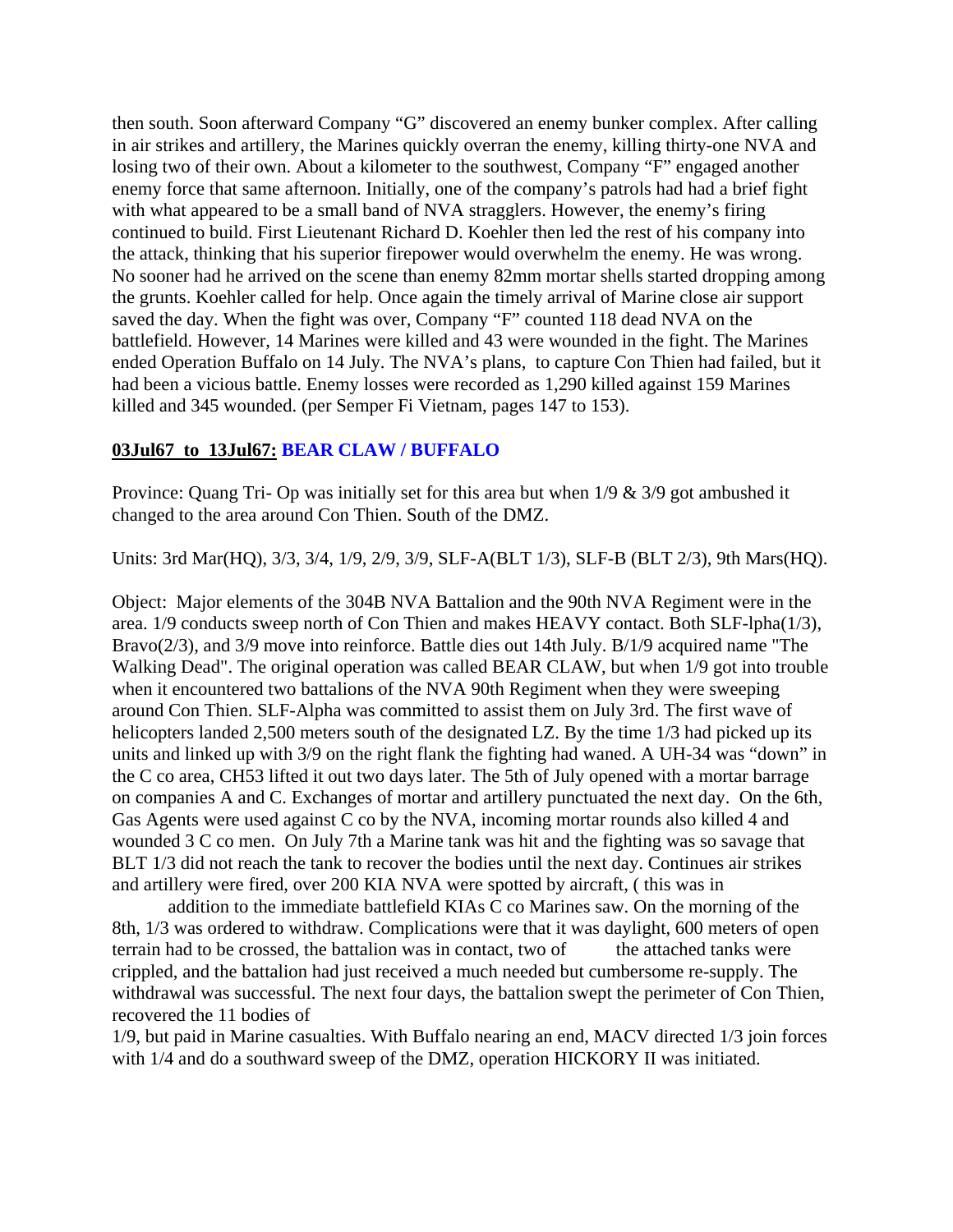Cost: SLF 424 communist confirmed KIA, 8 Marines KIA, 179 WIA. 1066 tons of bombs fell, 40,000 rounds of arty, 1,500 rounds of Naval 8" gun ammo fired. Total cost of operation including SLF, USMC- 159 KIA and 345 WIA. Enemy losses 1290 PAVN KIA. (This to defend Con Thien Combat Fire Base and search and destroy area). Per 3rdmarines-operations Bear Claw was 3rd Mar Div operation in Quang Tri Province vicinity of Con Thien, SLF part of operation Buffalo with 424 Enemy KIA and 29 U.S. KIA. Operation Buffalo, totals with SLF were 1281 Enemy KIA and U.S. 125 KIA. BLT-1/3 sustained 8-KIA's and 179-WIA's during the operation, while inflicting on the Enemy 424-NVA/KIA's(confirmed), 65- /KIA's(probable), and 2-POW/VCS.

**03Jul67:** Co. B- Contact with NVA, fire fight 1-WIA

**04Jul67:** Co. A- 20 Incoming Rockets 1-WIA, but were able to recover 3-USMC KIA from 1/9

**04Jul67:** Co. B- Received unknown number of Rocket rounds, 1-WIA

**04Jul67:** BLT-1/3 Alpha Command- Received 20 rds incoming Rockets 1-WIA

**04Jul67:** Co. A- Two Bombs, one a dud landed inside company position/Close Air Support/Friendly Fire incident, 9-WIA's

**04Jul67:** Co. C- CH34 Helicopter down inside company area, non -hostile, apparent echanical

- **05Jul67:** Co. A- Received 100 rounds of incoming mortars, 60mm and 82mm, 5-WIA's
- **05Jul67:** Co. C- Received additional 100 rounds of mortar fire at same time Co. A, 1-WIA
- **05Jul67:** Co. A- Recovered 8-USMC KIA from 1/9, assisted by Tanks from Alpha Co/3rd Tank Bn, Bodies sent to rear on the tanks.
- **05Jul67:** Co. A- Night patrol checking area of Artillery mission, contact 1-WIA
- **06Jul67:** Co. C- Day Patrol received 10 rds of mortar fire and small arms fire. 4-KIA's and 3- WIA's.

**06Jul67: (KIA / Fallen)** SSGT **CABALLERO, G. Jr.** Co: "H&S" PFC **GREELEY, V. M. Co: "B"**  HN **MC CARTER, T. L.** Co: "H&S" SGT **RUSSELL, R. K.** Co: "H&S"

**06Jul67:** Co. A- Received incoming mortars( 75 rounds throughout battalion area) 5-WIA's

**06Jul67:** Co. C- Involved in firefight. Believed to have 57mm Recoilless Rifle, LOST one Tank, two KIA's not recovered.

**06Jul67: (KIA / Fallen)** SSGT **MALLOY, J. J.** Co: "C"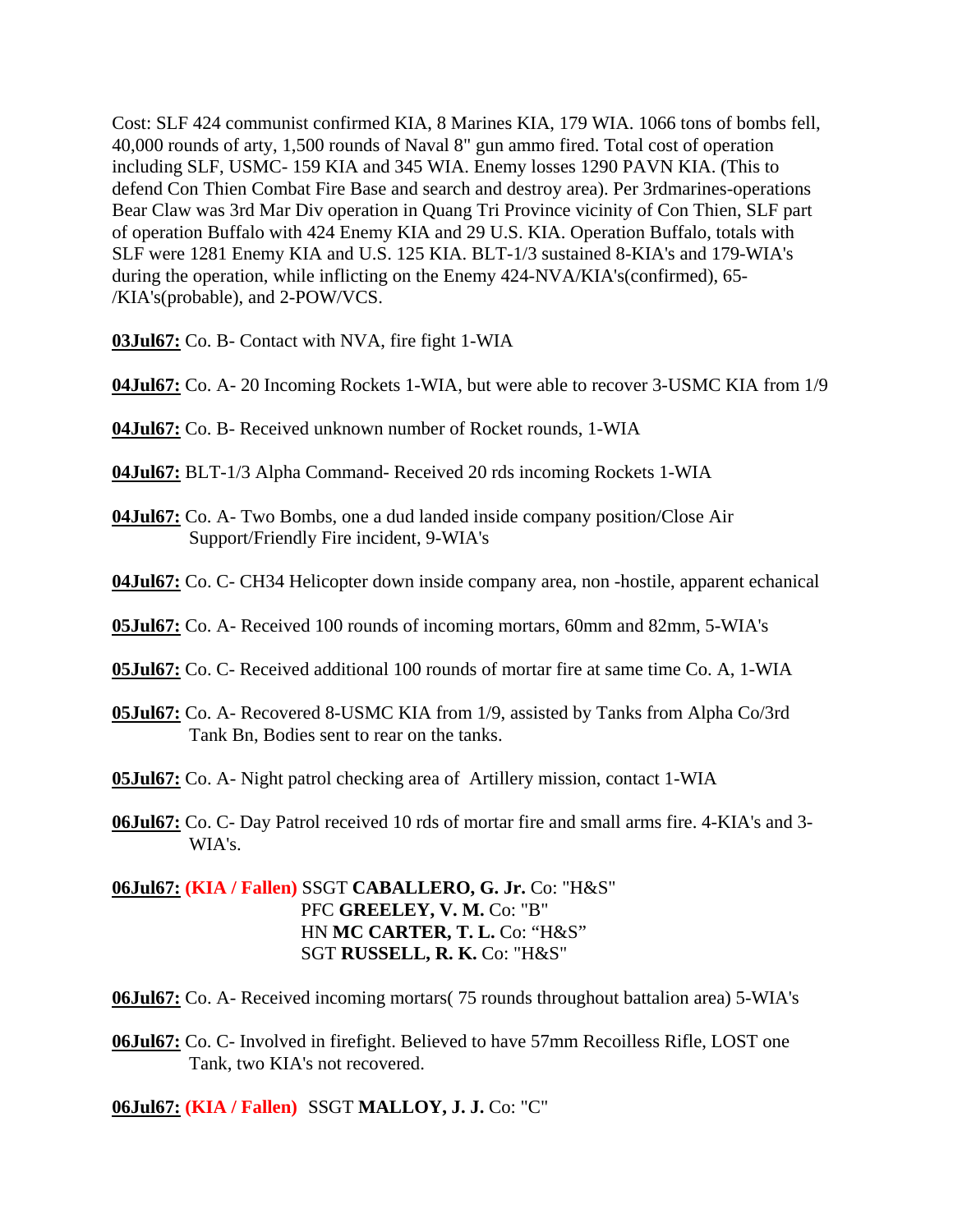# SGT **PIKE, D. C.** Co: "C"

**06Jul67:** Co. B- Received unknown number of mortar rds, 2-WIA's

- **06Jul67:** Co. B- Assisted by Companies A and D, and units from 3/9,approx. THREE NVA Companies of Infantry approaching from the north and east, reported to their front(some NVA wearing USMC uniforms including flack jackets and jungle boots), Heavy Incoming of Mortars and Rockets. Numerous Air and Artillery called in, also Klondikes on station. Co. B reports Tear Gas from mortar rounds, and the NVA infantry are repelled. Night illumination is up. All secure with tentative Casualty count 3-KIA's and 19-WIA's
- **07Jul67:** Co. B- Patrol out searching for bodies not recovered from fire fight yesterday, reached the Burned out Tank. NO Bodies, but 1-M-60 MG and 1- M-16 Rifle recovered. Monitored AO Net, that 200 Dead NVA forward of our positions.
- **08Jul67:** 1/3 Recon- Found missing KIA's, withdrawing, the area to be peppered with Air, Artillery, and then a platoon from Co. C will go in.
- **08Jul67:** BLT-1/3- Ordered to withdraw from positions by 3/9, pulled back, and tied in with elements of 3/9, south of the Trace, for the night. The Missing KIA's have been recovered.
- **11Jul67:** Co. B- Patrol located a NVA Base Camp previously used, and found approx. 200 Dead NVA, in area not previously reported by AO.

**Over-view: Operation HICKORY II**- Immediately following Operation Buffalo, III MAF ordered a sweep of the southern half of the DMZ. Dubbed Hickory II, the operation involved two Marine battalions and three ARVN battalions. There was little contact, and Hickory II ended on 16 July. (per Semper Fi Vietnam, page 153).

# **14Jul67 to 16July67: HICKORY II**

Province: Quang Tri near DMZ.

Units: 9th Mar(HQ), BLT-1/3, 1/4.

Object: Search and Destroy op, that was really a time-distance rapid sweep maneuver. The BLT received orders to move approximately 1500 meters in a day. Although the battalion remained prepared to engage the enemy, the speed required to make the move prevented the battalion from making a detailed search of the area.

Cost: 17 communist POW's. BLT-1/3 sustained NO Casualties, and captured 17-VCS

# **16Jul67 to 18Jul67: KINGFISHER**

Province: Quang Tri around Dong Ha and Cam Lo area.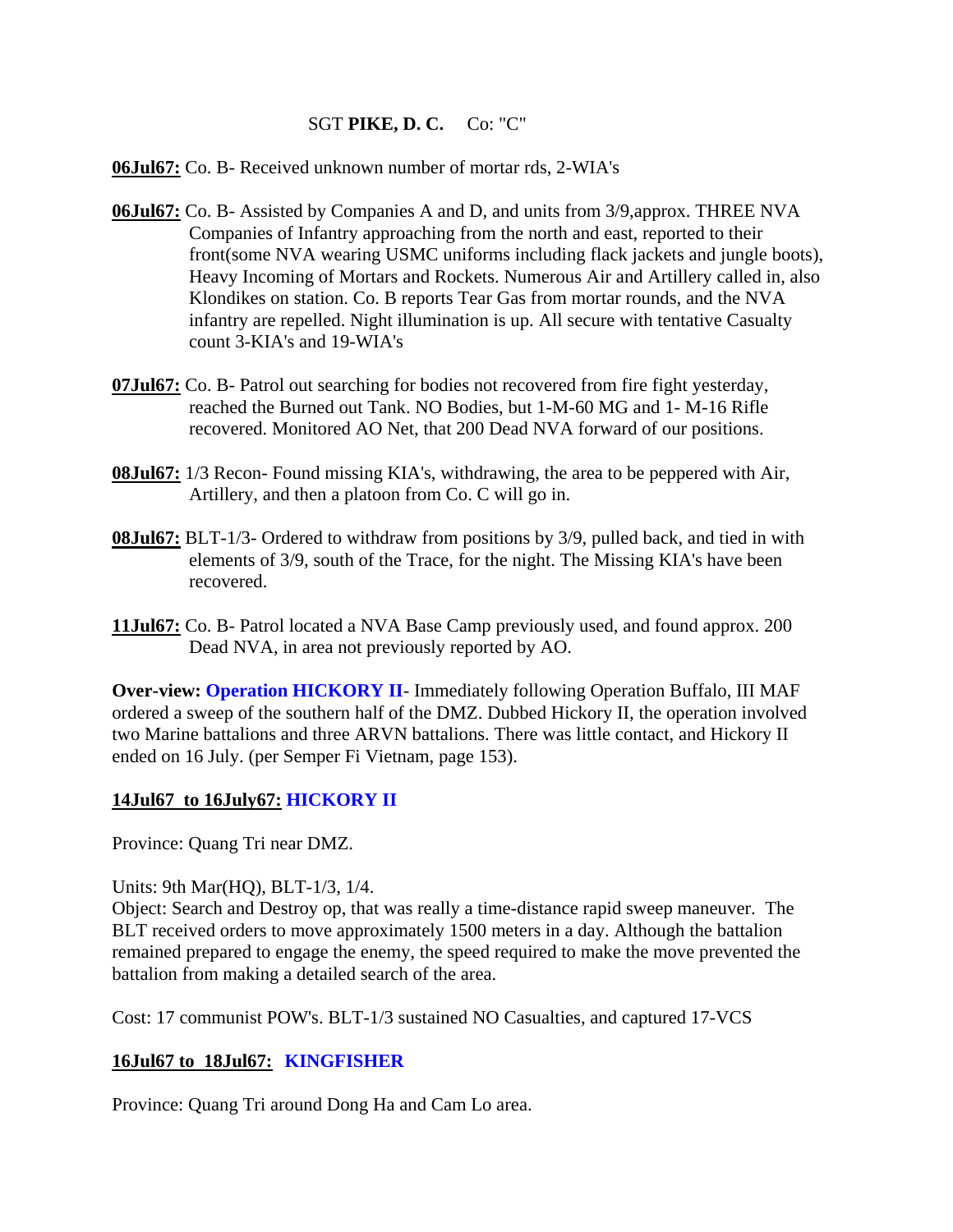Units: 9th Mar(HQ), BLT-1/3, 2/3, 3/3, 2/4, 3/4, 1/9, 2/9, 3/9, 3/26, 3rd Mar (HQ), 3/3, 1/9, 2/9, 3/9.

Object: SLF-Alpha only spent the first two days starting the operation, and moved on. Operation Kingfisher lasted through 31Oct67 with 9th and 3rd Marines doing sweeps around Dong Ha and Cam Lo.

Cost: Total operation USMC- 340 KIA and 1462 WIA. Enemy losses were 1117 PAVN KIA. Per 3rdmarines-operations 3rd Mar Div operation in DMZ with 1117 Enemy KIA and 955 U.S. KIA.

# **20Jul67: (KIA / Fallen)** PFC **BARCALOW, R. R.** Co: "A"

# **21Jul67 to 30Jul67: BEACON GUIDE**

Province: Thua Thien 18 miles S/E of Hue.

Unit: BLT-1/3

Object: Starting with surface and helicopter assault, BEACON GUIDE was a search and destroy operation. The sweep was part of III MAF's continuing plan to maintain pressure on the VC/NVA in the I Corps coastal area. C co came into LZ Quail at 0744. Company captured four VCs. An NVA base camp with ammo and other incidentals was uncovered. Lifted out from LZ Oriole on the 29th and into LZ Sparrow. This operation was conducted in three phases, Phase I-

Amphibious and Heliborne Assault in Phu Loc District, assisted by G/2/26 as Blocking Force. Phase II- Heliborne Assault in Mountainous terrain with double canopy overhead in altitudes up

to 482 meters. Phase III- Heliborne Assault from Mountains into Phu Tu Area to conduct thorough Search and Destroy operations. Light enemy contact. BLT-1/3 sustained only 5- WIA's, and had 3-VC KIA's(probable) while capturing 22-VCS.

**23Jul67:** Co. B- Found 10,000 lbs of rice, recovered.

**25Jul67:** Co. B and D- Re-supply Helicopter down, mechanical, no causalities. Recovered on the 27th.

**28Jul67:** Co. B- Patrol hit Booby Trap. 2-WIA's

**28Jul67:** Co. B- Patrol hit another Booby Trap. 1-WIA

**29Jul67:** Co. B- Platoon member stepped into Punji Foot Trap, 10 additional found and destroyed. 1-WIA

**29Jul67:** Co. A- Booby Trapped Grenade. 1-WIA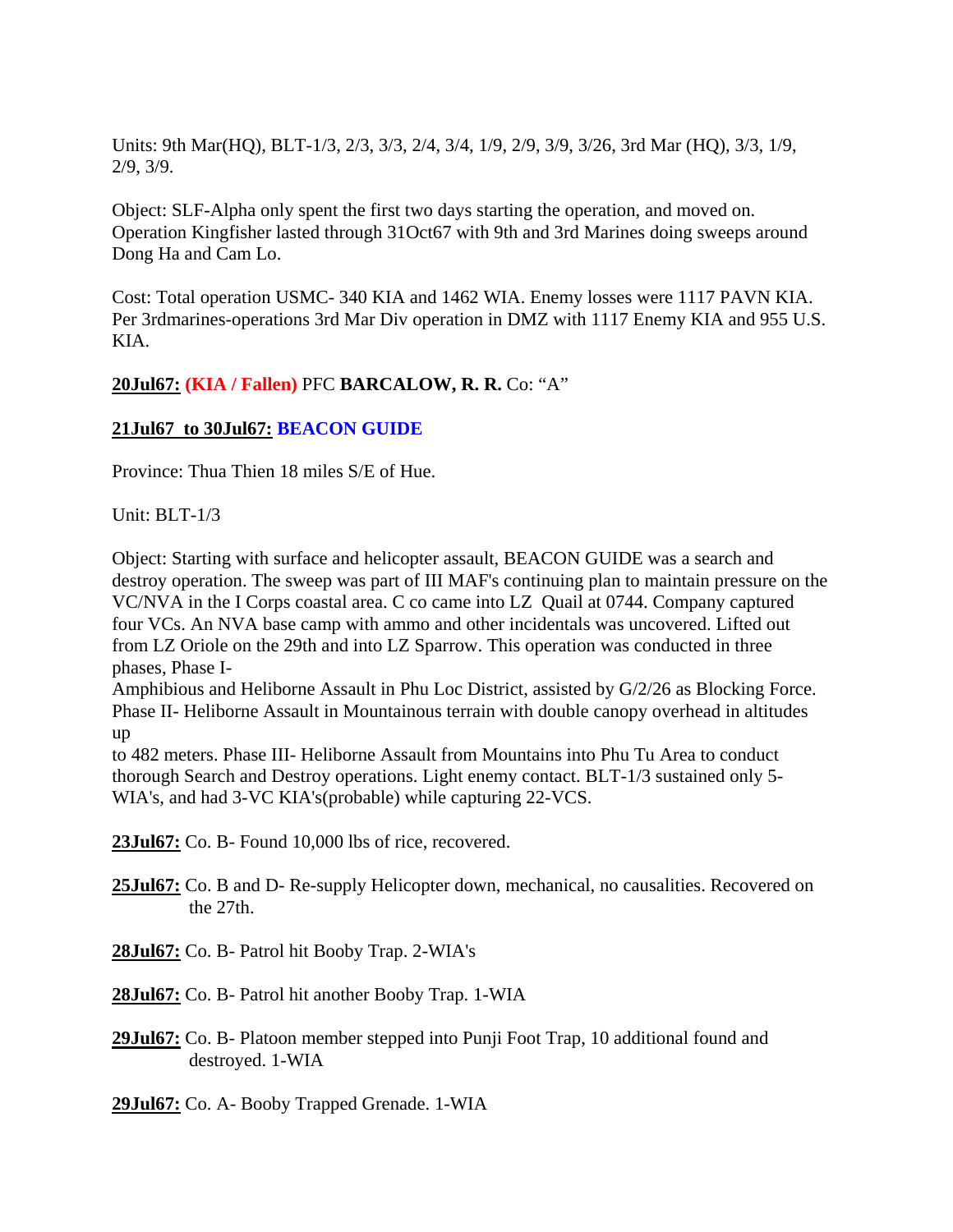### **29Jul67: (KIA / Fallen)** PFC **DEWEY, E. M.** Co: "A"

**31Jul67:** BLT-1/3 for the month of July participated in three Operations. Sustained 8-KIA's and 188-WIA's, while inflicting 424-VC/NVA KIA's (confirmed), 68-VC/NVA KIA's(probable), and capturing 41- VCS (POW) on the Enemy. Mostly during Operation Buffalo up at the DMZ.

### **07Aug67 to10Aug67: BEACON GATE**

Provinces: Quang Tin & Quang Nam- S/E of Hoi An.

Unit: BLT-1/3

Object: This was our only Amphibious Landing, C co Marines were aboard the USS Duluth for this assault. C co Marines landed along the coast at Blue Beach. Intelligence reports fixed elements of the V25 Local Force Battalion and other smaller VC units in the area of operation. During the four-day sweep the Marines were under constant sniper fire, and numerous VC and VCs were detained. The UH-1E gunships were used extensively to suppress the snipers.

Cost: 12 communist KIA, 1 marine KIA, 10 WIA. BLT-1/3 sustained 1-KIA and 12-WIA's, while inflicting 12-VC KIA's(confirmed), 4-VC KIA's(probable), and capturing 26-VCS.

**07Aug67:** Co. B- Small arms fire two flanks, 2-WIA's

**08Aug67:** Co. C- Patrol received heavy Sniper fire, 2-WIA's

**08Aug67: (KIA / Fallen)** LCPL **MORELAND, J. L.** Co: "C"

**09Aug67:** Co. A- Received heavy sniper fire at night, 2-WIA's

- **09Aug67:** Co. C- Spotted 2-VC on perimeter, SAF exchanged, 1-WIA (This was at night/early morning and probably when PFC J. P. Bradford was wounded).
- **09Aug67:** Co. A- Marine stepped into Punji Pit, 1-WIA
- **10Aug67:** Co. A- Sniper fire, 1-WIA
- **10Aug67:** Co. B- Forward elements flushed 2-VC from tunnel complex, 1 VC threw Grenade, 2-WIA's

**Over-view: Operation COCHISE**- In late July word reached III MAF that the 3<sup>rd</sup> NVA Regiment and the 1<sup>st</sup> VC Regiment had entered the Que Son Valley east of Hiep Duc. On 9 August, General Robertson authorized TF X-ray to begin Operation Cochise to throw them out. The new assistant division commander, Brig. Gen. Foster C. LaHue, would control the  $1<sup>st</sup>$  and  $3<sup>rd</sup>$  Battalions of the  $5<sup>th</sup>$  Marines, and BLT 1/3 from the SLF, as the maneuver elements of TF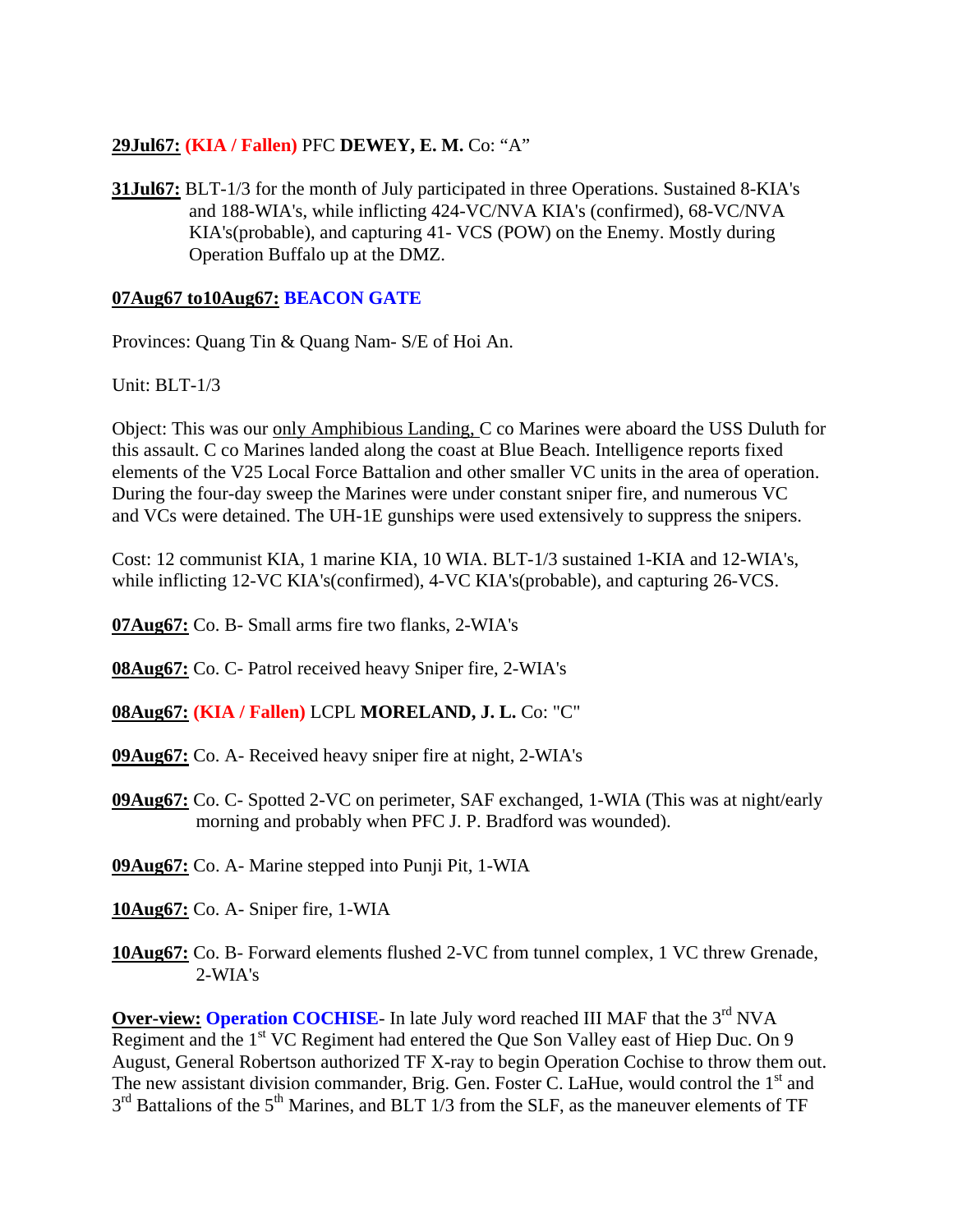X-ray. On the morning of 11 August, 1/5 and 3/5 helicoptered into LZs south of Nui Loc Son, while BLT  $1/3$  took up blocking positions several kilometers to the east. Over the next three days there were frequent encounters with small bands of VC as the two maneuver battalions swept east. Twice on the night of 16 August the enemy attacked 1/3's defensive perimeter. With the help of accurate artillery fire, the grunts easily repulsed the enemy. As planned, phase one of the operation ended on 18 August, and 3/5 was pulled out of the AO. The two remaining battalions were helicoptered to Heip Duc; from there they moved northeast toward Que Son. Though intelligence had reported a sizable enemy force operating in the area, the Marines never found them. Operation Cochise officially ended on 28 August. Though this operation forced a major portion of the 2<sup>nd</sup> NVA Division to abandon the Que Son Valley, III MAF had no illusions that this was only temporary. The NVA would not easily relinquish the densely populated, rice-rich region. In fact, with South Vietnam's national elections scheduled for early September, the NVA planned to return to the Que Son Valley and disrupt the voting. The Marines reacted by stepping up their patrol activity. One of these patrols ended in an action that led to some of the heaviest fighting of the year for the  $1<sup>st</sup>$  Marine Division. (per Semper Fi Vietnam, pages 109 and 110).

#### **11Aug67 to 29Aug67: COCHISE**

Province: Quang Tin- 7 miles east of Que Son.

Units: 1st Mar Div(HQ), Task Force X-ray, BLT-1/3, 1/5, 3/5, 2/11-Arty.

Object: This operation was approx 20 miles inland in the Que Son Mountains, to far inland for fixed Artillery or Naval Gunfire support. Two COMPANIES of Marines (1/3) were to be Helo'd in at the same time, with only Fixed Wing Aircraft and Helicopter Gunships (ALL available from Da Nang and Chu Lia) for support. To land on the Ho Chi Minh Trail at the 3rd NVA Regimental Headquarters. Once a perimeter was set, a 4.2" (four-duce) Mortar Battery was to be brought in for support. The Briefing the night before advised every time RECON went into area, they were chased out with a QUAD-50(four 50 Cal Machine guns mounted together). Also that the Enemy had every weapon C CO MARINES had, plus their own. The operation sounded very TUFF, and a lot of Short-timers were very NERVOUS about the pending operation. On August 11th, BLT 1/3 was put under operational control of TASK FORCE X-RAY. The battalion was put in place at LZ GROUSE and received sniper fire. C co Marines were a blocking force for the 5th Marines sweeping east. On the 16th during a sweep with elements of the 5th Marines, the BLT made HEAVY contact. Five Marine WIAs could not be medivaced out because of enemy fire. Arty and fixed wing came in to suppress. Four Marine KIA bodies could not be recovered for a day due to intense fire. When recovered the bodies were completely striped of gear and clothes. Tanks were used extensively. On the 19th the company was airlifted to LZ Hawk to continue the sweep. Two VC were taken prisoner at the LZ. An NVA Officer, captured by 1/5, was turned over to C co and led us to 2 tons of rice. One detainee escaped in the C co perimeter, and when he could not be caught, he was shot. The enemy broke off contact that night, and the next day was punctuated with sniper fire. The BLT continued the sweep from Hiep Duc to Que Son, uncovering rice caches and receiving continued sniper fire. On the 28th, with the conclusion of the operation C/1/3 was transported to Chu Lia for the night- and BEER.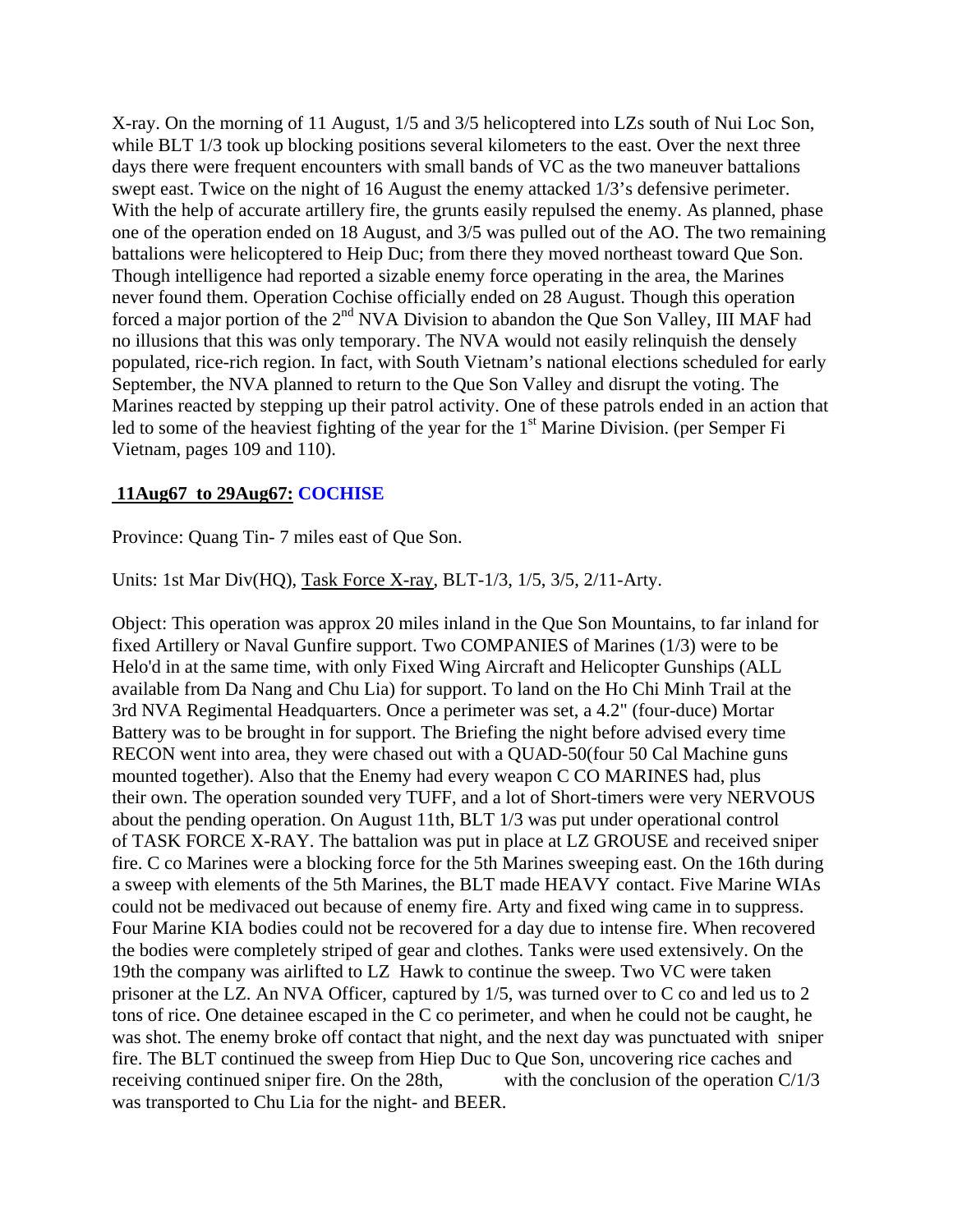Cost: SLF 9 Marines KIA and 51 WIA. 59 communist KIA, 65 POW. (SEE BOOK "PAYBACK" by Joe Klein, section payback-Operation Cochise-Que Son Valley-August 16, 1967. This is account of C/1/3 2nd Platoon and the described action that day). This operation consisted of three phases, Blocking Force, Helilifted inland, and Search and Destroy N/E from Hiep Duc to Que Son. BLT-1/3 sustained 8-KIA's and 39-WIA's, while inflicting 43- VC/NVA KIA's(confirmed), 76- VC/NVA KIA's(probable), and capturing 53- VCS/POW's.

**12Aug67:** Co. B- Called in Artillery Mission, Short Round, Friendly Fire Incident. 1-WIA

**12Aug67:** Co. B- Fire fight with 10 VC. 1-WIA

- **12Aug67:** Co. B- Contact with night listening post, fire fight, rounds into perimeter of Company lines from VC. 1-KIA
- **12Aug67: (KIA / Fallen)** LCPL **LISTORTI, J. A.** Co: "B"
- **16Aug67:** Co. A- 20 2-lb sticks of TNT found and destroyed in tunnel. The Company Commander entered tunnel to check out the situation, and was over come by lack of oxygen. He was medivaced. 1-Injury(possibly).
- **16Aug67:** Co. C- Squad Ambushed from Village and tree line, Heavy Fire Fight, Artillery and Air Strikes called in, too Hot for Medivac's, Continued for approx 6-7 hours(till darkness), a Patrol sent to Recover the bodies. 4-KIA's and 7-WIA's

**16Aug67: (KIA / Fallen)** PFC **HARVEY, R.** Co: "C" PFC HAWTHORNE, M. D. Co: "C" SGT **JONES, J. H.** Co: "C"

**17Aug67: (KIA / Fallen)** CPL **WHITE, R. F.** Co: "C"

**17Aug67:** Co. B- Night Outpost got hit hard by automatic weapons fire and infantry, and was partially Over-ran. Outpost regained, but two friendlies unaccounted for. Company Commander estimated Outpost attacked by probable Platoon size enemy force. Unknown number of wounded Medivaced during the night. At first light area of Outpost searched, All members accounted for, and had 13 NVA dead throughout, with numerous blood trails also. 1-KIA and 13-WIA's total for the night.

**17Jul67: (KIA / Fallen)** HN **BURDEN, J. C.** Co: "H&S" LCPL **CALABRIA, D. M. Co: "B"** 

**20Aug67:** Co. B- Booby Trap, 1-WIA

**24Aug67:** Co. B- Booby Trap, 1-WIA

**24Aug67: (KIA / Fallen)** LCPL **PETRICK, F. E.** Co: "A"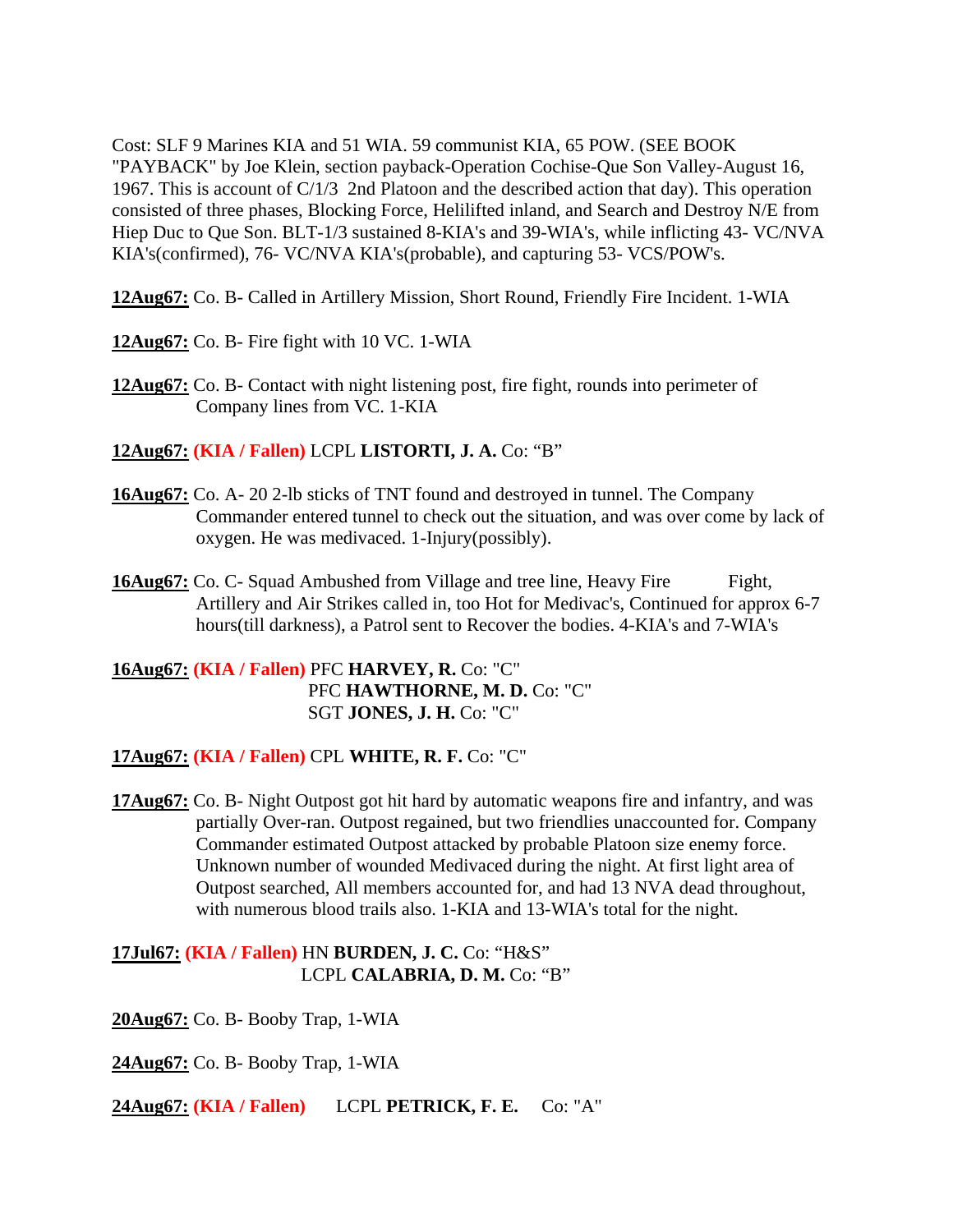**25Aug67:** Co. A- Sniper fire, 1-WIA

**26Aug67:** Co. A- Sniper fire, 1-KIA

**26Aug67: (KIA / Fallen)** PFC **SMITH, R. C.** Co: "A"

**26Aug67:** Co. B- Sniper fire, 1-WIA

**27Aug67:** Co. C- Booby Trap, 1-WIA

**31Aug67:** BLT-1/3 participated in two Operations, and sustained 9-KIA's and 51-WIA's, while inflicting 55- VC/NVA KIA's(confirmed), 80- VC/NVA KIA's(probable), and capturing 79- VCS/POW's for the month of August.

#### **01Sep67 to 05Sep67: BEACON POINT**

Province: Thua Thien-Street without Joy again!

Units: 4th Marine Regiment, BLT-1/3

Object: On September 1st, SLF-Alpha landed in the Thua Thien Prov. for a southerly sweep of the by-now all too familiar "Street without Joy". Three airborne and one waterborne companies.

Snipers and booby traps were the only resistance encountered.C co Marines landed at LZ Sparrow. C co Marines lost 1 Marine to a booby trap and 5 WIA on the second day. A short round caused a Marine to be wounded on the 4th. Another was wounded by a booby trap, trip wire. On the 5th C co Marines conducted a foot movement to the Camp Evans area.

Cost: 2 Marine KIA, 34 WIA. 2 VC KIA, 25 POW. BLT-1/3 was slowed during the sweep south through the Street without Joy, having found a total of 71,500 lbs of RICE. 41,500 lbs of Rice was evacuated, and the remaining 30,000 lbs Destroyed. BLT-1/3 also sustained the cost above, with 1-VC KIA(probable).

**01Sep67:** Co. D- Sniper fire, 1-WIA

**01Sep67:** Co. D-Sniper fire again, 1-WIA

**01Sep67: (KIA / Fallen)** CPL **KEENAN, D. W.** Co: "B"

**02Sep67:** Co. D- Booby Trap, 2-WIA

**02Sep67:** Co. C- Booby Trapped M-16 AP Mine, 1-KIA and 6-WIA's

**02Sep67: (KIA / Fallen)** LCPL **NORBUT, G. E.** Co: "C"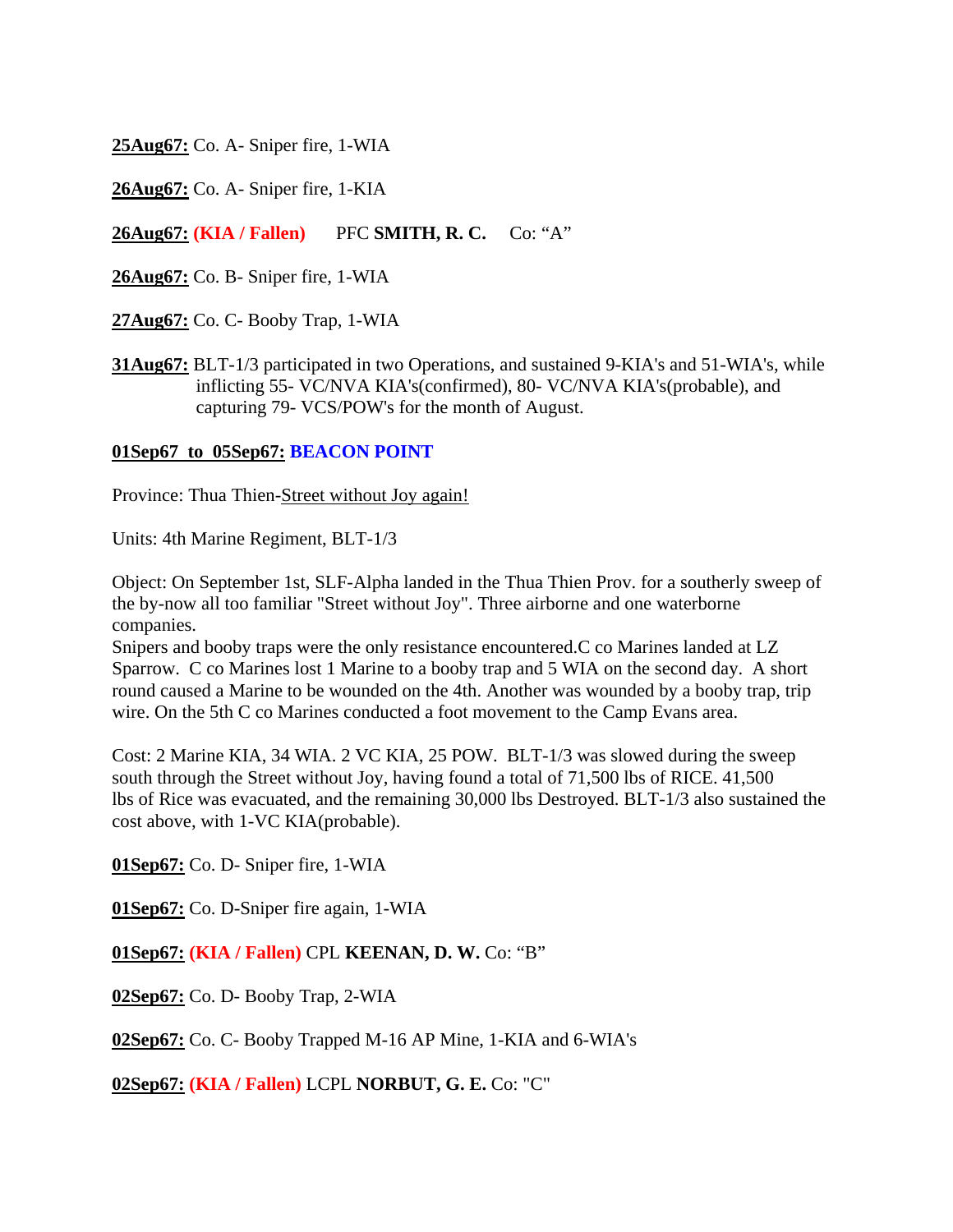**02Sep67:** Co. C- Another Booby Trap, 1-WIA

**02Sep67:** Co. H&S- Received 2 incoming 60mm Mortar rds, 4-WIA

- **03Sep67:** Co. D- Night LP received Sniper and Automatic Weapons fire, 1-WIA
- **04Sep67:** Co. C- Received one incoming friendly 105mm HE round, possible short round of H&I fire at night. Friendly Fire. 1-WIA

**04Sep67:** Co. D- Lead elements hit Booby Trap, 2-WIA's

**04Sep67: (KIA / Fallen)** LCPL **KELLEY, J. W.** Co: "D"

**04Sep67:** Co. D- Booby Trapped ChiCom Grenade, 1-WIA

**04Sep67:** Co. D- Another Booby Trapped Grenade, 1-WIA

**04Sep67:** Co. C- Booby Trap, 1-WIA

**04Sep67:** Co. A- Booby Trap, 1-WIA

**05Sep67:** Co. A- Night fire fight with 1-VC on lines, 1-WIA

#### **06Sep67 to 09Sep67: FREMONT**

Provinces: Quang Tri & Thua Thien- south of Quang Tri.

Units: 4th Mar, 3rd Mar Div(HQ), BLT-1/3, 2/3, 1/4, 2/4, 3/26.

Object: HMM163, and UH-34d squadron reported aboard the USS Okinawa. The SLF-Alpha battalion trucked into a blocking position for a sweep by the 4th Marines. Snipers were the only active resistance. C co Marines were transported by truck to our jump-off area. On the 5th, 35 VC were spotted and 99 rounds of 105mm and 38 rounds of 155mm were fired in support. On the 9th C co Marines were by trucked to COLCO RAMP for loading onto the ship. Operation Fremont had started the 7th of July and continued through October 31st for the 4th Marines and participating units. BLT-1/3 were blocking force south of Quang Tri. 1/3 sustained NO KIA's and 3-WIA's(Booby Traps), and did not make any contact with the enemy forces.

**07Sep67:** Co. B- Booby Trapped Grenade, 1-WIA

**08Sep67:** Co. B- Punji Stake, 1-WIA

**08Sep67:** Co. A- Booby Trapped Grenade, 1-WIA

**14Sep67: (KIA / Fallen)** PFC **DRAY, D. B.** Co: "A"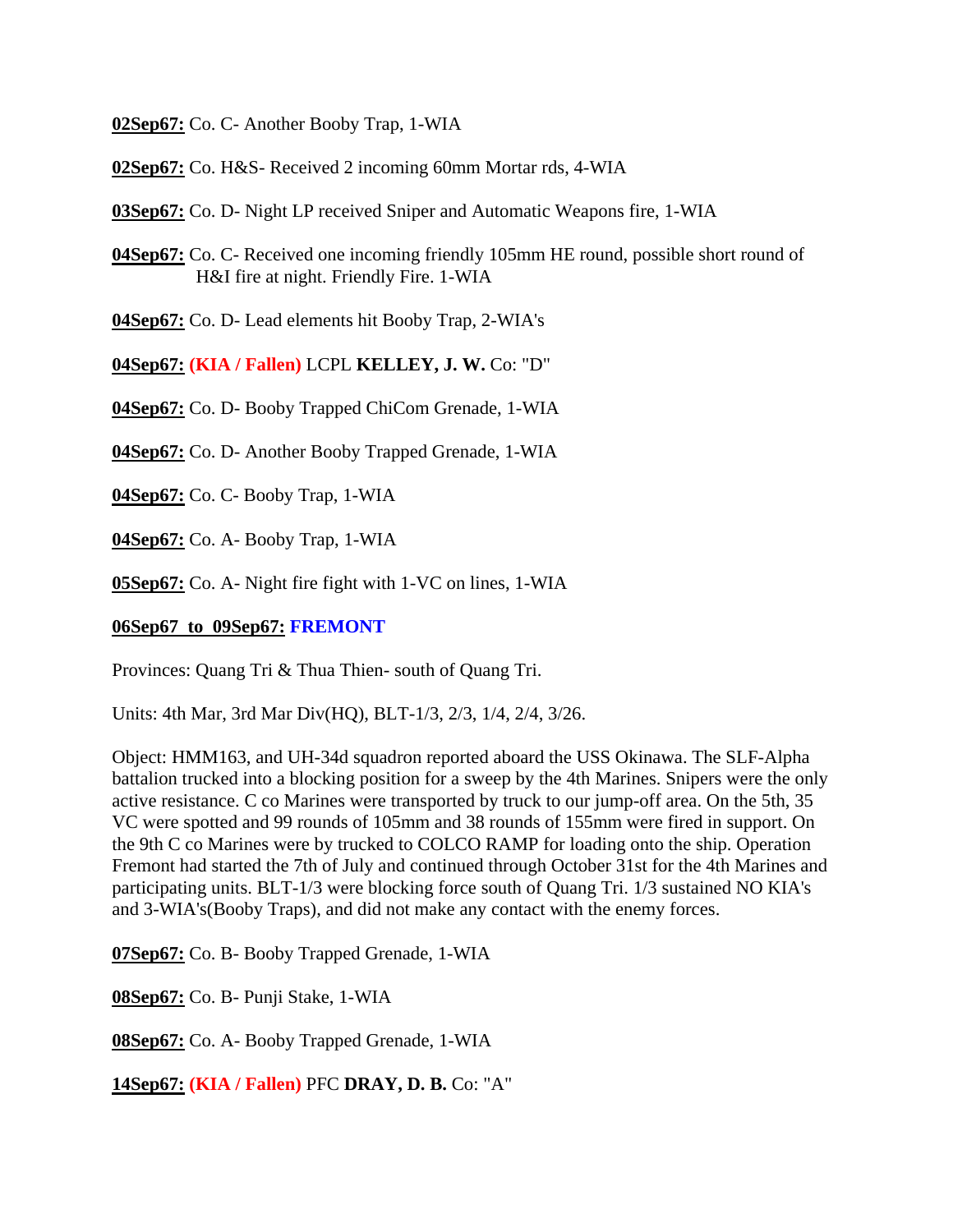# **16Sep67 to 21Sep67: BALLISTIC CHARGE**

Provinces: Quang Nam & Quang Tin- 4 miles S/W of Dai Loc.

Unit: BLT-1/3

Object: C co was helo'd into LZ GOOSE, one "Doc" got shot while in the helo. Three other companies made a waterborne assault. The operation consisted of a rapid sweep to the north followed by a detailed search and destroy sweep to the south of Hoi An. A lot of incoming sniper fire, 2 VCs were detained and 1,000 punji stakes and about 1,000 pounds of rice were uncovered and destroyed. On the 18th C co Marines spotted numerous VC and called in an Air AO. He called in arty when he was fired on, 135 probable KIA. On the 19th, VC were spotted carrying what appeared to be a mortar, NAVAL guns were called in with excellent coverage. Right after that the company was ambushed on three sides, arty was called in. Booby traps killed 1 from C co and 2 Engineers. On the 21st C co Marines were helo'd to 1st Marines area.

Cost: 3 gook POW, 25 KIA, , 55 detainees. 2 Marine KIA, 20 WIA BLT-1/3 sustained the cost above for this operation.

**16Sep67:** Co. C- Sniper fire into LZ into Helicopter, 1-WIA(Corpsman)

**16Sep67:** Co. C- Sniper fire, 1-WIA

**16Sep67:** Co. A- Sniper fire, 1-WIA

**16Sep67:** Co. C- Punji pit, 1-WIA

**16Sep67:** Co. B- Received unknown incoming rounds at night, large caliber 1-WIA

**17Sep67:** Co. A- Received unknown large caliber rounds, 2-WIA's

**18Sep67:** Co. D- Received incoming Mortar round, 2-WIA

**18Sep67:** Co. C- Night Listening Post received SAF, 1-WIA

**19Sep67:** Co. D- A Shrapnel injury(unknown type), 1-WIA

**19Sep67:** Co. C- Attacked at night on three sides by VC, unknown number, fire fight. 4-WIA's

**19Sep67:** BLT-1/3- Mortar Battery 2/12 attached to Alpha Command-HE round exploded seconds after leaving the tube due to faulty fuse. Friendly fire incident, possibly in support of Co. C being attacked above. 1-WIA

**20Sep67:** Co. C- Booby Trap, 1-WIA

**20Sep67:** 1/3- Recon- Fire fight with 3-VC, 1-WIA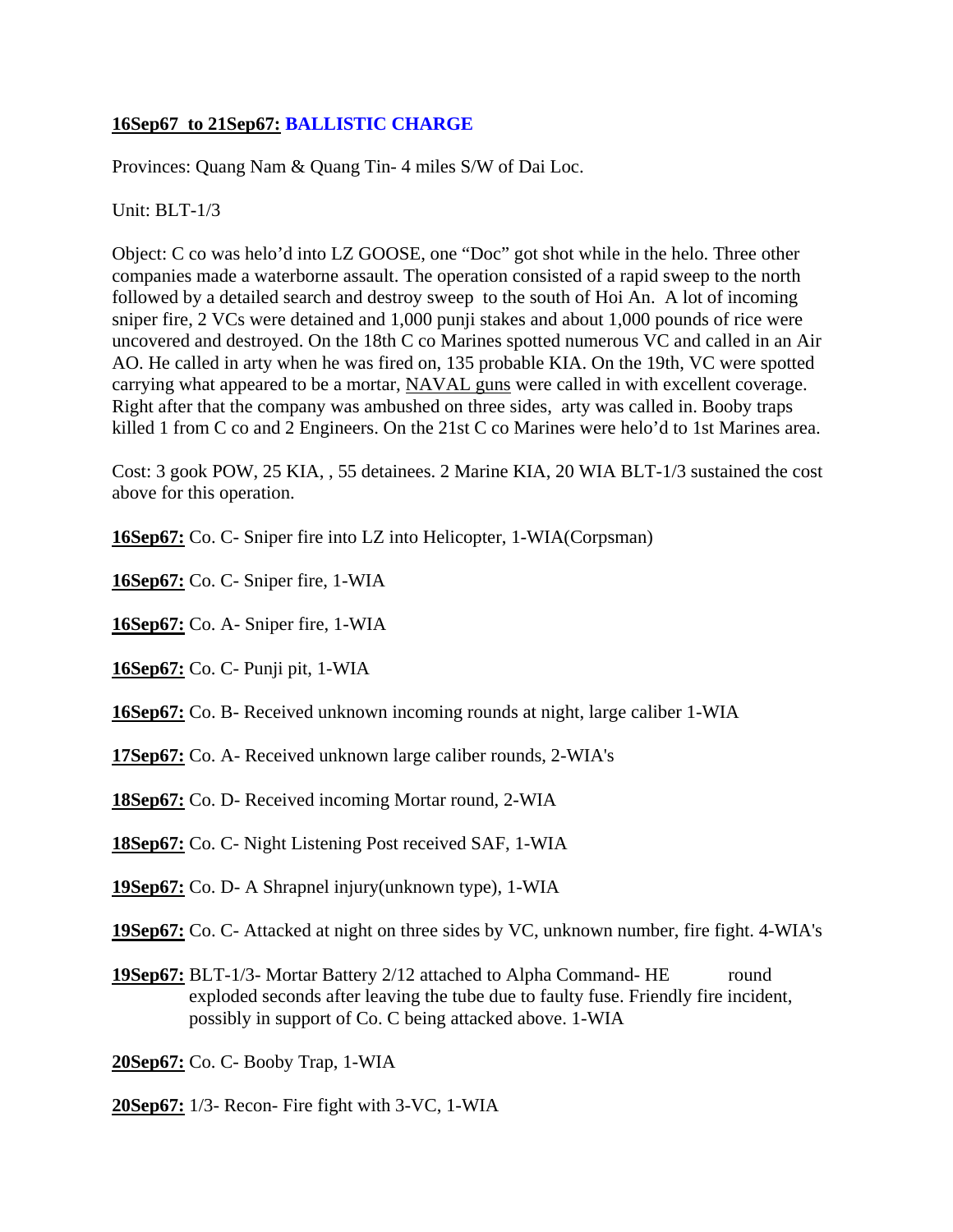**21Sep67:** BLT-1/3- LVT's attached to Battalion- Stray Sniper round, 1-WIA

**21Sep67:** Co. C- Booby Trap, 1-WIA

**21Sep67:** Co. C- Engineers attached to Company, probing a Mine with combat knives when it detonated. 2-KIA's

**21Sep67: (KIA / Fallen)** CPL **KING, R. R.** Co: "H&S"

LCPL **WOODS**, W. P. Co: "H&S"

#### **22Sep67 to 28Sep67: SHELBYVILLE**

Province: Quang Nam- 4 miles S/E of Dai Loc.

Units: 1st Mar(HQ), 2/1, BLT-1/3, 3/5, 1/11-Artillery.

Object: C co Marines were airlifted into LZ HAWK 4 miles SE of Dai Loc. 2/1 occupied a blocking force to the east, and 3/5 blocked to the south. BLT 1/3 sweep the operational area in an easterly direction. Sniper fire was the only enemy response. On the 20th 17 Vietnamese women and children were found in a village, most wounded. They stated the VC took them out of their bunker so the VC could use it and were hit by air strikes. 5 were KIA. They were medivaced for treatment. Significant contact was made on the 26th by a VC company. Air and arty were called in with a number of VC KIA. On the 28th C co Marines foot marched to LIBERTY BRIDGE for loading back aboard ship.

Cost: 10 VC KIA, 7 poss KIA. 4 USMC KIA, 28 WIA, 13 WIA ne. BLT-1/3 sustained the above cost for the operation. 1/3 also captured 28-VCS

**22Sep67:** Co. D- Punji Trap, 1-WIA

**22Sep67:** Co. D- Punji Trap, again, 1-WIA

**22Sep67:** Co. A- Punji Trap, 1-WIA

**23Sep67:** Co. D- Incoming SAF into company lines during early morning hours, 1-WIA

**23Sep67:** Co. D- Anti-personnel Mine detonated, 3-WIA's

**23Sep67:** Co. A- Punji Trap with steel spike, 1-WIA

**23Sep67:** Co. A- Punji Trap again, 2-WIA's

**23Sep67:** Co. A- Night Listening Post received 15 rounds of automatic weapons fire, 1-KIA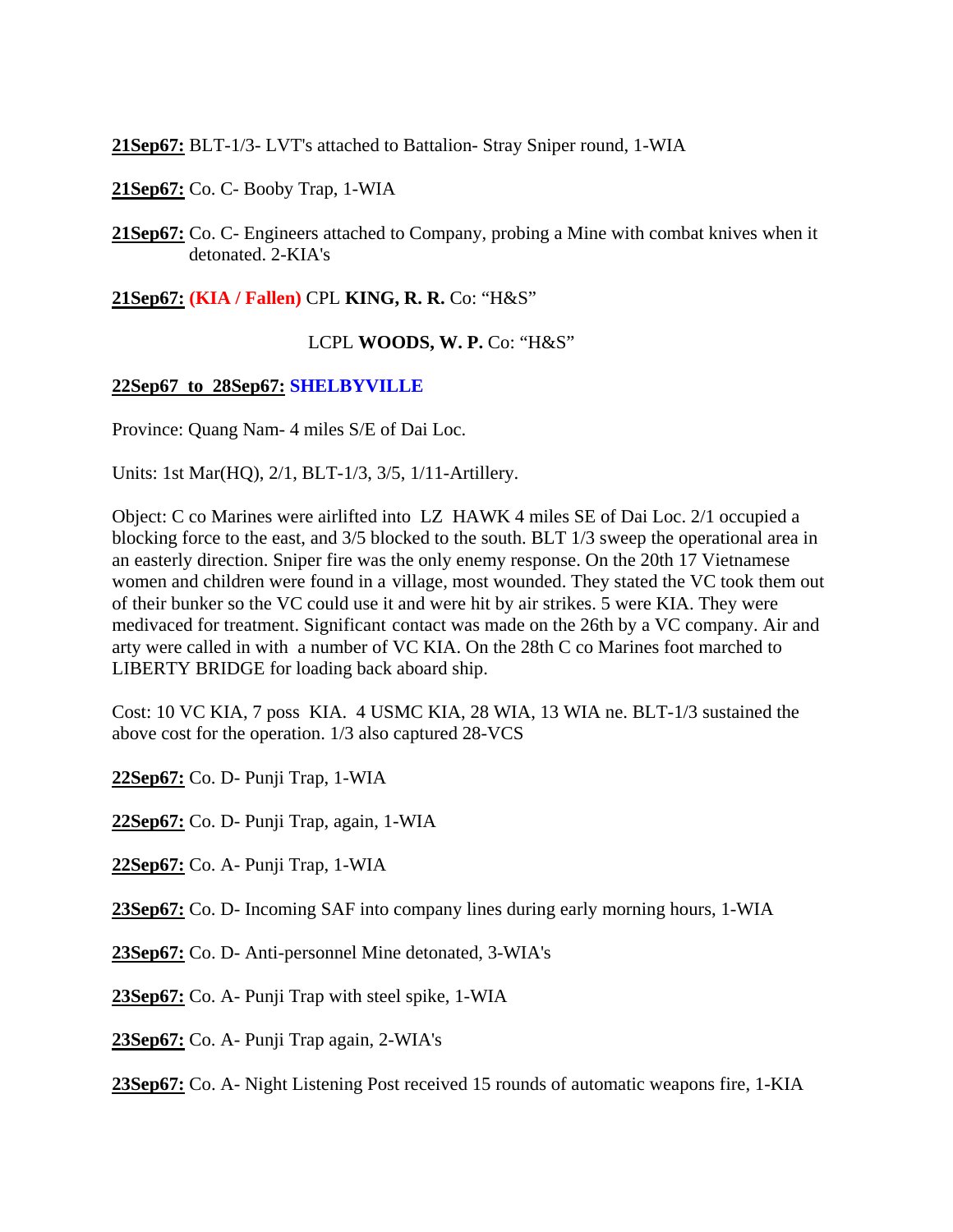#### **23Sep67: (KIA / Fallen)** PFC **BUSH, O. L.** Co: "A"

**24Sep67:** Co. H&S- Corpsman stepped into Punji Trap, 1-WIA

**26Sep67:** Co. C- Booby Trapped Chicom Grenade, 4-WIA's

- **26Sep67:** Co. D- Incoming Mortar rounds, 2-WIA's
- **26Sep67:** BLT-1/3- Alpha Command Group- Received 20 rounds of 81mm Mortar Fire Incoming, 1-KIA and 1-WIA's(including one corpsman).

# **26Sep67: KIA / Fallen)** HN **HILL, P. W.** Co: "H&S" CPL **JACKOWIAK, H. P.** Co: "H&S"

- **26Sep67:** Co. D- More Incoming Mortar rounds, 3-WIA's
- **26Sep67:** Co. A- While assisting Company B, who was under heavy enemy fire, Attacked by the enemy with SAF and AWF, 4-WIA's

**26Sep67:** Co. C- Booby Trapped Grenade, 3-WIA's

**28Sep67:** Co. A- Booby Trap, 1-KIA and 4-WIA's

**28Sep67: (KIA / Fallen)** CPL **WOOD, D. R.** Co: "A"

**30Sep67:** BLT-1/3 participated in four Operations for the month of September, sustaining 6- KIA's and 107-WIA's. 1/3 also inflicted 26- VC/KIA's (confirmed), 19- VC/KIA's(probable), and captured total of 111-VCS/POW's for the month.NOTE: Beach Party at CHINA BEACH btwn 1-9 Oct.

**Over-view: Operation MEDINA**- Not all of the 3<sup>rd</sup> Marine Division's activities took place along the DMZ. Because it lacked the manpower to effectively operate throughout its TAOR, the division had been forced to ignore several enemy base areas in the southern portion of Quang Tri Province. In the fall, though, III MAF ordered General Hockmuth to clear one of these neglected areas, the Hai Lang Forest south of Quang Tri City. To clear this home of the  $5<sup>th</sup>$  and  $6<sup>th</sup>$  NVA Regiments, General Hockmuth selected the two battalions of the 1<sup>st</sup> Marines, which had recently been opconned to his division. Operation Medina began on 11 October, when UH-34Ds carried the men of 1/1 and 2/1 into clearings deep in the thick forest. After sweeping the area around their LZs, the two battalions started moving northeast toward where the SLF, BLT 1/3, held blocking positions. Company "C" of BLT 1/3 had actually been the first to come in contact with the enemy during this operation. Helicopters had carried the SLF to its blocking position on the afternoon of 10 October. After digging in, the riflemen settled down to wait for the enemy to be driven into them. They didn't wait very long. At 0330 on 11 October, the NVA launched a ground assault against the company's night perimeter. Nearly two hours of heavy, close –quarters fighting passed before the NVA withdrew (C/1/3 sustained 8 Marines dead, and 16 wounded from a portion of the Lines, being Over-ran that morning,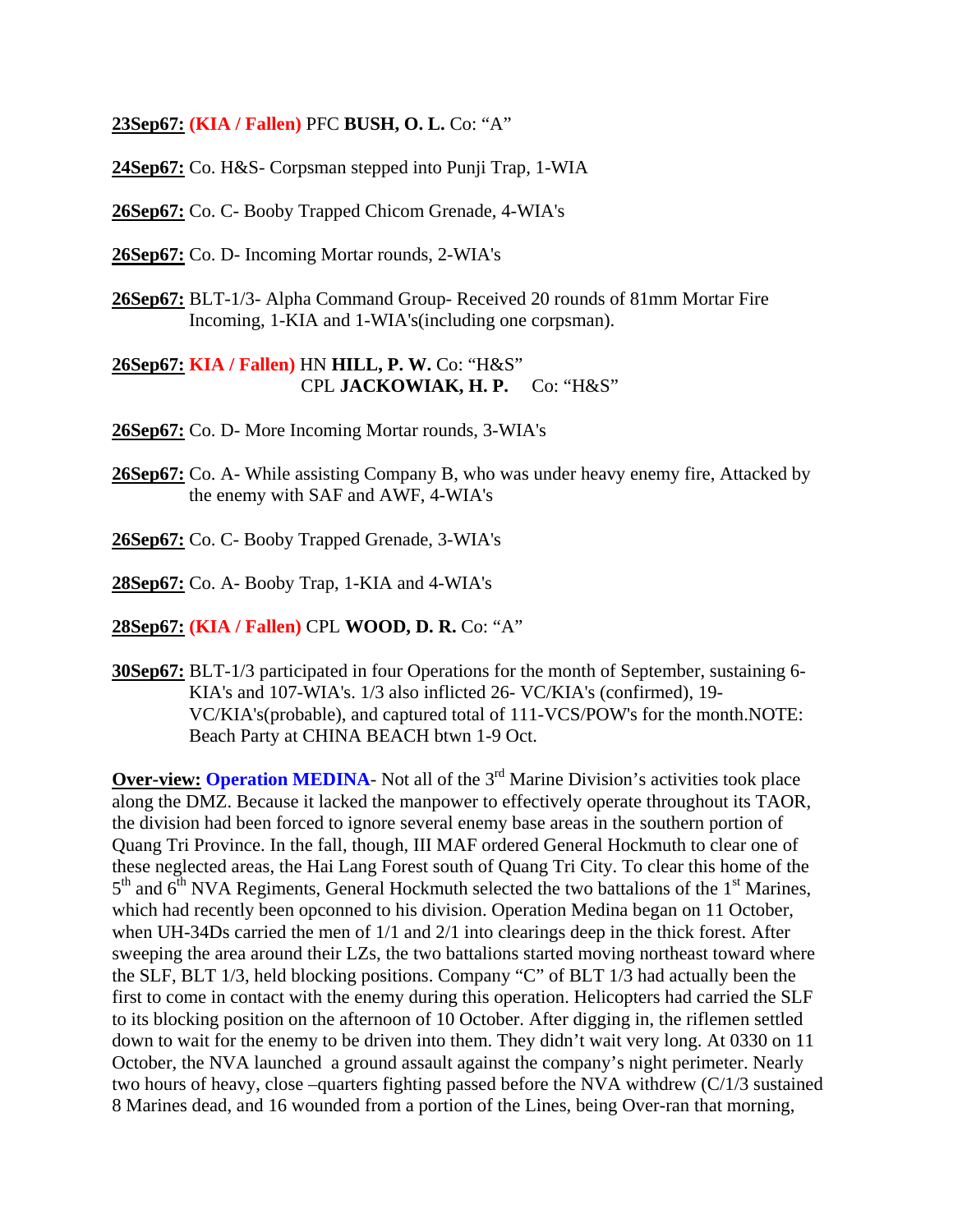DJB). At 1500 the next day, Company "C", 1/1, was pushing through the dense foliage when its point element bumped into a ten-man NVA squad. In the initial exchange of rifle fire, several Marines were wounded. The casualties were pulled back to a small clearing where the rest of the company had already set up defensive positions. Just after the casualties had been evacuated, three full NVA companies suddenly slammed into Company "C" (1/1) from two directions. The fighting raged at close quarters all across the clearing. Hand grenades flew back and forth as the adversaries battled at arm's length. One NVA grenade landed among members of the command group who were clustered behind a fallen log. Corporal William T Perkins, a combat photographer attached to Company "C", shouted, "Grenade!" and flung himself on the missile. The ensuing blast killed him, but those around him survived. Perkins was posthumously awarded the Medal of Honor, the only combat photographer ever to be so honored. The fighting around the clearing continued until dusk, when Company "D" (1/1) arrived to help. Together, the two companies finally scattered the attackers. Eight Marines were killed and thirty-nine were wounded in the fight. The Marines later found the bodies of forty NVA in the jungle surrounding the clearing. The NVA avoided a further contact after this fight. In their subsequent sweeps the Marines found and destroyed several abandoned base camps. Operation Medina ended on 20 October, when BLT 1/3 returned to the control of the SLF. The two 1<sup>st</sup> Marine battalions remained in the Hai Lang Forest on Operation Osceola, continuing their search for the elusive NVA. ( per Semper Fi Vietnam, pages 160 and 161).

# **10Oct67 to 20Oct67: BASTION HILL / MEDINA**

Provinces: Quang Tri & Thau Thien- in the Hai Lang National Forest.

Units: 1st Mar(HQ), 1/1, 2/1, BLT-1/3, 1/4, 1/11( 1/3 Bastion Hill).

Object: C/1/3 with battalion had went into area to set up a blocking force in the mountains on October 10th, the day before the operation was to start. At approx. 0400 hours on the 11th, C/1/3 was OVER-RUN with lots of casualties including the Captain and XO both KIA.(Captain survived-WIA). SLF-Alpha's mission in the operation was to serve as a blocking force for the 1st Marines, on the eastern edge of the operational area. The Hai Lang forest contained the communist base Area 101, and elements of the 5th and 6th NVA Regiments. Except for a fierce action between company C and a company of NVA early on the 11th, the battalion's contact with the enemy involved scattered firefights, incoming mortar rounds, and booby traps. On the 11th , C co was attacked by 40 to 50 man NVA force. An LP received an incoming satchel charge as well as grenades an additional satchel charges on elements of C co. On the 14th, C co

Marines observed 7 VC dressed in helmets and flack jackets moving towards there area. 81's were called in, during the fight a green cluster was fired, no friendly troops were in the area. On the 17th 12 to 15 VC were spotted through the STARLIGHT scope, 60mm mortars were fired. On the 19th C co Marines moved by trucked to another area to start a sweep.

Cost: 35 Marine KIA and 174 WIA. 64 communist KIA.The operation started with a heliborne assault into the area, and moving into the blocking positions. BLT-1/3 sustained 10-KIA's and 48-WIA's while inflicting 8-VC/NVA KIA's(confirmed), 25-VC/NVA KIA's(probable), and capturing 8-VCS/POW's on the enemy.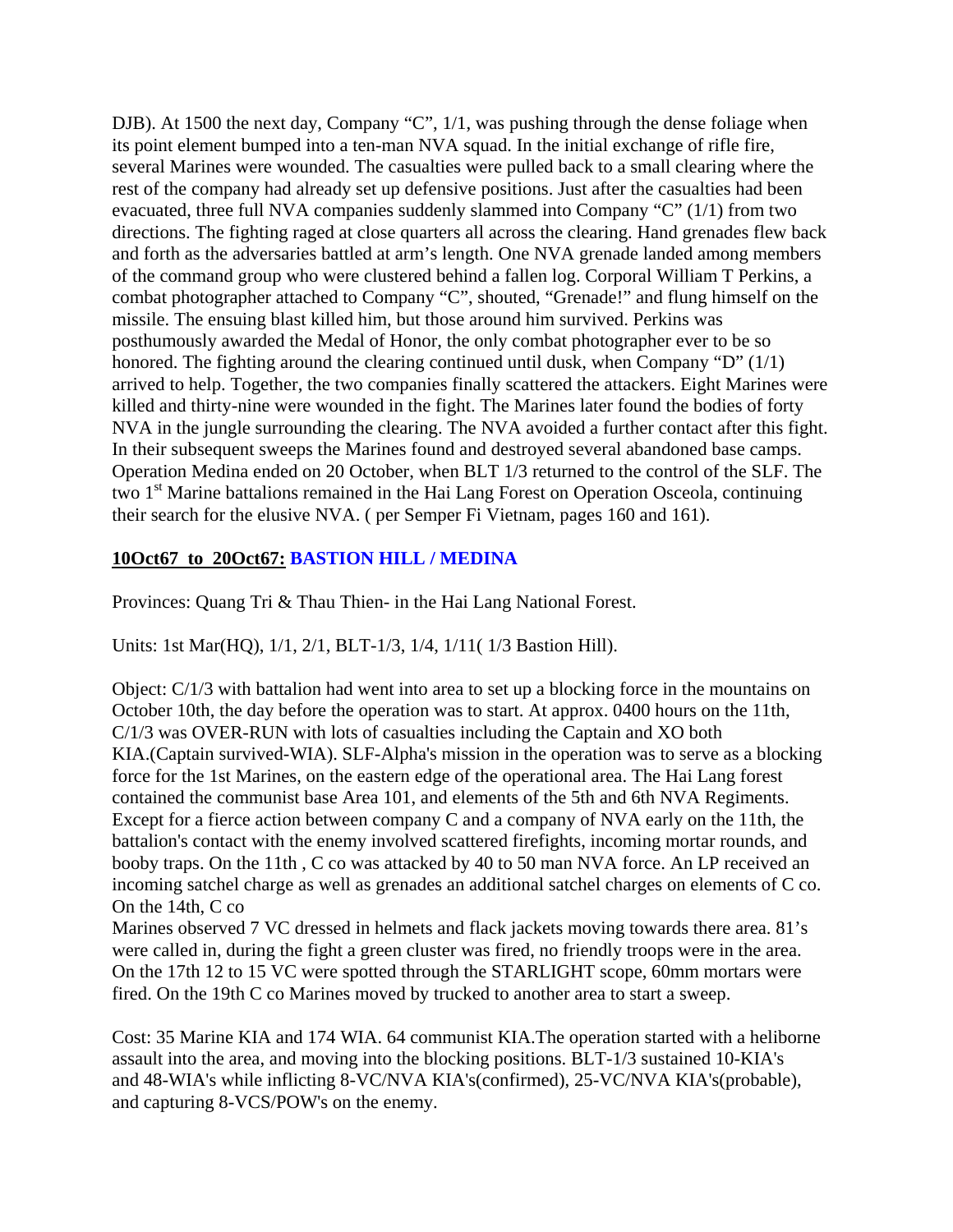**10Oct67:** Co. D- Booby Trap, 1-WIA

**10Oct67:** BLT-1/3- Attached Btry A/1/12- Booby Trapped Mine, 1-WIA

- **11Oct67:** Co. C- Early morning incoming Artillery rounds, believed Friendly Fire(possible H&I fire-Short rounds), 2-WIA's
- **11Oct67:** Co. C- Lines attacked and left flank OVER-RAN by estimated 25 to 50 man enemy force at approx.0400 hrs, 7-KIA's and 18-WIA's(including Captain-WIA and XO-KIA).

**11Oct67: (KIA / Fallen)** LCPL **FLICKINGER, J. E.** Co: "C" PFC HARTMAN, V. L. Jr. Co: "C" CPL **JONES, R. A.** Co: "C" CAPT **NEUSS, W. H.** Co: "C" CPL **PENNY, W. V.** Co: "C" LCPL **UCKER, D. J. Co: "C"** LCPL **VARNER, J. D. Co: "C"** 2LT **WELKER, A. J.** Co: "C"

(That morning we were OVER-RAN by the NVA, once past the lines inside our perimeter, the NVA set up a MACHINE GUN. They fired from the hill top into the company CP area. As the mortar section was pulling back, the machine gun shifted and sprayed the area around us. After two more moves with more machine gunfire at us and the company CP, we were able to fight back. 1st Lt. Nuess was the Company XO, in the process of being promoted to Captain, and was a casualty in the CP area. Per Kevin Brooks, the Arty FO, Lt. Nuess was TALL, actually 6' 8", and was awarded the SILVER STAR PH for his actions against the NVA.

- **11Oct67:** Co. A- Patrol while searching area after C Co. Over-ran, fire fight, received SAF and Grenades, 2-WIA's
- **11Oct67:** Co. D- Patrol received Sniper fire, 1-WIA
- **11Oct67:** Co. D- Incoming Grenade on lines, 1-WIA
- **11Oct67:** Co. C- Night Listening Post, incoming grenade or small satchel charge, 3-WIA's and a radio damaged.

**12Oct67:** Co. D- Patrol Ambushed, received AWF, 1-KIA and 2-WIA's sustained.

**12Oct67: (KIA / Fallen)** CPL **HOLSOMBACK, F. N.** Co: "D"

**12Oct67:** Co. D- Booby Trap, 1-WIA

**12Oct67:** Co. D- Night Ambush received AWF, 1-WIA.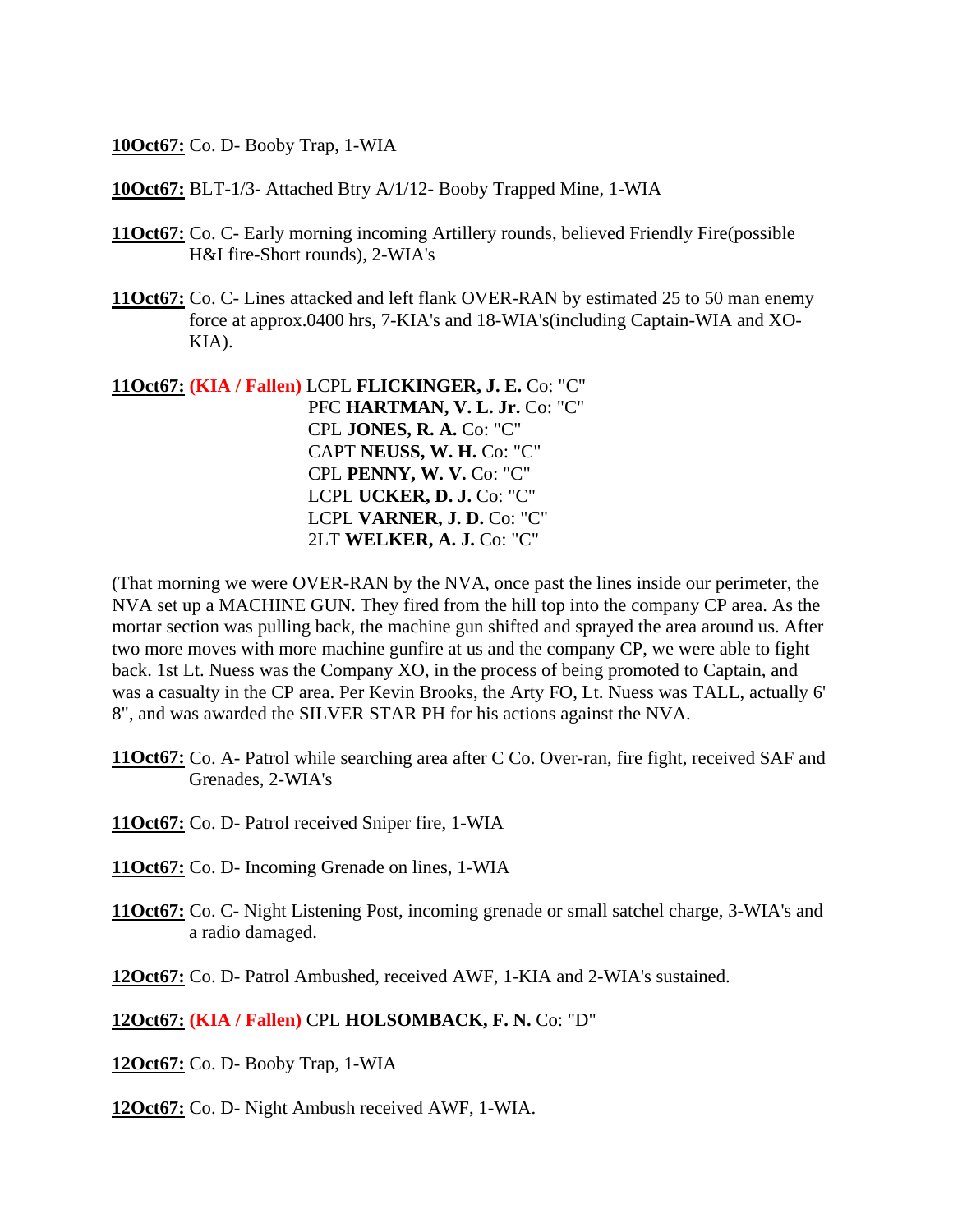**13Oct67:** Co. D- Booby Trapped Grenade, 1-WIA

**15Oct67:** Co. C- Night Listening post heard movement, and they an outpost from Company A threw Grenades and fired M-79 rounds, possible Friendly Fire incident, 3-WIA's.

**15Oct67:** Co. D- Booby Trapped Grenade, 1-WIA.

**15Oct67: (KIA / Fallen)** LCPL **DOYLE, P. L.** Co: "D"

**15Oct67:** Co. C- Listening Post(early evening) received an incoming Grenade, 2-WIA's.

**16Oct67:** Co. B- Night 81mm Mortar H&I Short round inside company perimeter, Friendly fire incident, 5-WIA's.

**17Oct67: (KIA / Fallen)** LCPL **PENFOLD, P. A.** Co: "1/3"

**18Oct67:** Co. D- Early morning patrol, detonated Booby Trapped grenade, 1-WIA.

**18Oct67:** Co. A- Accident, when the safety pin slipped from a grenade being set as a booby trap, Friendly fire incident. 1-WIA.

# **20Oct67 to 23Oct67: LIBERTY II / FREMONT**

Province: Tinh Quang Tri, Quan Hai Lang sector.

Units: 4th Mar(HQ), BLT-1/3

Object: BLT moved by truck to a new blocking position west of Route 1 and the railroad between Hai Lang and Phong Dien. This operation was intended to prevent the Communist from disrupting the South Vietnamese National Assembly elections. BLT activity during the next 3 days involved squad and fire team patrols and encounters with the enemy. BLT 1/3 was trucked to Camp EVANS to await the next assignment. One of the major logistical considerations during this period was to get the Marines of 1/3 an extra poncho and liner, winter had come to Vietnam. BLT-1/3 sustained No KIA's and only 3-WIA's, while inflicting 1-VC KIA(confirmed), 1-VC KIA(probable), and capturing 10-VCS/POW's during operation.

**20Oct67:** Co. B- Night Ambush, contact with unknown number of VC with light MG or BAR, Fire fight, 1-WIA.

**20Oct67:** Co. C- Booby Trapped Grenade, 1-WIA.

**23Oct67:** Co. D- Booby Trapped Chicom Grenade, 1-WIA.

# **26Oct67 to 04Nov67: GRANITE**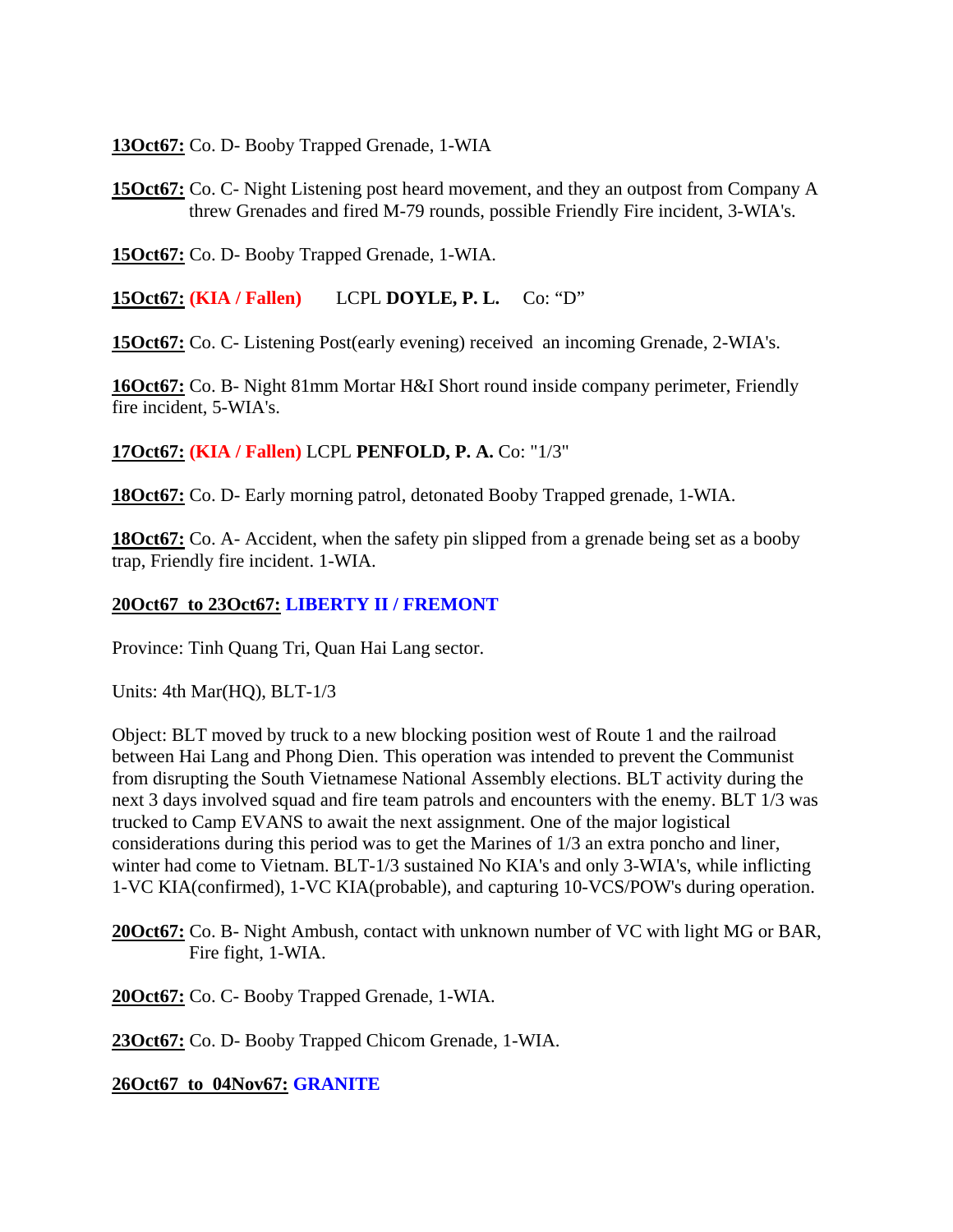Province: Tinh Thua Thien- Hai Lang forest again.

Units: 4th Mar(HQ), BLT-1/3, 1/4, ARVN

Object: A dawn helicopter assault into the Hai Lang forest started the operation for BLT 1/3. The operation was a two battalion sweep into communist Base 114. 1/4 and BLT were under the operational control of the 4th Marines. The enemy consistently harassed the BLT, staying within a few hundred meters, and making night probes with a consistency not normally experienced. A friendly fire air strike wounded two marines, a "short" 60mm mortar round wounded another, and an artillery round wounded yet another. The operation appeared jinxed. The Base Camp 114, was never located. The BLT returned to Camp Evans.

Cost: SLF-17 communist KIA. 3 Marines KIA and 17 WIA. 652 arty missions called, 59 F4 sorties. BLT-1/3 sustained  $3-KIA's$  and  $24-WIA's$  while inflicting  $17-NVA$  /VC KIA's (confirmed) and 28-NVA/VC KIA's(probable) on the enemy during this operation.

**27Oct67:** BLT-1/3 Recon- Patrol received SAF, 1-WIA.

**28Oct67:** Co. D- Platoon Ambushed with AWF, 1-KIA and 6-WIA's.

**28Oct67: (KIA / Fallen)** CPL **HISAW, T. L. Jr.** Co: "D"

**29Oct67:** Co. B- Received AWF, 2-WIA's.

**29Oct67:** Co. D- Fire fight with 10-VC, 2-WIA's.

**30Oct67:** Co. A- Patrol in Fire fight with 4-VC, 1-KIA.

**30Oct67: (KIA / Fallen)** LCPL **RENSHAW, R. F.** Co: "A"

- **30Oct67:** BLT-1/3- In other Actions, the BLT sustained 3-WIA's. One of the wounded was from Company B, when a Friendly Aircraft was making a strafing run on a hill across the valley from BLT positions, and was struck by one of many falling shell casings (20mm Cannon Fire Casing) and his injury was non-emergency WIA. I also was close to the falling Casings, almost got hit too, and did pick up one HOT one as a souvenir(still have it-Don B C/1/3).
- **31Oct67:** Co. A- Received AWF, 2-WIA's.
- **31Oct67:** Co. D- Ambushed, received AWF, 2-WIA's.
- **31Oct67:** Co. D- Incoming 60mm Mortars, SAF, 1-WIA.
- **31Oct67:** Co. B- Contact with NVA patrol, Fire fight SAF, 4-WIA's.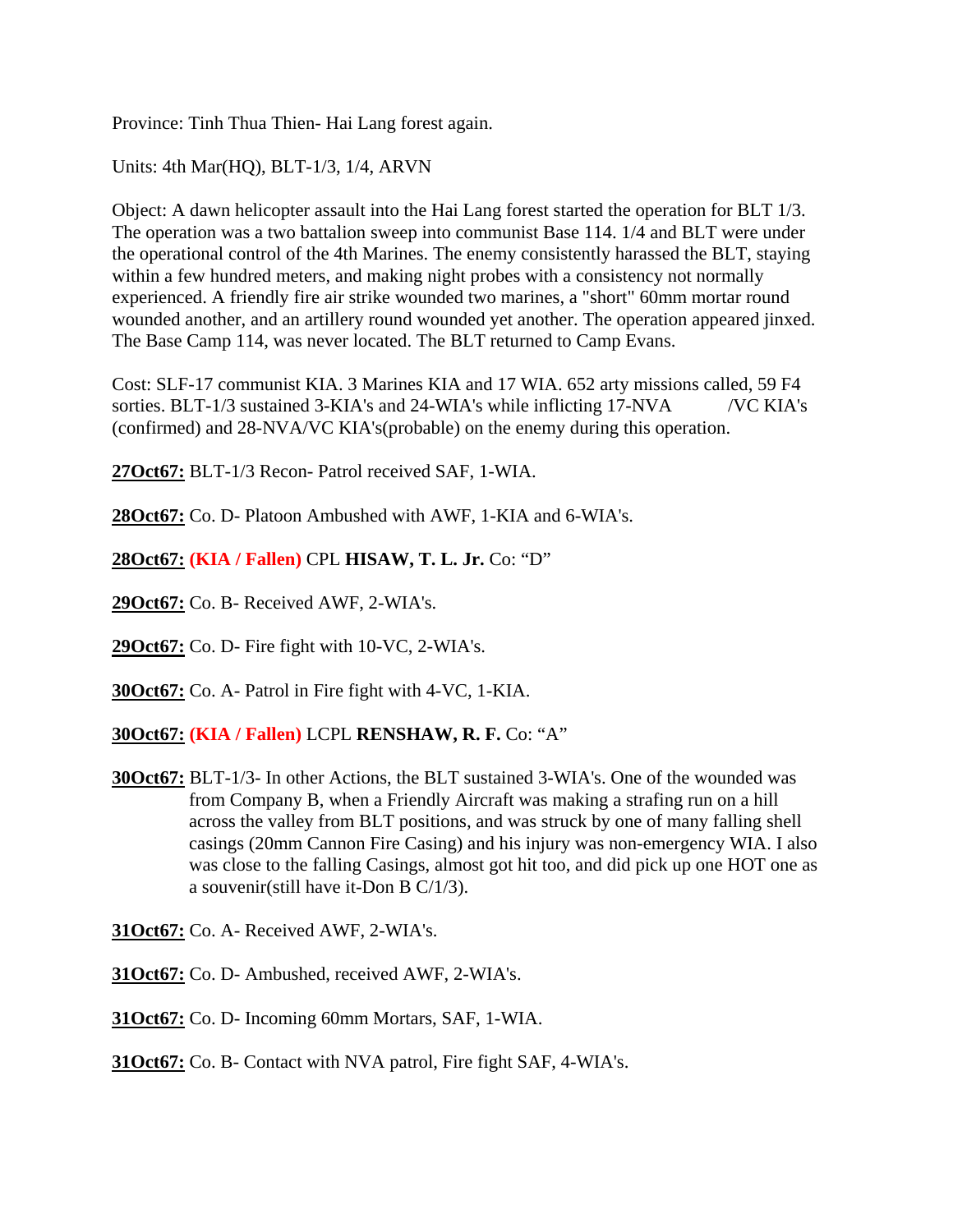- **31Oct67:** Operation "Granite" was still in progress at the end of reporting period, which included two other Operations. BLT-1/3 sustained 14-KIA's and 70-WIA's while inflicting 11-NVA/VC KIA's (confirmed), 24-NVA/VC KIA's(probable), 1- NVA/VC WIA (probable), and capturing 14-VCS/POW's for the month of October.
- **02Nov67:** Co. B- Received 8 rounds of 60mm Mortar fire, 1-WIA.
- **03Nov67:** BLT-1/3 Recon- Patrol screening the rear of BLT, was hit with AWF, 1-KIA.

# **03Nov67: (KIA / Fallen)** CPL **PALCZEWSKI, E. L.** Co: "H&S"

**MEDAL:** MERITORIOUS UNIT COMMENDATION, issued to the First Amphibian Tractor Battalion, Third Marine Division (Reinforced) Fleet Marine Force, for period of 05Nov67 to 27Jan68, Company "C", 1<sup>st</sup> Bn. 3<sup>rd</sup> Marines (Reinforced), from 16Dec67 to 27Jan68 (C-4 Area).

# **06Nov67 to 16Nov67: KENTUCKY**

Province: Quang Tri- Con Thien area of DMZ.

Units: 3rd Mar Div(HQ), 1/1, 2/1, BLT-1/3, 2/3, 3/3, 1/4, 2/4, 3/4, 1/9, 2/9, 3/9, 1/26, 2/26, 3rd Tank battalion, 1st Brig 5th Infantry (US Army).

Object: C co helo'd into CAM LO, sniper and mortar rounds were incoming into the company area. On the 10th C co Marines moved out into the field to act as blocking force for 9th Mar.

On the 12th C co Marines walked into C3 and then helo'd to Dong Ha. Though BLT-1/3 only participated in operation for 10 days, the original start of the operation was November 1st,1967 and went till February 28, 1969. Operation KENTUCKY included the area between Cam Lo, Dong ha, and Con Thien.

Cost: 14 VC KIA, 7 KIA pos, 1 NVA POW. 3 Marines KIA, 12 WIA, 4 WIA ne. Total operation-USMC-52 KIA and 3079 WIA. Enemy losses 3921 KIA. Per 3rdmarines-operations lists 107 U.S. KIA (Marines). BLT-1/3 was in defensive positions in the vicinity of C-3 from the 6th-9th of November, assisting the 9th Marines in Phase II of Operation "Kentucky". On the 10th, the Battalion moved north to attack positions just short of the Trace, and began Attack north of the Trace on the 11th to seize different objectives. Once the objectives were searched, units returned to C-3, and onto Dong Ha. On the 14th of November, Phase III of Operation "Kentucky" had started, with the Battalion being the 3rd Marine Division RESERVE unit, at Dong Ha. BLT-1/3 sustained 3-KIA's and 16-WIA's, while inflicting 14-VC/NVA KIA's(confirmed), 7-VC/NVA KIA's (probable), and capturing 1-NVA-POW on the enemy during the Operation.

 **10Nov67:** Co. A- Incoming Short round of Artillery, Friendly fire incident, 1-WIA.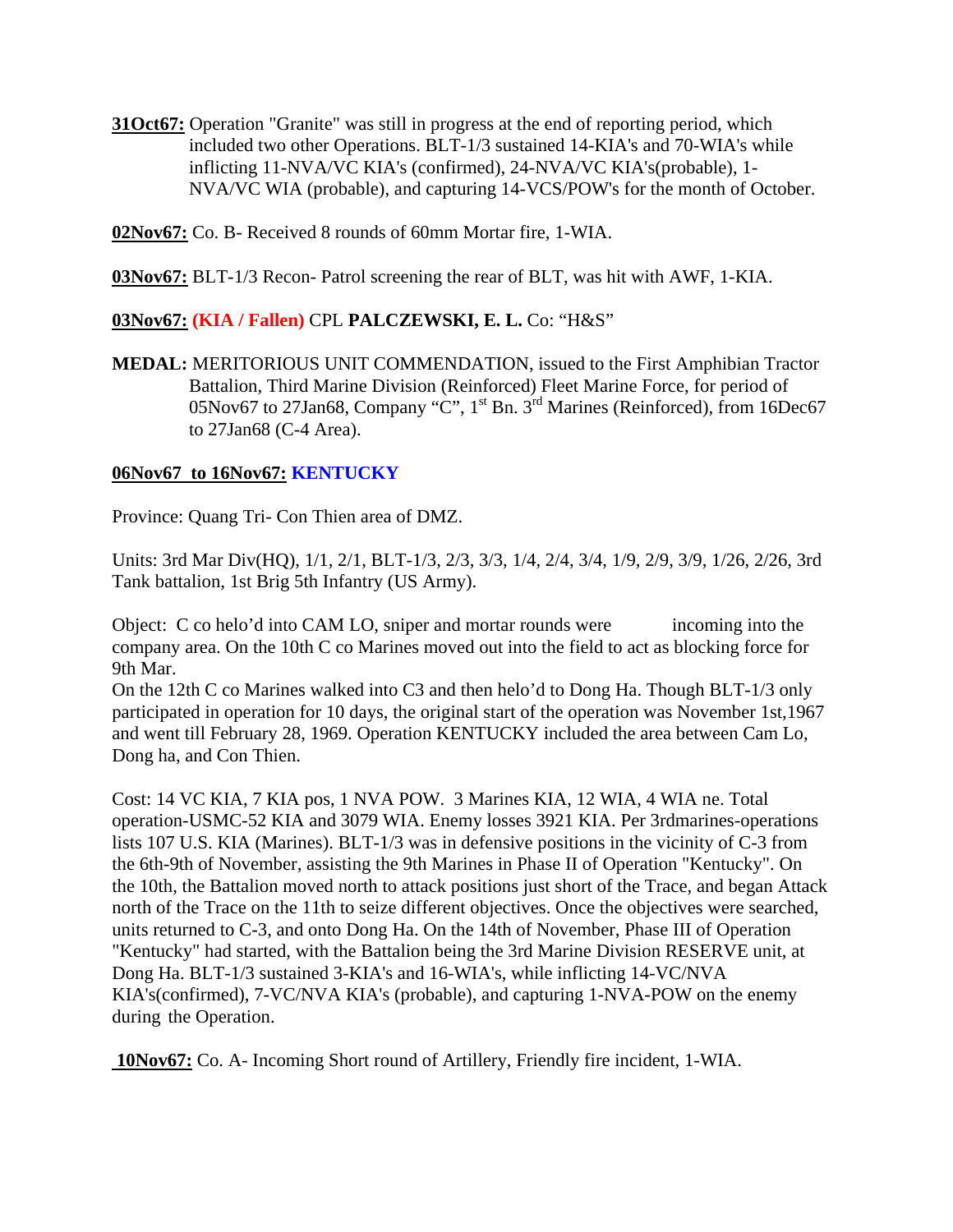- **11Nov67:** Co. D- Company while attacking regimental objective-B was taken under heavy fire at point blank range by automatic and semi-automatic SAF. The NVA were in well concealed bunkers and numbered approximately one platoon. Elements of the company returned fire on the enemy. 1-KIA and 15-WIA's.
- **11Nov67:** Co. D- Company while attacking through objective-D made contact with an estimated squad of NVA well dug in. Elements physically assaulted the NVA positions. 1-KIA and 1-WIA.

# **11Nov67: (KIA / Fallen)** PFC **ODELL, D. L.** Co: "D" LCPL **YARTYMYK, M. H.** Co: "D" PFC **DAVIDSON, W. G. Co: "D"**

# **24Nov67 to 27Nov67: BALLISTIC ARCH**

Province: Quang Tri- 7 clicks from the DMZ.

Unit: BLT-1/3

Object: The operation was a combined helicopter and surface assault of the Viet Cong held villages on the northern coast of Quang Tri. The operation targeted Communist sympathizers around the village of Mai Xa Thi . The expected contact did not occur, due to what was determined to be "poor intelligence". C co Marines landed at LZ ROBIN at 0700. After sweeping the AO, taking a little sniper fire, C co Marines went to the North of the Cua Viet river and an amphibious withdrawal from WHITE BEACH to Dong Ha.

Cost: 1 VC POW. BLT-1/3 made limited contact with the enemy during the operation. There were no mining incidents or the enemy harassing activities, as the enemy chose to avoid contact and apparently moved out of the area. No fighting holes, bunkers, or fortifications of any kind were uncovered during the operation. The Battalion did not sustain any causalities, and captured 1-VC/POW.

24Nov67: Co's. B or A- During the Amphibious Assault on Green Beach the seas were rough(surf conditions were considered hazardous), and water was knee deep in some of the LVT's. Two Marines were sweep from the top on one of the LVT's into the sea. Fortunately they were RESCUED.

- **MEDAL:** MERITORIOUS UNIT COMMENDATION, issued to the Ninth Marine Regiment (Reinforced), Third Marine Division (Reinforced), for the period of 29Nov67 to 12Jan68, First Battalion, Third Marine Regiment, from 29Nov67 to 29Dec67 (A-3 Area).
- **30Nov67:** BLT-1/3 participated in three Operations( continued and finished Granite, both Phases II and III of Kentucky, and started Operation "Kentucky V") during the month of November. BLT-1/3 sustained 4-KIA's and 17-WIA's while inflicting 25-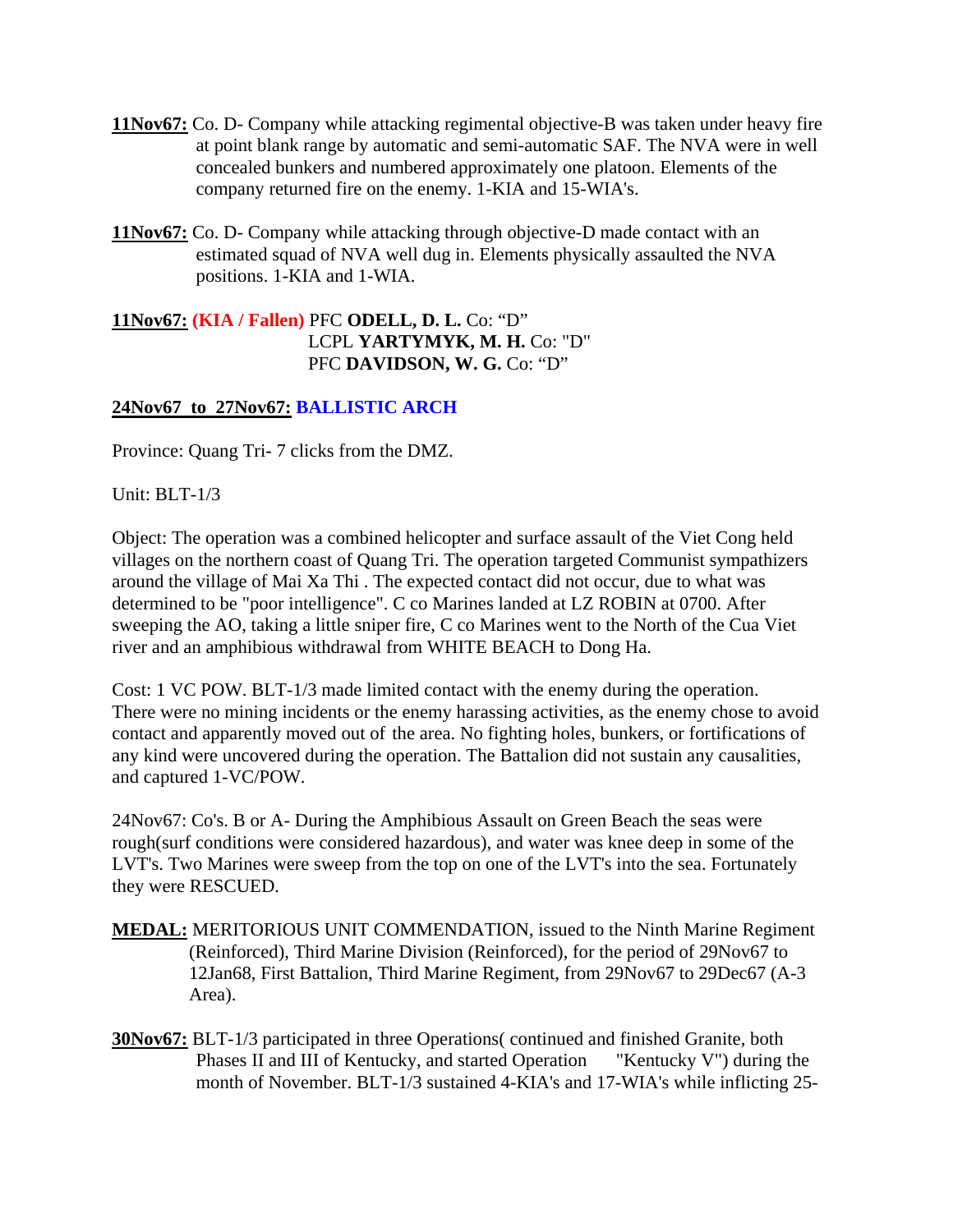VC/NVA KIA's(confirmed), 23-VC/NVA KIA's(probable), and capturing 2-POW's on the enemy.

# **29Nov67 to 29Dec67: KENTUCKY V**

Province: Quang Tri- Between Con Thien and Gio Linh at A-3 fire base.

Unit: BLT-1/3.

Object: BLT-1/3 provided security at the NEW Fire Base A-3, as Marine Engineers built the bunkers and command post. Artillery three times daily, 0800 hrs, 1200 hrs, and 1600 hrs- set your watch to it. Rain and MUD. On the 17th of December C/1/3 went to C-4 Fire Base, and had a major fight with the enemy north of C-4. That day a lot of our friends were burned with Napalm (our Napalm- friendly fire accident). C/1/3 was assigned to C-4 the remainder of the year, and till after TET was over. BLT-1/3 while providing security for the Engineers to build A-3, had very little contact with the enemy. The Battalion was Not to penetrate grid square 1770 to the south, due to a large concentration of Mines and Booby Traps. Between the 3rd and 19th of December, the Enemy employed 85mm and 130mm Artillery, 102mm and 140mm Rockets, 82mm Mortars, and 57mm Recoilless Rifle Fire while Firing 578 Rounds into the A-3 area. 2 additional rounds were received at A-3 on the 27th. On the 29th, the operation ended with combined tactical Foot and Motor March to the Quang Tri Airfield Complex.

**02Dec67: KIA / Fallen)** LCPL **WILLIAMS, L. G.** Co: "C"

**04Dec67: (KIA / Fallen)** CPL **RIGGS, D. S.** Co: "D"

**05Dec67: (KIA / Fallen)** CPL **BILLINGSLEA, D. E.** Co: "D"

**06Dec67: (KIA / Fallen)** LCPL **PASTVA, M. J.** Co: "C"

**09Dec67: (KIA / Fallen)** MAJOR **DUFFY, P. E.** Co: "H&S"

**10Dec67: (KIA / Fallen)** CPL **BIRCH, L. W.** Co: "H&S" HM3 **HOWARD, B. L.** Co: "H&S"

**11Dec67:** Co. C- On patrol south of A-3, the Company walked into a Mine Field. After hitting the 3rd Mine(apparent AP Mine), the Company backtracked out of the mine field, and returned to A-3. 1-KIA and 9-WIA's.

**11Dec67: (KIA / Fallen)** CPL **STEVENS, D. M.** Co: "C"

**11Dec67: (KIA / Fallen)** CPL **GRAY, S.** Co: "D"

**16Dec67:** Co. C- The Company was ordered OPCON to the 1st AMTRAC BN., to C-4 Complex.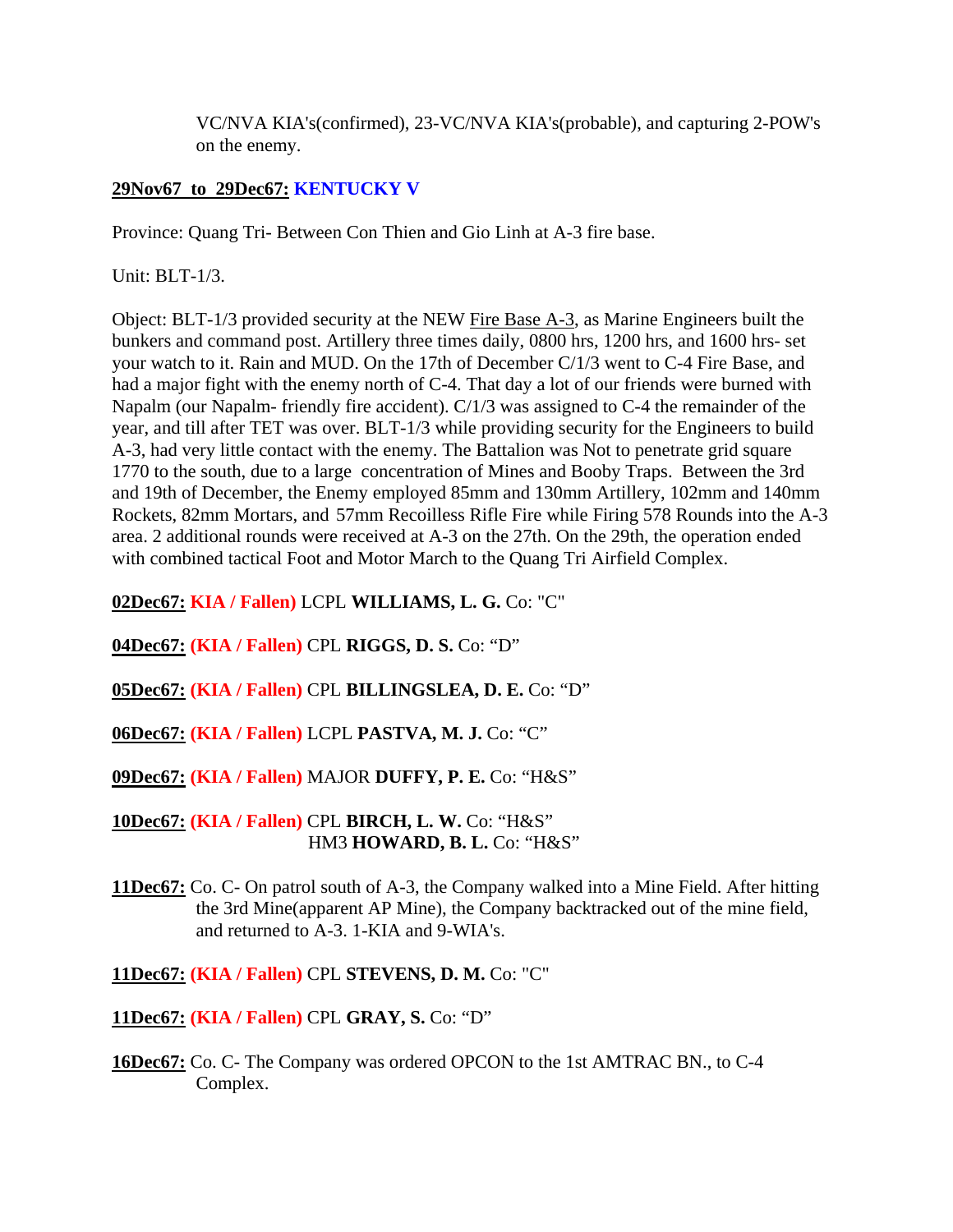**17Dec67:** Co. C- Moving to and patrolling north of C-4, made heavy contact with the NVA. During the Fire fight unknown number of friendly causalities(at least 1-KIA, and approximately 8-9 injured/wounded /burned by Napalm from Friendly Aircraft).

**17Dec67: (KIA / Fallen)** CPL **SMITH, M.** Co: "C"

**20Dec7:** Co. A- The Company was ordered OPCON to the 1st Amtrac Bn., and returned back to BLT-1/3 on 01Jan68.

**22Dec67: (KIA / Fallen)** LCPL **MUELLER, S. W.** Co: "H&S"

**31Dec67:** BLT-1/3 sustained 10-KIA's and 70-WIA's, while inflicting 2-VC/NVA KIA's(confirmed), and 12-VC/NVA KIA's(probable) on the enemy during the month of December. Unknown if "C" Company's causalities at C-4 area included.

# **1968**

#### **30Dec67 to 12Feb68: NAPOLEON**

Province: Quang Tri- Mouth of Cua Viet river, south of C-4.

Units: 3/1, BLT-1/3(C/1/3).

Object: Operation NAPOLEON was 3/1's in the area of Cua Viet river, which had started 04Nov67 and ran till 28Feb68. C/1/3 assisted numerous times while also stationed at C-4. On the 19th of January, a platoon from company C, 1/3, patrolling the sand dunes along the coast north of the A-1 strong point, ran into a company from the communist K-400 Main Force Battalion. Cpl. Ronald Asher, the acting weapons platoon Sergeant, remembered that he and two of his machine gun teams accompanied the platoon. According to Asher, the lead squad walked right into the NVA positions, and that "within seconds" the unmistakable sound of AK47s and M16s could be heard with the unmistakable cough of the M60 machinegun was earth shattering. For a few chaotic hours the platoon took cover as best it could and attempted to recover its casualties. Cpl Asher recalls that he and another squad leader assumed control of the platoon, after the platoon leader and Sergeant were incapacitated. By 1500 after the arrival of the LVTs from Cua Viet, both sides broke contact. 3 Marine KIA, 33 WIA. 23 communist KIA. **TET,** the official communist New Year opened early with attacks on all the major cities, and American and South Vietnamese bases. C/1/3 of BLT-1/3 could have participated in this operation. C/1/3 was Opcon 1st Amtrac Bn. at C-4 area till after TET.

### **01Jan68 to 20Jan68: OSCEOLA**

Province: Quang Tri

Units: 1st Marines, BLT-1/3(excluding C/1/3)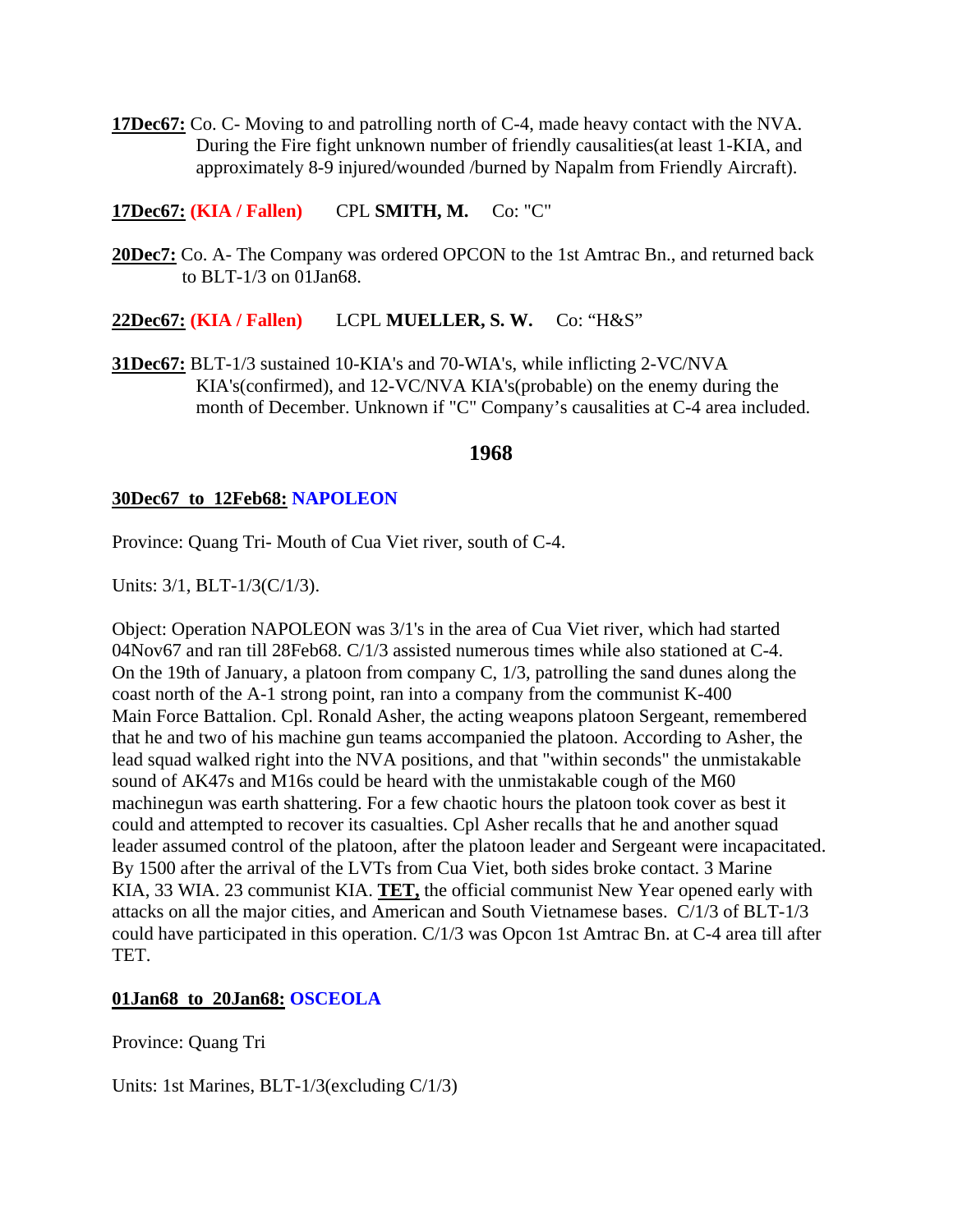Object: BLT-1/3 assumed the mission of defending the Quang Tri Airfield Complex. Offensive action was limited to squad and platoon patrolling west of the Airfield complex, with light contact with the enemy(CD Rom).

05Jan68: BLT-1/3 deactivated from 9th MAB/SLF, re-designated as 1/3, and assigned back to 3rd Marine Division( 1/3 assumed 2/4's place, and 2/4 went to SLF/on Float).

**08Jan68: (KIA / Fallen)** LCPL **FOX, R. L.** Co: "D"

**10Jan68: (KIA / Fallen)** SGT **FALEAFINE, S.** Co: "B"

**13Jan68: (KIA / Fallen)** CPL **BAGNALL, R. S.** Co: "B"

**18Jan68: KIA / Fallen)** PFC **DOMINGUEZ, J. R.** Co: "C"

**19Jan68:** Co. C- Platoon patrol Ambushed north of C-4, Day long Fire fight, Re-enforcements called in. 3-KIA's and 33-WIA's.( mentioned above in Operation Napoleon).

# **19Jan68: (KIA / Fallen)** LCPL **BENEDICT, J. W.** Co: "C" LCPL **BURGOON, W. P. Co: "C"** LCPL **MORRIS, M. E.** Co: "C"

# **21Jan68 to 31Jan68: OSCEOLA II**

Province: Quang Tri

Units: 3rd Mar Div(HQ), 1/3(excluding C/1/3)

Object: 1/3 at the Quang Tri Airfield Complex continued to provide for the defense of the Airfield Complex, continued to conduct offensive operations to the west of the Complex, and was the Reserve for the Division in case needed somewhere else. The enemy contact was characterized as only sporadic(CD Rom).

**24Jan68: (KIA / Fallen)** PFC **AUGE, D. C.** Co: "B" PFC **FAULK, T. A.** Co: "B"

**26Jan68: KIA / Fallen)** CPL **SIMONS, R. O. Jr.** Co: "C"

**30Jan68:** Vietnam Service MEDAL, TET Counteroffensive, start 30Jan68 to 01Apr68.

**31Jan68:** 1/3 sustained 4-Kai's and 26-WIA's while inflicting 1-NVA KIA for the month of January.

#### **13Feb68 to 16Feb68: OSCEOLA II**

Province: Quang Tri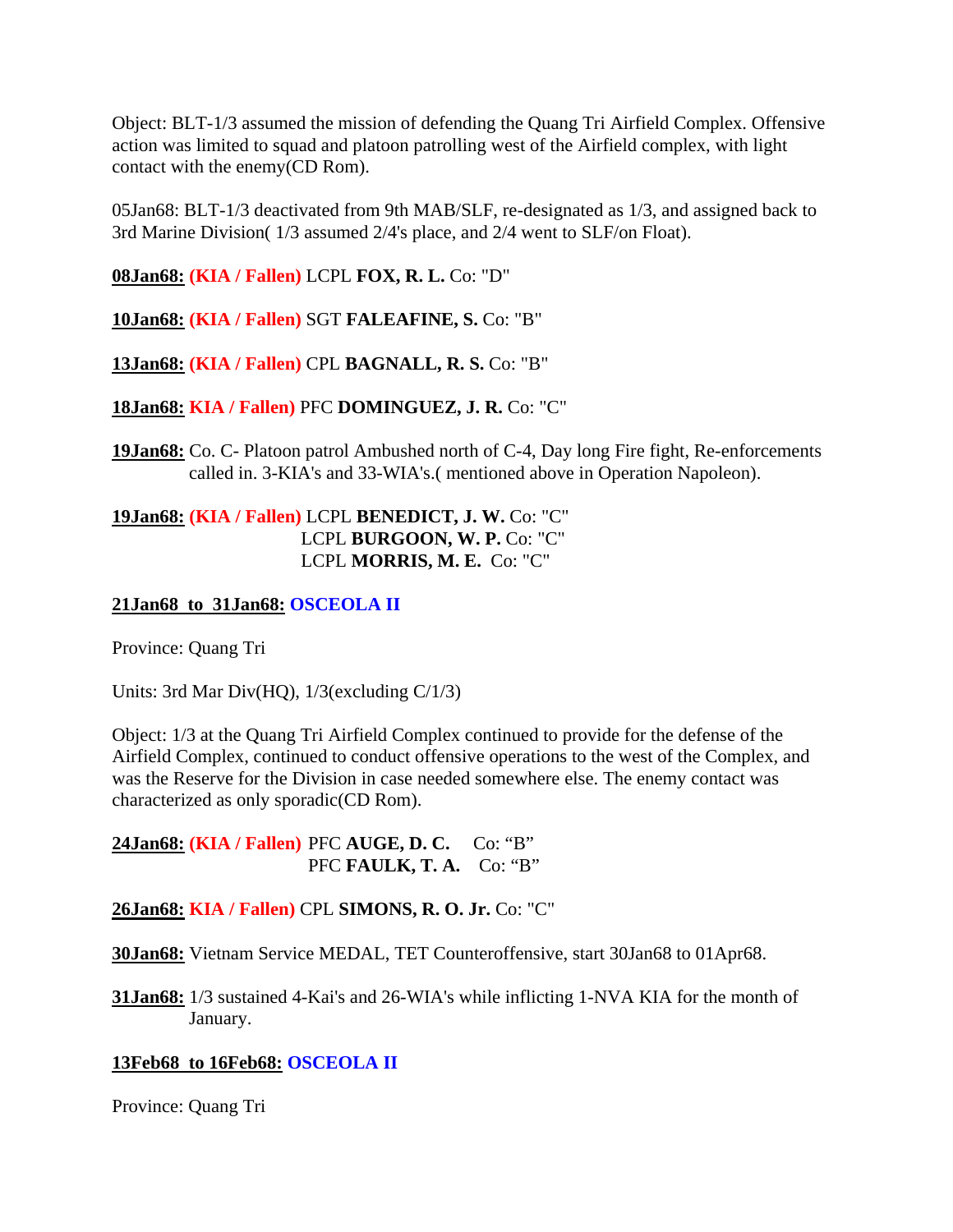Units: 3rd Mar(HQ), 1/1, 1/3.

Object: Operation OSCEOLA II was the 3rd Marines operation in Quang Tri, which had started 21Jan68 to February 16th. C/1/3 assisted the last 4 days of the operation. C co was helo'd into Quang Tri on the 15th from C4. 1/3 apparently continued Operation "Osceola II" from 31Jan68, till the end of the operation. There were NO stats in the CD Rom for the month of February for 1/3. C/1/3 members would show this "Osceola II" entry in their Military Records.

**14Feb68: (KIA / Fallen)** PFC **BAKER, R. E.** Co: "D"

# **17Feb68 to 29Feb68: JEB STUART**

Province: Quang Tri & Thua Thien.

Units: 1st Cav Div(HQ), 1-101, 2-101, C/1/3.

Object: 1st Air Cav was at Quang Tri, and handling operation JEB STUART in both Quang Tri and Thua Thien provinces. The operation had started in January 1968(21st), and would run until March 31st. The 1st Cav Div was to reinforce the III MAF in area between Quang Tri and Hue and Phu Bia. C/1/3 was assigned to the 1st Air Cav and assisted in there operation.

Cost: Per Vietnam archives/ operations, 3268 Enemy KIA. No other losses listed for Army or Marines. Per 3rdmarines-operations, U.S. losses were 127 KIA.

**18Feb68: (KIA / Fallen)** PFC **DEVOS, W. M.** Co: "C" (attached to the U. S. ARMY 1ST AIR CAV- assisting out of Quang Tri Area)

**25Feb68: (KIA / Fallen)** PFC **SHELLEY, S. A.** Co: "H&S"

**28Feb68: (KIA / Fallen)** PFC **MILLER, J. E.** Co: "D"

**29Feb68:** 1/3 did not have any stats in the CD Rom for the month of February.

# **01Mar68 to 03Jun68: NAPOLEON / SALINE**

Province: Quang Tri- Cua Viet river, Dong Ha area.

Units: 3 Mar Div(HQ), 2/1, 3/1, 1/3, 2/3, 3/3, 2/4, 1/9, 2/9, 2/26, 2nd Brig 1st Cav Div(US Army), 1st Brig 5th Inf Div(US Army), 3rd Bat 21st Inf 196th Inf Brig(US Army).

Object: Operation by 3rd Marine Division which started on February 28th and ran through 09Dec68. Search and destroy missions around Dong Ha and the Cua Viet river areas (N/E quadrant of Quang Tri Province) using many Marine units and also US Army units.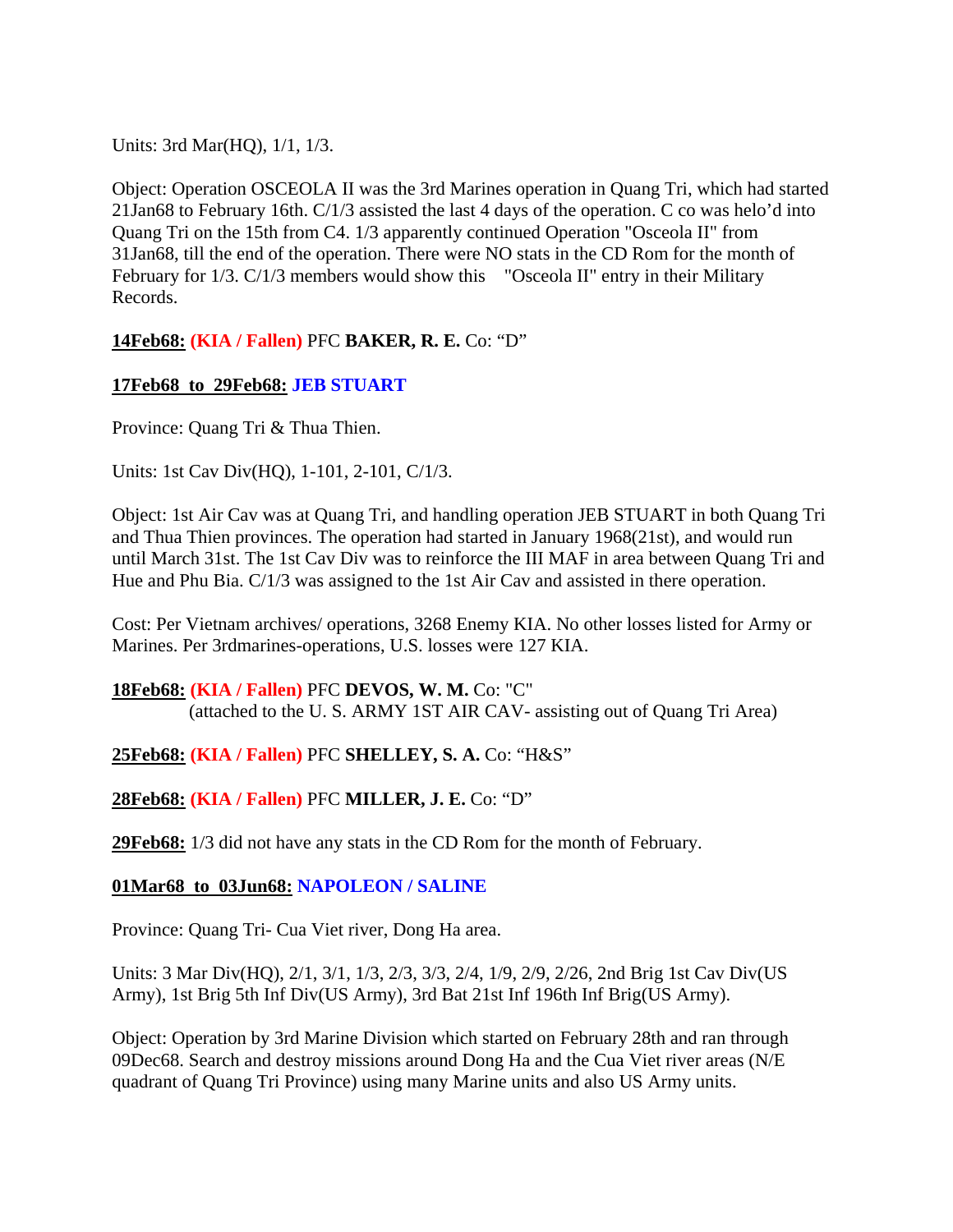Cost: Total Operation (13 month of search and destroy missions) USMC-395 KIA and 2134 WIA. Enemy losses 3495 KIA and 106 Captured. Unknown if US ARMY losses are included in the Marines total. Per 3rdmarines-operations operation Napoleon/Saline started 29Feb68 and ran to 12Sep68 along Cua Viet River with 3495 Enemy KIA and U.S. losses 117 KIA. 1/3 remained at the Quang Tri Airfield Complex, and participated in Operation "Napoleon/Saline" with the mission to deny the enemy access to the river area and ensure uninterrupted traffic there on. Company and platoon size Search and Destroy operations along the south bank of the river. 1/3 was also the Reserve for the Division, to assist in the western and southern portions of the AO. This to deny enemy capability to deliver indirect fire against River Traffic, Dong Ha, Cu Viet, and Quang Tri.

**MEDAL:** NAVY UNIT CITATION, issued to BLT Second Battalion, Fourth Marines (Reinforced), from 5Mar68 to 31May68,  $1<sup>st</sup>$  Bn. 3<sup>rd</sup> Marines supporting Unit (Cua Viet River south of Dong Ha, possibly Battle of Dai Do), unknown dates!!

**05Mar68:** 1/3(unknown Companies), while north of the river had organized NVA contact at DAI DO.

**05Mar68: (KIA / Fallen)** PFC **BANNER, S. A.** Co: "A" LCPL **BANNING, J. H. Jr.** Co: "A" CPL **BATH, E. J.** Co: "A" LCPL **GARCIA, S. B.** Co: "A" PFC **LITTON, G. W.** Co: "H&S" LCPL **TALLEY, G. L.** Co: "A"

**07Mar68:** 1/3(unknown Companies), Still north of the river, more NVA contact at the village of Phu Tai.

**07Mar68: (KIA / Fallen)** PFC **BERG, R. R.** Co: "D" PFC **CASILLO, C.** Co: "A" LCPL **COOK, L.** Co: "A" LCPL **DERRYBERRY, A. R. III** Co: "H&S" LCPL **GINAL, P. A.** Co: "A" PFC **HALL, R. D.** Co: "D" LCPL **HAMMEL, R. L.** Co: "A" LCPL **HATHAWAY, S. W.** Co: "H&S" PFC HOOVER, E. L. Co: "A" PFC **JOHNSON, S. P.** Co: "A" PFC **LAMBERTON,G. M. II** Co: "A" LCPL **MULDOVAN, W. J. Co: "A"** CPL **WHITEHEAD, E. Jr.** Co: "D"

**07Mar68:** AWARDED the NAVY CROSS-Co: "A" CPL William H. YOUNG

(Citation) For extraordinary heroism while serving as a Radio Operator with Company "A", First Battalion, Third Marines, Third Marine Division in connection with combat operations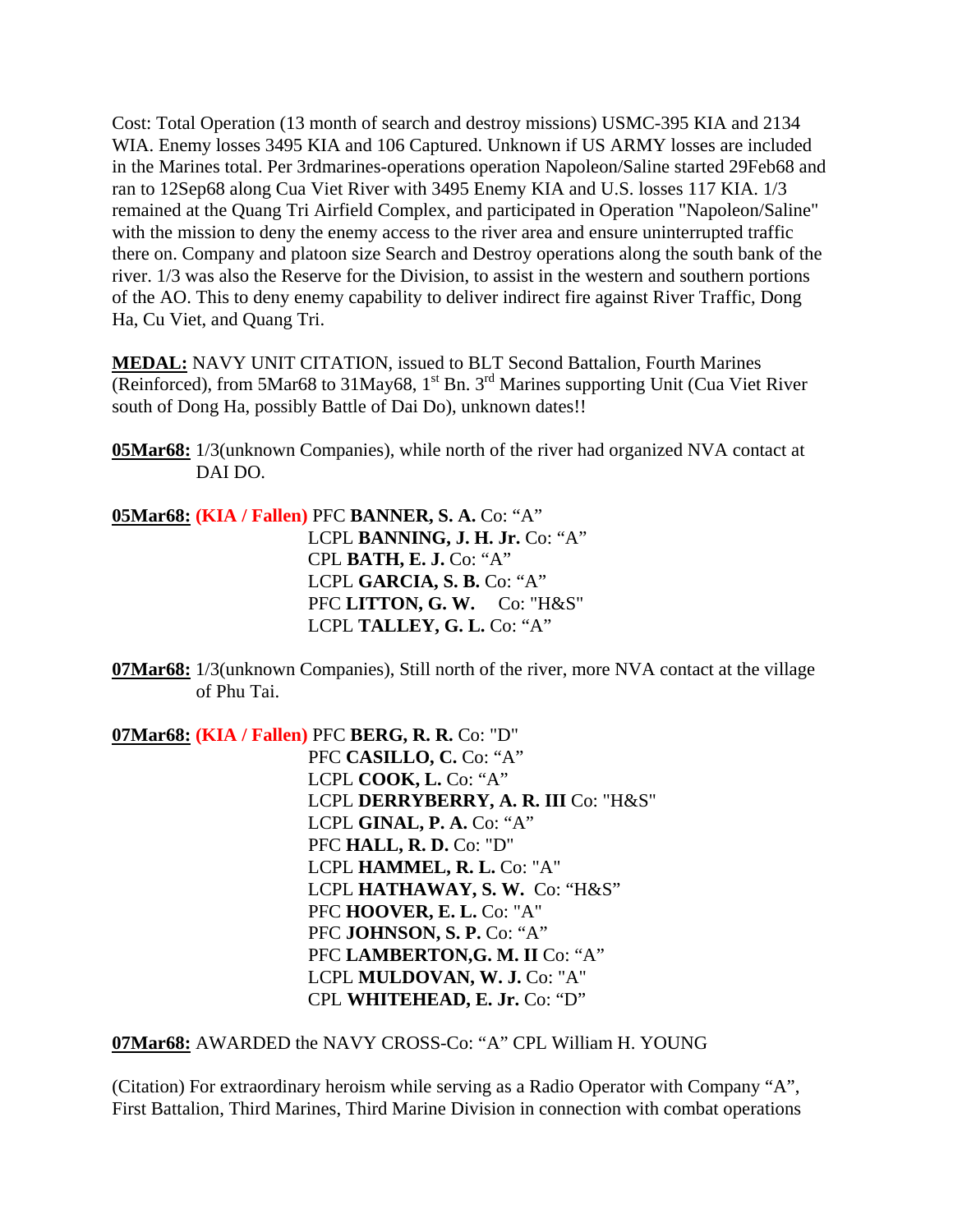against the enemy in the Republic of Vietnam. On the afternoon of 7 March 1968, while advancing toward the village of Phu Tai in Quang Tri Province, Company "A" came under intense automatic weapons and mortar fire from a numerically superior North Vietnamese Army force concealed in fortified bunkers. Although the Marines were pinned down in an open rice paddy, where any movement away from the protection afforded by the small dikes might mean almost certain death or serious injury, Corporal Young ignored the rounds impacting near him and fearlessly moved to positions from which he could effectively control air strikes on the enemy emplacements. When friendly casualties increased, he again disregarded his own safety as he unhesitatingly maneuvered forward and directed the evacuation of the wounded to a helicopter landing zone which he had established. During a subsequent assault on the village, he repeatedly exposed himself to intense hostile fire in order to coordinate and control the fire of supporting helicopter gunships. As the Marines moved through the hazardous area, an enemy soldier suddenly ran out of a nearby bunker and prepared to fire directly at the advancing command group. Shouting a warning to his comrades, Corporal Young boldly assaulted the North Vietnamese, killing him with accurate pistol fire. Although he was later wounded in the chest and leg by sniper fire and moved to a covered position, he ignored his painful injuries and continued to coordinate vital air support for approximately three hours. His heroic intrepid fighting spirit, and unwavering devotion to duty in the face of great personal danger, Corporal Young contributed immeasurably to the defeat of the enemy and upheld the highest traditions of the Marine Corps and the United States Naval Service. (The NAVY CROSS, pages 354 and 355).

31Mar68: 1/3 had one Company Opcon to 1st Amtrac Bn. at C-4 Area (unknown Company). 1/3 also sustained 18-KIA's and 95-WIA's while inflicting 36-VC/NVA KIA's(confirmed) and capturing 7-POW's on the enemy during the month while participating on the operation. For the month of March, 1/3 rotated 5-Officers and 162- Enlisted to GO HOME(this included Ron Asher, Richie Huffman, Larry Hargrave, Lee Levesque, and me-Don Bumgarner plus many of our other friend's).

**02Apr68:** Vietnam Service MEDAL, Vietnamese Counteroffensive, Phase IV, start 02Apr68 to 30Jun68.

| <b>03Apr68: (KIA / Fallen) PFC CARTER, G. M. Co: "B"</b> |                                            |
|----------------------------------------------------------|--------------------------------------------|
|                                                          | (B Co, $3^{rd}$ AMTRACS assigned to B/1/3) |

| 17Apr68: (KIA / Fallen) | HM3 BANDELIER, H. W. Co: "H&S" |
|-------------------------|--------------------------------|
|                         | PFC FREEMAN, E. L. Jr. Co: "A" |
|                         | LCPL GARCIA, J. F. Co: "A"     |
|                         | CPL LAMBERT, J. E. Co: "A"     |
|                         | PFC O'FARRELL, W. P. Co: "A"   |
|                         | LCPL SUTTON, J. T. Co: "A"     |
|                         | PFC WESTBROOK, D. F. Co: "A"   |
|                         | PFC WINSLOW, W. D. Co: "A"     |
|                         | PFC WYRICK, D. K. Co: "A"      |

**18Apr68: (KIA / Fallen)** LCPL **CHALMERS, D. Jr.** Co: "H&S"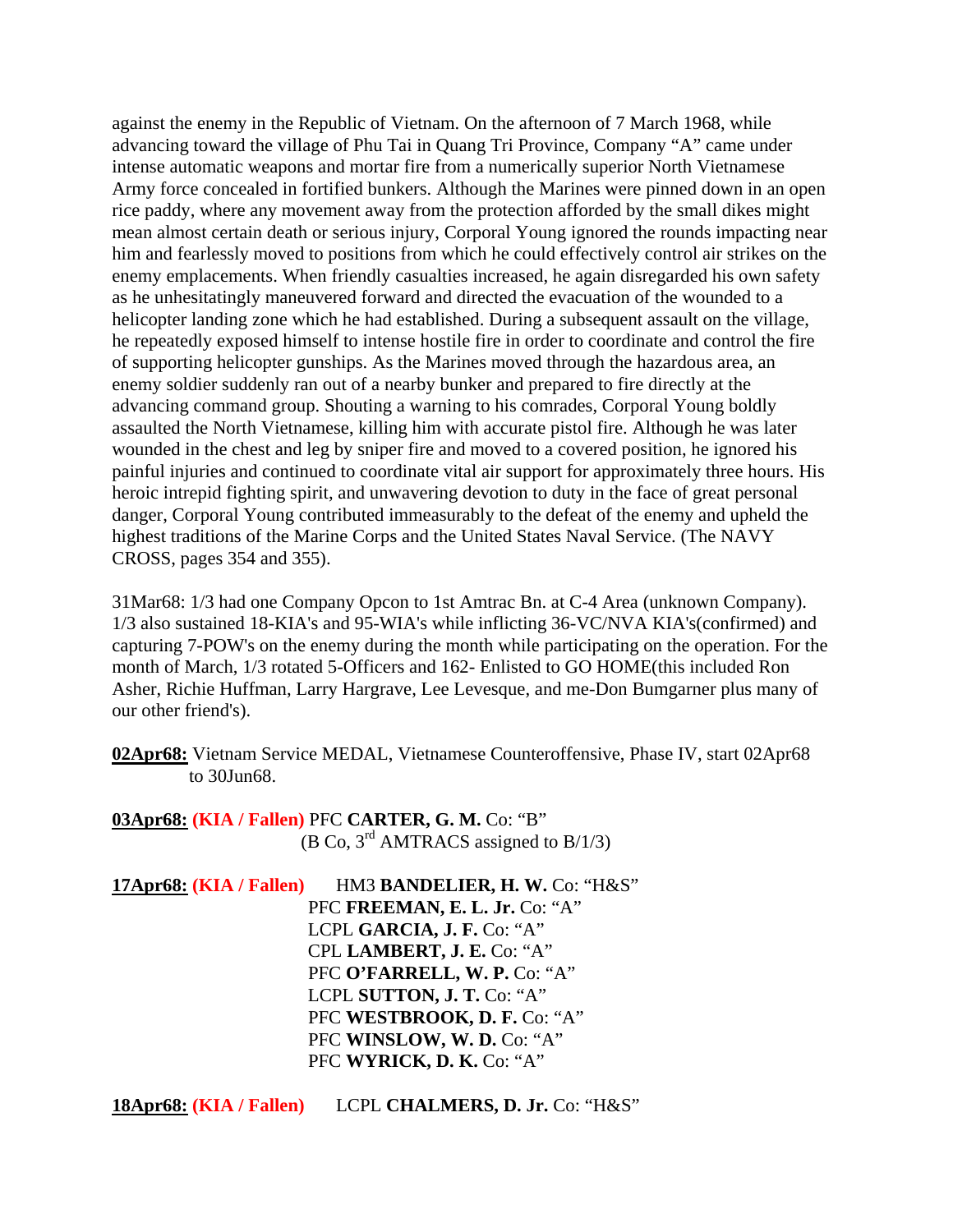#### LCPL **SPENCER, P. M. Co: "H&S"**

### **25Apr68: (KIA / Fallen)** LCPL **JAYNES, J. O.** Co: "C"

#### **29Apr68: (KIA / Fallen)** CPL **DODD, J. W.** Co: "B"

**Over-view: Battle for Dong Ha-** The opening contact with the 320<sup>th</sup> NVA Division came early on 29 April. Two battalions of the  $2^{nd}$  Regiment, 1<sup>st</sup> ARVN Infantry Division bumped into the NVA seven kilometers north of Dong Ha. As the fight raged on and it began to look as if the ARVN were beaten, General Tompkins dispatched part of his division reserve from Cam Lo, ten kilometers to the west, to help them. Task Force Robbie, consisting of a rifle company from  $1/9$  and a tank company from the  $3<sup>rd</sup>$  Tank Battalion made it just three kilometers east of Cam Lo before being ambushed by a strong NVA force. After losing eleven dead, twenty-nine wounded, and four tanks, TF Robbie limped back to Cam Lo. Surprised at the viciousness of the ambush, General Tompkins ordered 3/9 to counterattack the next day, 30 April. To Backstop the ARVN still engaged along Route 1, Tompkins ordered the  $3<sup>rd</sup>$  Marines to send a rifle company to guard a bridge on Route 1 a few kilometers north of Dong Ha. Colonel Milton A. Hull,  $3^{rd}$  Marines commander, currently had three battalions opconned to his regiment: the 1<sup>st</sup> Amphibious Tractor Battalion, which operated just inland of the South China Sea on the north side of the Cua Viet; 1/3, which was operating south of the river; and BLT 2/4, SLF Alpha, which operated north of the Cua Viet between the  $1<sup>st</sup>$  Amphibious Tractors and the  $2<sup>nd</sup> ARVN Regiment to the west. Colonel Hull ordered Capt. James E. Livingston to take his$ Company "E", 2/4, to the bridge from its position in Nhi Ha, a deserted hamlet about four kilometers north of the Cua Viet. Livingston and his men were carried by UH-34 helicopters to their new position north of the bridge on the afternoon of 29 April. Early the next morning, Company "H", 2/4, while on routine patrol, was surprised to find NVA in the village of Dong Huan, a small hamlet set on an unnamed tributary of the Cue viet where it turned south, and less than one kilometer above the Bo Dien. The NVA were already much farther south than was originally thought. A brief firefight erupted, with both sides exchanging short bursts of fire. Then, as the Marines watched, other NVA fired a 57mm recoilless rifle at two U.S. Navy utility landing craft (LCUs) moving on the Bo Dieu. An instant later, the lead boat rocked as two shells ripped through its thin sides. The boats whipped into a U-turn and sped back to Dong Ha. As soon as he got this news, battalion commander Lt. Col. William Weise ordered Company "H" to attack Dong Huan from its position in the hamlet of Bac Vong to the north. At about

the same time, the U.S. Navy halted all further river traffic between Camp KIAtler, Dong Ha, and Quang Tri City. The enemy had achieved his objective with just a few well-placed shots. The little peninsula between the Bo Dieu and the unnamed tributary to the north contained five hamlets laid out along an extended "V". At the upper end of the right arm was Dong Huan. Roughly five hundred meters south, at the tip of the "V" and on the north bank of the Bo Dieu, sat An Lac. Five hundred meters up the left arm was the largest of the five hamlets, Dai Do. A few hundred meters farther northwest was Dinh To, and just past that hamlet was Thuong Do. Given the NVA's propensity for setting up situations where they were dug in and their foe was in the open, Weise realized that he had to secure Dai Do, directly to the west. He thus ordered Company "F" to maneuver on Company "H's" right flank. Its objective was a cemetery just east of Dai Do. Even though Company "F" hadn't yet moved into position, Company "H"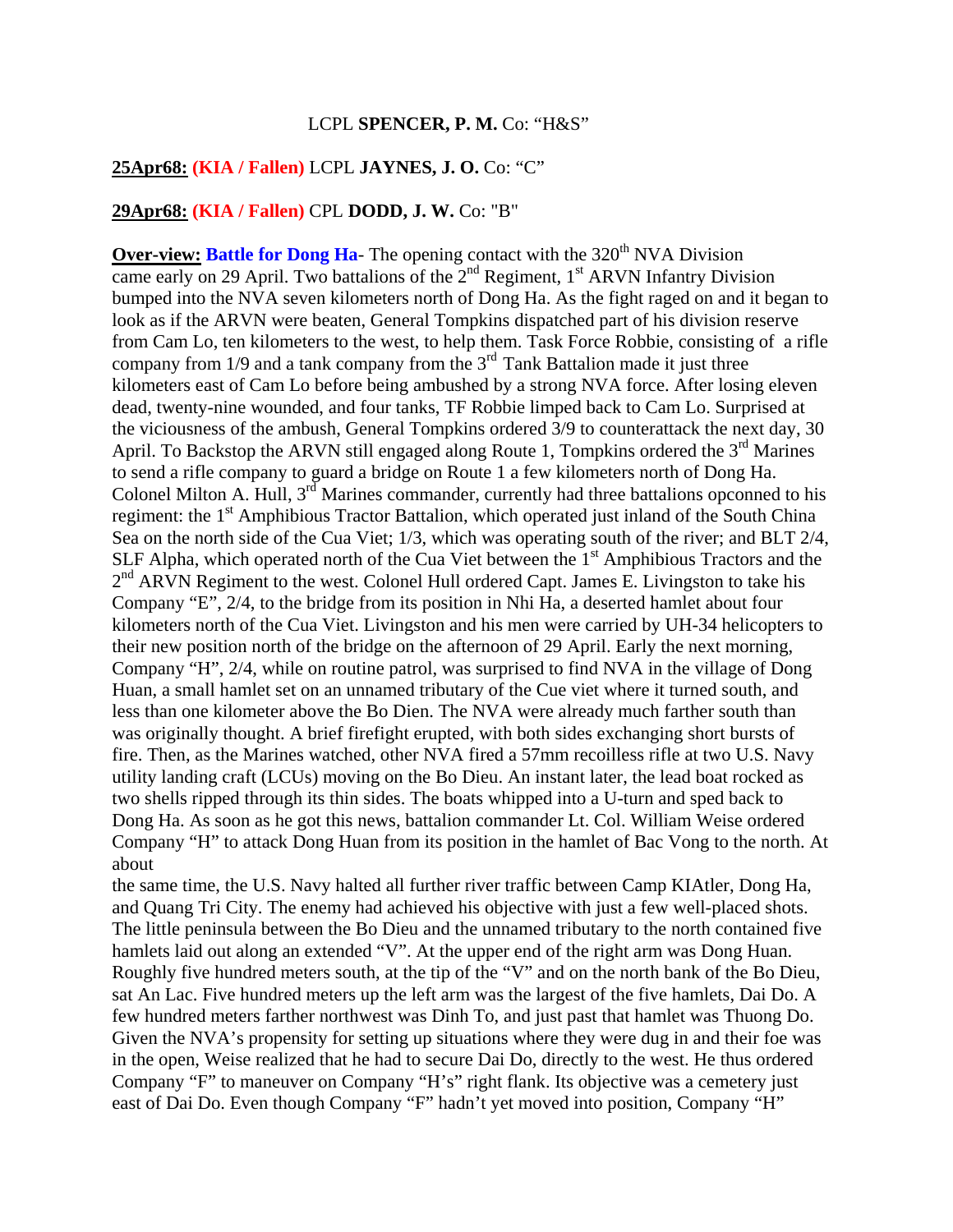nonetheless launched its attack at about 1400 on 30 April. As the last pair of F-4 Phantom jets unleashed their five-hundred-pound bombs and napalm canisters on Dong Huan, a supporting artillery fired its final salvo, the company arose and, advancing on line, headed for the hamlet. Enemy resistance was immediate, fierce, and at close range. Advancing through thick vegetation crisscrossed by hedges more than three meters high, the Marines were fired on by NVA from only two meters away. The crackling of Ak-47s built slowly to a crescendo as enemy soldiers recovered from the bombardment. Popping up from spider holes hidden in the hedgerows, the NVA fired left and right. Hand-to-hand fighting erupted as NVA soldiers grappled with surprised Marines. Grenades tossed by both sides exploded in thundering crashes, felling Marines and killing NVA trapped in their holes. In the opening minutes of the attack the company commander, Capt. James L. Williams, went down with shrapnel wounds. As he lay bleeding in the dirt, his executive officer quickly assumed command. Despite the heavy resistance, Company "H" pressed on. The fighting was at close quarters and deadly, but by 1430 the Marines had advanced through Dong Huan. Exhausted but pumped with adrenaline,

they gazed across open paddies at An Lac to the south and Dai Do to the west. With some thirty dead NVA behind them, Lieutenant Colonel Weise gave Company "H" permission to return to its jumping off point. There the Marines set up a night defensive position and evacuated their casualties. At about the same time that Company "H" reached Dong Huan, Company "F" finally started moving toward Dai Do. The company commander, Capt. James Butler, had been delayed because he'd been trying to get a smoke screen laid around Dai Do. Because Company "H" had priority on the available artillery, his company would have to move across the five

hundred meters of open ground completely exposed. Riding atop four amtracs, the Marines were hit as they neared the hamlet. At about 1430 RPG's flashed out from Dai Do, crashing into the amtracs, their explosions spilling Marines into the tall grass. This first barrage of RPG's damaged two amtracs and caused a number of casualties. After finally getting some artillery to fire on the hamlet, Butler sent two platoons forward. As they neared the first hedgerow, located about one hundred meters east of Dai Do, the enemy infantry let loose. The sudden roar of AK-47 fire drowned out the artillery explosions. The deadly sheet of automatic weapons fire dropped men all along the line. Those who could help the wounded pull back to the rest of the company, now clustered around the amtracs. After another artillery barrage tore into the hamlet, Company "F's" Marines rushed forward again. This time their tenacity allowed them to secure a tenuous toehold in northwest Dai Do. Determined to maintain that position, Weise wanted Company "G" to reinforce Company "F". Colonel Hull told him there weren't enough helicopters available to transport them in time. Weise then appealed for the return of Company "E" from division control. Hull responded that not only was he working on that, he was also giving Weise Company "B", 1/3. Weise ordered Company "B" to attack and secure An Lac. From its position south of the Cua Viet near Camp KIAtler, Company "B", 1/3, boarded amtracs for the trip up river. At about 1615 the vessels neared the beaches fronting An Lac along the Bo Dieu. In a scene resembling a World War II island beachhead assault, a withering hail of enemy fire raked Company "B" as its members poured out of the amtracs. The company commander died in the flurry of AK-47 fire just minutes after stepping ashore. A platoon leader and platoon sergeant died, too. In the first five minutes ashore, seven marines were killed and fourteen were seriously wounded, including the company gunnery sergeant. Weise had had no idea that the NVA had that much strength in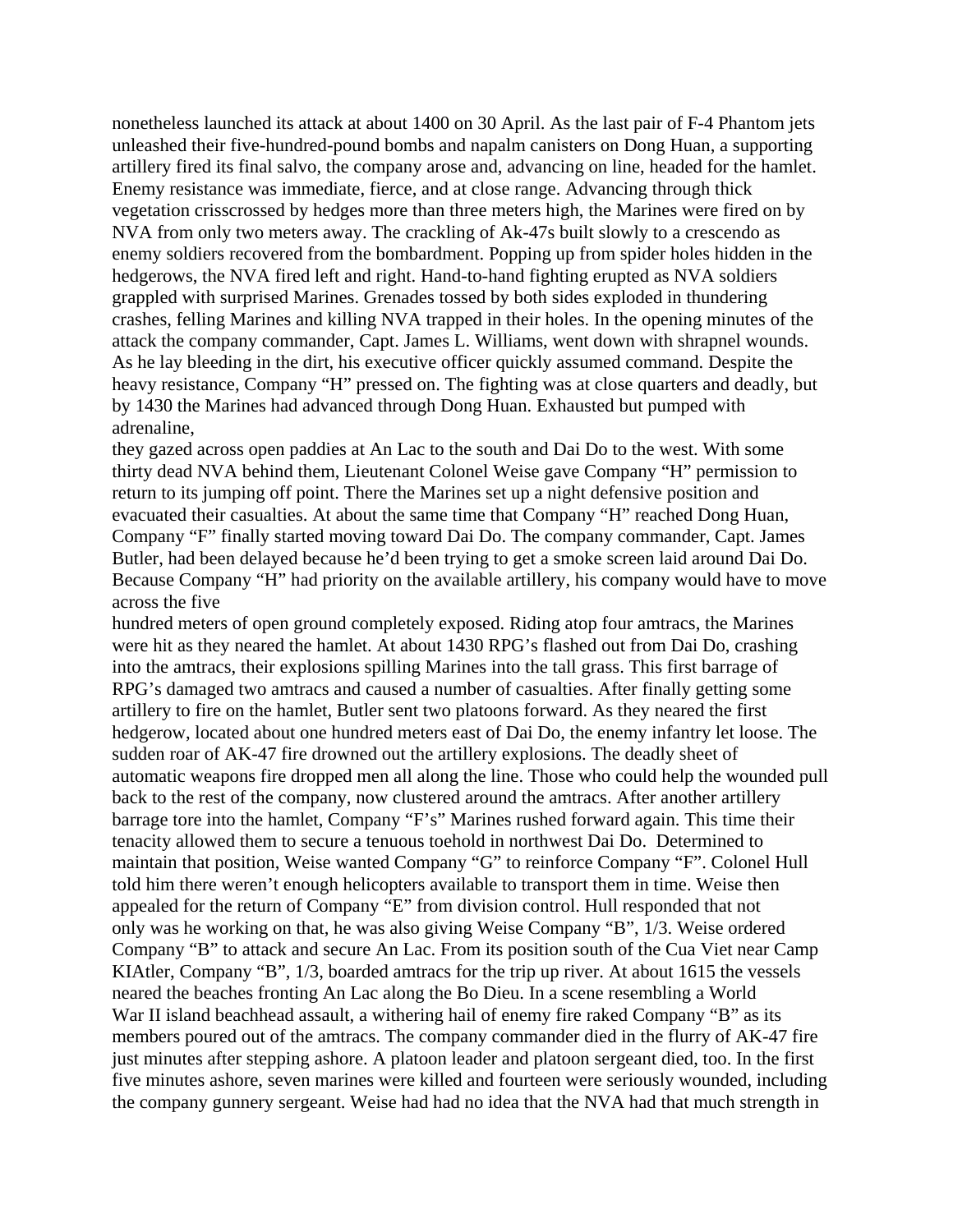An Lac. Using F-4 Phantoms from both the Marine Corps and Air Force, naval gunfire, and artillery, Weise pounded An Lac for the next thirty minutes. Only then could Company "B", with just one surviving officer, secure its beachhead. Weise then ordered the company to dig in for the night, evacuate its wounded, and carry out a re-supply. In the meantime, Captain Butler (F/2/4), concerned about a counterattack against his company's weak positions in Dai Do, radioed Weise to request permission to pull back and link up with Company "H" for the night. Although Weise hated to give up hard-won ground, he gave his okay. It took until dark to complete the retrograde movement, but Company "F" finally staggered into Dong Huan with just fifty-five effectives (men). Together with Company "H", they spent the night of 30 April-1 May secure behind a wall of artillery and mortar fire. Company "B", 1/3, spent a similar night at An Lac. Because of the beating that Company "B", 1/3, had taken that day, Lieutenant Colonel Weise decided to commit his Company "G" to the fight. From its position ten kilometers northeast of the battleground, Company "G" was ordered to proceed immediately to An Lac, move through Company "B", and attack Dai Do in the predawn darkness. Adequate transportation still could not be secured, so Company "G" did not arrive at An Lac until about 0945 on 1 May. When all its men were ashore, Weise ordered the company commander, Capt. Jay R. Vargas, to move his Marines around Company "B" to the right, then attack northwest toward Dai Do across seven hundred meters of open ground. Companies "F" and "H" would support Vargas from Dong Huan as he drove into the hamlet. While Vargas prepared his company for the attack, Dai Do was pounded with napalm and bombs from Marine Phantoms and Skyhawks. At the same time, NVA artillery batteries north of the DMZ were blasting Dong Huan and An Lac. The noise was tremendous with all the explosions and the screams of low-flying jets. Men had to shout at one another to be heard above the din. Supported by two tanks, Company "G" jumped off at about 1300. Advancing with two platoons forward, the company made it about one third of the way across the open ground before the NVA opened fire. The 3rd Platoon, on the left, was particularly hard hit. A 12.7mm machine gun played havoc with the advancing Marines. Its deadly rounds cut men down like an invisible scythe. Just then, enemy mortar and artillery rounds tore into the area, throwing towering geysers of dirt skyward. Ignoring the lethal danger, Vargas boldly ran to the stalled platoon. Under his urging the advance resumed. By 1500 Company "G" was in Dai Do. Heavy, close-quarters fighting raged as the Marines moved through the hamlet. Enemy soldiers seemed to be everywhere, popping up from spider holes, from under haystacks, from trench lines behind hedgerows, and from inside the abandoned huts. But Vargas's men routed them out one by one with ruthless efficiency. Company "G" had just barely reached the far side of Dai Do when the NVA counterattacked. Aerial observers excitedly reported scores of enemy soldiers pouring out of Dinh To and headed right toward Dai Do. Though supporting fire blasted the enemy formations, by 1630 they were seriously pressing Vargas's company. He had no choice. He ordered a withdrawal. As the Marines retreated they couldn't believe what they were experiencing. The NVA were so close that they were being killed at pistol range and in handto-hand combat. Some North Vietnamese soldiers were so pumped up that they actually ran right past the withdrawing Americans. Vargas and about forty-five of his men dropped into a deep drainage ditch that ran along Dai Do's northeastern edge. The heavy volume of fire that the small but determined force put out finally halted the enemy's momentum. At the same time the forward artillery controllers were on their radios desperately calling for more supporting fire. Within minutes their pleas were answered. The heavy 105mm shells were soon crashing down less than fifty meters from the ditch. Now, greatly concerned for Company "G's"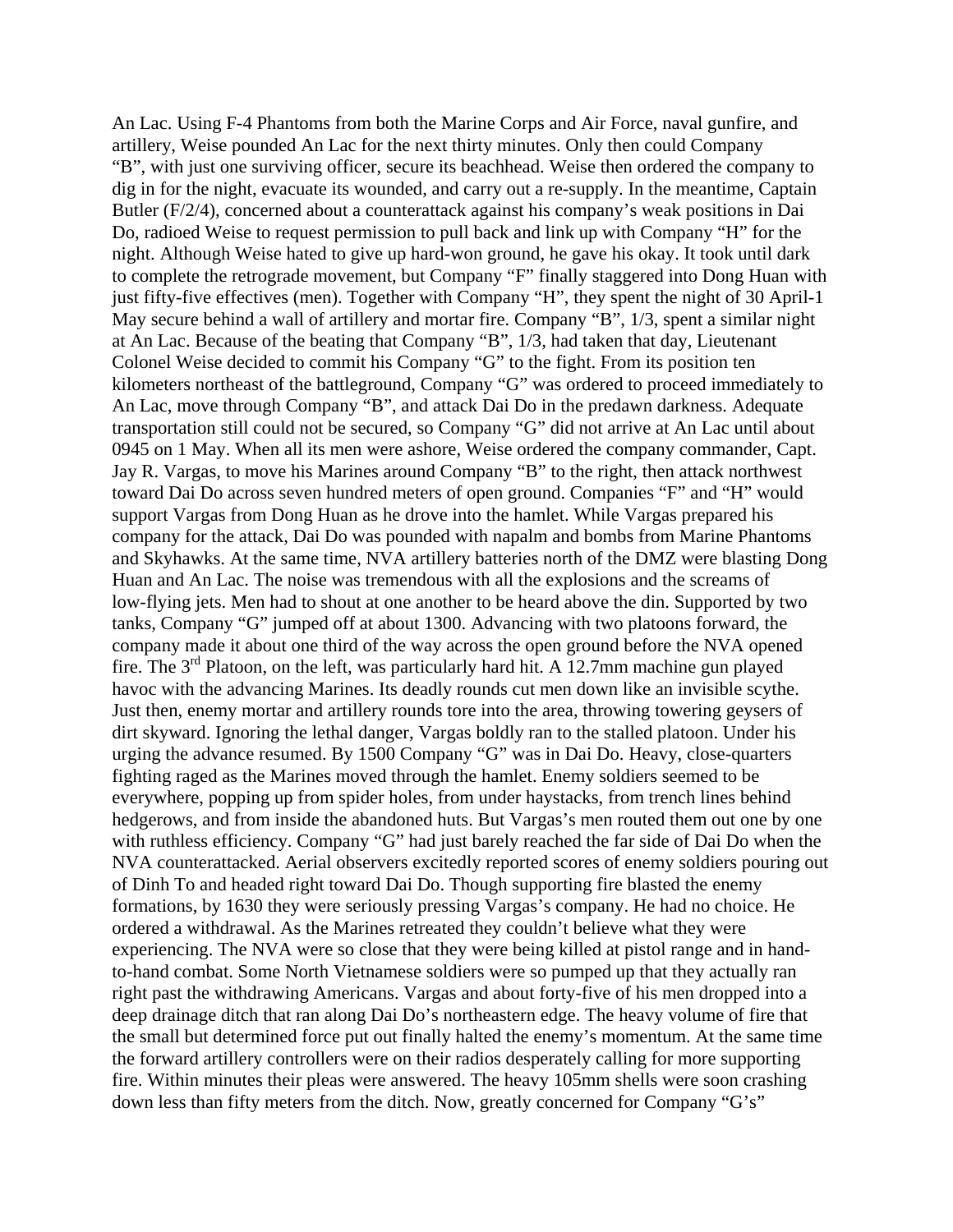survival, Lieutenant Colonel Weise ordered Company "B", 1/3, into the fight. Mounted on amtracs, what

remained of the battered company started for Dai Do about 1730. At the same time, Company "E", 2/4, was finally released from division control. Captain Livingston immediately started his men on the two-kilometer march to An Lac. Along the way marauding bands of NVA scouts repeatedly fired on them, killing several Marines. But by 1900, Company "E" was in An Lac. At 1745, while still less than halfway to Dai Do, Company "B"(1/3) was blasted off its amtracs by RPG's and automatic weapons fire. Among those grievously wounded was the new company

commander, who'd taken command but a few hours earlier. Unable to proceed, with tracer rounds snapping just inches over their heads, the survivors of Company "B" began pulling back to An Lac. They dragged their wounded with them; the dead stayed in the field. Four hundred meters to the north, Captain Vargas and his forty-five surviving Marines dug in for the night. Besides their own weapons, they had the support of artillery to hold the determined NVA at bay. Before first light on 2 May, Company "E" (2/4) was up and ready to go. Captain Livingston ordered, "Fixed bayonets." It was very satisfying to him to hear the distinct click of the edged weapons locking into place on 150 rifles. Because of the communication problem, Company "E" moved toward Dai Do without the benefit of a rolling barrage of artillery to keep down the enemy's heads. Still, only occasional pops from a sniper's rifle interrupted the advance. Then, in a blur of confusion, the NVA let loose with everything they had when the Marines were just 150 meters short of the hamlet. From the hedgerows along Dai Do's south edge, small arms, automatic rifle, and RPG fire slammed into Company "E". Livingston and his command group dove behind one of the numerous burial mounds dotting the open area. Eighteen RPG's exploded around them in the next few minutes. Company "E" was pinned down. From his position on the northeast edge of Dai Do, Captain Vargas tried to relieve the pressure on Company "E" by leading his forty-five men in a attack through the hamlet. Soon, the NVA shifted their fire to meet the new threat. With less fire coming his way, Captain Livingston then rallied his men and led them forward to the hamlet's edge. Dead NVA littered the ground everywhere, but there were plenty of live ones left and they weren't giving up easily. Marines used grenades and M-79 grenade launchers, to clear enemy positions. The fighting was brutal but the Marines pressed forward, meter by bloody meter. At 0914 Captain Vargas advised Lieutenant Colonel Weise that he had linked up with Livingston. They were digging in on Dai Do's northwestern edge. Before Weise could respond, NVA mortar shells fired from Dinh To began dropping among the Marines. During the fifteen-minute barrage, Weise was ordered by Colonel Hull to continue the ground attack into Dinh To. Weise was incredulous but had no choice. Realizing that Companies "E" (2/4) and "G" (2/4) were in no shape to launch another full-scale attack, Lieutenant Colonel Weise turned to Company "H" (2/4). Just before 1000, Company "H" left its positions in Dong Huan and moved through Dai Do's western edge. Using fire and maneuver tactics, two of its platoons made it into Dinh To under relatively light enemy fire. As the two platoons started through the hamlet, the NVA suddenly counterattacked. Within minutes Company "H" was in serious trouble. Seconds later Captain Livingston, who'd been monitoring Company "H's" progress on the radio, called Weise: "I'm going to help Hotel (Company "H"). They're really fixing to get in trouble. I'll go get 'em." Without waiting for a response, Captain Livingston took seventy able-bodied men left in his company on the attack. Charging through the enemy fire, Livingston led his men right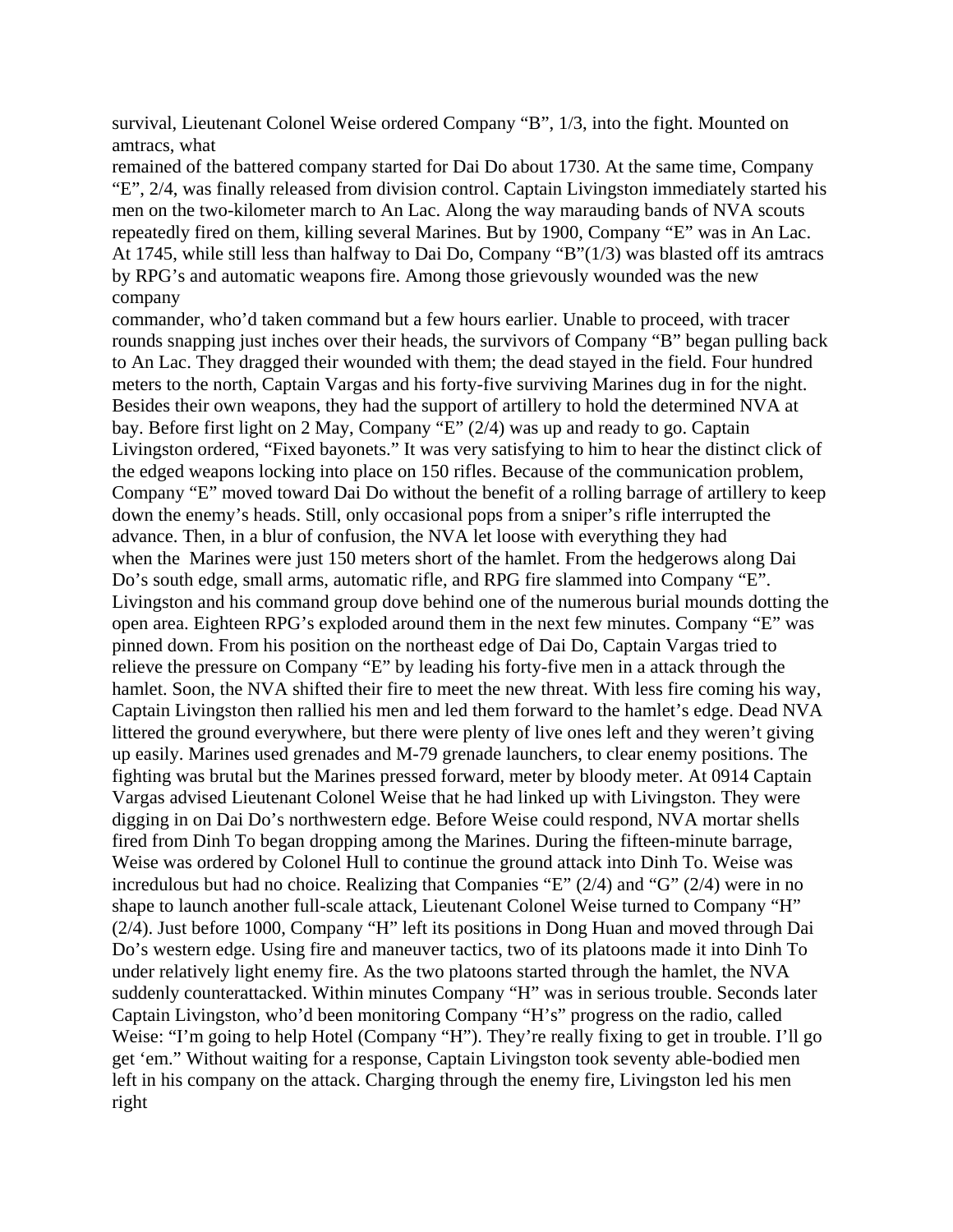through clusters of NVA bypassed by Company "H". They were killing the enemy on the run. Some NVA fled, actually trotting along with Livingston's Marines before they were shot down. Once Company "E" tied in with Company "H", the two companies resumed the attack on Dinh To. Initially, they mae good progress, but then the NVA counterattacked yet again. A sudden increase in enemy fire signaled their intention. From as close as twenty-five meters the NVA cut loose with an awesome display of firepower. The noise rose to an ear-shattering roar as weapons of every caliber spewed hot lead. Under tremendous pressure the Marines were forced back. Bravely defying the enemy's onslaught, Livingston stood in the open, firing a rifle at the crew with a 12.7mm machine gun. The NVA got lucky before Livingston did. A heavy slug from the automatic weapon tore into his thigh, sending him sprawling. As two other wounded men helped him to safety, he turned over command of Company "E" to a rookie lieutenant. The two battered companies retreated all the way back to Dai Do. There they evacuated their seriously wounded and loaded up on more ammo. At this time Lieutenant Colonel Weise arrived in Dai Do with more orders from Colonel Hull. Impossible as it seemed, 2/4 was to immediately launch yet another attack into Dinh To. Calling upon what remained of Companies "F" and "G", Weise ordered them to clear Dinh To. The renewed assault kicked off at 1550. It was a bloody failure. Through a misunderstanding of orders, Company "F" did not provide Vargas's company with adequate support. Rather than advance in trail behind Company "G", from where it could pass through Vargas's company to exploit any weak spots, Company "F" moved on their right flank, in the open fields east of the hamlet. As a result, the entrenched

NVA easily flanked the two companies. Then, at 1645 the NVA, displaying incredible reserve strength, counterattacked once again. To the shock of the Marines, the NVA seemed to be everywhere. Dozens of enemy soldiers poured out of the nearby brush. Wearing pith helmets and firing their AK-47s from their hips, they raced forward. Vargas's depleted platoons retreated right past the ditch he was using as a command post. Lieutenant Colonel Weise and his command group, who'd joined Vargas just a few minutes earlier, fought as riflemen. Weise blazed away with an M16, picking off enemy soldiers as easily as hitting targets on a firing range. Then, the attacking enemy soldiers were alongside the ditch. In rapid succession Weise was hit by enemy rifle fire, and the battalion sergeant major was killed by the shrapnel from an exploding RPG. Intent on saving his commander, Captain Vargas valiantly risked his own life to carry Weise rearward to an evacuation point. Vargas then returned to his embattled company. Using an AK-47, he fired away at the enemy while he helped the wounded rearward. An RPG explosion knocked him down as it tore a chunk of flesh from his leg. Still, he fought on and got his casualties headed to safety. All around him Marines and North Vietnamese soldiers grappled in death struggles. Vargas himself killed an enemy soldier with his knife. Despite these heroics, the Marines were forced back. By 1800 Companies "F" and "G" were in Dai Do. All four companies of 2/4 dug in there for the night. The Marines spent a nervous night as the NVA probed their positions throughout the dark hours. More than a dozen enemy soldiers were killed as they sneaked forward to try to throw grenades into the friendly positions. It had been a brutal three-day fight for 2/4. At the end of 2 May, Company "E" had forty-five men left, Company "F" fifty-two, Company "G" thirty-five, and Company "H" sixty-four. That

night, Colonel Hull ordered the rest of 1/3 to land at An Lac on the afternoon of 3 May. They would then renew the attack through Dinh To and into Thuong Do, the next village north. The new attack went off as planned. By 1500 two companies of 1/3 had entered Dinh To. Although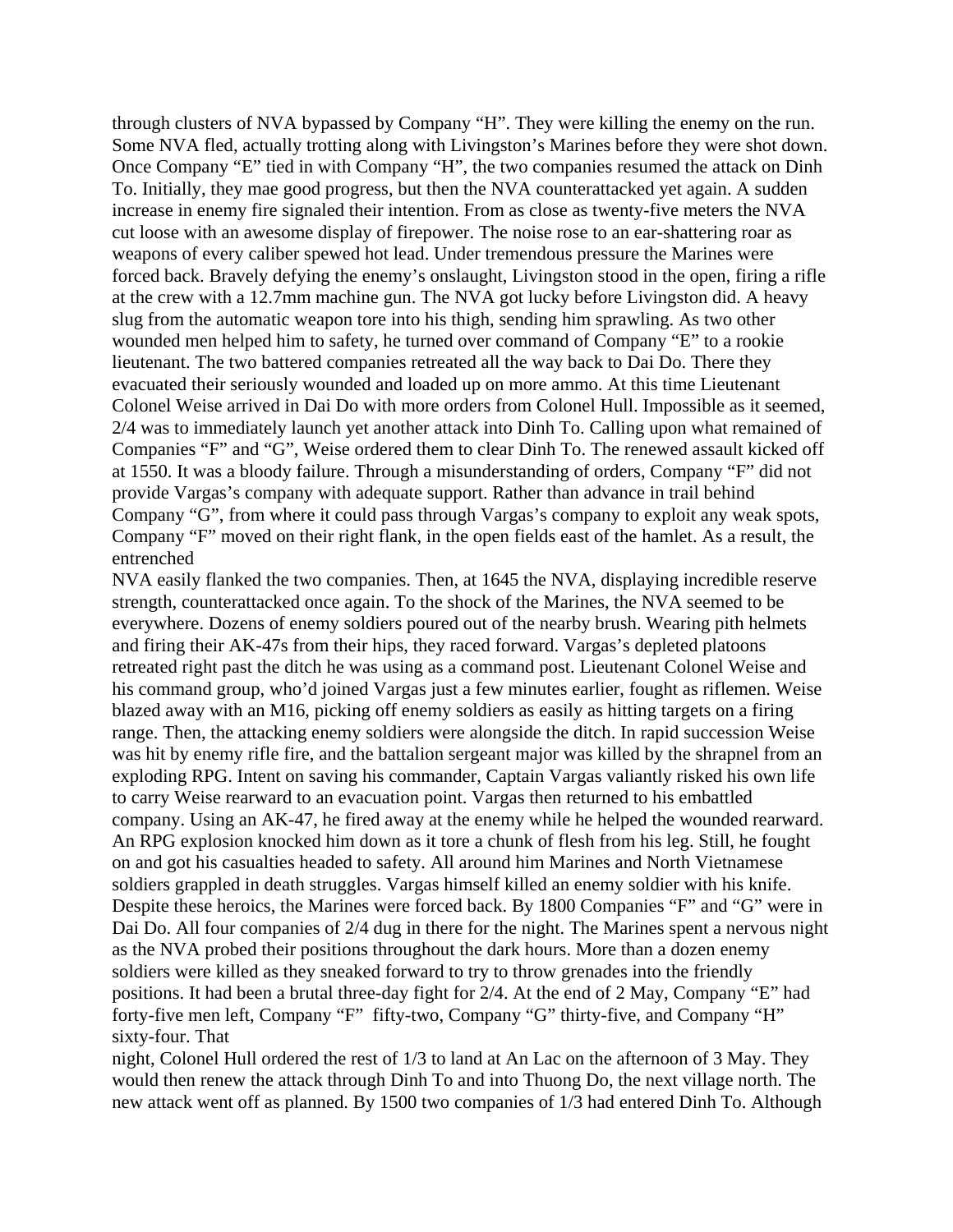they encountered some resistance, it was apparent that the NVA had pulled out pulled out the night before. By 1800, 1/3 had swept through Thuong Do. All that remained was to tally up the losses. The BLT 2/4 was credited with 537 enemy dead. The battalion suffered 81 dead and 397 wounded. For that, they had prevented the  $320<sup>th</sup> NVA$  Division from attacking the Dong Ha combat base. For their incredible heroism during the violent three-day fight, Captain Vargas and Livingston were awarded the Medal of Honor. Lieutenant Colonel Weise received a Navy Cross. Through battered, the  $320<sup>th</sup> NVA$  Division was not down. Pursued by 1/3, on 5 May, the NVA stood and fought at Som Soi, one kilometer north of Thuong Do. The Marines lost fifteen killed and sixty-four wounded before the NVA broke contact. The next day the division recrossed the DMZ into North Vietnam to lick it's wounds. ( This was referred to as **The BATTLE of DAI DO** by many!) (per Semper Fi Vietnam, pages 188 to 198).

# **30Apr68: (KIA / Fallen)** 1LT **NORRIS, G. C.** Co: "B" 2LT **O'DELL, J. M.** Co: "B" SGT **VIERHELLER, H. J. Jr.** Co: "B" CPL **WARD, A. C.** Co: "B"

**30Apr68:** 1/3 for the month April continued participating in Operation "Napoleon/Saline" within the Cua Viet River Area, to deny enemy access to the River area and ensure uninterrupted traffic thereon. Mainly on the south side of the river. 1/3 sustained 15 KIA's and 54 WIA's for the month, while inflicting 69 VC/NVA KIA's (CD Rom).

**01May68: (KIA / Fallen)** PFC **CAPPARELLI, G. G.** Co: "B" LCPL **CRIDER, R. D. Co: "B"**  CPL **GENERAL, L. N.** Co: "B" PFC **HARDIN, D. I.** Co: "B" PFC **HERNANDEZ, R. C. Jr.** Co: "B" PVT **ISER, K. E.** Co: "B" CPL **JONES, D. A.** Co: "B" PFC **MOORE, T. E.** Co: "B"

### **02May68: (KIA / Fallen)** PFC **IDLE, T. G. "Tommy"** Co: "B" PFC **REAMER, C. B. Jr.** Co: "B"

**03May68:** 1/3 still participating in Operation "Napoleon/Saline" moved NORTH of the Cua Viet River to the villages of DAI DO, THUONG DO, and TRUC KINH. Heavy Enemy contact was encountered at DAI DO. The battle of Dai Do was from May 3rd to May 9th, and units I/3/4 and M/3/4 assisted. The Fierce fighting ended with 1/3 inflicting 338 VC/NVA KIA's on the Enemy and capturing 6 POW's.(CD Rom).

**03May68: (KIA / Fallen)** CPL **GAMBLE, R. R.** Co: "B"

**04May68: (KIA / Fallen)** PFC **MOBLEY, L.** Co: "C"

**05May68: (KIA / Fallen)** PFC **BEASLEY, J. H.** Co: "D" PFC DEAN, T. N. Co: "D"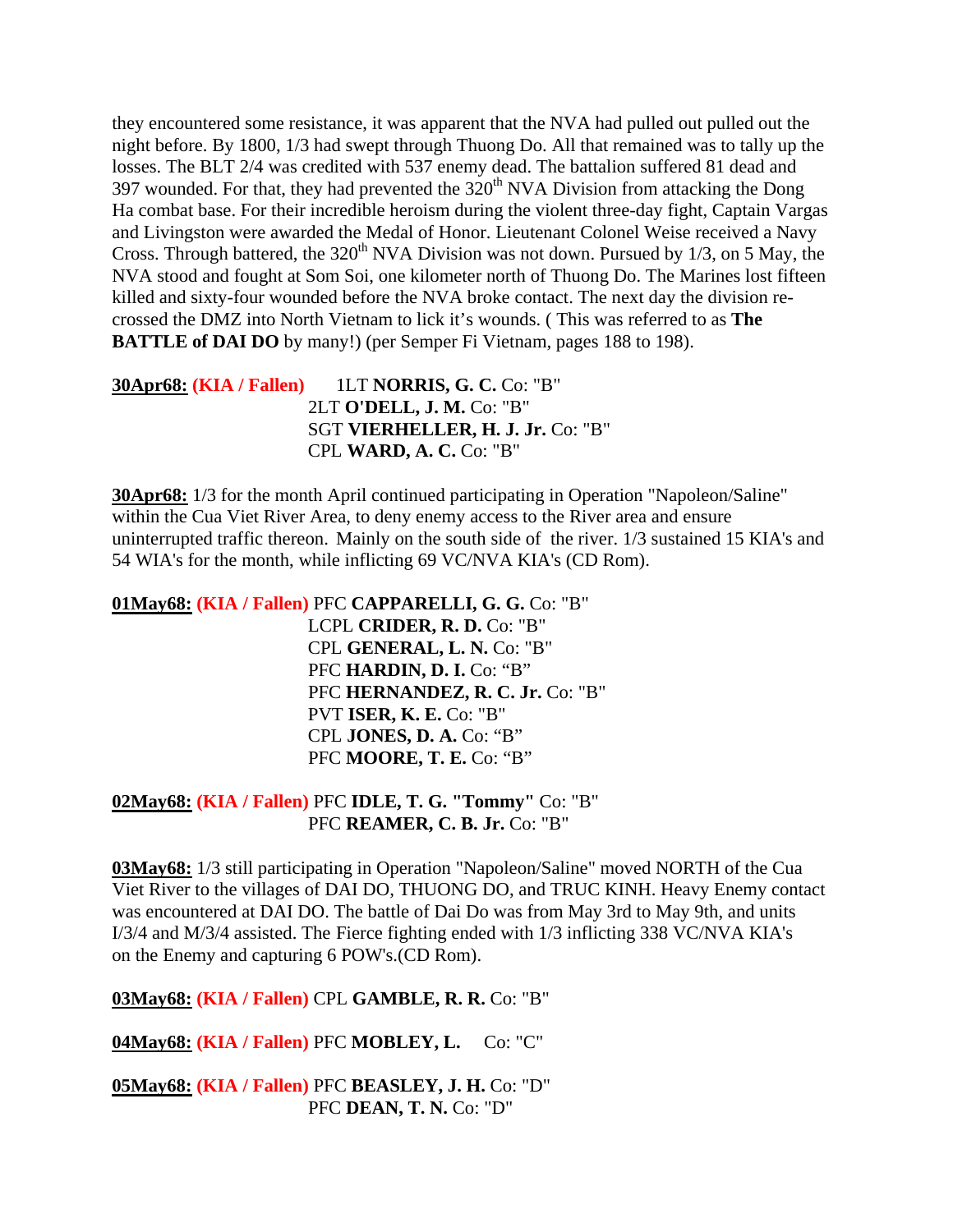CPL **DOLEN, J. A.** Co: "D" HM3 **GRAY, H. D.** Co: "H&S" PFC **GREKELA, W. E.** Co: "H&S" PFC HAGEL, R. W. Co: "D" PFC **HITCHCOCK, R. J. Co: "D"**  HN **HOLLEY, P. R.** Co: "H&S" LCPL **INDRECC**, **G. T.** Co: "D" PFC **JANEWAY, J. L.** Co: "D" LCPL **JOHNSON, M. L.** Co: "D" CPL **KNIGHT, A. C.** Co: "D" PFC **MADISON, R. C.** Co: "C" LCPL **PIERCE, J. R. C.** Co: "D" PFC **SHASTEEN, K. P. Co: "D"**  CPL **TAYLOR, T. L.** Co: "D" PFC **TURCOTTE, P. R. Co: "D"** 

**08May68: (KIA / Fallen)** PFC **GARLEY, F E.** Co: "C"

### **17May68: (KIA / Fallen)** HN **DELGADO-CLASS, L.** Co: "H&S" LCPL **SMITH, J. C.** Co: "H&S"

25May68: 1/3 still operating North of Cua Viet river, made Heavy contact with the Enemy again in the villages of THANH HOI and LIA AN. 1/3 assisted by units F/2/4 and A/1/9 were engaged in battle from May 25th to the 31st. During this second battle of the month, 1/3

inflicted 78 NVA KIA's on the Enemy and captured 6 more POW's(CD Rom).

# **27May68: (KIA / Fallen)** PFC **DAVILA, A.** Co: "A" LCPL **FREEMAN, W. L. Co: "A"**  2LT **GORTON, R. S. III** Co: "D" PFC **SALTER, S. B.** Co: "D" PFC **SCOTT, G. J.** Co: "D" LCPL **SHAFER, G. C.** Co: "A" CPL **TREWEEK, C. J.** Co: "D"

**29May68: (KIA / Fallen)** PFC **BRECK, G. A.** Co: "D" LCPL **COLE, M. E.** Co: "A" LCPL **GRANT, G. T.** Co: "D" LCPL **HAYES, B. R.** Co: "A" PFC **HIPPIE, B. J. F.** Co: "D" CPL **JOHNSON, J. M.** Co: "D" LCPL **LATHAM, M. T.** Co: "D" PFC **PALMORE, D. S. Co: "D"**  LCPL **ROKASKI, M. C.** Co: "A" LCPL **SEGINE, R. E.** Co: "A"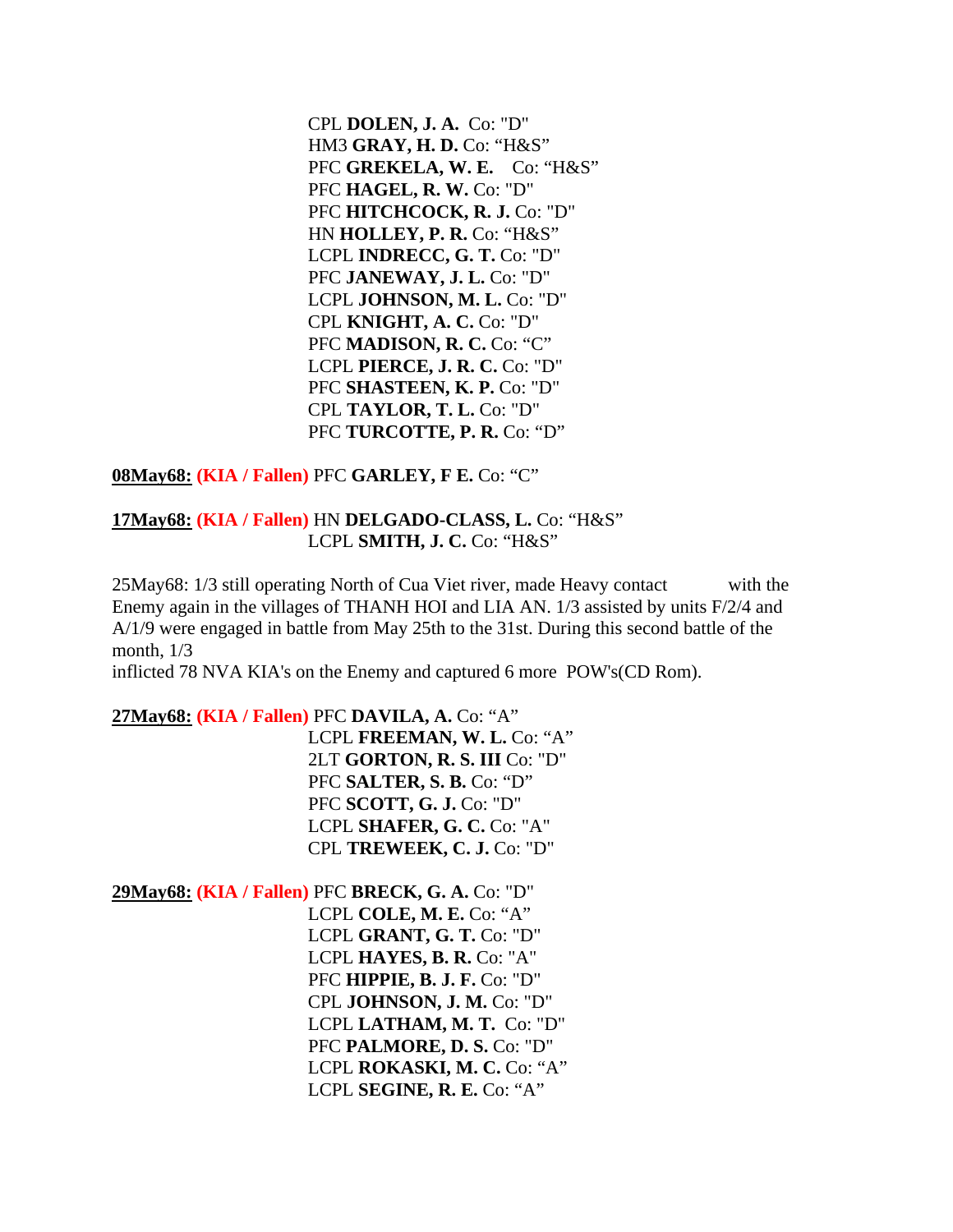### CPL **SIMON, V.** Co: "A"

### **30May68: (KIA / Fallen)** LCPL **DRAEMER, C. E.** Co: "A"

### **31May68: (KIA / Fallen)** LCPL **ALAIMO, H. J.** Co: "D"

**31May68:** For the month of May, 1/3 sustained a total of 48 KIA's and 223 WIA's. Also 1/3 claimed 421 VC/NVA KIA's and a total of 12 POW's. Lots of enemy equipment and weapons were captured during the month(CD Rom).

#### **04Jun68 to 16Jun68: KENTUCKY**

Province: Quang Tri-Area around Con Thien

Units: 3rd Mar Div, and other Marine units.

Object: Return to operation Kentucky, started 01Nov67 by 3rd Marine Division in area between Cam Lo, Dong Ha, and Con Thien.

**04Jun68: (KIA / Fallen)** CPL **McDORMAN, D. K.** Co: "C"

**15Jun68: (KIA / Fallen)** PFC **HEBERT, R. D.** Co: "D"

#### **17Jun to 26Jun68: LANCASTER II**

Province: Quang Tri

Units: 3rd Mar Div(HQ), 1/1, 1/3, 2/3, 3/3, 1/4, 2/4, 3/4, 1/9, 2/9, 3/9, 2/26.

Object: 3rd Marine Division operations in area of Quang Tri. Operations in area started 20Jan68 and run through 23Nov68. Numerous Marine Units are used at different times during the total operation.

Cost: Per 3rdmarnes-operations 1801 Enemy KIA, unknown USMC Losses (KIA and WOUNDED).

# **29Jun68: (KIA / Fallen)** PFC **RUIZ, P. G.** Co: "A" LCPL **THORNTON, L. L. Co: "B"**

**30Jun68:** There were no stats for the month of June for 1/3.

**01Jul68:** Vietnam Service MEDAL, Vietnamese Counteroffensive, Phase V, 01Jul68 to 01Nov68.

**Over-view:** Heavy enemy shelling of both Camp KIAtler and Dong Ha during June resulted in the launching of **Operation THOR** on 1 July. This operation was unusual because it was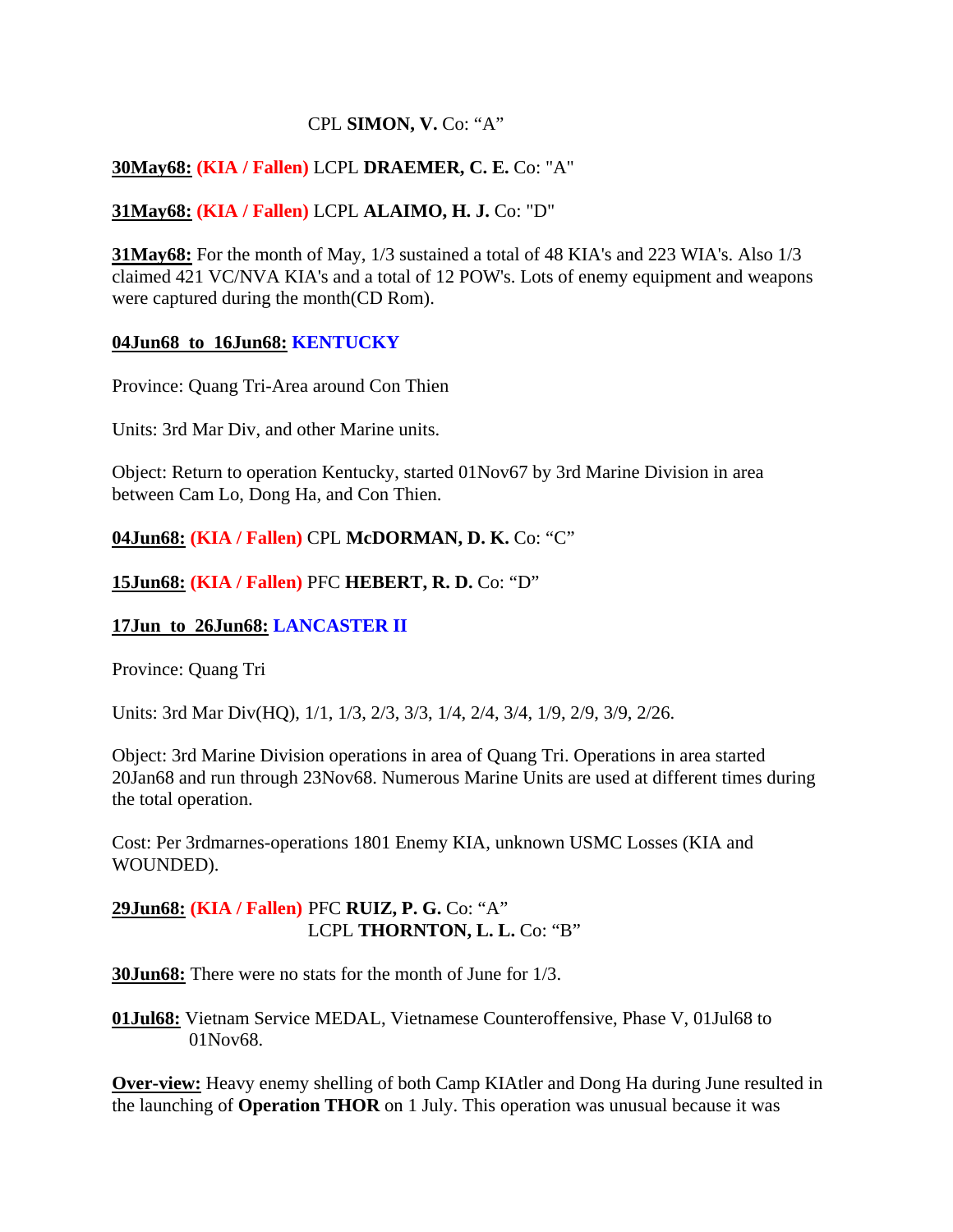designed to destroy the enemy artillery positions in the southern portion of the DMZ by a massive application of aerial bombs and artillery. Infantry units would then follow up. Marine, Navy, and Air Force aircraft-including B-52 bombers from Guam, 2 U.S. Navy cruisers and 6 destroyers, and 118 pieces of Army and Marine artillery-poured thousands of tons of high explosives into the target area over a seven-day period. It was one of the largest and most concentrated bombardments of the entire war. As the eastern infantry arm of Operation Thor, Colonel Hull sent his  $3<sup>rd</sup>$  Marines attacking north from the Cua Viet on 5 July. Enemy contact developed almost immediately as 1/3 fought the NVA at Lia An, a hamlet ten kilometers north of Dong Ha. Over the next few days, the grunts found the NVA in nearly every hamlet they entered. To the west, in the Operation Kentucky AO, elements of the  $9<sup>th</sup>$  Marines aggressively patrolled the area north and east of Con Thien. The Marines and NVA clashed every day in sharp, but short, engagements. On 17 July, the  $3<sup>rd</sup>$  Marines,  $9<sup>th</sup>$  Marines, and  $2<sup>nd</sup>$  ARVN Regiment were helicoptered into LZs along the southern edge of the DMZ. Then, in a movement reminiscent of Operation Hickory (Beau Charger 1/3's portion of Hickory) in 1967, they attacked to the south, their objective being to clear the land of the enemy all the way to Route 9. Faced with this formidable onslaught, the NVA simply disappeared into the rugged terrain. The most significant action of the operation came on the first day, when 3/9 fought a well-entrenched NVA company on the ridgeline about ten kilometers northwest of Camp Carroll. Working with close air support from A-4s and F-4s, the infantrymen overran the enemy position by nightfall. On 31 July, Operation Thor ended. The month-long campaign resulted in the destruction of dozens of enemy fortifications and the capture of significant quantities of supplies. (per Semper Fi Vietnam, pages 200-201).

### **04Jul68 to 08Jul68: JONES CREEK AREA, THIRD MARINES**

#### Province: Quang Tri

Unit: 3rd Mar(HQ), 1/3, ??.(C/1/3-there) 1/3 was back in Operation "Napoleon/Saline" A.O. from the 1st to the 8th of July for Operation JONES CREEK. During this operation, 1/3 fought elements of the 138th Independent Regiment and 48th Reg/320 Division NVA. Heavy fighting ensued with 1/3 inflicting 151 NVA/KIA's and capturing 6 POW's, while sustaining 5 KIA's and 58 WIA's. 1/3 was moved to Quang Tri Combat Base for a one day Refitting/Re-supply of all units referred to as Operation "SURE" on the 8th of July. (CD Rom).

**04Jul68:** Co. C- ambushed/platoon of enemy/firefight/small-arms and automatic weapons fire 1-KIA, 2-WIA's

**04Jul68: (KIA / Fallen)** LCPL **SHEARER, D. T.** Co: "C"

**04Jul68:** Co. B- small-arms/12 Rds 82mm mortars 6-WIA's

**05Jul68:** Co. C- small-arms/11 Rds incoming 60mm mortars 2-KIA's and 3-WIA's

**05Jul68: (KIA / Fallen)** PFC **ECTOR, J.** Co: "C" CPL **GARCIA, J. G.** Co: "C"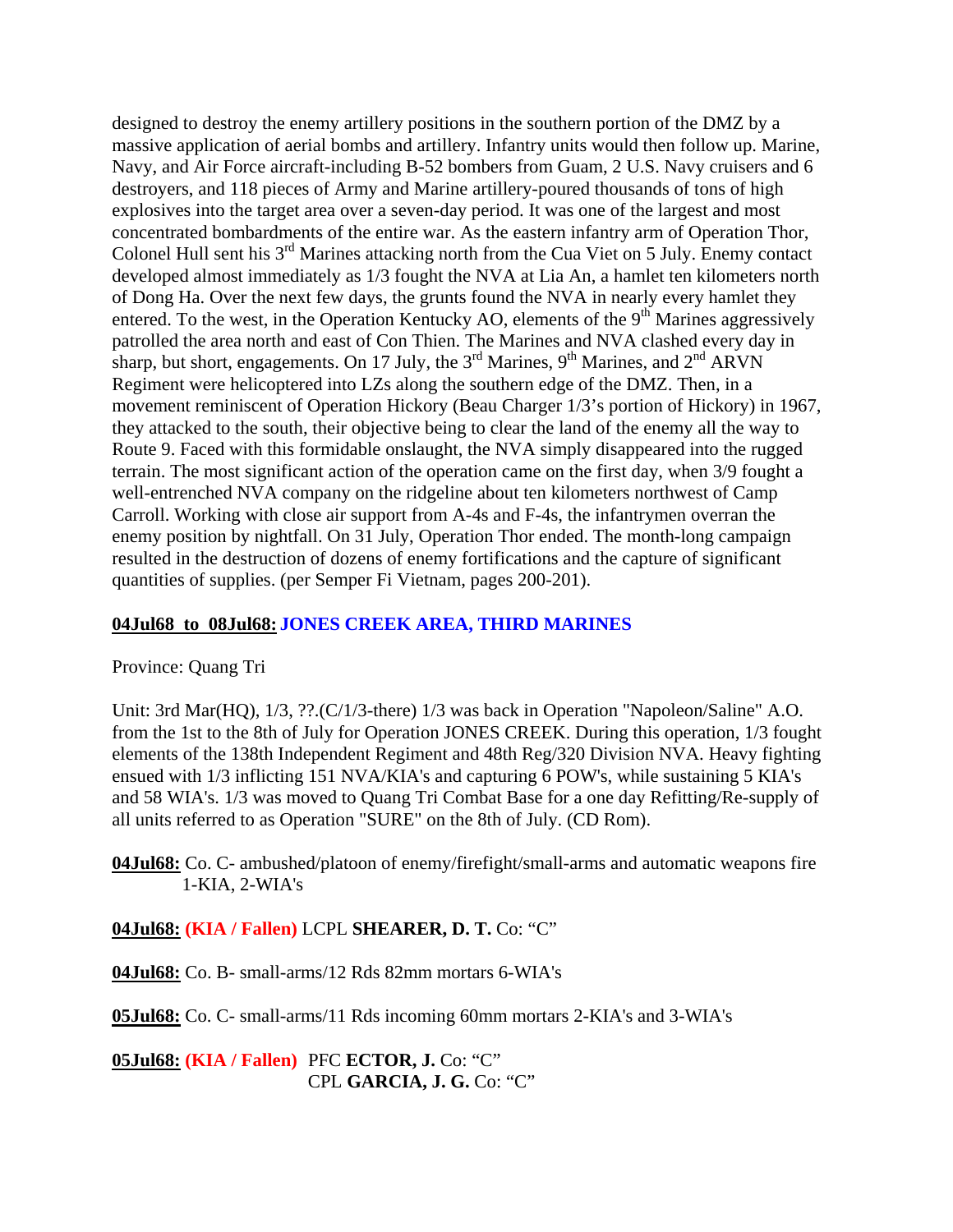- **05Jul68:** 1/3- 25-30 Rds 82mm mortars/small-arms/RPG/57mm Recoilless Rifle fire 5-WIA's and 1-damaged USMC tank
- **05Jul68:** Co. C- Tank hit mine 2-WIA's
- **05Jul68: (KIA / Fallen)** GYSGT **AUSMUS, R. A.** Co: "H&S"
- **06Jul68:** Co. B- Booby-Trap Explosion 1-WIA
- **06Jul68:** 1/3- 40-45 Rds 130mm Artillery incoming 1-KIA
- **06Jul68:** Co. C- Claymore type mine 1-WIA
- **06Jul68:** 1/3- 25-30 Rds 130mm Artillery incoming 22-WIA's
- **07Jul68:** 1/3- 40-45 Rds 130mm Artillery incoming 7-WIA's
- **07Jul68:** 1/3- 75-80 Rds 85mm Artillery/mortars/ heavy firefight during assault, Co.'s A & B assisted coordinated assault using tanks and artillery 1-KIA, 9-WIA's

### **07Jul68: (KIA / Fallen)** 1LT **KEPPEN, T. R.** Co: "B"

### **09Jul68 to 16Jul68: SCOTLAND II**

Province: Quang Tri- area around Khe Sanh.

Units: 3rd Mar Div (HQ), 1/1, 2/1, 1/3, 2/3, 3/3, 1/4, 2/4, 3/4, 1/9, 2/9, 3/9, 1/26, 2/26, 3/26, 2nd Brig 1st Cav Div(US Army).

Object: 3rd Marine Division Operations around KHE SANH. Operations started 14Apr68 and ran through 28Feb69, using numerous Marine Units and some US Army units also. Search and destroys missions.

Cost: Total operation USMC- 463 KIA and 2555 WIA(most battles after Siege). Enemy had 3311 KIA. (The listed Cost per Vietnam Archives/Operations was USMC- 435 KIA, 2395 WIA, and 32 Missing in Action. Enemy KIA 3311 PAVN). Per 3rdmarines- operations 1st Mar Div operations around Khe Sanh with 3311 Enemy KIA and 270 U.S. KIA.1/3 with Bravo Command Group, D/1/4, G/2/4, and L/3/4 were assigned security and protection of Camp Carrol, Khe Gio Bridge, and Route #9 area during this operation. (CD Rom).

# **17Jul68 to 16Aug68: LANCASTER II**

Province: Quang Tri

Units: C/1/3 back on operations in area of Quang Tri, for 3rd Marine Division. This operation will run till 23Nov68. C co Marines will be back later. 1/3 was in the MUTTERS RIDGE Area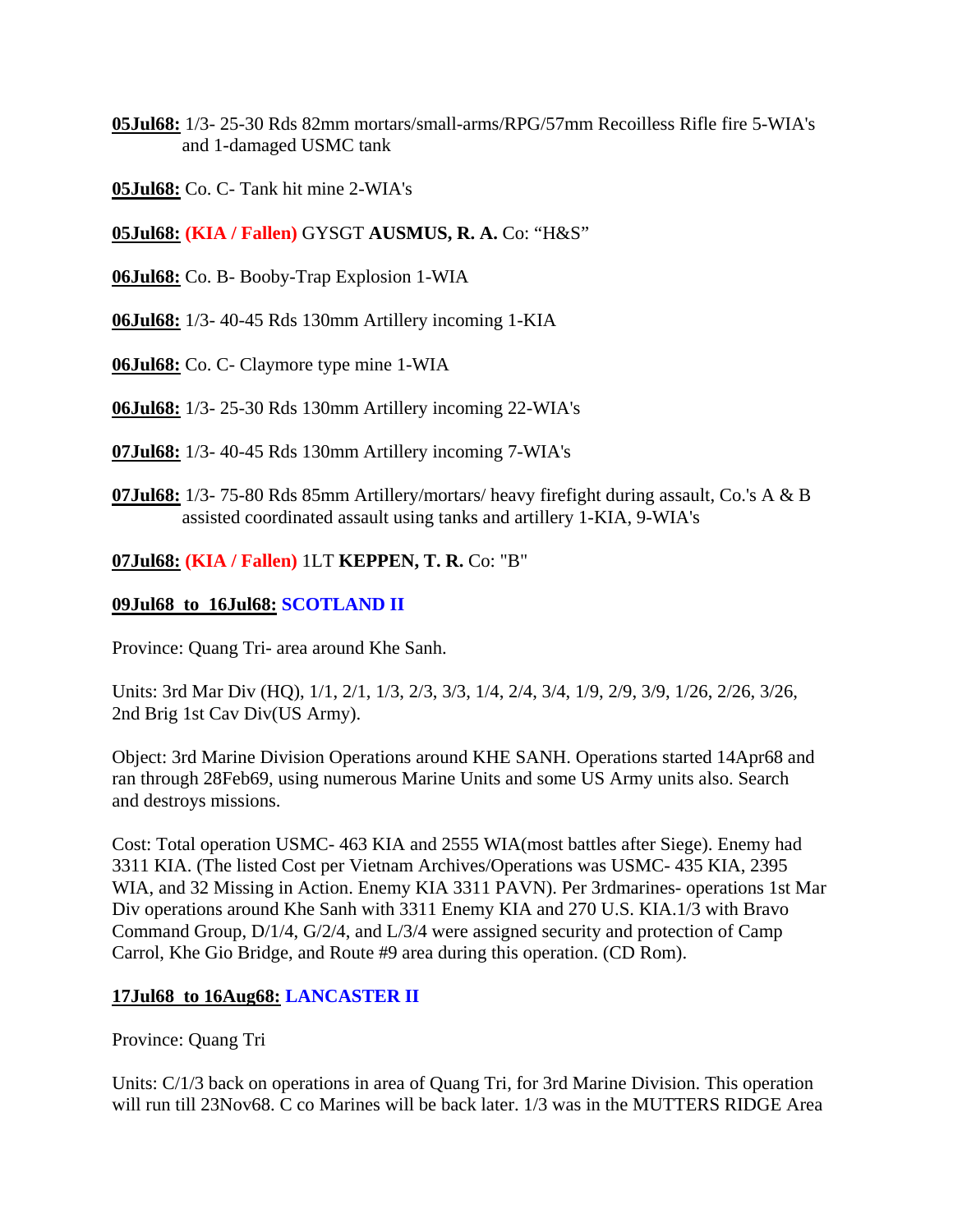to secure and construct LZ's and River Off Loading Zones. Between the 27th to 31st of July, 1/3 was in the Hayride Valley near Stuarts Rock area. This per the CD Rom.

**17Jul68: (KIA / Fallen)** PFC **ROWLETT, G. P.** Co: "B"

**29Jul68:** Co. A- 5-10 rds small-arms fire incoming 2-WIA's

**31Jul68:** 1/3 for the month of July sustained 5 KIA's and 97 WIA's, while inflicting 167 NVA KIA's and 11 POW's(CD Rom).

**02Aug68: (KIA / Fallen)** CPL **TAYLOR, B. J.** Co: "C"

### **6Aug68 to 24Aug68: LANCASTER II / JUPITER**

Province: Quang Tri

Units: 3rd Mar Div(HQ), C/1/3, and other unknown units.

Object: Search and destroy missions in area.1/3 with Company C leading air assault into DMZ, landed and the Enemy launched mortar attack on landing zone causing many causalities with 150 rounds 60 mm mortar incoming. 1/3 continued the Search and Destroy operation, capturing tons on enemy gear/rounds, and destroying numerous bunkers. 1/3 sustained 7 KIA's and 99 WIA's for this operation per the CD Rom.

#### **08Aug68: (KIA / Fallen)** HN **WILDMAN, S. E.** Co: "H&S"

**16Aug68:** Co. C- air assault LZ received 50 Rds 60mm mortars/Recoilless Rifle Fire 18 WIA's

**16Aug68:** 1/3- air assault LZ received 100 Rds 60mm mortars attack 4-KIA's, 72 WIA's

**16Aug68: (KIA / Fallen)** PFC **BANNA, W. T. Jr.** Co: "D" PFC **MUNOZ, R. O. II** Co: "A" LCPL **MUSICK, T. W. Co: "D"** CPL **ROE, J. E.** Co: "D"

**18Aug68:** Co. D- Contact/Firefight/Platoon of enemy 3-KIA's and 9-WIA's

# **18Aug68: (KIA / Fallen)** PFC **HARMS, L.** Co: "D" PFC **HEETER, J. R. Co: "D"** SGT **VICKERY, F. M. III** Co: "D"

#### **25Aug68 to 28Aug68: KENTUCKY**

Province: Quang Tri- Operations in Leatherneck Square( this is area between Con Thien, Cam Lo, and Dong Ha). Units: 3rd Marine Division, C/1/3,and other marine units.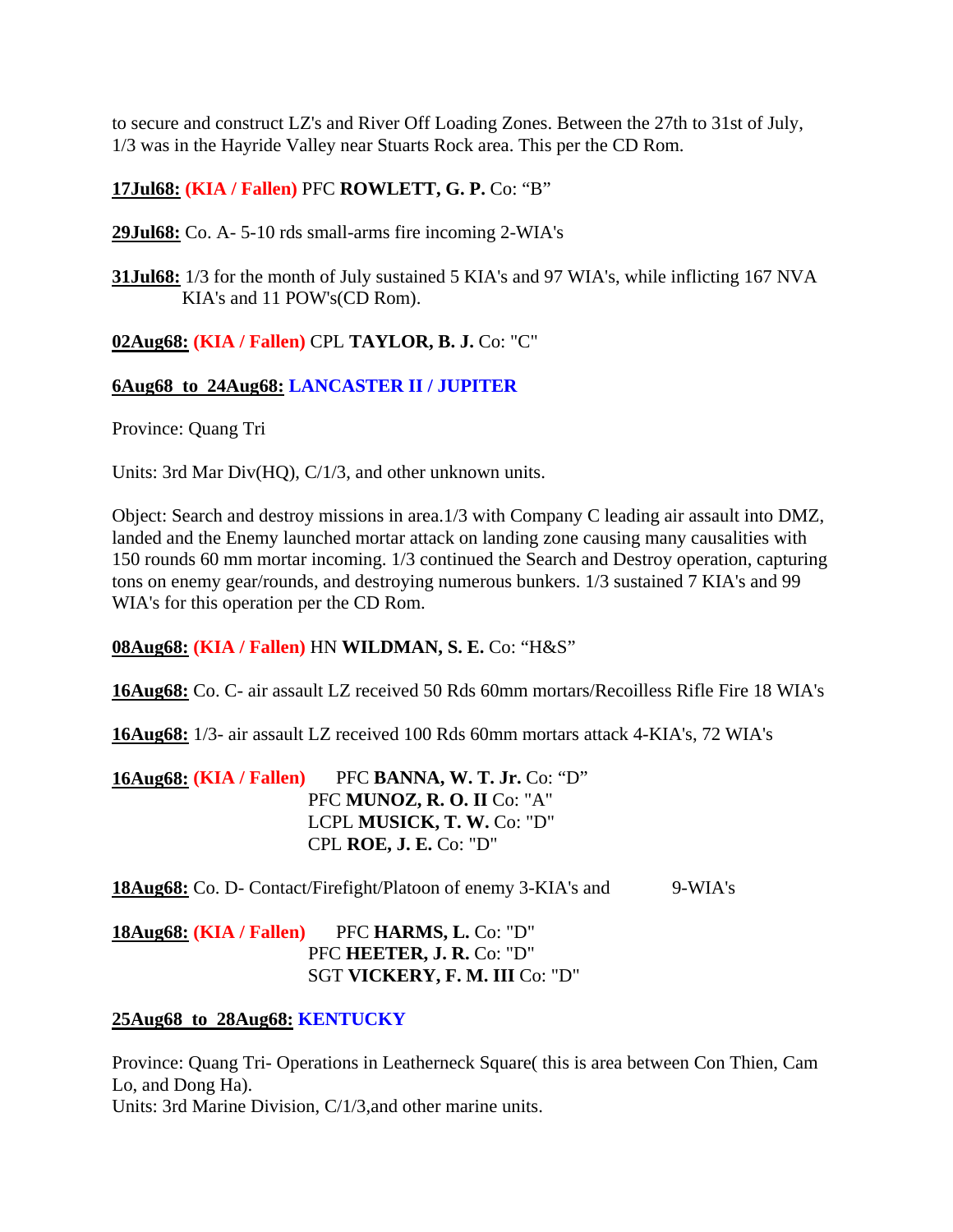Object: Return to Leatherneck Square(N/E quadrant of Quang Tri Province), for more search and destroy missions. The Operation-Kentucky will continue till 28Feb69. 1/3 conducted operations in Leatherneck Square with the 1st Marines. Later 1/3 was passed from 1st Marines to the 1st Bde 5th Inf Div(Mechanical) US Army(CD Rom).

**27Aug68:** Co. C Grenade/friendly to close 1-WIA

# **29Aug68 to 31Aug68: LANCASTER II / JUPITER**

Province: Quang Tri

Units: 3rd Mar Div(HQ), C/1/3, and other units.

Object: More search and destroy missions in area. 1/3 conducted a supporting arms/PSYOPS operation in the vicinity of the RAZOR BACK on the 30th of August; with Artillery, air support, tanks, twin 40mm M42, ONTOS, and all organic infantry weapons coordinated their fires on enemy forces in the area. Attached Psyops teams broadcast Cheui Hoi propaganda throughout the day. Air Observers reported numerous secondary explosions from air and artillery in the area(CD Rom).

**30Aug68:** Co. B- Booby-Trap Explosive 1-WIA

**30Aug68:** 1/3- received 30-35 Rds light Artillery/Rockets 4-WIA's

**31Aug68:** 1/3 for the month of August sustained 7 KIA's and 114 WIA's with 40 NVA/KIA's and 1 POW(CD Rom).

# **01Sep68 to 05Nov68: LANCASTER II**

Province: Quang Tri

Units: 3rd Marine Division, C/1/3, and other Marine units.

Object: Search and destroy missions in area of Quang Tri. This operation will end 23Nov68

**Over-view:** Action then shifted back to the Mutter's Ridge as 3/3 slammed into the 52<sup>nd</sup> NVA Regiment north of the Razorback on 3 September. Both 1/3 and 2/3 were rushed into positions to the north and west to block the enemy's escape routes. In a series of sharp engagements over the next week, the Marines of 1/3 killed 48 enemy soldiers. The riflemen of 2/3 made major discoveries of enemy supply caches during their patrols. Among their finds were 390,000 rounds of ammo, 4,000 pounds of TNT, and 3,400 mortar rounds. To the west, the members of 3/9 killed 209 NVA during the second week of September and uncovered a regimental supply area. They captured 10,000 mortar rounds, 13,000 hand grenades, and hundreds of 107mm, 122mm, and 140mm rockets.(per Semper Fi Vietnam, page 203).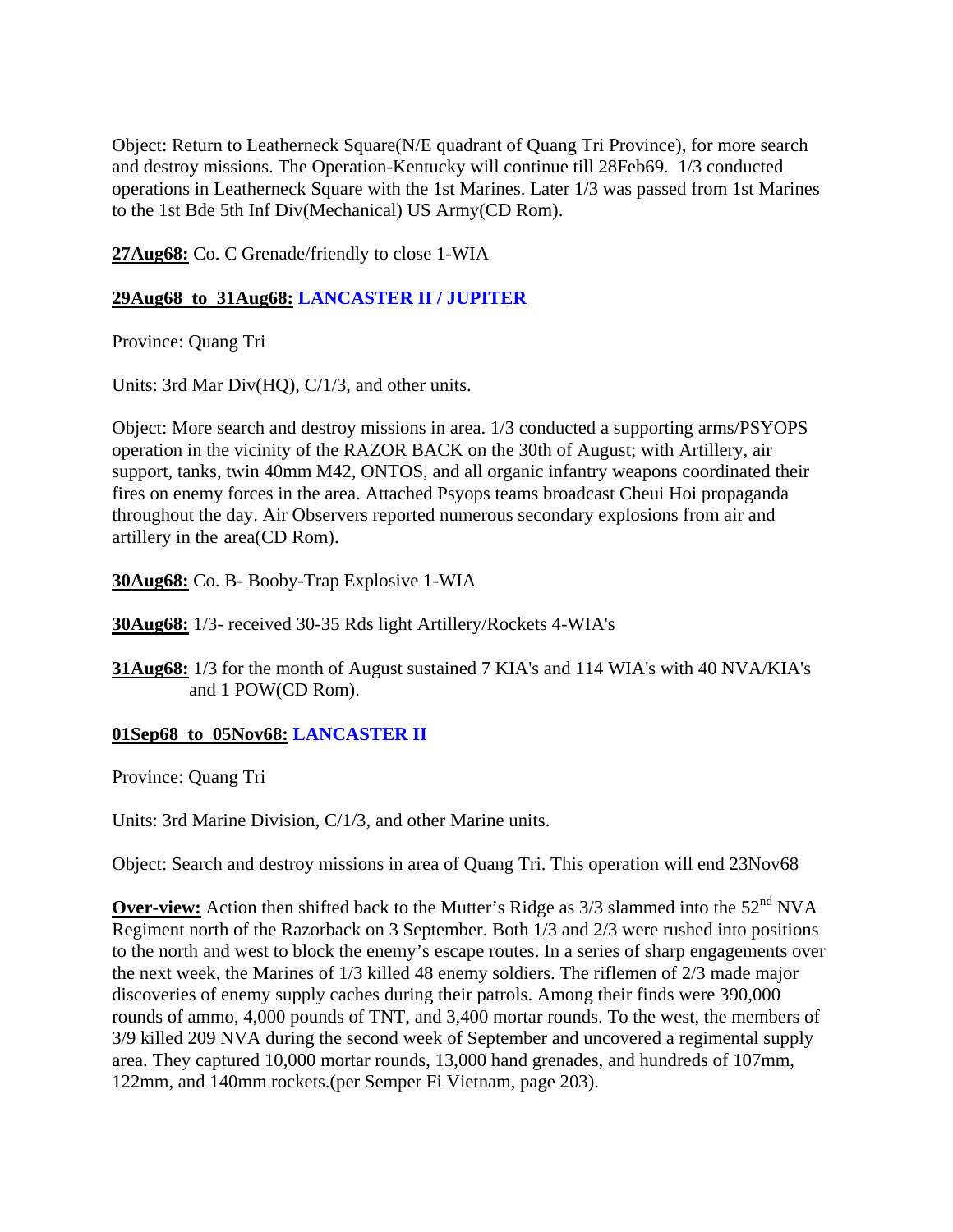# **03Sep68: (KIA / Fallen)** LCPL **DACY, J. W.** Co: "C" LCPL **GROSS, R. A. Co: "C"**

**08Sep68: (KIA / Fallen)** PFC **CLARKSON, G. J.** Co: "A" LCPL **DE WATER, P. L.** Co: "A" LCPL **GLEGG, J. E.** Co: "A" SGT **LAIR, E. E.** Co: "D" PFC **RAMBERT, F. Co: "A"** 

**09Sep68: (KIA / Fallen)** CPL **CAMPBELL, D. A.** Co: "B" PFC **GRAVELINE, R. P. Co: "B"**  PFC **REA, B. M.** Co: "A" PFC TREZEK, J. A. Co: "H&S" LCPL **TYSON, D. L.** Co: "B"

### **09Sep68:** AWARDED the NAVY CROSS-Co: "B" PO Alan C. JAMES

(Citation) For extraordinary heroism on 9 September 1968 while serving as Senior Corpsman with Company "B", First Battalion, Third Marines, Third Marine Division, in connection with operations against enemy aggressor forces in the Republic of Vietnam. Company "B" commenced an aggressive assault against a North Vietnamese Army battalion occupying wellfortified emplacements in the Mutter's Ridge area of Quang Tri Province. During the ensuing three-day engagement which culminated in a decisive rout of the numerically-superior enemy force, Petty Officer James personally organized the company aid stations and casualty clearing points, and attended each of the numerous casualties sustained by the company, continually exposing himself to intense artillery and mortar fire in order to maneuver across hazardous terrain and treat his injured companions. On several occasions, Petty Officer James protected wounded Marines from further injury by shielding them with his own body. During one intense artillery attack, he rushed outside the defensive perimeter to aid a seriously-wounded Marine, and calmly rendered first aid before carrying the man to a medical evacuation helicopter. Petty Officer James demonstrated a sincere concern for the welfare of his comrades throughout this fierce battle, repeatedly refusing rest or protective cover in order to ensure the proper treatment and expeditious evacuation of his patients. His heroic actions and extraordinary professional skill undoubtedly saved the lives of several Marines and inspired all who observed him. By his courage, resolute determination, and selfless devotion to duty, Petty Officer James upheld the highest traditions of the United States Naval Service. (The NAVY CROSS, page 171).

### **10Sep68: (KIA / Fallen)** PFC **DRIVERE, R. J.** Co: "B" PFC **NUNN, S. J.** Co: "B" PFC **PORRAS, J. Co: "B"**  LCPL **ROBERTSON, M. E.** Co: "B" LCPL **STEWART, P. J. Co: "B"**

**11Sep68: (KIA / Fallen)** LCPL **CHRISTOPHER, W. E.** Co: "B" PFC **RUCHTI, H. Co: "B"** PFC TINES, F. Co: "B"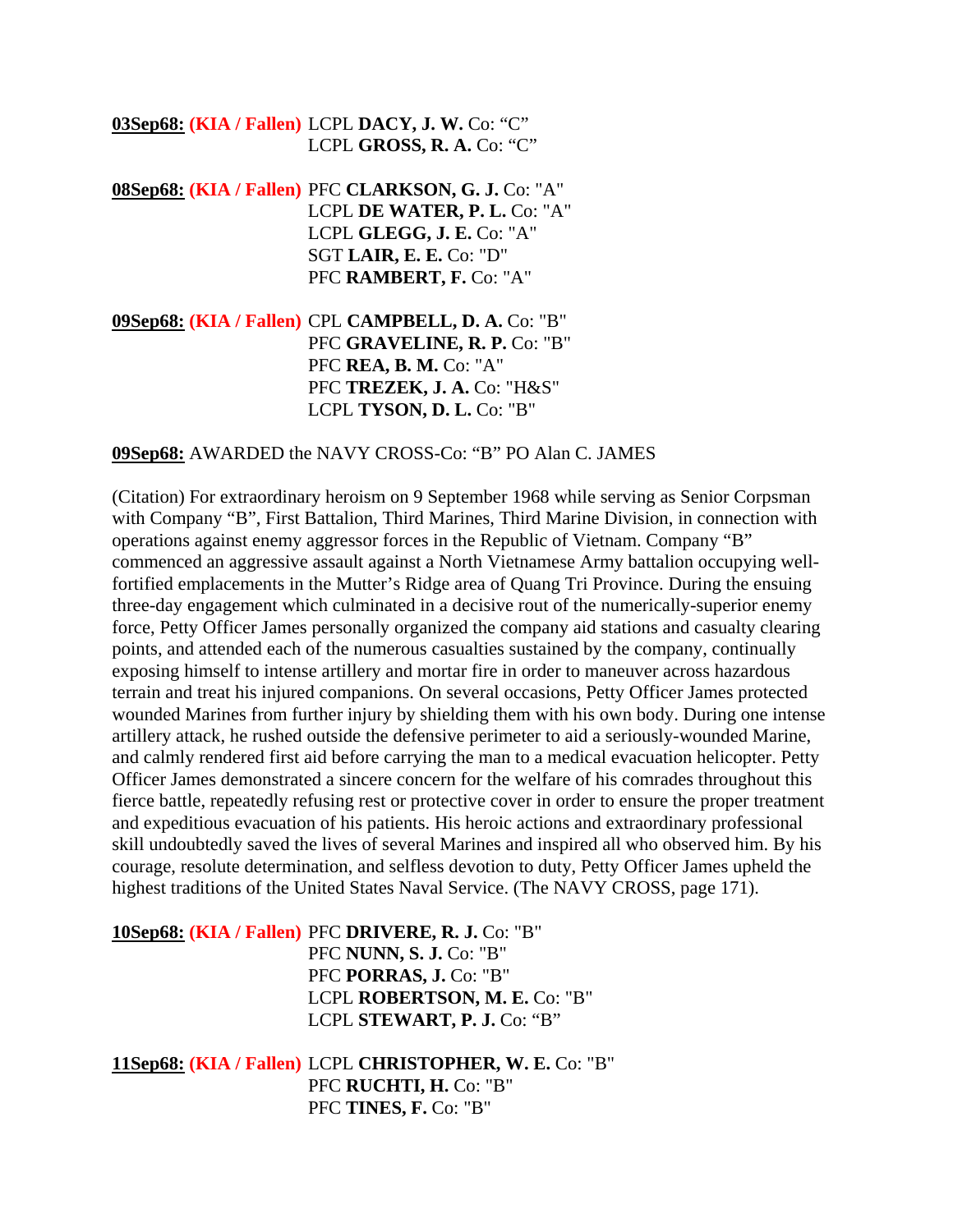### CPL **CISNEROS, R.** Co: "B"

#### ( Posthumously Awarded **NAVY CROSS** )

(Citation) For extraordinary heroism while serving as a Squad Leader with Company "B, First Battalion, Third Marines, Third Marine Division in the Republic of Vietnam on 11 September 1968. While conducting a reconnaissance in force, Company "B" came under intense small arms and automatic weapons fire from a North Vietnamese Army company occupying fortified positions on Hill 461 in Quang Tri Province. During the ensuing fire fight, Corporal Cisneros skillfully maneuvered his squad across the hazardous terrain and, directing the fire of his men with devastating accuracy, was instrumental in the destruction of three enemy bunkers. When his men were pinned down by a heavy volume of fire from a fourth emplacement, he boldly advanced and singlehandedly attempted to destroy the enemy position. After firing a light antitank assault weapon into the bunker, he fearlessly hurled hand grenades at the defenders as he aggressively continued his assault. Disregarding his own safety, he commenced firing his rifle and was delivering effective fire upon the North Vietnamese emplacements, when he was mortally wounded by enemy fire. His resolute determination and intrepid fighting spirit inspired all who observed him and were instrumental in his unit accounting for 45 North Vietnamese soldiers confirmed killed. By his courage, aggressive leadership and selfless devotion to duty, Corporal Cisneros upheld the highest traditions of the Marine Corps and the United States Naval Service. He gallantly gave his life for his country. (The NAVY CROSS Vietnam, page 65).

### **27Sep68: (KIA / Fallen)** LCPL **MILES, B. S. Jr.** Co: "D"

**30Sep68:** 1/3 maintained security for Camp Carrol, Convoy Escort for Dong Ha Mtn OP, Khe Gio Bridge, Route #9, and provided Sparrow Hawk for other units in the area. Rao Vinh River Valley, Kentucky AO, Lancaster AO east and west, and C-1 to Gio Linh on Route #1 area after the 21st of September. NO Causalities were reported for the month(CD Rom).

**09Oct68:** Co. C- received 10 rds 6mm mortars 9-WIA's

**09Oct68:** Co. D- received 14 rds 60mm mortars 2-KIA's, 10-WIA's

# **09Oct68: (KIA / Fallen)** PFC **GRIFFITH, R. O.** Co: "D" PFC **HIBBARD, R. E. Co: "D"**

10Oct68: Co. A- received 12 rds 60mm mortars 4-WIA's

**Over-view:** Because of the needs elsewhere, the Special Landing Force, 2/26, was pulled out of the DMZ on 16 October. The 1<sup>st</sup> Battalion,  $3<sup>rd</sup>$  Marines continued the mission but had no better luck. By 26 October, all units were pulled out of the DMZ, and operations against the 320<sup>th</sup> NVA Division were terminated. For the third time since April, the enemy division had failed to achieve a victory against the 3<sup>rd</sup> Marine Division. Enemy losses were put at 1,585 killed. The various Marine units, involved in the operations had 182 killed while turning back the division. (per Semper Fi Vietnam, page 205).

**20Oct68:** Co. D- received 24 rds 130mm Artillery 1-WIA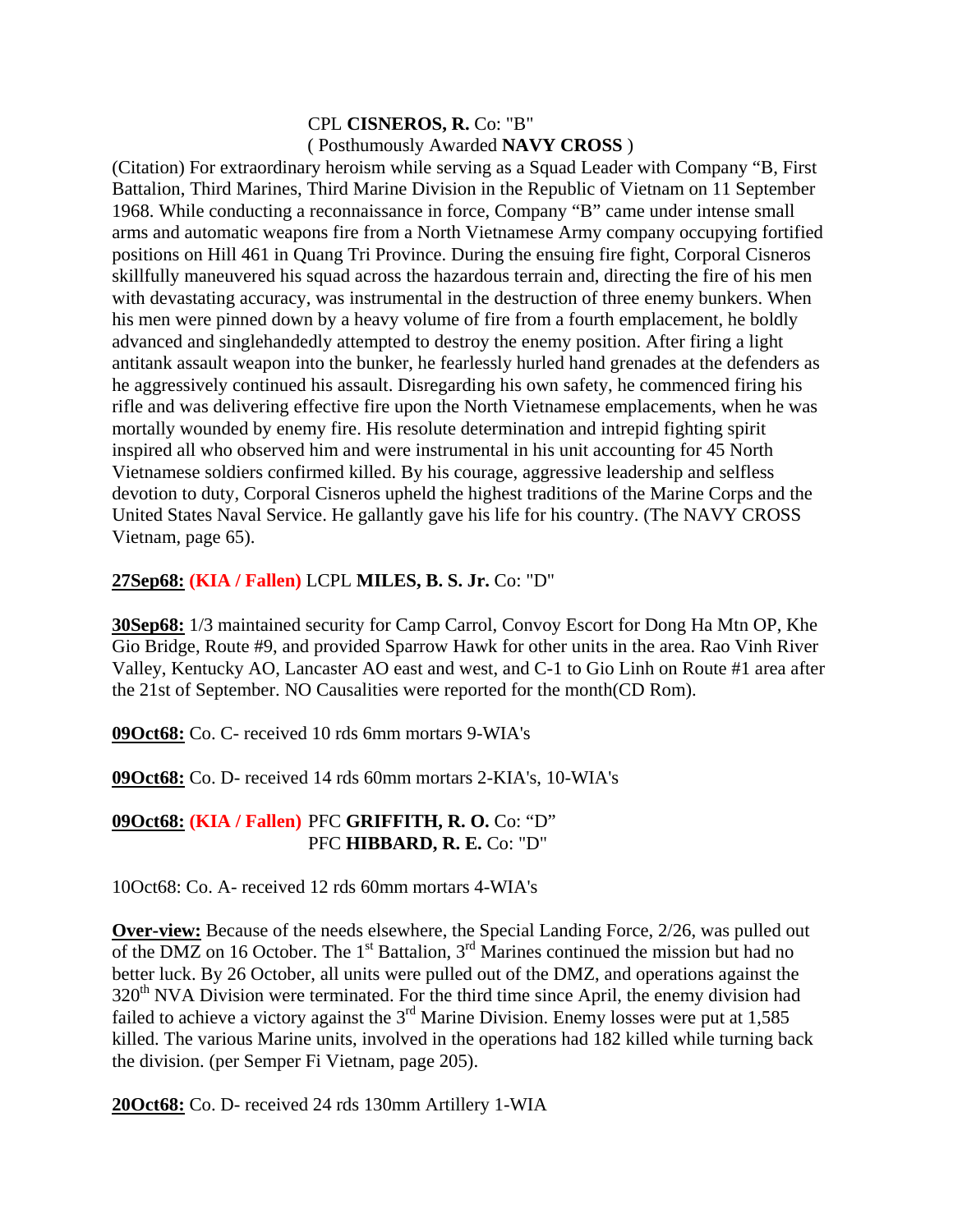**22Oct68:** 1/3 and Co. D- received 10 rds 130mm Artillery 1-KIA, and 3-WIA's

**22Oct68: (KIA / Fallen)** CPL **BACH, C. J.** Co: "H&S"

**26Oct68:** Co. D- round in trash fire-M79 exploded 1-WIA

**31Oct68:** 1/3 provided security for Thon Son Lam, Khe Gio Bridge, Route #9, FSB Catapult, and FSB Winchester during the month of October. Between the 8th and 22nd of October 1/3 entered the DMZ to the Ben Hai River in the northern and western sections of Lancaster II AO. 1/3 sustained 3 KIA's and 25 WIA's for the month, with 18 NVA/KIA's(CD Rom).

**02Nov68:** Vietnamese Service MEDAL, Vietnam Counteroffensive Operation, Phase VI, start 02Nov68 to 22Feb69.

**12Nov68:** Co. B- small-arms/2 rds 60mm mortars 1-WIA

**13Nov68:** Co. A- accidental Grenade incident 1-KIA, 3-WIA's

**13Nov68: (KIA / Fallen)** PFC **TRUELOVE, J. A.** Co: "A"

**14Nov68:** Co. A- LZ Sierra ambush/platoon size enemy force/Directional lines/Grenades/small-arms/automatic weapons/60mm mortars 7-KIA's, 23-WIA's, and 1-Scout DOG-KIA

# **14Nov68: (KIA / Fallen)** PFC **BUCHANAN, J. L.** Co: "A" PFC FLETCHER, J. E. Co: "A" LCPL **HERRADA**, G. Co: "A" LCPL **PASCHAL, L. C. Jr.** Co: "A" PVT **SHELLEY, D.** Co: "A" PFC **WEBER, K. E.** Co: "A"

**15Nov68: (KIA / Fallen)** PFC **JOHNSON, S. E.** Co: "A"

**16Nov68:** Co. C- Directional mines detonated 1-WIA

**19Nov68:** Co. C- 30-60 60mm and 82mm mortar attack 1-KIA

**20Nov68:** Co. D- Mine hit during road sweep 1-KIA, 1-WIA

**20Nov68: (KIA / Fallen)** LCPL **PRISET, J. F.** Co: "D"

**30Nov68:** 1/3 continued providing security during the month of November for Camp Carrol, Dong Ha Mtn OP, Khe Gio Bridge and Route #9 in the AO. Convoy escorts and Road Sweeps too. 1st to 11th of November in Lancaster II AO, 11th and 12th in Lancaster II Cam Lo area,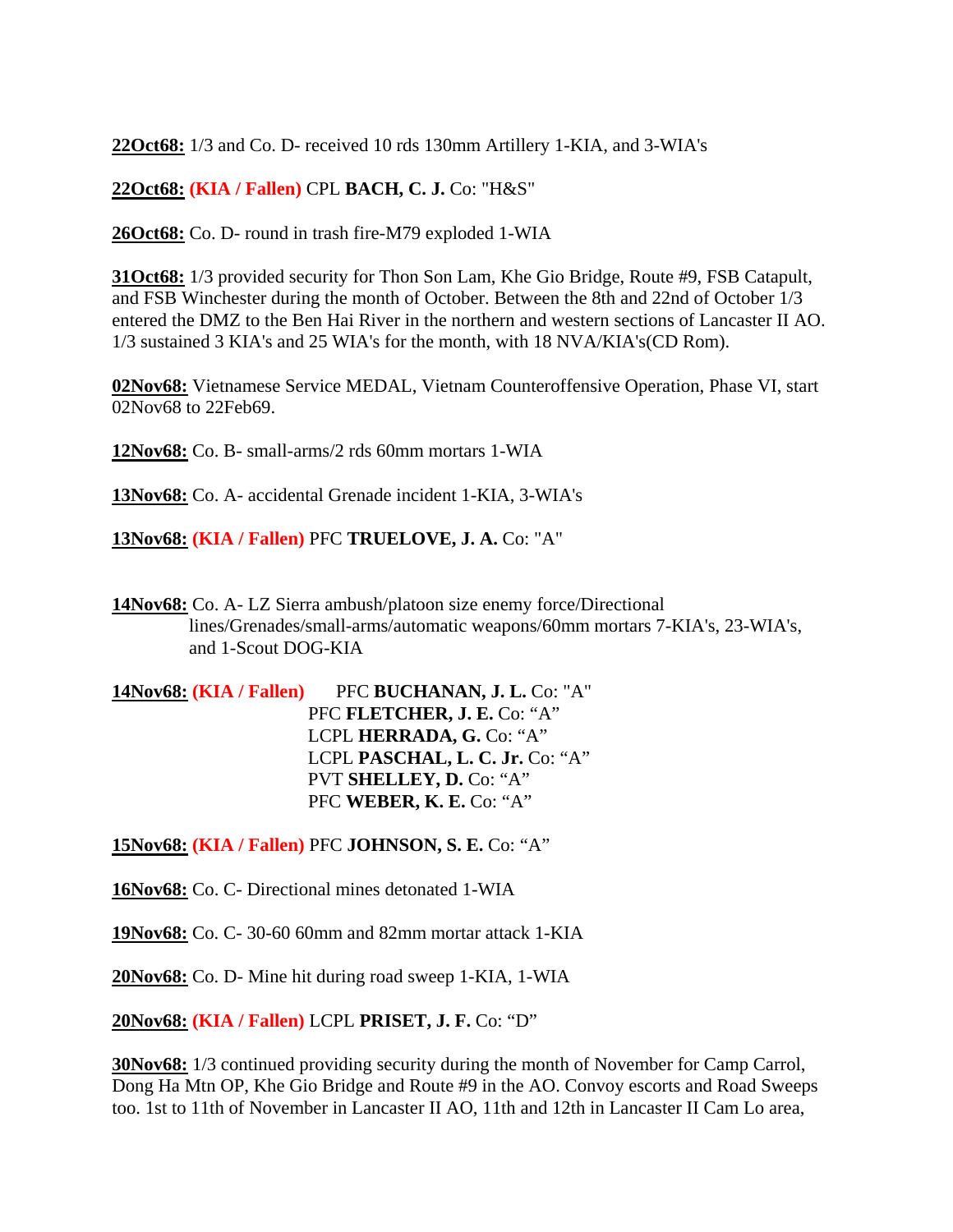12th to 21st in Lancaster/Kentucky AO, and 21st to 30th in Lancaster(East Quang Tri Province) Gio Linh area. 1/3 sustained 8 KIA's and 41 WIA's with 8 NVA/KIA's and 1 POW for November(CD Rom).

**Over-view: Operation TAYLOR COMMON**- Of particular concern to both MACV and III MAF in late 1968 was a major NVA staging area identified as Base Area 112. Located in the rugged mountains southwest of An Hoa, BA 112 provided training and logistical facilities for the NVA forces threatening the area between Da Nang and Tam Ky. Among the enemy units that intelligence sources identified as occupying part of BA 112 were the Front 4 Headquarters and Headquarters Military region 5, which controlled NVA and VC activities in Quang Nam, Quang Tin, and Quang Ngai Provinces, plus the 21<sup>st</sup> Regiment, 2<sup>nd</sup> NVA Division, and the 141<sup>st</sup> NVA Regiment. Faced with this lucrative a target, MACV urged III MAF to conduct an operation in the area. Accordingly, the  $1<sup>st</sup>$  Marine Division activated Task Force Yankee under assistant division commander Brig. Gen. Ross T. Dwyer, Jr., on 4 December. As planned, Operation Taylor Common would have three phases. First, elements of TF Yankee, in conjunction with ARVN units, would conduct clearing operations from the Liberty Bridge south to An Hoa. Next, a series of fire support bases would be opened southwest of An Hoa along the approaches to BA 112, leading to the penetration of the base area by the infantry elements. Finally, once the base area was cleared, task force units would conduct recon operations farther west in order to interdict enemy infiltration routes, from Laos. The deep roar of CH-46 helicopter rotors echoed over the rice paddies north of An Hoa as all four companies of BLT 2/7 headed for their LZ in the Arizona Territory on the morning of 7 December. In short order the four rifle companies were spreading out from the landing zone, ever alert for any sign of the enemy. Fortunately, there was none. Once established on the ground, the battalion headed northeast. Across swollen streams, and mucky rice paddies, and through thick tree lines, the riflemen advanced, searching for the foe. Meanwhile, elements of the  $5<sup>th</sup>$  Marines started their search and clear sweeps from the Liberty Bridge to An Hoa. Although enemy contact was light and sporadic during this phase, the Marines did take casualties. A number came from booby traps, but more, including five deaths, came from friendly fire. Regrettably, this problem would plague the maneuver elements throughout the operation. On 9 December, TF Yankee was augmented by the  $1<sup>st</sup>$  and  $3<sup>rd</sup>$  Battalions,  $3<sup>rd</sup>$  Marines, on loan from the 3dr Marine Division. General Davis had made the battalions available because Operation Taylor Common was the 1<sup>st</sup> Marine Division's first "high-mobility" operation-a concept developed and fostered by General Davis- and he thought that Simpson's division would benefit by having some experienced battalions around. Phase Two of Taylor Common opened on 11 December, when 3/5 landed on Hill 575, about ten kilometers southwest of An Hoa, and established FSB Lance. Once the supporting artillery battery was in place, the rifle companies of 3/5 fanned out from the fire support base in clearing operations. Over the next week, this pattern was repeated as other TF Yankee units established FSB Pike (2/5), two kilometers northwest of Lance, and FSBs Spear (1/3) and Mace (3/3) to the southwest. With four rifle battalions now on the ground along the eastern edge of BA 112, the search and destroy operations began in earnest. Although actual contact with enemy forces over the next two weeks was sparse, the Marines did uncover and destroy a number of enemy base camps, hospitals, supply facilities, and even an enemy POW camp. All of the facilities were unoccupied, because the enemy had fled westward. For the men of the  $1<sup>st</sup>$  Marine Division, this campaign in the mountains was vastly different from what they had experienced so far in the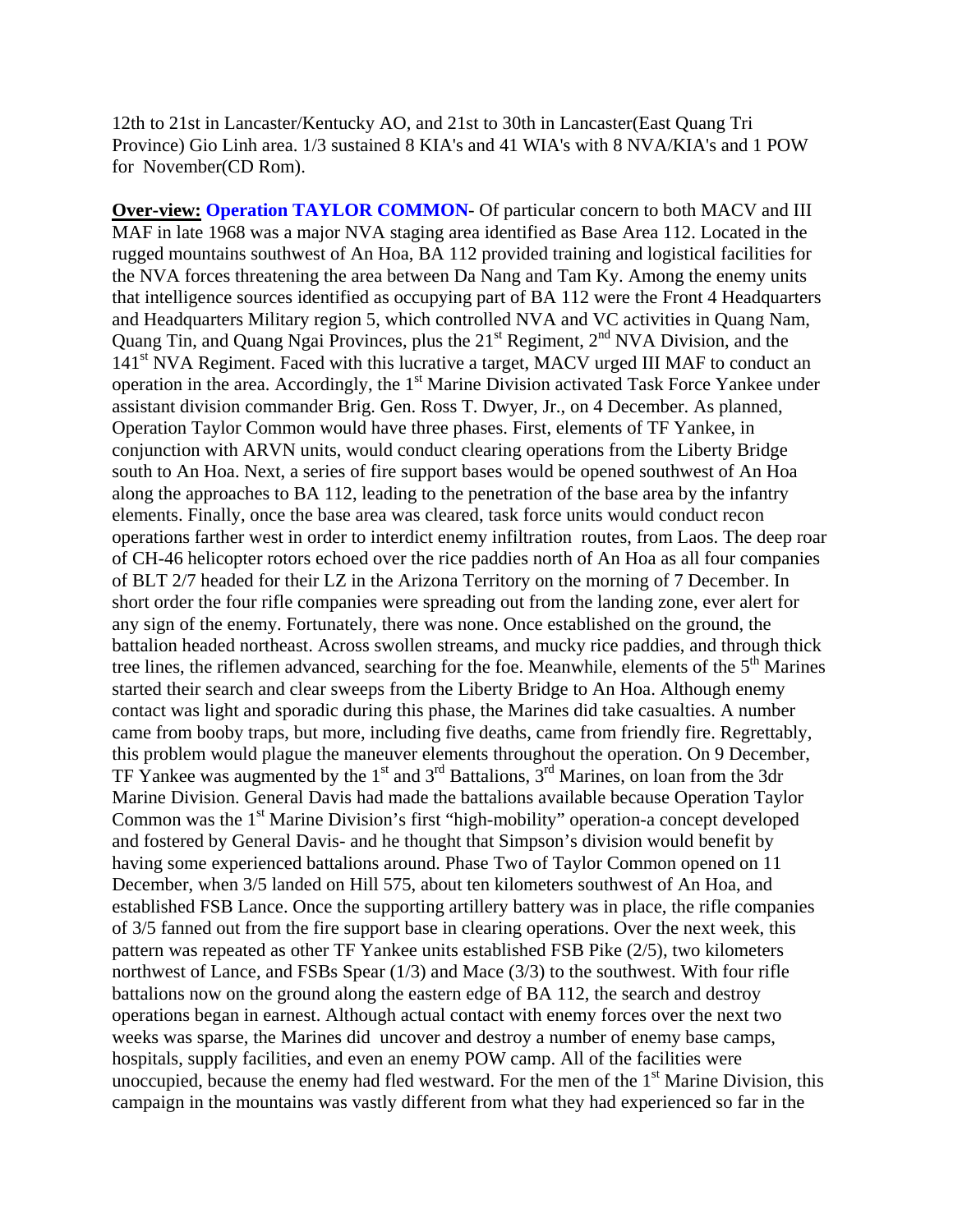war. Most of the men had not operated in the mountainous, triple-canopied jungle. One rifleman later noted, "the density of the woods, the vines, the jungle; it's really thick and it's nagging and tiresome to work in, and everything is against you." The final phase of Operation Taylor Common began on New Year's Day 1969, when 3/5 established Combat Operations Base (COB) Javelin about seven kilometers west of FSB Mace, at the western edge of BA 112. (A combat operations base was similar to a fire support base but did not include artillery). Two weeks later, 1/3 secured Hill 508, six kilometers north of COB Javelin, and set up FSB Maxwell. Using helicopters to drop into select LZs, the infantry companies fanned out on search missions from their bases. From COB Javelin 3/5 advanced generally southward, leapfrogging from one new combat operations base to another. At the same time, the rifle companies of 1/3 advanced on a parallel axis north and west of Maxwell. As before, any actual contact with the enemy was light. Most of the time, the action involved a platoon or less of fleeing NVA, holding rearguard positions. However, several large arms caches were found, including one that contained several dozen 122mm rockets, thousands of mortar rounds, and several dozen smaller rockets. While the mountains west of An Hoa were being prowled, other units swept the eastern area of the Taylor Common AO. On 10 February, BLT 3/26, Special Landing Force Bravo, was deployed to the Arizona Territory, relieving an ARVN ranger group. From the time those seaborne Marines touched down, they were tracked and pursued by relentless NVA snipers. Any halt in their march resulted in sniper rounds and an occasional rifle grenade shattering the quiet. Not until 26 February were they able to extract some revenge. Company "L", 3/26, cornered a platoon of NVA in a abandoned hamlet. Though the enemy force peppered the Marines with fire from two .50-caliber machine guns, high-explosive bombs from supporting Marine F-4B Phantom jets blew the NVA to pieces. The grunts advanced, easily overrunning the remaining defenders. Seventy-five NVA bodies were found scattered throughout the area. By mid-February, BA 112 had effectively been neutralized. Brigadier General Samuel Jaskilka, who had replaced General Dwyer as commander of TF Yankee on 14 February, ordered all Taylor Common forces except Companies "L" and "M", 3/5, to return to An Hoa by 16 February. Because of increased enemy activity along the DMZ, both battalions of the 3rd Marines immediately returned to Dong Ha. No sooner had the rifle companies returned to the An Hoa area than the enemy attacked it. In the early-morning darkness of 23 February, a barrage of enemy mortar rounds slammed into the base's northeast corner. This was followed by a ground assault that penetrated the base's perimeter defenses. Once inside the base, the sappers used long bamboo poles to fling explosive charges into the ammunition dump. A series of sharp explosions destroyed most of the dump and threw hot rounds for hundreds of meters. While some Marines ignored the danger to battle the fires, others chased the intruders. Not until well after dawn was the last sapper hunted down and killed. To prevent any future attacks on An Hoa, 2/5 was deployed to Liberty Bridge. There its rifle companies took up positions that screened the base. To the west, enemy pressure against the two companies remaining in BA 112 increased in late February. Almost nightly, Companies "L" and "M" were hit by mortar barrages and ground assaults. In the pitch-black darkness just after midnight on 1 March, FSB Tomahawk, the westernmost base, was attacked. Four Marines in a listening post first heard the enemy moving toward them in the thick jungle. As they radioed a warning to the fire support base, a satchel charge flew out of the jungle toward their position. Private First Class Daniel D. Bruce, a mortar man from the headquarters and Service Company, 3/5, caught the explosive device in mid-air, then shouted a warning to his buddies as he leaped from the bunker. Intent only on protecting his fellow Marines, Bruce held the device to his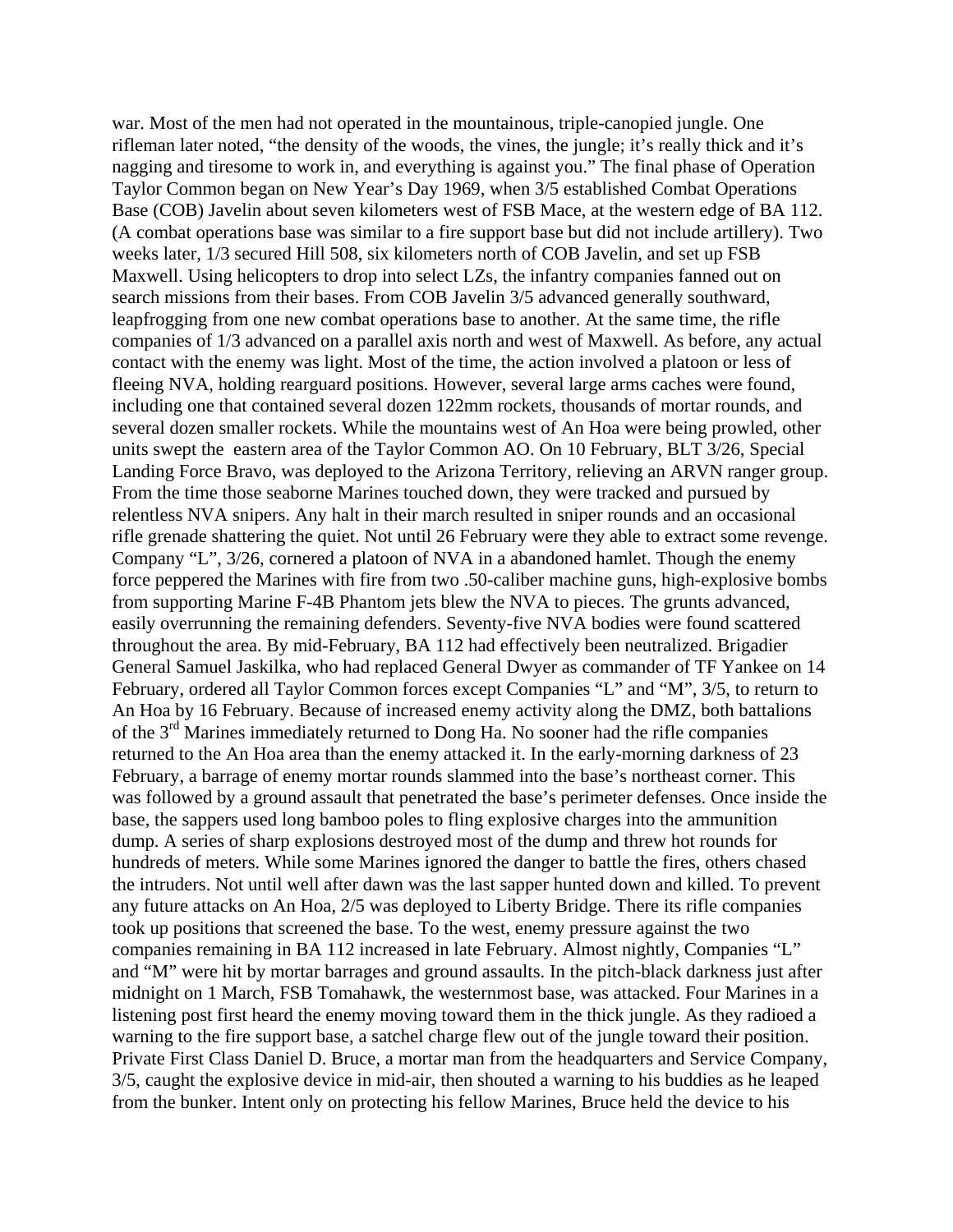body as he ran into the jungle. Before he could dispose of the charge, it exploded. Bruce absorbed the full and deadly blast, but his buddies survived to fight off their attackers. Bruce would receive a posthumous Medal of Honor for his valor. As a result of these frequent attacks, the rest of 3/5 returned to the western region of BA 112 on 28 February. It had been there but a few days when General Jaskilka, reacting to the continued pressure against An Hoa, ordered the battalion to withdraw. Planned as a one-day operation, the withdrawal turned into a threeday fighting disengagement. Late on 3 March, Company "M", while on a final patrol northeast of FSB Tomahawk, was suddenly hit by a heavy blast of small arms and automatic weapons fire from a well-entrenched enemy force. Three Marines died in the opening seconds. The bodies of two of them could not be recovered due to the intensity of enemy fire. The company commander called for artillery fire and air support. The jets managed to drop a few bombs before darkness forced the aircraft to depart. The artillery pounded the enemy positions throughout the night. The next day one body was retrieved, but surprisingly intense enemy fire prevented Company "M" from recovering the remaining corpse. A third recovery attempt was made on 5 March; however, after losing two more men whose bodies also could not be recovered, Company "M" pulled back into defensive positions. At the same time, operations were under way to close FSBs Tomahawk and Maxwell. Helicopters extracted the artillery from Tomahawk and, late on 5 March, the last of the infantry. Low clouds, however, delayed the closing of Maxwell. On 6 March, Company "M" made another attempt to recover its dead. Despite the hundreds of artillery rounds that had pounded the enemy, once again their fire proved too intense. Rather than risk more casualties, Company "M" finally withdrew. (Sometime later a force recon patrol recovered the three bodies). The rugged terrain, bad weather, enemy fire, and the burden of carrying their wounded slowed the company. They didn't reach FSB Maxwell until well after dark, too late to be airlifted to An Hoa. After enduring frequent probes throughout the night, the weary Marines of Company "M" were finally pulled out on 7 March, still under sporadic sniper and mortar fire. The next day Operation Taylor Common was closed down. The three-month operation cost the Marines 183 killed and 1,487 wounded. Of these casualties, 27 dead and 386 wounded were the results of booby traps; 26 were killed and 103 were wounded by errant friendly fire. Enemy casualties exceeded 500 dead. Although the Marines captured huge quantities of enemy arms and supplies, forcing the NVA out of Base Area 112, as soon as they departed the AO, the enemy began returning. Such was the war in South Vietnam. (per Semper Fi Vietnam, pages 255 to 260).

#### **06Dec68 to 08Mar69: TAYLOR COMMON**

Province: Quang Nam- area S/W of An Hoa

Units: 1st Mar Div(HQ), 1/3, 3/3, 1/5, 2/5, 3/5, 2/7, 2/26, 3/26.

Object: 1st Marine Division search and destroy missions in area S/W of An Hoa. C/1/3 assisted with numerous other Marine units.

Cost: USMC- 156 KIA and 1327 WIA. Marine battalions killed 1398 enemy and captured 610. Per 3rdmarines-operations Enemy losses were 1299 KIA and unknown U.S. losses.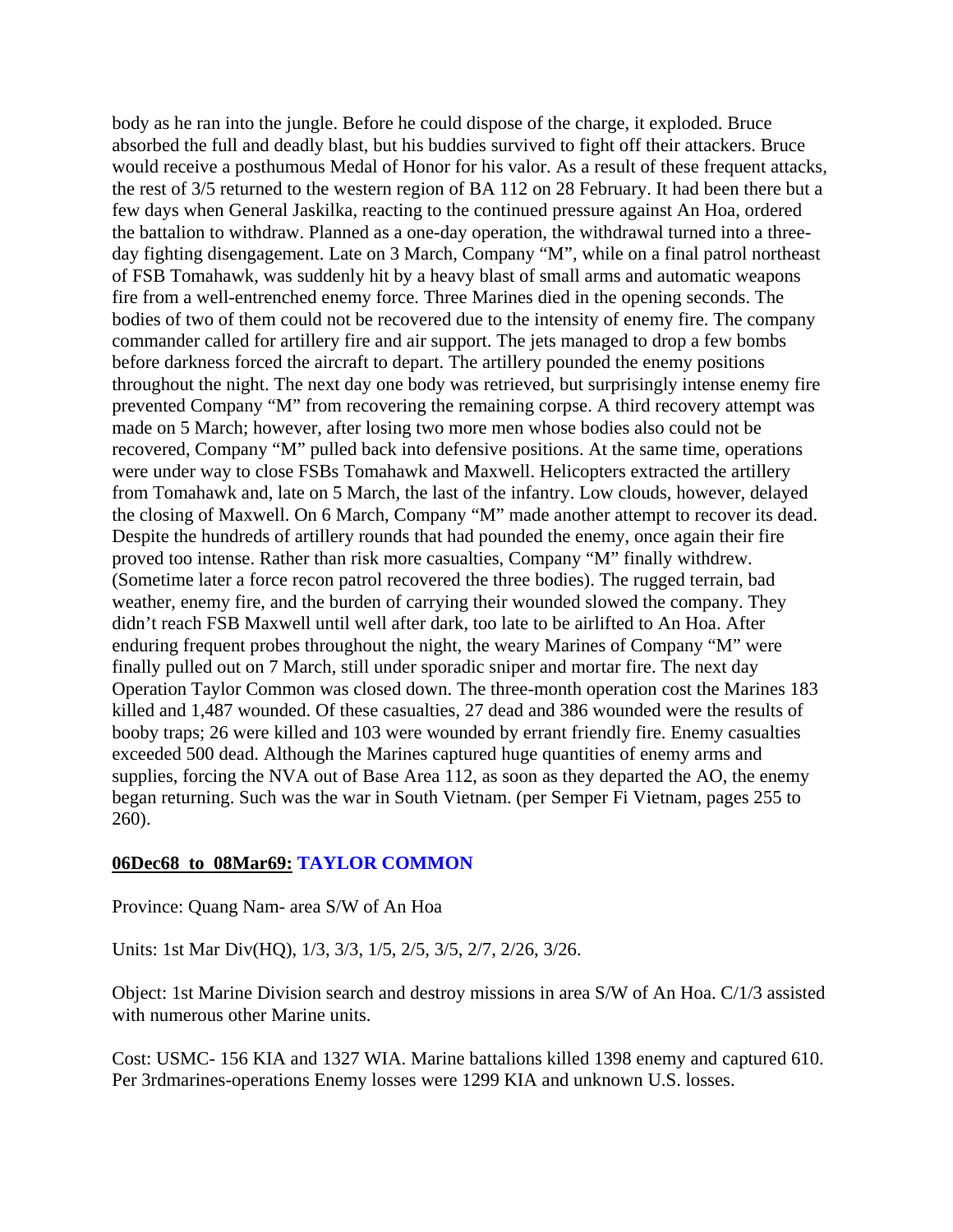# **08Dec68: (KIA / Fallen)** PFC **GERTZEN, F.** Co: "C" SGT **HARTMAN, M. L.** Co: "C" PFC **OWENS, J. L.** Co: "C"

**19Dec68: (KIA / Fallen)** CPL **MAXWELL, D. R.** Co: "H&S"

**23Dec68: (KIA / Fallen)** LCPL **GONZALES, G. H.** Co: "D"

**24Dec68: (KIA / Fallen)** CPL **RICHARDS, J. L.** Co: "D"

**26Dec68: (KIA / Fallen)** PFC **WALKER, I.** Co: "A"

**31Dec68:** 1/3 continued Civil Action Operations in the Gio Linh area with the 2nd ARVN Regiment- Kentucky AO. From the  $7<sup>th</sup>$  thru the  $10<sup>th</sup>$  assisted in Blocking Forces in Operations "NOMAD II" and "NOMAD III". From the  $10^{th}$  to  $13^{th}$  prepared for and Refitting/Re-supply for attachment to 1st Marine Division in the An Hoa area for Operation "Taylor Common". 1/3 was airlifted on the  $13<sup>th</sup>$  in helicopter borne assault and establish FSB 558. !/3 also established Regimental Relay on Hill 1050, and conducted search and destroy missions the remainder of the month of December. 1/3 sustained 4 KIA's only, and had 14 VC/NVA KIA's for the month.

#### **1969**

| 02Jan69       | Co. B- Booby Trapped Mine 5-WIA's                                                  |
|---------------|------------------------------------------------------------------------------------|
| $14$ Jan $69$ | Co. C- Fire-fight/8-NVA/ automatic weapons 3-WIA's and<br>1-Scout DOG-KIA          |
| $14$ Jan $69$ | Co. C- at LZ Arlene 12 rds 60mm mortars 1-WIA                                      |
| $15$ Jan $69$ | 1/3- Huey carrying Col. SPARK and others SHOT DOWN<br>8-KIA's (All on the chopper) |

**15Jan69: (KIA / Fallen)** COL **SPARK, M. M.** Co: 3rd MAR Posthumously-NAVY CROSS

(Colonel SPARK, Commander of 3rd Marines, Killed while directing 1/3 and other units on Operation TAYLOR COMMON. The Colonel was in a Helicopter which was SHOT DOWN by Enemy Fire killing ALL on board-eight total.

Citation: For extraordinary heroism while serving as Commanding Officer, Third Marines, Third Marine Division (Reinforced), Fleet Marine Force, in connection with operations against enemy forces in the Republic of Vietnam on 15 January 1969. During a multi-battalion search and clear operation in the vicinity of An Hoa, Colonel Spark exhibited outstanding courage and presence of mind in the midst of violent combat action. While commanding a bold, highly imaginative, mobile operation in the mountainous terrain, Colonel Spark directed an assault against heavily fortified enemy positions. After ensuring that his men were properly positioned, Colonel Spark went airborne, by the use of a helicopter, to observe and direct the operation.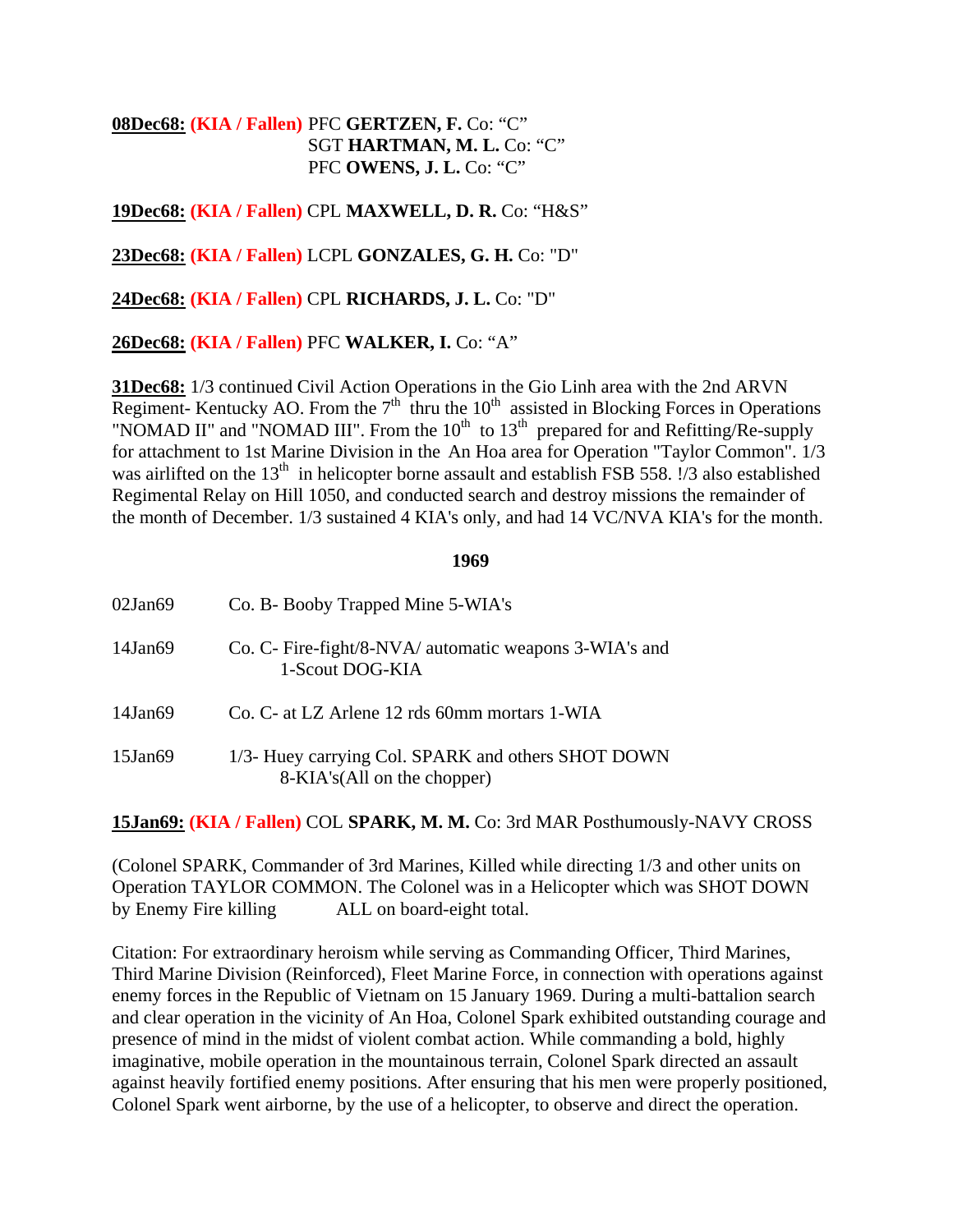During the process of the operation, it was necessary for the helicopter to descend, and as the helicopter hovered over the landing zone, which had been hastily cut out of the jungle, the enemy took the aircraft under automatic-weapons fire. Despite the enemy fire, he defiantly continued the personal direction of his men until finally the helicopter was hit and crashed. As the helicopter impacted, the enemy continued firing upon it, killing all the occupants. Throughout the entire operation, Colonel Spark placed requirements for full and direct support of his combat elements above any concern for his own personal safety. He spent the majority of his time with his forward-most units in order to effectively control the action. This enabled him to maximize exploitation of many situations, and serve as an inspiration to the officers and enlisted Marines of his command. By his intrepid fighting spirit, daring initiative, and unswerving dedication to duty, Colonel Spark upheld the highest traditions of the Marine Corps and the United States Naval Service. He gallantly gave his life for his country. (The NAVY CROSS Vietnam, pages 306 and 307).

**18Jan69:** Co. B- ambushed/small-arms/grenade 1-WIA

**21Jan69:** 1/3- Friendly Fire-Artillery from FSB Pike-6 RDS 3-KIA's and 16-WIA's

**21Jan69:** Co. B- 2-Booby Trapped ChiCom Grenades 4-WIA's

**22Jan69:** Co. A- Fire-fight/CH-46 DOWN Mechanical/ Sparrow Hawk/Contact again 3-KIA's and 2-WIA's

### **22Jan69: (KIA / Fallen)** PFC **FARRELL, W. D.** Co: "A" PFC **ST JOHN, W. L. Co: "A"** PFC **TAYLOR, M. A. Co: "A"**

**22Jan69:** 1/3- Downed CH-46/mechanical failure above 3-WIA's(non hostile)

- **22Jan69:** Co. B- Patrol Ambushed/3-NVA 3-WIA's
- **22Jan69:** Co. B- Perimeter Attacked/4-6 NVA/Grenades/Small-arms/Automatic weapons 4- WIA's
- **23Jan69:** Co. B- Patrol ambushed/2-NVA/small-arms 1-WIA
- **23Jan69:** Co. D- Perimeter 2-in-coming Grenades 2-WIA's
- **25Jan69:** Co. B- Ambush/10-12 NVA/2-30 cal MG's/AK47's/from Bunkers 1-KIA and 4-WIA's

**25Jan69: (KIA / Fallen)** PFC **JORDAN, S. E.** Co: "B"

**25Jan69:** Co. A- Fire-Fight/Ambush/7-NVA 1-WIA

**25Jan69:** Co. B- 2-Chi Coms/small-arms/into lines 2-WIA's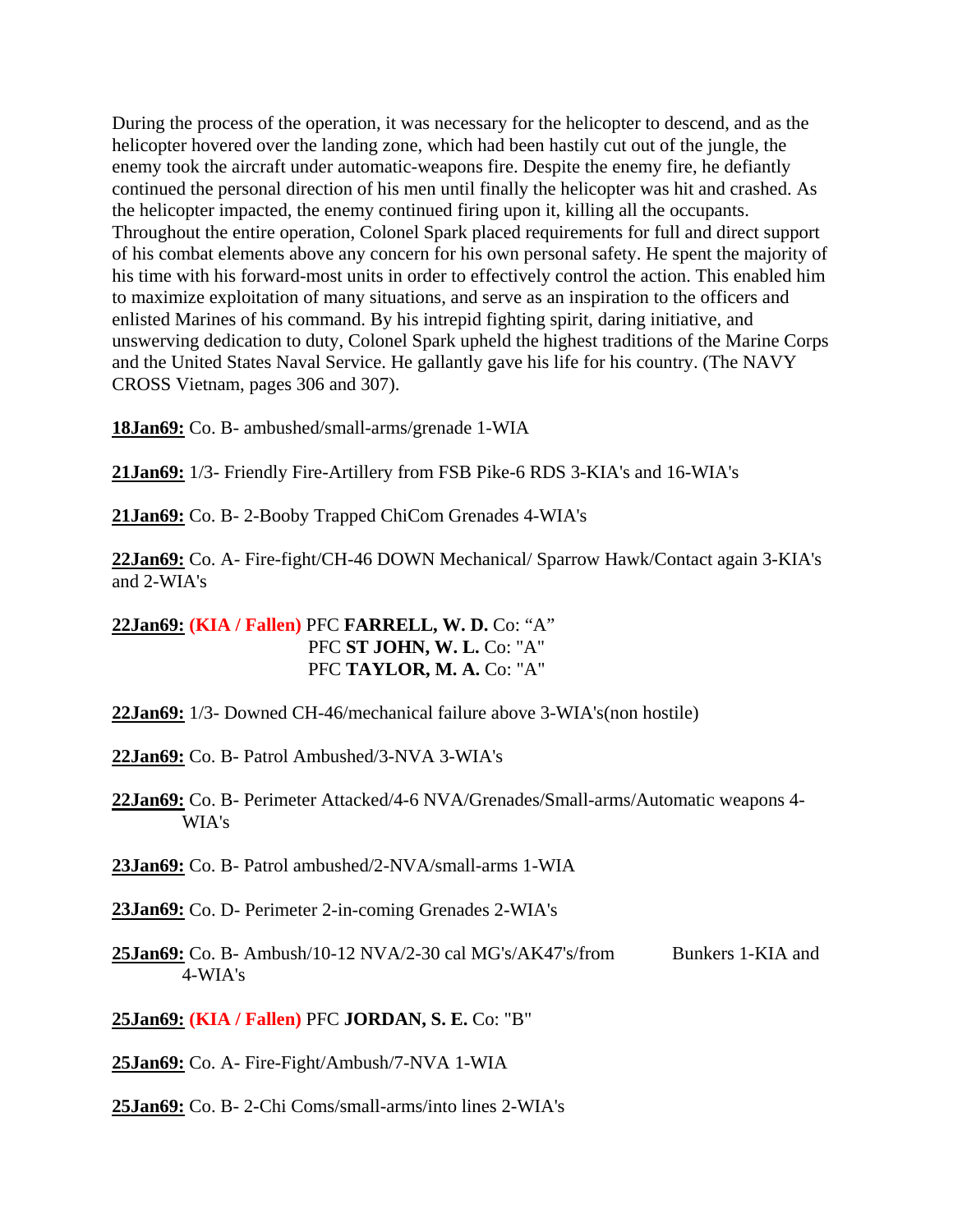**26Jan69:** Co. A- Fire-Fight/Ambush/7-NVA 4-WIA's

- **27Jan69:** Co. A- Fire-Fight/1-NVA 1-WIA
- **27Jan69:** Co. A- Fire-Figth/Ambush/7-NVA 3-WIA's
- **27Jan69:** Co. C- Fire-Fight/4-NVA 2-WIA's

**27Jan69: (KIA / Fallen)** LCPL **PURVIS, B. G.** Co: "A"

**28Jan69:** Co. C- Fire-Fight/4-6 NVA/machine gun 2-WIA's

**29Jan69:** Co. B- Perimeter Attacked/6-8 NVA/10-RPG's/4-Gernades/Small-arms 1-KIA and 6- WIA's

**29Jan69: (KIA / Fallen)** LCPL **DALEY, W.** Co: "B"

**29Jan69:** Co. D- Ambush/Fire-Fight/3-NVA 1-WIA

**30Jan69:** Co. D- 3-4 Snipers/Ambushed 1-KIA and 4-WIA's During pull back due to darkness the KIA was left(1-KIA/MIA)

**30Jan69: (KIA / Fallen)** LCPL **MOORE, R. A.** Co: "D" PFC WEST, H. Co: "D"

- **31Jan69:** Co. D- Body Recovery/Body MISSING/Sniper 1-WIA
- **31Jan69:** Co. C- Bunker Complex/Ambushed/small-arms/ MG 5-KIA's and 5-WIA's

**31Jan69: (KIA / Fallen)** PFC **BURGETT, B. D.** Co: "C" LCPL DAVIS, T. R. Co: "C" PFC HOYLE, W. R. Co: "C" PFC TELLES, P. G. Co: "C" CPL **WHALEN, G. G.** Co: "C"

31Jan69: 1/3 for the month of January continued search and destroy missions in the An Hoa Area with HEAVY Enemy contact and lots of Enemy equipment captured. 1/3 sustained 24 KIA's and 83 WIA's, with 66 NVA/KIA's and 1 POW for the month of January(CD Rom).

**02Feb69:** Co. D- Contact/2-Snipers 2-WIA's

**02Feb69: (KIA / Fallen)** PFC **SABIN, R.** Co: "B"

**03Feb69:** Co. B- Bunkers/Ambushed/4-NVA/small-arms 1-KIA, and 2-WIA's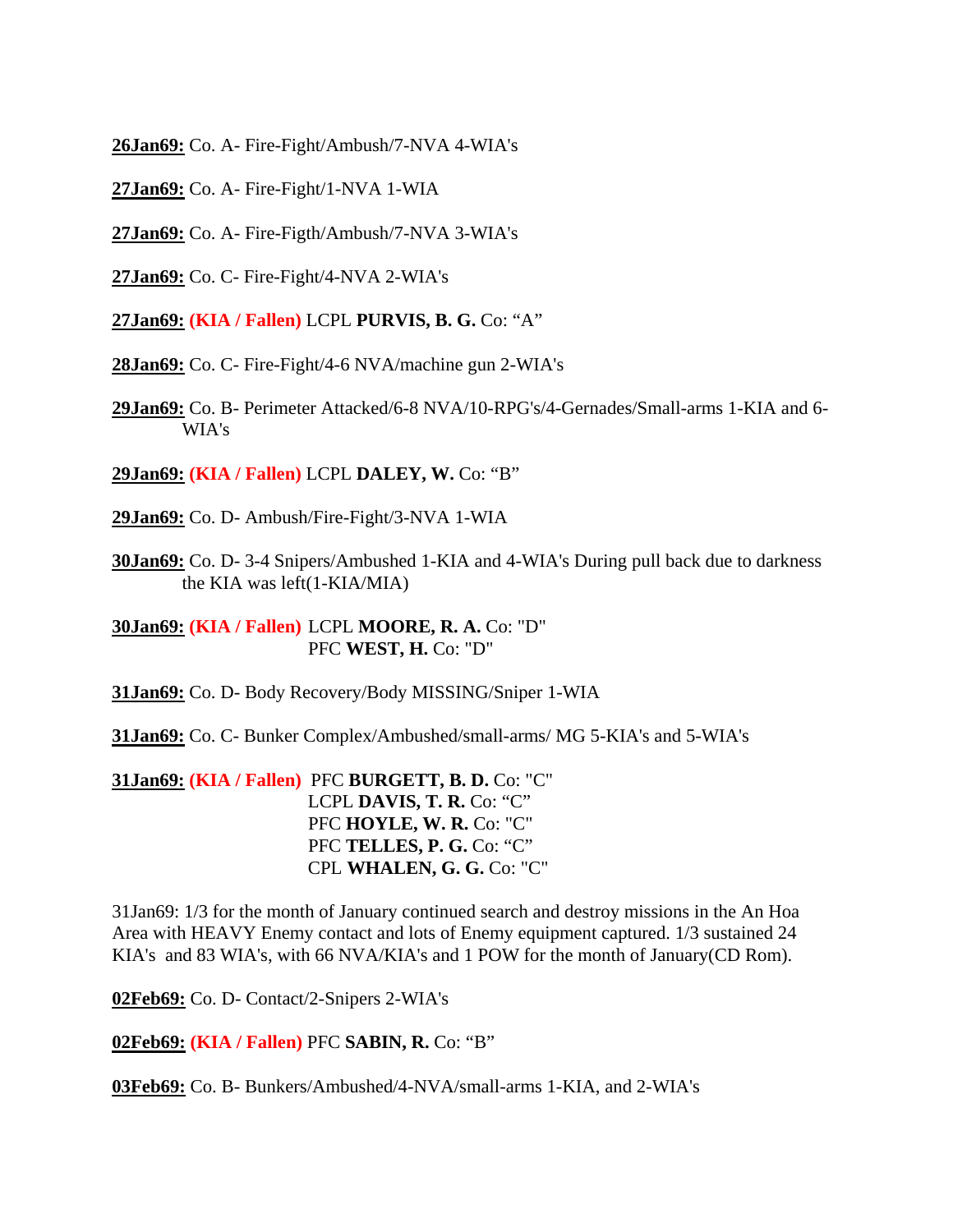**03Feb69:** Co. B- Point man Assisting Platoon to Ambush above/Mistaken for Enemy/Friendly-Fire 1-KIA

# **03Feb69: (KIA / Fallen)** LCPL **ANDRADE, R.** Co: "B" PFC **BAUGHMAN, R. G. Co: "B"** PFC **MASSONE, M. S. Co: "B"**

**03Feb69:** Co. D- Combat Patrol/Approaching Platoon lines/Mistaken for Enemy/Friendly-Fire 1-KIA

**03Feb69: (KIA / Fallen)** PFC **HOLMES, L. H.** Co: "D"

**06Feb69:** Co. B- Contact 6-NVA/Fire-Fight/AK's/Small-arms/Grenades 2-WIA's

**06Feb69:** Co. D- RECOVERED Body of KIA/MIA from 30Jan69 Ambush in Shallow GRAVE

**07Feb69:** Co. B- Contact 8-NVA/Fire-Fight/AK's 1-WIA

**07Feb69: (KIA / Fallen)** LCPL **COLEMAN, L. H.** Co: "B"

**14Feb69:** Co. D- Contact 5-NVA/Bunkers/Grenades 2-WIA's

**23Feb69:** Vietnam Service MEDAL, TET 69 Counteroffensive, start 23Feb69 to 08Jun69.

**28Feb69:** 1/3 continued participating in Operation "Taylor Common" in the An Hoa/ Antenna Valley area for Task Force YANKEE, 1st Mar Div from the 1st to the 15th of February. 1/3 moved to Hill 55 from the 15th to the 21st. On the 21st was air lifted back to Quang Tri/Dong Ha and back to the "Rockpile" area till the end of the month. 1/3 sustained 3 KIA's and 11 WIA's with 7 NVA/KIA's for the month(CD Rom).

**Over-view: Operation MAINE CRAIG-** While the 4<sup>th</sup> Marines were engaged in the far northwestern reaches of Quang Tri Province, the  $3<sup>rd</sup>$  Marines opened a campaign in the area south of Khe Sanh known as the Vietnam Salient. Just west of the Dewey Canyon AO, the Vietnam Salient poked south into Laos for twenty kilometers. Intelligence sources reported that the NVA, after being halted along Route 922, were using the area to penetrate Quang Tri Province. Marines had entered the salient twice before, in June and September 1968. This time the 3<sup>rd</sup> Marines, recently returned to Quang Tri Province after fighting in Operation Taylor Common with the  $1<sup>st</sup>$  Marine Division, were tapped to clear the salient. The tactics of this operation, named "Maine Craig," would follow the pattern of Dewey Canyon. First, fire support bases reaching successively deeper into the salient would be established. Then, infantry patrols would clear the area around each fire support base before leapfrogging farther south. This time, though, the Marines would be supported by a U.S. Army task force and an ARVN regiment. In preparation for the operation, 2/3, airlifted into FSB Hawk; just south of Route 9 and about halfway between the Vandegrift Combat Base and Khe Sanh, on 10 March. That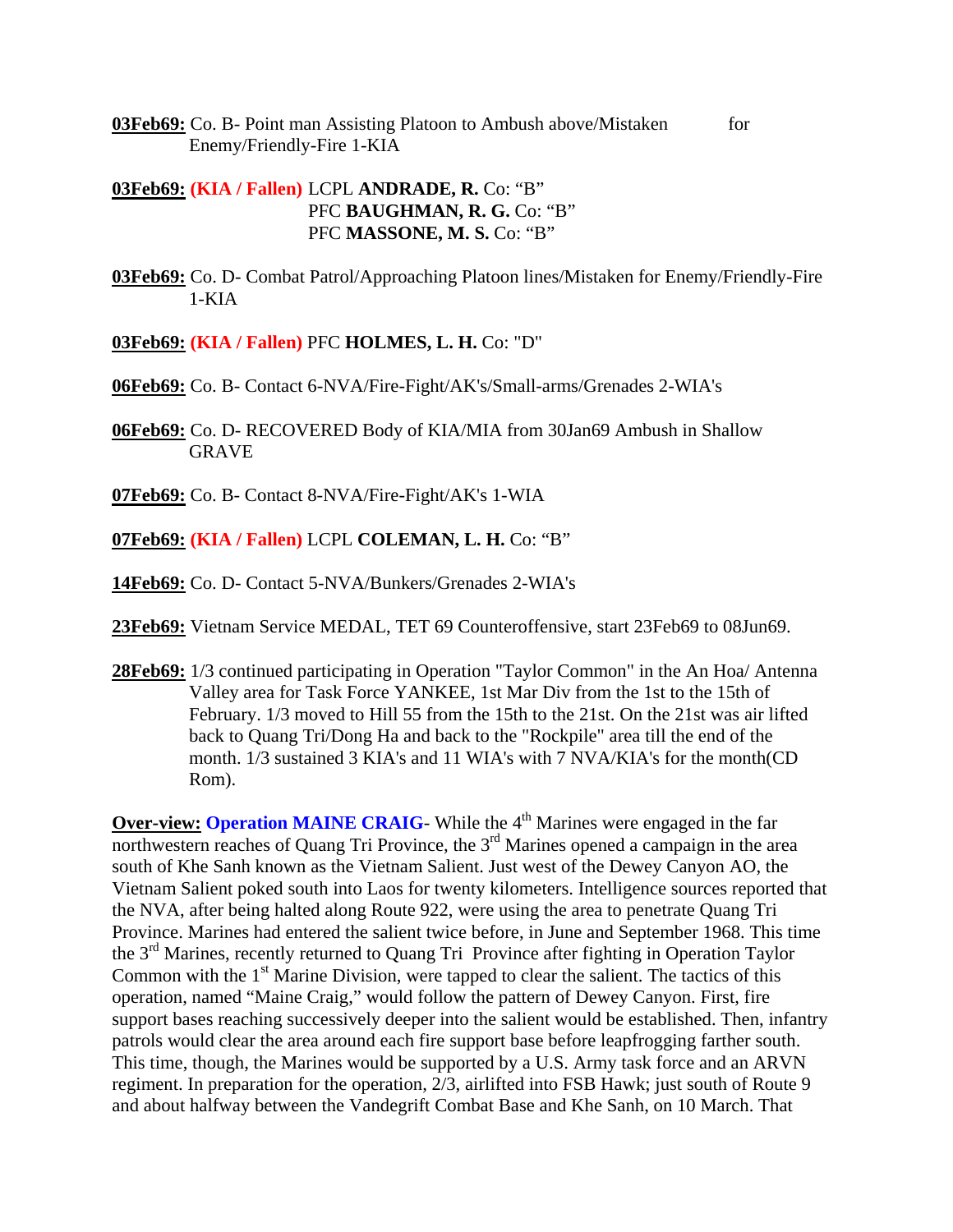same night they began a rare overland trek to FSB Snapper, seven kilometers to the southwest. "It was a moonless night," recalled battalion commander Lt. Col. James J. McMonagle. "There were quite [a few] streams to cross and a heck of a lot of elephant grass. It was really amazing how they [the point company] were able to find this place going through elephant grass at that time of evening." The next morning, McMonagle's men searched the nearby area but found no sign of the enemy. Operation Maine Craig officially began on 15 March when 2/3 started an overland push from Route 9 south into the salient all the way to FSB Saigon, which overlooked Route 616. For the first few days, the Marines encountered only occasional snipers. Then, on 18 March, a patrol from Company "G" ambushed a convoy of enemy trucks moving along Highway 616. The next day the company ambushed seven NVA soldiers sent out to check on the convoy. On 20 March, three companies of 1/3 heli-lifted into FSB Saigon. These fresh Marines headed southwest to block Route 616 to the west of 2/3. McMonagle's battalion then worked its way eastward along the road. On the twenty-first, Company "H" uncovered a large cache of foodstuffs, including more than 350 tons of rice. This proved to be the only major success of the operation. Through the maneuver elements of Operation Maine Craig thoroughhhly searched their AO, and even extended eastward into the old Operation Dewey Canyon AO, enemy contact was limited to occasional sniper rounds and a few mortar shells fired from Laos. Several more supply caches were uncovered and the foodstuffs extracted. By the end of April, the 3rd Marines had been relocated to the central portion of Quang Tri Province, where they took up positions below the DMZ to begin Operation Virginia Ridge. (per Semper Fi Vietnam, pages 304 and 305).

#### **15Mar69 to 02May69: MAINE CRAIG**

Province: Quang Tri- Laotian Border w/of Khe Sanh.

Units: 1st Brig 5th Inf Div(HQ-US Army), 1/3, 2/3, 3/3, 1/12.

Object: Third Marines assisting US Army in search and destroy missions south of Khe Sanh area .Marines end operation 29Apr69.

Cost: USMC- 21 KIA and 134 WIA. Enemy losses 157 KIA. Unknown US Army losses for operation.

**15Mar69:** Co. B- Accidental Detonation of M-33 Frag Grenade at Vandegrift CB/Friendly 2- KIA's and 20-WIA's

**15Mar69: (KIA / Fallen)** SGT **ALARCON, A. F.** Co: "B"

**20Mar69:** Co. A- Platoon Ambush/3-NVA/Fire-Fight 1-WIA

**20Mar69: (KIA / Fallen)** PFC **MAUTHE, W. H.** Co: "D"

**21Mar69: (KIA / Fallen)** PFC **MORTON, M. T.** Co: "D"

**23Mar69:** Co. A- Man accidentally stabbed himself in leg with Knife/Friendly 1-Injury(WIA)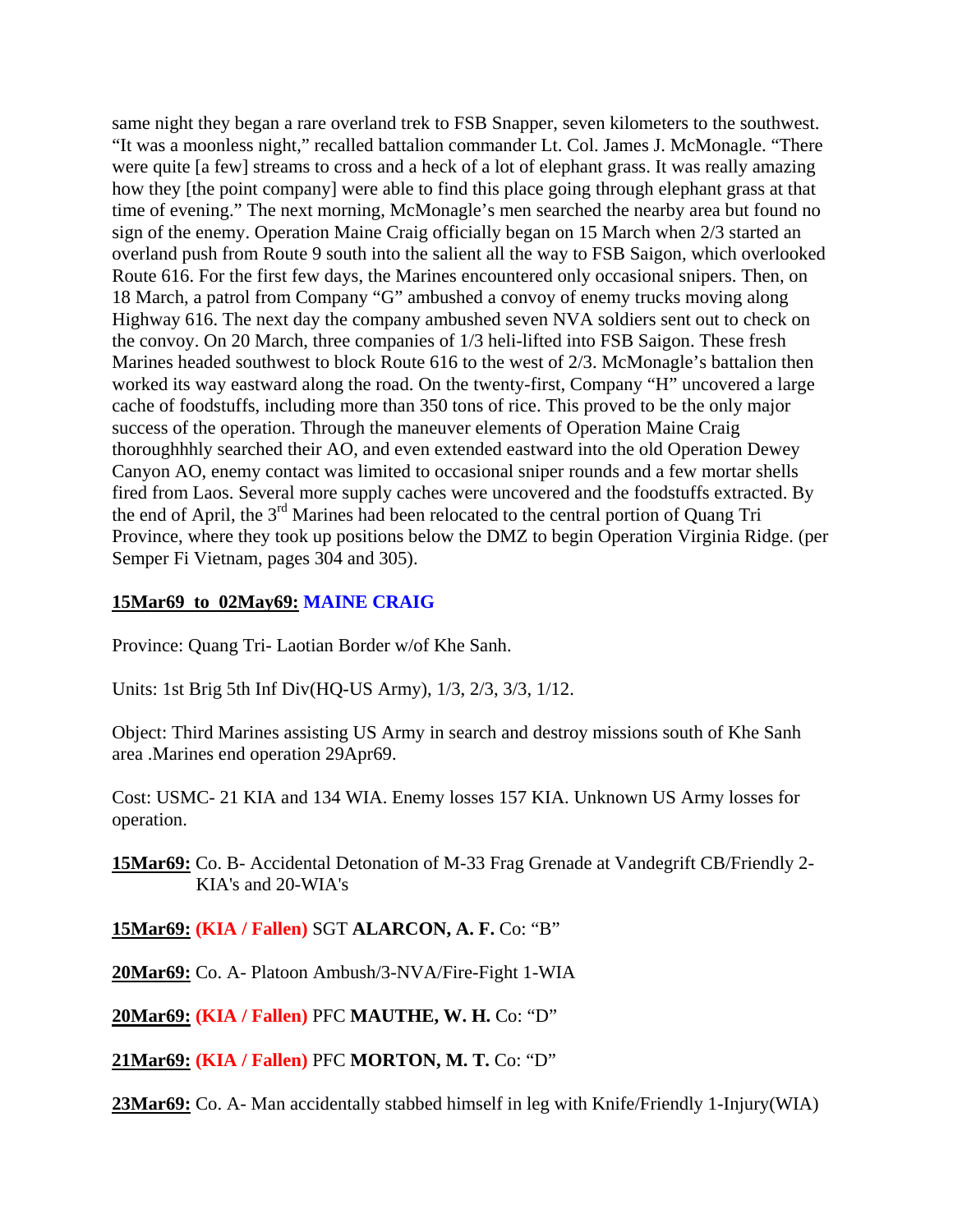**31Mar69:** 1/3 operated in the Vandegrift Combat Base, Thon Son Lam, Route #9 area providing security with Task Force HOTEL, 3rd Mar Div from the 1st till the 18th of March. On the 19th till end of month 1/3 participated in Operation "Maine Craig" along Route #926 to the Laotian Boarded. 1/3 reported NO Causalities with 7 NVA/KIA's and 2 POW's for the month of March. 1/3 did sustain numerous causalities(2-KIA's and 22-WIA's) mostly accidental(CD Rom).

**07Apr69:** Co. C and Bn Command- at FSB Sparks/Incoming 8-10 Rds 122mm Rockets 1-WIA

**07Apr69: (KIA / Fallen)** PFC **KINNEY, D. M.** Co: "C"

- **12Apr69:** Co. C- Squad Combat Patrol/Dense Foliage/ Two members observed/encountered 4 personnel in draw, three appeared to be Orientals, the fourth was wearing a Marine cover, had BLONDE hair and Blond Beard, wore green trouser and wore a wide Black Leather Belt with a bright Red cloth hanging from the left side. They did not fire due to possible friendlies in the Area, pulled back and reported to the unit leader. No Friendlies in Area, area fired into and air-strike, with negative results
- **13Apr69:** Co. C- Squad patrol/Contact 6-NVA/Fire-Fight 1-WIA
- **13Apr69:** Co. A- Platoon Night Ambush/Ambushed/2-3 NVA/Automatic Weapons Fire 2- WIA's

**25Apr69: (KIA / Fallen)** LCPL **PATRONE, J. T.** Co: "A"

**30Apr69:** 1/3 continued missions along Route #926 with units E/2/3 and F/2/3 attached to them from the 1st till the 18th of April on Operation "Maine Craig". On the 19th 1/3 was moved to Vandegrift CB, to Dong Ha, to Cua Viet, and had In-Country R&R at Cua Viet from the 22nd to the 27th. The 29th and 30th 1/3 moved to LZ Sparrow for preparation to start Operation "Virginia Ridge". 1/3 sustained 1 KIA and 13 WIA's with 72 NVA/KIA's and 3 POW's for the month. The assisting units sustained causalities(5-KIA's and 18- WIA's) while with 1/3 on Operation "Maine Craig"(CD Rom).

**Over-view: Operation VIRGINIA RIDGE**- As July began, the 3<sup>rd</sup> Marines were engaged in Operation Virginia Ridge in the area northwest of Dong Ha and below the DMZ. The rifle companies of 1/3 concentrated their efforts around Mutter's Ridge and in the Helicopter Valley area. To the southwest, 2/3 was spread thin covering the Khe Gio Bridge outside Dong Ha, protecting Route 9, and patrolling southwest of Dong Ha. The northern portion of the Virginia Ridge TAOR was the responsibility of the regiment's  $3<sup>rd</sup>$  Battalion. These Marines held the fixed positions from Alpha 4 to Cam Lo. Combat action during Operation Virginia Ridge was mostly limited to brief encounters with small bands of NVA infiltrating south from the DMZ. Increased use of several types of new seismic intrusion devices planted along likely routes provided the Marines with an early warning system. Once the devices were activated, artillery barrages could be called in on pre-selected target areas. Often, too, CS gas crystals were sown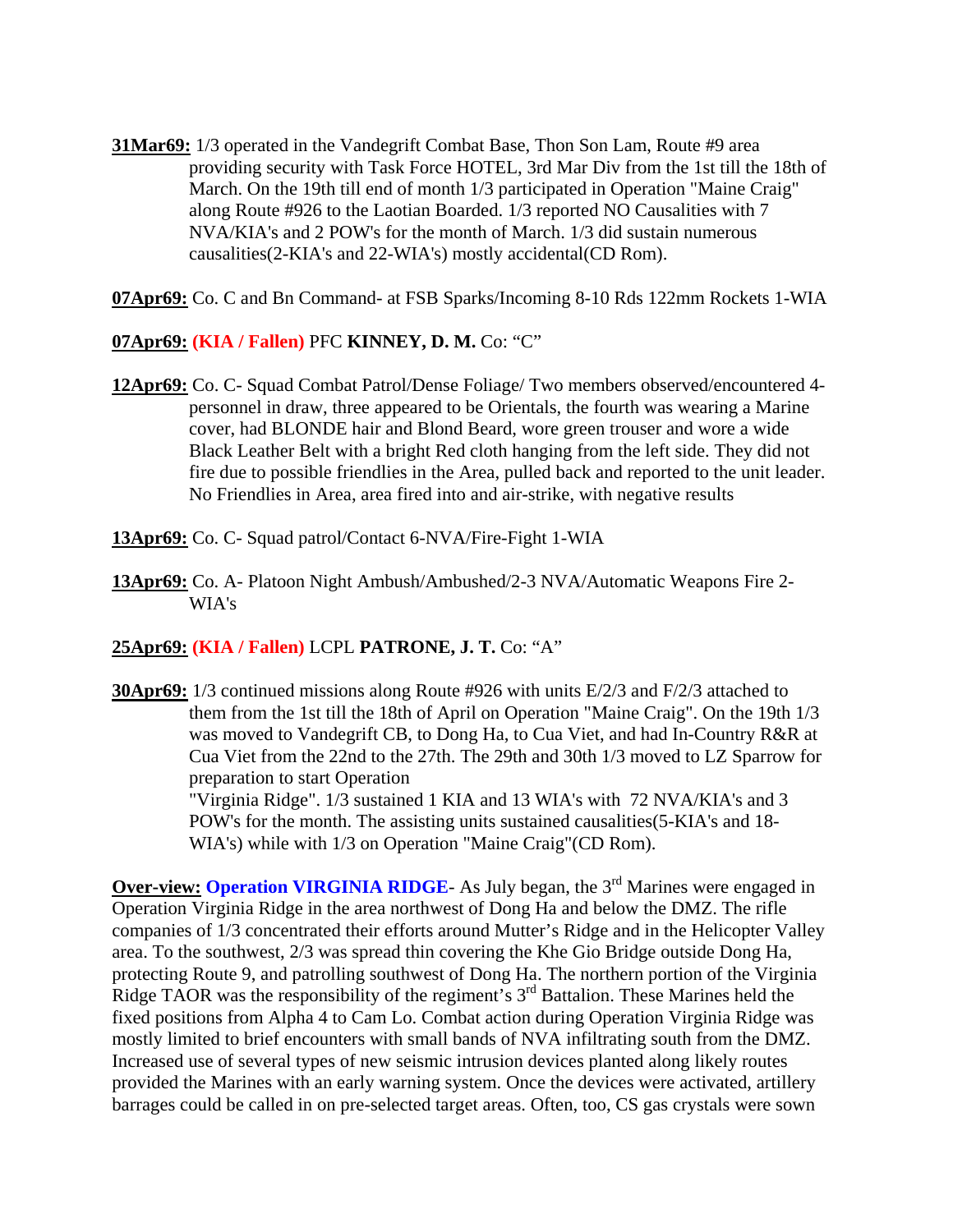along these routes to deny their use to the enemy. When the 9<sup>th</sup> Marines redeployed, the operational area of the 3rd Marines was extended westward. Regimental commander Col. Wilbur F. Simlik ended Operation Virginia Ridge on 16 July and immediately replaced it with Operation Idaho Canyon to include the new TAOR. (per Semper Fi Vietnam, pages 310 and 311).

# **30Apr69 to 16Jul69: VIRGINIA RIDGE**

Province: Quang Tri- along the DMZ.

Units: 3rd Mar(HQ), 1/3, 2/3, 3/3, 9th Mar, 1st Brig 5th Inf Div(US Army).

Object: Third Marines search and destroy missions north of the Rockpile, assisted by other Marines and US Army.

Cost: USMC- 108 KIA, 490 WIA and 1 Missing. Enemy losses 560 KIA. Operation "Virginia Ridge" was a Search and Destroy operation in the Cam Lo, Huong Hoa, and Gio Linh area of Quang Tri Province. During this operation a NEW TACTIC was to be attempted. Platoon size or smaller Patrols moving at least every 24 hours or less. This Tactic kept everyone on the move, and attempted to confuse the Enemy. For the total operation 1/3 sustained 45 KIA's, 121 WIA's, and 1 MIA. 1/3 was credited with 84 NVA/KIA's and 2 POW's for the entire operation

**01May69:** Co. D- Platoon initial contact with 2-NVA,followed/Ambushed by unk size Emery force/2-Machine Gun's from Bunkers 9-KIA's and 15-WIA's

**01May69: (KIA / Fallen)** HM3 **BAILEY, A. W. Jr.** Co: "D" LCPL **FOLEY**, M. F. Co: "D" PFC HATFIELD, J. F. Co: "D" PFC **HORN, E. A. Jr.** Co: "D" PFC LAVEROCK, P.S.Co: "D" PFC **PARO, R. C.** Co: "D" PFC **SALAS, F. J.** Co: "D" PFC **TORRES-RODRIGUEZ, J. R. Co: "D"** PFC **VANDEVENTER, J. C. Co: "D"** 

**01May69: (KIA / Fallen)** PFC **PARRANTO, L. W. Jr.** Co: "C"

**02May69:** Co. C- 1-Grenade into lines 1-WIA

**03May69:** Co. D- Out Post contact 3-NVA/Fire-Fight/ Small-arms/Grenades 1-WIA

**05May69:** Co. A- Explosion of M-26 Grenade/Accidental/Friendly inside perimeter 6-WIA's

**05May69:** Co. A- Later Accidental Discharge M-16 Rifle/Friendly-Fire 1-WIA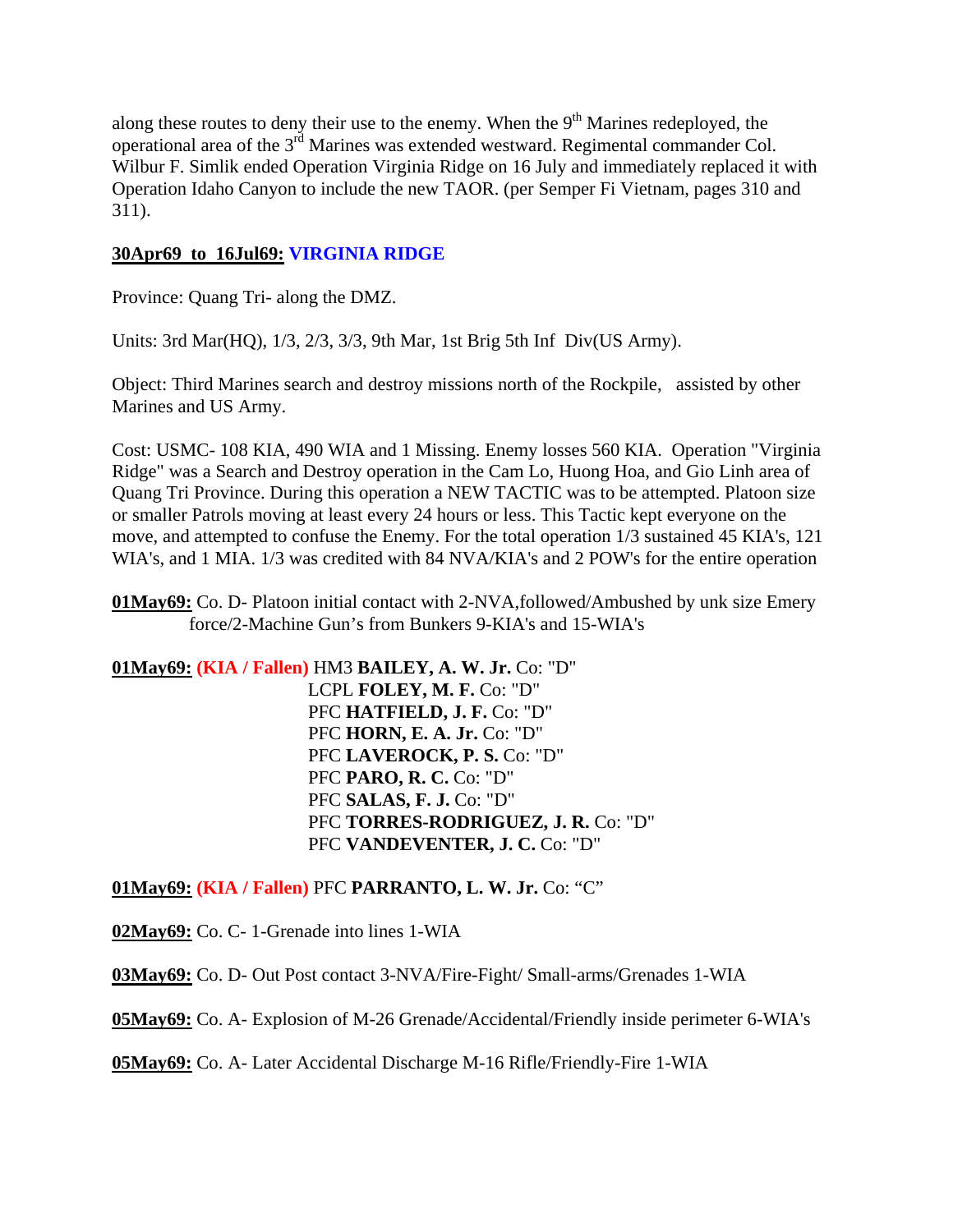- **08May69:** Co. C- Point Squad Contact 10-12 NVA dug in/Ambushed/Fire-fight/Smallarms/Machine guns 2-KIA's and 7-WIA's
- **08May69: (KIA / Fallen)** PFC **BORGES, J. W.** Co: "C"
- **09May69:** Co. D- Platoon/Ambushed/Camouflaged Bunker 1-NVA observed 1-WIA
- **10May69:** Co. D and Yankee Command- Perimeter Attacked by a platoon size Enemy force at LZ/Small-arms/RPG's/Chi Com Grenades 5-KIA's and 8-WIA's

**10May69: (KIA / Fallen)** SSGT **BELL, S. W.** Co: "D" LCPL **DOBYNS, R. M. Jr.** Co: "D" LCPL **HANSEN, R. W. Co: "D"** PFC HEISE, T. H. Co: "D" PFC **PASSERELLO, A. J. Co: "D"** LCPL **WRIGHT, D. P. Co: "D"** CPL **KELLER, R. D.** Co: "H&S"

- **12May69:** Co. D and Yankee Command- LZ Iron side/Mortar Attack/24 Rds 82mm mortars  $10-WIA's$
- **12May69:** Co. A- On move to new position/Mortar Attack/27 Rds 82mm mortars 6-WIA's

**15May69: (KIA / Fallen)** CPL **CANCELLIERE, F. A.** Co: "B"

- **18May69:** Co. C- Listening Post Observed 10-12 NVA/Opened fire/Returned to company lines/Lines received Small-arms/3-RPG's/ 10-ChiCom Grenades 2-WIA's
- **18May69:** Co. C- Ambushed from 3-NVA in Bunkers 1-WIA
- **18May69:** Co. B- Assisted by Tanks/Tank hit Mine by company command post 5-WIA's
- **18May69:** Co. C- Night Listening Post Heard and Saw 10-NVA's/Opened Fire and returned to company lines/Lines attacked/Small-arms/15-ChiCom Grenades into lines 3-WIA's
- **19May69:** Co. A- Mortar Attack/25 Rds 82mm mortars incoming 4-KIA's and 17-WIA/s

# **19May69: (KIA / Fallen)** LCPL **HOFFMAN, T. M.** Co: "A" SGT **SCORSONE, D. F. Co: "A"** LCPL **WHALEY, W. E. III** Co: "A"

**19May69: (KIA / Fallen)** 2LT **COCKERL, J. C.** Co: "B"

**20May69:** Co. C- Night(early morning) Perimeter Attacked by 60-70 NVA/Smallarms/Machine-guns/ChiCom Grenades/3-RPG's 3-KIA's and 13-WIA's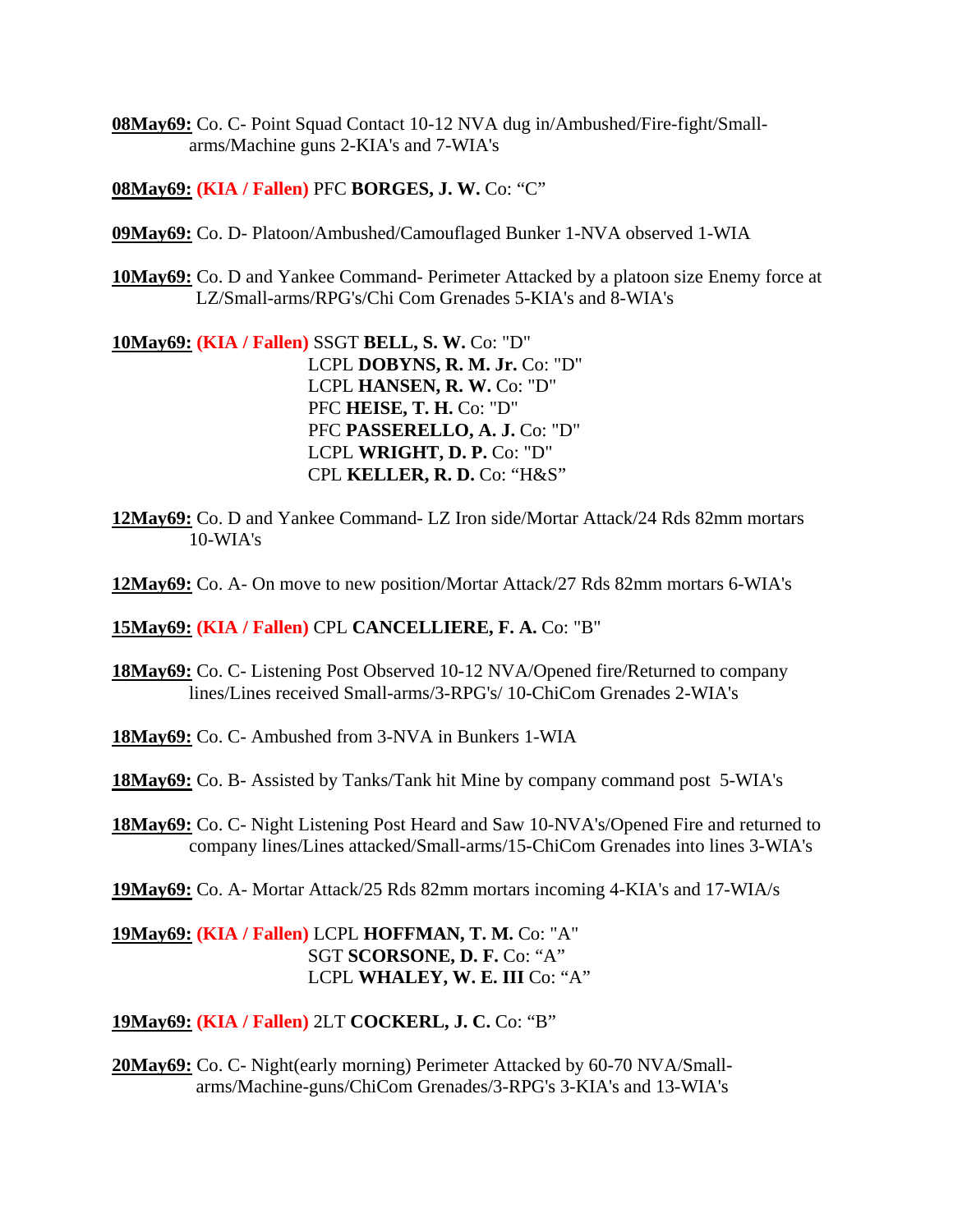### **20May69: (KIA / Fallen)** CPL **JENKINS, J. A.** Co: "C" PVT **TAYLOR, J. S. Co: "C"** PFC WRIGHT, T. D. Co: "C"

**21May69: (KIA / Fallen)** LCPL **MODDERMAN, P. J.** Co: "H&S"

**22May69:** Co. D and Yankee Command- 5 Hour Mortar Attack/120 Rds 82mm mortars 4- KIA's and 9-WIA's

# **22May69: (KIA / Fallen)** PFC **BEECHING, E. P.** Co: "H&S" PFC **CROY, J. L.** Co: "H&S" PFC **JACKSON, R. J.** Co: "H&S" CPL **SPEAKS, P. E.** Co: "H&S"

**24May69:** Co. C- Mortar Attack/30-35 Rds 60mm mortars inside perimeter 10-WIA's

**24May69:** Co. C- Second Mortar Attack later in day/15 Rds 60mm mortars 1-WIA

**25May69:** Co. B- Operating Special Operations "Centepede" with Recon Teams was north of DMZ/Mortar Attack/10 Rds 82mm mortars /Operation "PINK PANTHER" 2-WIA's

**25May69:** Co. C- Mortar Attack/Operation "PINK PANTHER"/15 Rds 82mm mortars 1-WIA

**25May69:** Co. B- Mortar Attack/82mm mortars/one round into the increments pit of the Companies 81mm Mortars, setting them on fire, fire spread to the 81mm ammo in the ammo pit, this started the 81mm ammo going off, and the fire spread to a pallet of 81mm ammo near the position, causing it to EXPLODE. Marines attempting to put out the fire before the Explosion got to close. The explosion caused lots of Causalities, forced the Company to move off the hill, and prevented any Medivacs that night. Company B sustained 8-KIA's, 29-WIA's and had 2-MIA's from this Accident/Friendly Fire incident.

**25May69: (KIA / Fallen)** 1LT **ABBOTT, J. W.** Co: "B" CPL **CARTER, G. D.** Co: "B" PFC **CHURCH**, **J. K.** Co: "B" PFC **KAHLSTORF, K. A. Co: "B"** PVT **MELTON, G. C. Co: "B"** PFC **O'DONOVAN, E. T. Co: "B"**  2LT **O'NEILL, T. M.** Co: "B" LCPL **POWELL**, M. A. Co: "B" CPL **RAUSCHKOLB, J.** Co: "B" CPL **SKAGGS, W. F.** Co: "B" PFC WALTERS, J. J. Co: "B" PFC **WILLIAMS, L. C. Co: "B"** LCPL **WINTERS, J. Co: "B"**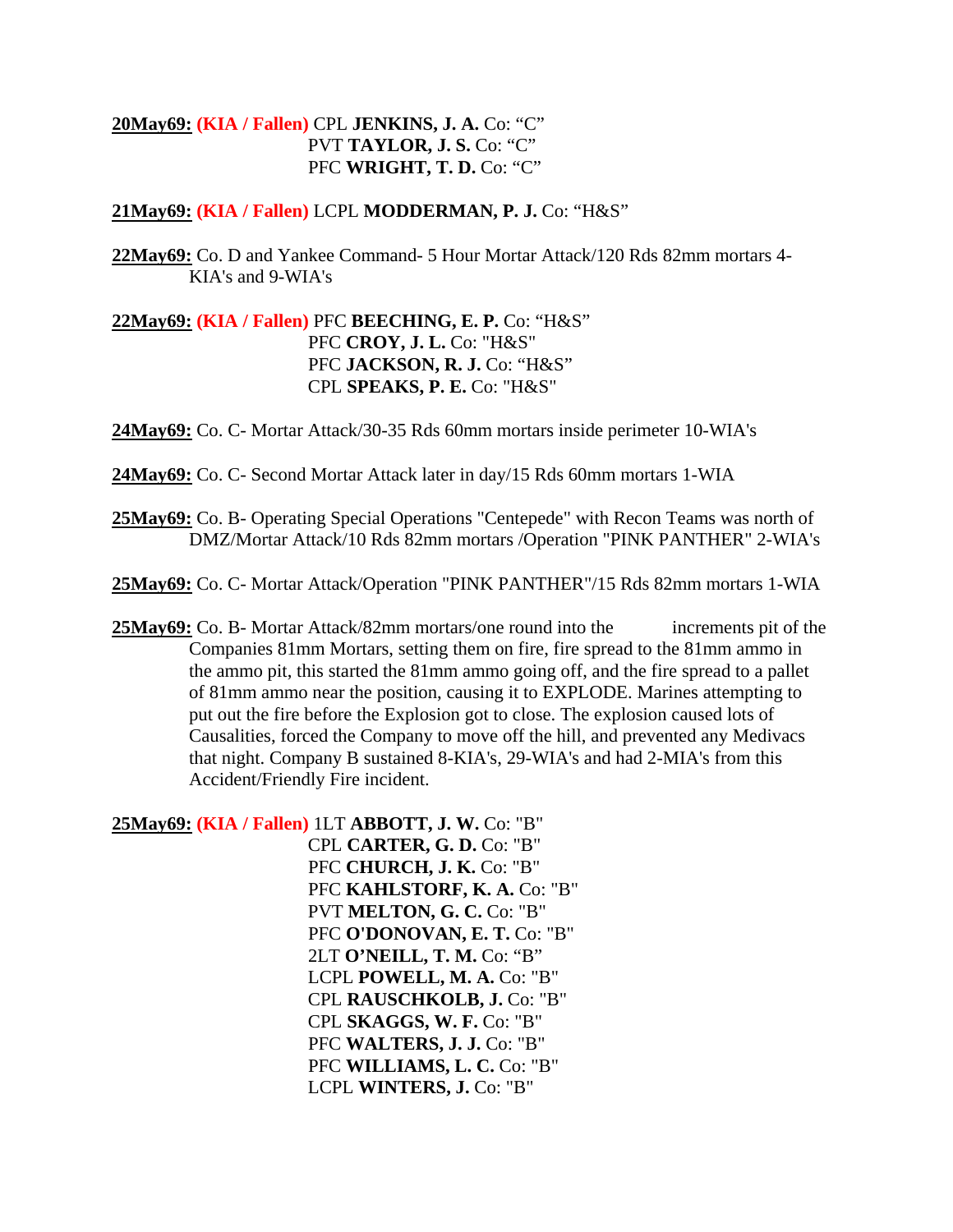**25May69: (KIA / Fallen)** LCPL **GRAFF, P. A.** Co: "H&S"

**27May69:** Co. C- Mortar Attack/82mm mortars 1-KIA and 2-WIA's

**27May69: (KIA / Fallen)** CPL **GUEST, G. R.** Co: "C"

- **27May69:** Co. C- Another Mortar Attack/15 -20 rds 120mm Mortars 1-KIA and 5-WIA's
- **28May69:** Co. A- Night Ambush/Fired on/6-shots possible M-16/Fire-fight M-79 rds fired at enemy 1-WIA
- **29May69:** Co. D- Mortar Attack/6-8 rds 60mm mortars 2-WIA's
- **31May69:** For the month of May 1/3 phased out of Operation "Maine Craig" into Operation "Virginia Ridge" North of Route #9 from the 1st till the 23rd. Between the 24th to the 28th, 1/3 participated in Operation "PINK PANTHER" to assist RECON Special patrols in the northern section of the DMZ, and across the Ben Hoi River. 1/3 then moved south and continued Operation "Virginia Ridge" the last couple of days of the month. 1/3 made Heavy Contact with the Enemy during May, sustaining 43 KIA's and 160 WIA's while inflicting 77 NVA/KIA's and 2 POW's on the Enemy(CD Rom).
- **01Jun69:** Co. B- Road Sweep/2-anti-tank Mines hit by personnel 2-KIA's and 1-WIA

### **01Jun69: (KIA / Fallen)** SSGT **GOODLIN, J. L.** Co: "B" PFC **HOPKINS, D. L. Co: "B"**

#### **02Jun69: (KIA / Fallen)** CPL **PUCCI, D. L.** Co: "B"

- **09Jun69:** Vietnam Service MEDAL, Vietnam Summer-Fall Campaign 1969, Start 09Jun69 to 31Oct69.
- **27Jun69:** Co. A- Received 2-Rds believed to be Friendly 105mm Artillery within 100 meter of perimeter 1-Injury(dislocated shoulder)

#### **27Jun69: (KIA / Fallen)** SSGT **MADDEN, L. S.** Co: "1/3" F Btry 2/12

- **30Jun69:** From the 1st to the 24th of June, 1/3 provided security at A-4, C-2, C-3 Bridge, Cam Lo District Headquarters, and Khe Gio Bridge. These were more static positions with Light Enemy Contact, but still part of Operation "Virginia Ridge". The  $25<sup>th</sup>$  to the 30th the Battalion moved to a new AO, west of Con Thien and C-2 and north of Dong Ha Mnt FSB. For the month of June 1/3 sustained 2 KIA's and 1WIA, with 6 NVA/KIA's and 3 POW's(CD Rom).
- **03Jul69:** Co. D- Night Ambush approached LP outside company lines/Noise heard/Fired one round/Friendly fire incident 1-KIA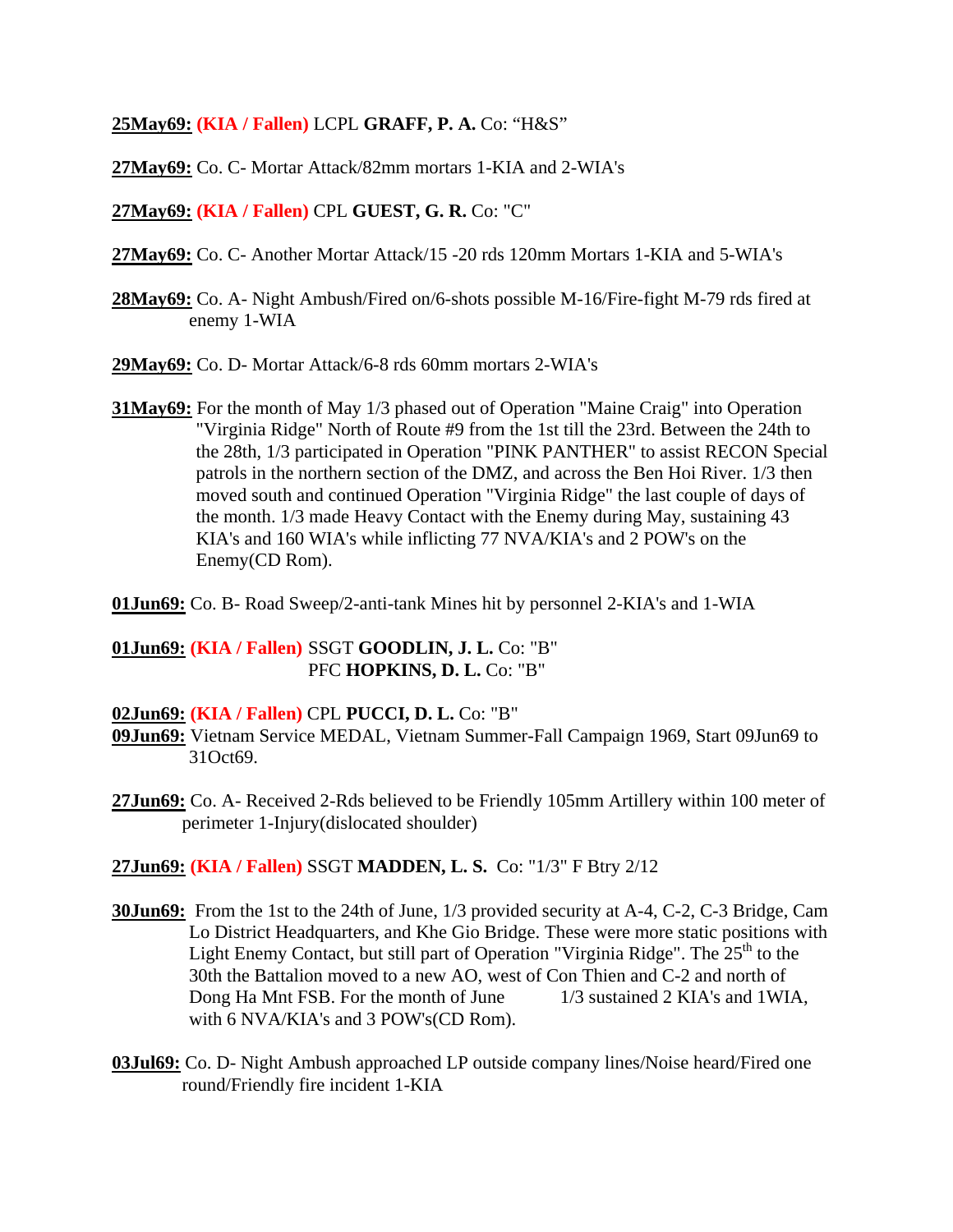## **03Jul69: (KIA / Fallen)** PFC **WORKMAN, G. R.** Co: "D"

**03Jul69:** Co. C- During a search/found body of Friendly shot in head/ apparent sniper from hill top area !-KIA(unknown)

### **03Jul69: (KIA / Fallen)** LCPL **SONNEBERGER, R. G.** Co: "C"

- **06Jul69:** Co. A- Fire inside perimeter caused the detonation of either a LAAW or Claymore mine 2-Casualities(WIA's)
- **07Jul69:** Co. C- Booby Trap/Tree mounted explosive device, possible ChiCom Grenade 7 feet off the ground 2-WIA's
- **10Jul69:** Co. A- Booby Trap/Small Explosive device/Platoon commander 2nd Plt injured, 1- WIA
- **15Jul69:** Co. D- Accidental Discharge M-16/During smoke break/Striking Marine in head/Friendly Fire incident 1-KIA

## **15Jul69: (KIA / Fallen)** PFC **McGUIRE, R. H.** Co: "D"

**Over-view: Operation IDAHO CANYON-** During the beginning stages of Operation Idaho Canyon, enemy activity continued to be small in scale and brief in duration. However, toward the end of July, the NVA became much bolder. On 25 July, Company "I", 3/3, was suddenly bombarded with 60mm mortar rounds, RPGs, and small arms fire as it patrolled a few kilometers west of Charlie 2. Responding with artillery and air strikes, the Marines killed more than twenty NVA. Two days later, in what might have been a retaliatory attack for the beating, it took at the hands of Company "I", the enemy hit the night laager site of Company "K". The platoon of NVA damaged the three tanks that had been operating with Company "K" and killed three Marines before being driven off. At first light, only two enemy bodies were found, though a large number of blood trails and drag marks disappeared into the nearby brush. The action then shifted westward. While patrolling about seven kilometers north of the Rockpile on 7 August, Company "F", 2/3, came upon two well-dug-in NVA companies. Though supported by air and artillery, Company "F's" repeated attacks against the enemy's positions were unsuccessful. Suffering six killed and more than twenty wounded, Company "F" was reinforced at dusk by a platoon from Company "A", 1/3. The next morning, the combined unit resumed the attack. Meeting only light resistance, it took the enemy's position. The defenders had fled, leaving behind the bodies of forty-six of their comrades. Quiet reigned over the area for the next two days, then the enemy hit Company "E's" 3<sup>rd</sup> Platoon, which was protecting the battalion's 81mm mortar platoon at a position several kilometers to the northwest of Company "F's" fight. Attacking with grenades, satchel charges, and small arms fire, the fanatical NVA swarmed over the NDP(Night Defensive Position). They immediately focused on the command post, peppering it with a multitude of explosives charges. As a result, communication with the beleaguered force was lost for more than an hour, forcing the supporting artillery to cease firing its barrages. Though the enemy was finally driven off, the attack cost the Marines thirteen dead and fifty-eight wounded; the enemy lost seventeen. Simultaneously, Company "E's"  $1<sup>st</sup>$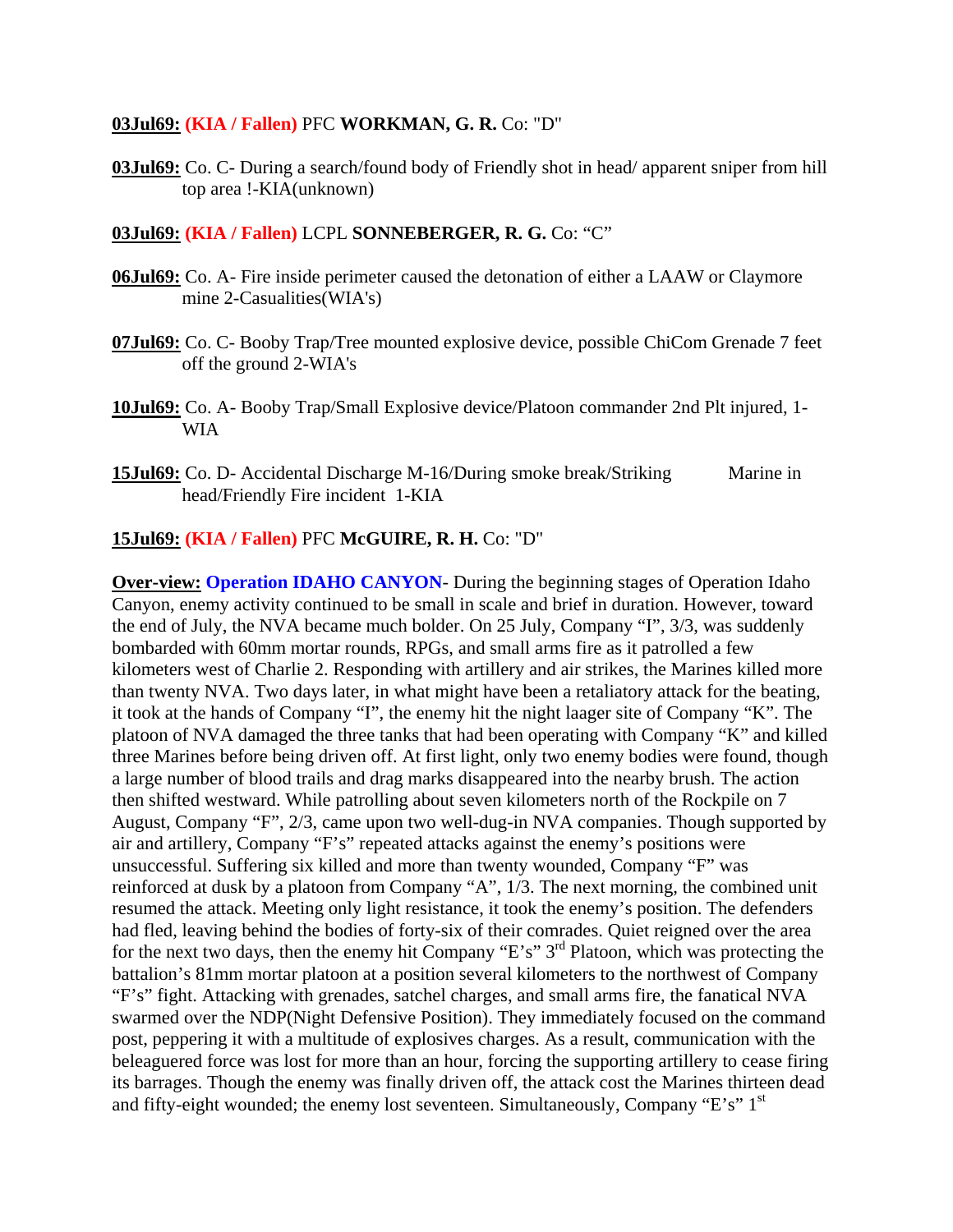Platoon, dug in less than a kilometer to the south, was struck by a heavy ground and mortar attack. Barely able to hang on, the Marines were able to beat back their attackers only with the timely arrival of air support. Nineteen enemy bodies were later found; the  $1<sup>st</sup>$  Platoon suffered six killed and seventeen wounded. As a result of this battering, Company "E" was pulled out of the field for rest and rebuilding; Company "A", 1/3, replaced it. Also, Colonel Simlik issued orders for his regiment that prohibited all but company-sized NDPs within five kilometers of the DMZ; individual platoons were forbidden to establish night laager sites within that zone. General Jones thought that this was such an effective way to reduce unnecessary casualties that he extended the order division-wide. To keep the NVA from pinpointing a unit's position, Jones further ordered units to move at least one kilometer per day. Though this order immediately became unpopular, it did help keep down the casualty rate during the division's final months in South Vietnam. General Jones also banned all independent platoon operations. Following Company "E's" ordeal, another lull of several weeks occurred before activity in the AO increased again. On 28 August, Company "B", 1/3, began a five-day-long series of engagements as it moved toward Mutter's Ridge. Early that morning, despite taking all the necessary and required precautions, the company was hit by a particularly violent RPG, hand grenade, and small arms attack. When the NVA sappers killed a platoon leader and breached the perimeter, Capt. Gerald H. Sampson raced through heavy enemy fire to rally the battered grunts. Leading them in a counterattack, he restored the torn perimeter. He was killed a short time later. Sampson's gallantry resulted in the award of a posthumous Navy Cross, the last for the  $3<sup>rd</sup>$  Division Marine. Over the next for days, Company "B" fought a number of short but sharp fights with enemy troops trying to block their progress to Mutter's Ridge. The last engagement came on 1 September as the company finally crested the long-fought-over ridge. Four enemy snipers were killed before the Marines took the top of the hill. This pattern of quiet followed by a flurry of enemy attacks continued for the next several weeks. Nearly every company of the regiment was hit at least once. Planning for more aggressive operations against the enemy was under way when, on 19 September, division headquarters ordered the 3<sup>rd</sup> Marines to cease all further offensive operations and prepare for redeployment from South Vietnam. As a result, Operation Idaho Canyon ended that same day. Unlike the  $9<sup>th</sup>$  Marines, who moved to Okinawa, the 3<sup>rd</sup> Marine regiment would be returning directly to the United States. On 6 October 1969, the 3<sup>rd</sup> Marines departed South Vietnam for Camp Pendleton in California. An interesting episode occurred during the regiment's redeployment that clearly illustrated the frustration of fighting a political war. Because it was reported that President Nixon desired to greet the returning Marines at El Toro Marine Corps Air Station in southern California, Colonel Simlik was ordered to personally lead a contingent of his men back to the States. "We wiped the mud off our boots and took one hundred fifty men down to the air base at Da Nang," Simlik said. Somehow the supply people rounded up new helmets, starched fatigues, and spit-shined boots. Simlik recalled, "We practiced getting on and off a 707 for three days so we would look sharp for the president. And so we flew back to the States, changing into our new uniforms fifteen minutes from El Toro. Of course, the president was not there; Undersecretary of the Navy John Warner was. It was a strange war indeed." Because Colonel Simlik had not completed his tour, he reboarded the 707 for a return trip to Dong Ha. (per Semepr Fi Vietnam, pages 310 to 314).

### **17Jul69 to 27Sep69: IDAHO CANYON**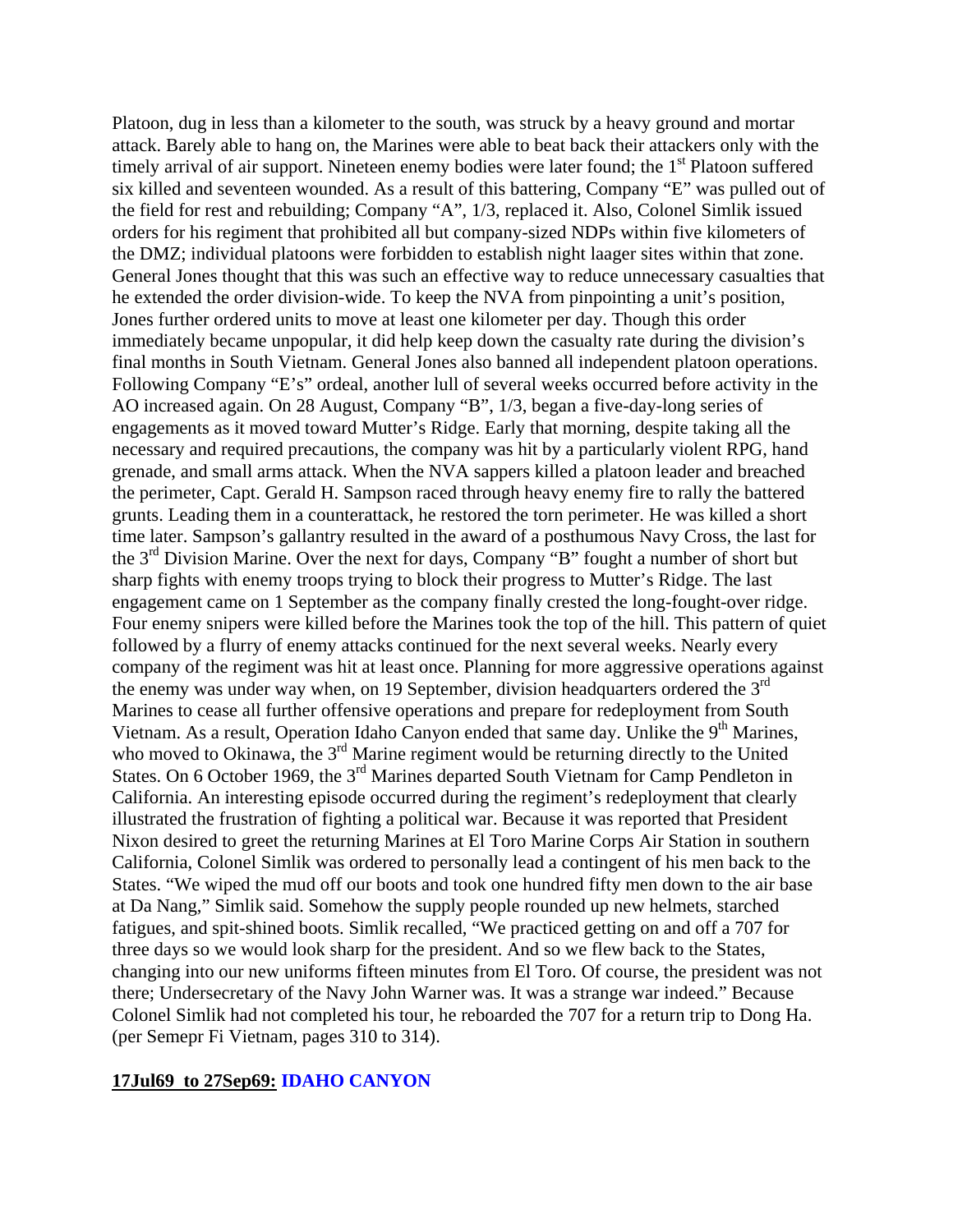Province: Quang Tri- area S/W of Con Thien.

Units: 3rd Mar(HQ), 1/3, 2/3, 3/3.

Object: Third Marines search and destroy missions S/W of Con Thien.

Cost: USMC- 95 KIA and 450 WIA. Enemy 565 KIA. Per 3rdmarines- operations operation Idaho Canyon was a 1st Mar Div and 101<sup>st</sup> Airborne operation west of Tam Ky in Quang Tin Province with 565 Enemy KIA and U.S. losses 159 KIA.

**26Jul69:** Co. A- Air strike in area, off course landing within 150 meters of the company, with one man hit in back by flying rocks from bomb blast 1-Injured(unknown if WIA)

**27Jul69: (KIA / Fallen)** LCPL **BALLEW, H. Jr.** Co: "A"

**31Jul69:** 1/3 continued on Operation "Virginia Ridge" from the 1st to the 8th of July. The 9th to the 22nd, 1/3 moved to a new AO by Hill 37 and a portion of Route #9. Convoy security was assumed at the end of this period. Between the 23rd and the 27th, 1/3 operated in the "Denial Zone" at the west end of Route #9 where CS GAS was used to impede movement into the area. Operation "Virginia Ridge" ended and Operation "Idaho Canyon" started in the same general area. For the month of July, 1/3 sustained 3 KIA's, 1 WIA, and 1 MIA with 40 NVA/KIA's(CD Rom).

**10Aug69: (KIA / Fallen)** SGT **ANZALDUA, A. T.** Co: "A"

**25Aug69:** Co. A- Patrol Ambush/Contact with 2-4 NVA/Fire-fight/Small- arms fire 1-WIA

**27Aug69:** Co. B- Night perimeter Attacked by Enemy Sapper Platoon. A vicious Grenade and Small-arms battle ensued, and the enemy attack was repulsed. The action resulted in the death of three Marines( including the company commander and the 2nd platoon commander). Numerous Medivac attempts by Helicopter in the LZ were forced off by RPG fire. Finally after enemy fire suppressed one helicopter was able to extract causalities out of the rear wheels only LZ. 3-KIA's and 9-WIA's

# **28Aug69: (KIA / Fallen)** 2LT **HAMMERBECK, E. C.** Co: "B" LCPL **SCHAFFER, D. T. Co: "B"** CAPT **SAMPSON, G. H.** Co: "B" (Posthumously-**NAVY CROSS**)

(Citation) For extraordinary heroism while serving as Commanding Officer of Company "B", First Battalion, Third Marines, Third Marine Division in connection with combat operations against the enemy in the Republic of Vietnam. In the early morning hours of 28 August 1969, Company "B", occupying a night defensive position deep in hostile territory northwest of Cam lo, was assaulted by a large North Vietnamese Army force employing automatic weapons and rocket-propelled grenades. In the initial onslaught, the second platoon commander was wounded and his sector of the perimeter was in grave danger of being breached by the enemy. With complete disregard for his own safety, Captain Sampson moved across the fire-swept